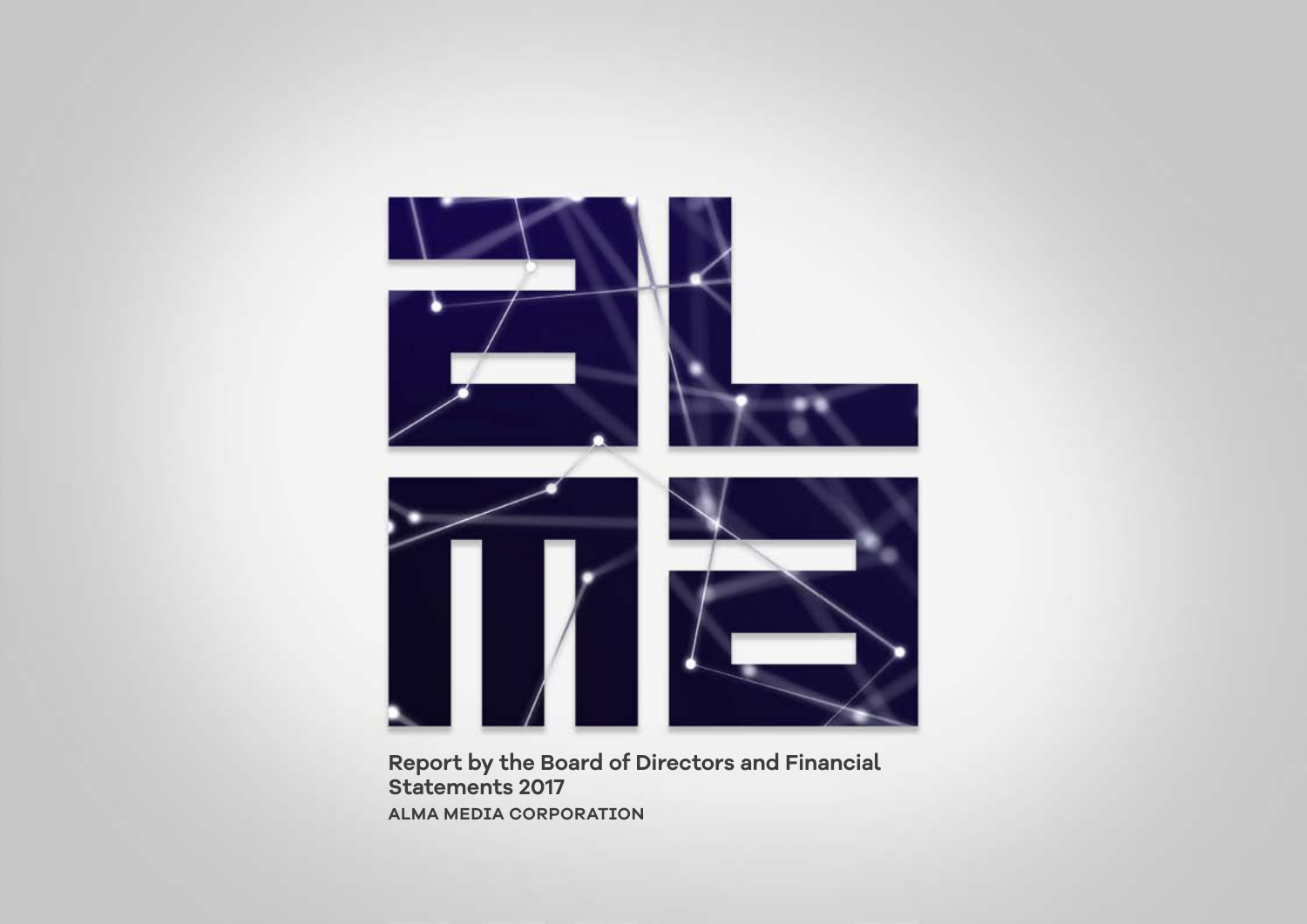| <b>CONTENTS</b>                                   |  |
|---------------------------------------------------|--|
| REPORT BY THE BOARD OF DIRECTORS                  |  |
|                                                   |  |
| Key figures describing economic development  16   |  |
|                                                   |  |
| FINANCIAL STATEMENTS                              |  |
| Consolidated comprehensive income statement20     |  |
|                                                   |  |
|                                                   |  |
| Consolidated statement of changes in equity  24   |  |
| Accounting principles used in the                 |  |
|                                                   |  |
| Notes to the consolidated financial statements 29 |  |
| PARENT COMPANY FINANCIAL STATEMENTS               |  |
|                                                   |  |
|                                                   |  |
|                                                   |  |
| Accounting principles used in the                 |  |
|                                                   |  |
| Notes to the parent company's                     |  |
|                                                   |  |
| Signatures to the report by the Board of          |  |
| Directors and the Financial Statements 84         |  |
|                                                   |  |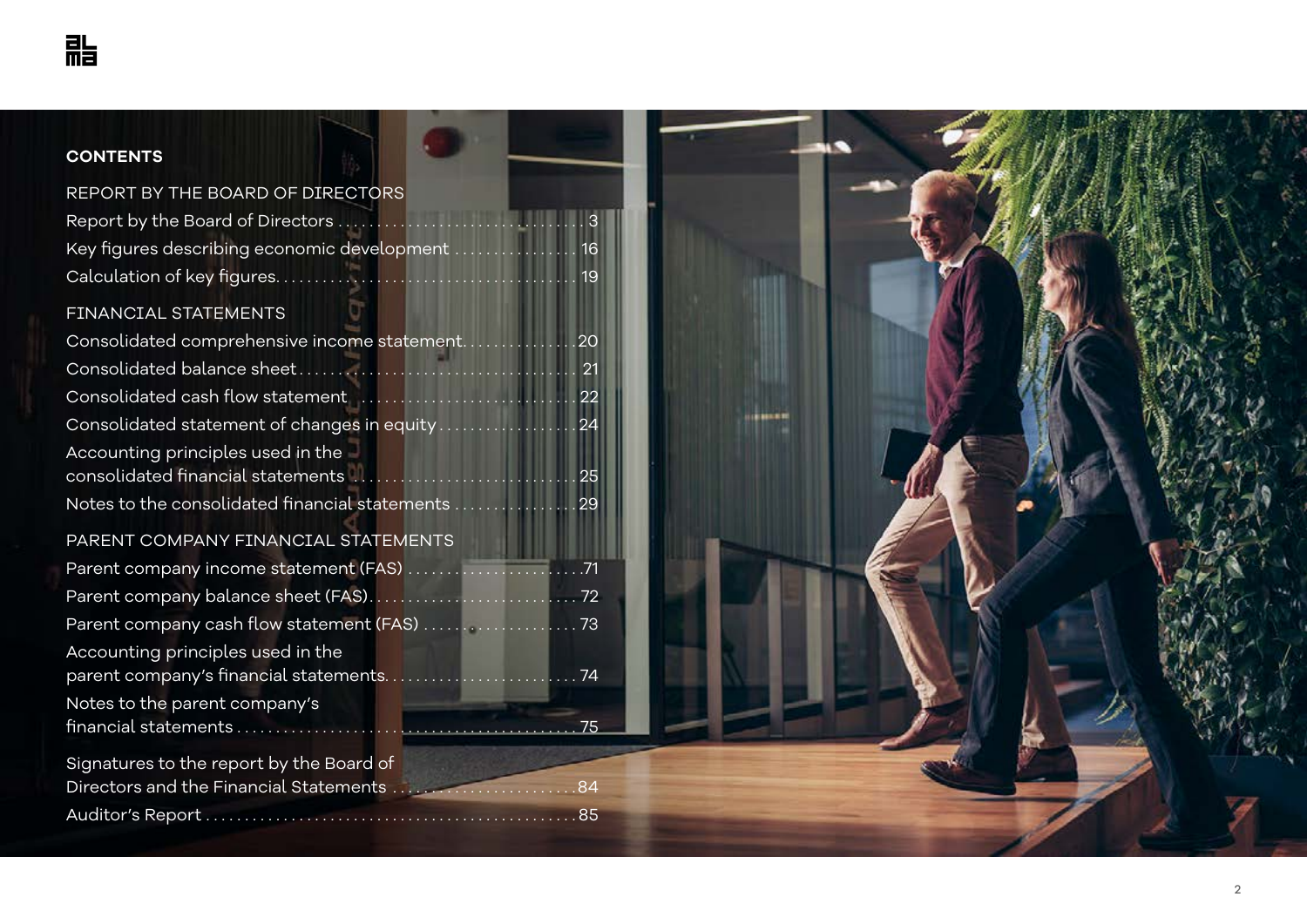# <span id="page-2-0"></span>Report by the Board of Directors

#### **FINANCIAL PERFORMANCE FULL YEAR 2017:**

- Revenue MEUR 367.3 (353.2), up 4.0%.
- Adjusted operating profit MEUR 51.1 (35.2), or 13.9% (10.0%) of revenue, up 45.2%.
- Operating profit MEUR 46.6 (26.8), or 12.7% (7.6%) of revenue, up 74.0%.
- Earnings per share were EUR 0.39 (0.20).
- The Board's dividend proposal is EUR 0.24 (0.16) per share.
- At the end of the period, the gearing ratio was 25.4% (41.4%) and the equity ratio was 50.9% (45.7%).

#### **Business segments' adjusted operating profit, January–December (excludes non-allocated functions)**



#### KEY FIGURES

|                                               | 2017    | 2016    | Change |
|-----------------------------------------------|---------|---------|--------|
| <b>MEUR</b>                                   | $Q1-Q4$ | $Q1-Q4$ | %      |
| Revenue                                       | 367.3   | 353.2   | 4.0    |
| Content revenue                               | 125.8   | 128.3   | $-1.9$ |
| Content revenue, print                        | 109.3   | 113.5   | $-3.7$ |
| Content, digital                              | 16.5    | 14.8    | 11.4   |
| Advertising revenue*                          | 185.8   | 171.6   | 8.3    |
| Advertising revenue, print                    | 62.8    | 68.5    | $-8.5$ |
| Sales of advertising, digital                 | 120.5   | 101.3   | 19.0   |
| Service revenue*                              | 55.7    | 53.3    | 4.4    |
| Adjusted total expenses                       | 320.8   | 318.9   | 0.6    |
| Adjusted EBITDA                               | 67.4    | 53.3    | 26.5   |
| EBITDA                                        | 66.9    | 47.9    | 39.6   |
| Adjusted operating profit                     | 51.1    | 35.2    | 45.2   |
| % of revenue                                  | 13.9    | 10.0    |        |
| Operating profit/loss                         | 46.6    | 26.8    | 74.0   |
| % of revenue                                  | 12.7    | 7.6     |        |
| Profit for the period                         | 36.7    | 19.9    | 85.0   |
| Earnings per share, EUR (undiluted and basic) | 0.39    | 0.20    | 90.8   |
| Digital business revenue                      | 156.6   | 133.5   | 17.3   |
| Digital business, % of revenue                | 42.6    | 37.8    |        |

\*Comparison data has been adjusted between advertising revenue and service revenue.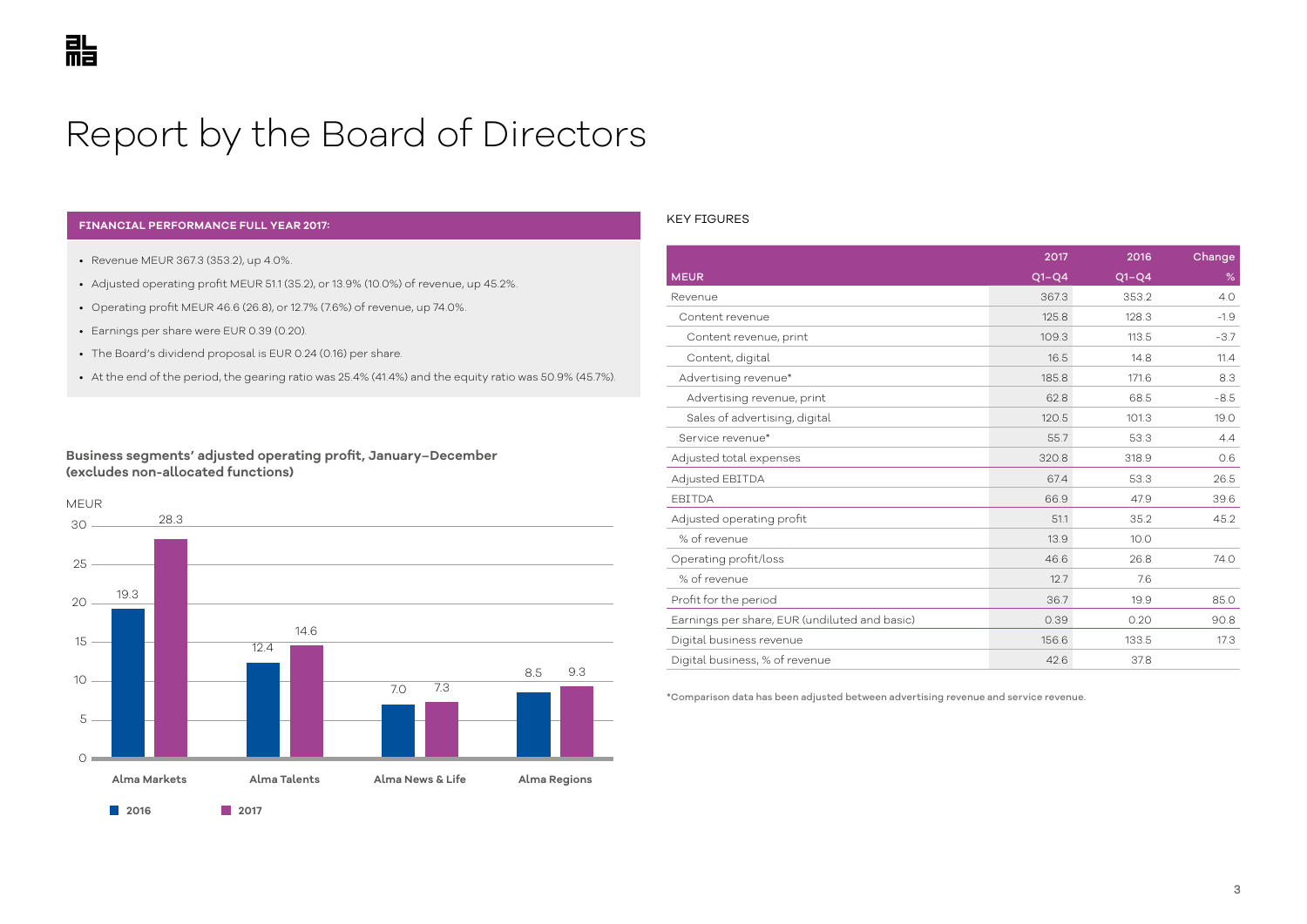# Dividend proposal to the Annual General Meeting

On 31 December 2017, the Group's parent company had distributable funds totalling EUR 134,532,841 (124,646,114). Alma Media's Board of Directors proposes to the Annual General Meeting that a dividend of EUR 0.24 per share (2016: EUR 0.16 per share) be paid for the financial year 2017. Based on the number of outstanding shares on the closing date 31 December 2017, the dividend payment totals EUR 19,733,564 (13,181,309).

No essential changes have taken place after the end of the financial year with respect to the company's financial standing. The proposed distribution of profit does not, in the view of the Board of Directors, compromise the company's liquidity.

# Operating environment in 2018

The Finnish economy is expected to experience strong growth in 2018. Alma Media's significant operating countries in Eastern Central Europe, such as the Czech Republic and Slovakia, are expected to see economic growth of 3–4%. The structural transformation of the media will continue in 2018; online content sales will grow, while the demand for print media will decline.

# Outlook for 2018

In 2018, Alma Media expects its full-year revenue to remain at the previous year's level and its adjusted operating profit to increase from the 2017 level. The full-year revenue for 2017 was MEUR 367.3, and the adjusted operating profit was MEUR 51.1.

# Kai Telanne, President and CEO

In 2017, Alma Media's operative performance was good, and we achieved all three of our long-term financial goals. Full-year revenue grew by 4 per cent to MEUR 367 and adjusted operating profit increased by 45 per cent to MEUR 51. Earnings per share increased by 90 per cent to EUR 0.39 despite restructuring costs and impairment. The Board of Directors proposes to the Annual General Meeting that a dividend of EUR 0.24 per share be paid.

In the Alma Markets segment, the basic business was supported by the continued strong economic development in Eastern Central Europe and the Finnish economy returning to growth. The business segment also implemented highly active sales efforts and expanded its product portfolio. Costs were increased by investments in sales and marketing as well as the development of online services, such as the renewed Etuovi online service.

The Alma Talent segment's revenue in 2017 was on a par with the previous year, but the business unit's profitability improved substantially. The fusion synergies expected from the merger of Alma Talent and Talent were fully achieved in 2017. Alma Talent aims to rapidly increase digital content sales and, to support this, we redesigned the Arvopaperi and Talouselämä online services last year. The business segment is also seeking synergies between the unit's different business operations, such as the book and training business.

In the Alma News & Life segment, digital advertising saw strong growth and was at a record level at the end of the year. Growth was particularly strong in programmatic buying and content marketing. The development can be attributable to major advertisers shifting from print media to national digital media. Digital business now constitutes more than half of the segment's revenue. Content revenue declined due to a decrease in Iltalehti's print circulation.

In Alma Regions, measures to ensure the profitability of publishing operations continued. The structural transformation of advertising was clearly demonstrated in the decline of regional newspaper advertising. Content revenue was increased by investments in the development of online services and sales of digital subscriptions, for example. Service revenue was increased by growth in the external revenue of printing operations.

The Finnish economy experienced a strong growth spurt in 2017, but this was not reflected in the long-awaited revival of the advertising market. According to TNS Kantar, investments in media advertising fell in 2017 by 2.8 per cent to MEUR 0.9. This level of advertising investment is not sufficient to ensure Finland's competitiveness in the long term. International platform operators account for around half of the Finnish digital advertising market. A positive aspect of this development is that, unlike in many other countries, the growth of these operators has not accelerated towards the end of the year in the Finnish advertising market.

Our rapidly growing international business operations accounted for most of our profitable growth in 2017. The Czech Republic, Slovakia and Croatia were among the fastest growing countries in 2017. Our operations outside of Finland accounted for 23 per cent of our revenue and 39 per cent of our operating profit.

### Strategy and related activities during the financial period

The main directions of Alma Media's strategic development include developing and expanding existing business operations as well as growth in new business areas and markets through both organic growth and acquisitions. The cornerstones of the development of the Group's business operations during the financial period were multi-channel content, marketing and advertising solutions, digital services and improving resources and competencies.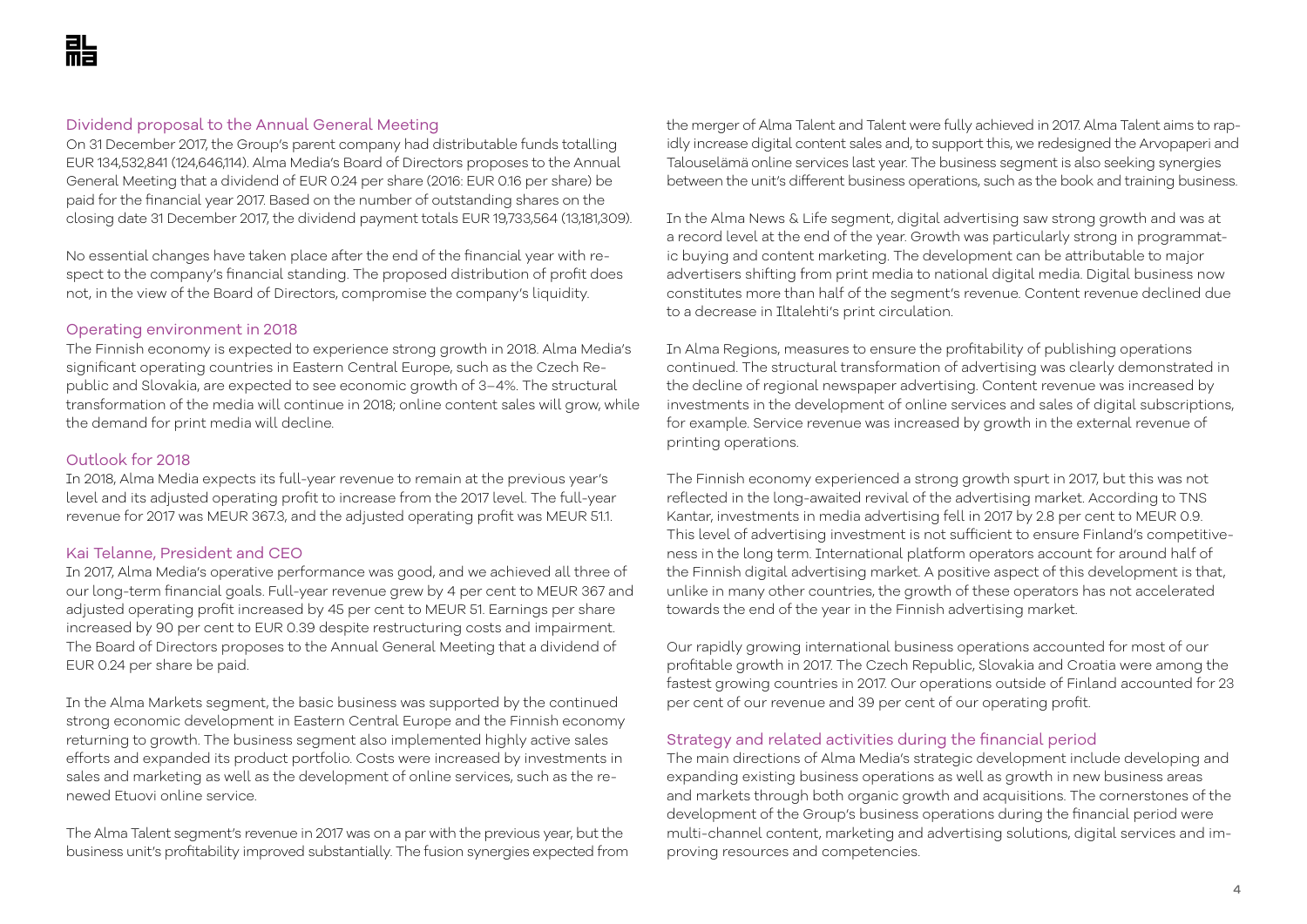In accordance with its strategy, Alma Markets develops its operations by expanding and deepening its service offering around the current entities focused on housing, cars and recruitment. In digital service development, a transaction completed in March 2017 saw the share capital of the renovation and construction marketplace Urakkamaailma.fi become fully owned by Alma Mediapartners, a subsidiary of Alma Media. At Urakkamaailma.fi, consumers and housing companies can find verified contractors with reviews by users for renovation and construction projects. As a continuation to its previous company acquisitions in the competitive bidding and comparison market, Alma Mediapartners acquired a minority share (25%) in Muuttomaailma Oy in July 2017. Muuttomaailma.fi carries out competitive bidding between moving service providers and offers users of the Etuovi.com and Vuokraovi.com services a convenient way to arrange their move.

ALMA MEDIA'S LONG-TERM FINANCIAL TARGETS AND THEIR ACHIEVEMENT





The strategy of Alma Media's Czech subsidiary LMC is to offer the best possible tools for the

users of its recruitment services, whether they are jobseekers or employers. In addition to its basic recruitment business, LMC has expanded its product portfolio to include mobile services that take advantage of social media, such as a service focusing on recommendations from colleagues and conveniently sharing of job advertisements on social media. In 2017, LMC launched a similar employer rating service, Atmoskop. In this service, employees can share their reviews on employers and companies' corporate cultures. LMC has also successfully developed online training services to complement its recruitment services. Aimed at employee skills development, the Seduo training portal and learning platform works in cooperation with instructors, several universities and training companies to provide more than 100 online courses in different fields.

Private leasing, car sharing and other alternatives to car ownership are an emerging automotive megatrend. In spring 2017, the Alma Markets online service Autotalli.com launched a new mobility service that presents information on the various ways to gain access to a car and the costs associated with them. The aim of the new service is to make it convenient for consumers to find the right solution for gaining access to a car. The service brings together the offerings of various service providers on a single platform.

Alma Talent's business focuses on the professionals and decision-makers of different fields, offering them information, tools and training. To further broaden its target groups, Alma Talent acquired full ownership of Mediuutiset from Bonnier Business Press, which is part of the Bonnier Group, in June 2017. Prior to the acquisition, Alma Talent held a 50% stake in Mediuutiset. Mediuutiset is an independent health care news media company for physicians, medical professionals and decision-makers in public health care and companies.

In accordance with its multimedia strategy, Alma Talent aims to offer content for easy use via different channels using a reading experience of the customer's choice. January saw the launch of the first development project under Alma Talent's new strategy, the online service of Arvopaperi. Broader than its predecessor and partly behind a paywall, the new digital service represents an even better response to the needs of readers who follow the markets closely. The largest financial magazine in the Nordic countries, Talouselämä and its online service, also underwent a redesign in October.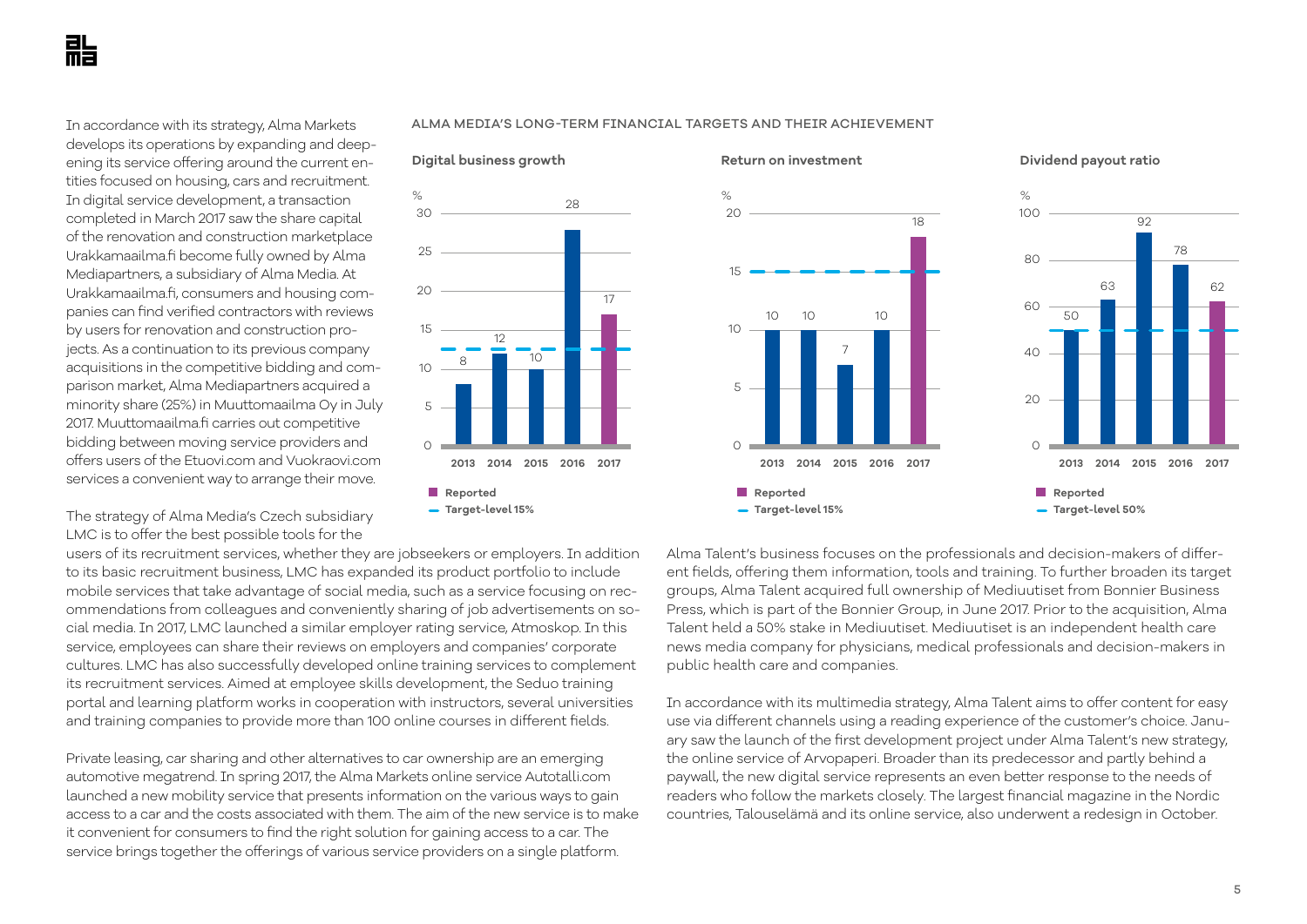Chatbots, customer service software robots based on artificial intelligence, are rapidly becoming more commonplace internationally. Kauppalehti launched the KL Assistant service in 2017. KL Assistant is a chatbot on the Facebook Messenger platform that sends customised Kauppalehti news on selected topics at user-specified times. Alma News & Life has invested in video production and the development of multimedia solutions in order to increase the size of its digital media audience. May 2017 saw the launch of Sensuroimaton Päivärinta (Päivärinta Uncensored), a new web TV talk show. At its peak, the audience of journalist Susanne Päivärinta's weekly live IL-TV talk show has exceeded 400,000 video starts, boosting the growth of Iltalehti's video advertising. In August 2017, Iltalehti also signed an agreement to produce news broadcasts for Bauer Media's biggest radio stations, Radio Nova and Iskelmä, from October. Radio Nova is Finland's most popular commercial radio station with 1.3 million weekly listeners. Iskelmä has over 700,000 listeners a week. (National Radio Survey, KRT). Iltalehti has produced news for Radio Nostalgia since the beginning of the year and for Business FM since the spring.

The Alma Regions segment continued to ensure the profitability of publishing operations in 2017. The Pohjolan Sanomat title that was previously published as Lapin Kansa's other edition was given up at the start of year. In addition, all digital media services were moved under the Lapin Kansa brand. The statutory personnel negotiations held in connection with the restructuring measures led to a reduction of 12 employees. In August 2017, a bill of sales was signed with Kaleva's subsidiary Kaleva365 Oy for the sale of the local newspapers published by Alma Regions in Pohjois-Pohjanmaa, the Raahen Seutu and Raahelainen papers published in Raahe and the Pyhäjokiseutu paper published in Oulainen. The cooperation negotiations conducted to secure the profitability of Alma Regions' publishing business and streamline its operations were also concluded in November 2017. As a result of the negotiations, the number of employees was reduced by 35 person-years. Most of the reductions were implemented through severance packages or retirement solutions. The negotiations concerned all employee groups in the publishing business, excluding the newspaper business of Alma Lappi and the employees of Lännen Media.

During the news coverage of the municipal elections in April 2017, Alma Regions' media used a news robot algorithm that produces text automatically based on data. Alma Media is participating in Immersive Automation, a project led by the University of Helsinki and Tekes, the Finnish Funding Agency for Technology and Innovation. The project's news robot produced news based on data provided by the Finnish Ministry of Justice on the election results of all Finnish municipalities and their voting districts. Aamulehti also uses a bot that scans City of Tampere agendas for keywords specified by the editorial team. Robot journalism is also utilised in financial statements analyses produced by Alma Talent and in financial news coverage to automatically update different types of dynamic elements, such as share prices and visualisations.

During the summer, Alma Media piloted a geolocation-based service at the Särkänniemi amusement park in Tampere to provide free access to the Aamulehti news application for customers visiting the park. In the future, geolocation can also be used in the delivery of other content services, such as news and tips on nearby events and attractions as well as various product and service offers that are of interest to customers. The geolocation service is part of Alma Regions' Reviiri project.

In order to offer increasingly better advertising solutions for advertisers, Alma Media initiated several measures in 2017 to improve the visibility, functioning and effectiveness of advertisements. The most important of these is the viewability project. Viewability values are used to measure how long advertisements are displayed and how well they are noticed on the screen. These have a major impact on the effectiveness of advertising. According to a survey, Alma Media's inventory of programmatic buying has obtained above average values compared to the market. Alma Media regularly monitors and develops the effectiveness of advertising together with its customers.

Content marketing is currently one of the fastest growing areas in marketing and one of Alma Media Solutions' focus areas in addition to mobile advertising and programmatic buying. Alma Media has considerably diversified its content marketing services to its advertising customers. Marketing integrated into Alma's media, such as content entities originating from the customer, individual articles supplied by advertisers and native solutions that direct the audience to the customer's own media are now complemented by videos and supported by social media channels.

At the end of the year, Alma Media established a joint eCom team between the business units to develop digital subscription sales as well as increase and share knowledge related to e-commerce. With the support of the eCom team, the the digital customer path is actively managed in order to increase reader loyalty and subscription propensity. The eCom team also enables Alma-level campaigns and measures to be implemented more easily.

As part of the development of digital services, Alma News & Life launched a new online store for its Matkapörssi service in November 2017. The reservation system of the online travel agency makes it easy to buy package tours, flights and hotel accommodation from any device. Additional services, such as transport services, seat reservations and travel insurance, can also be bought as part of the booking process.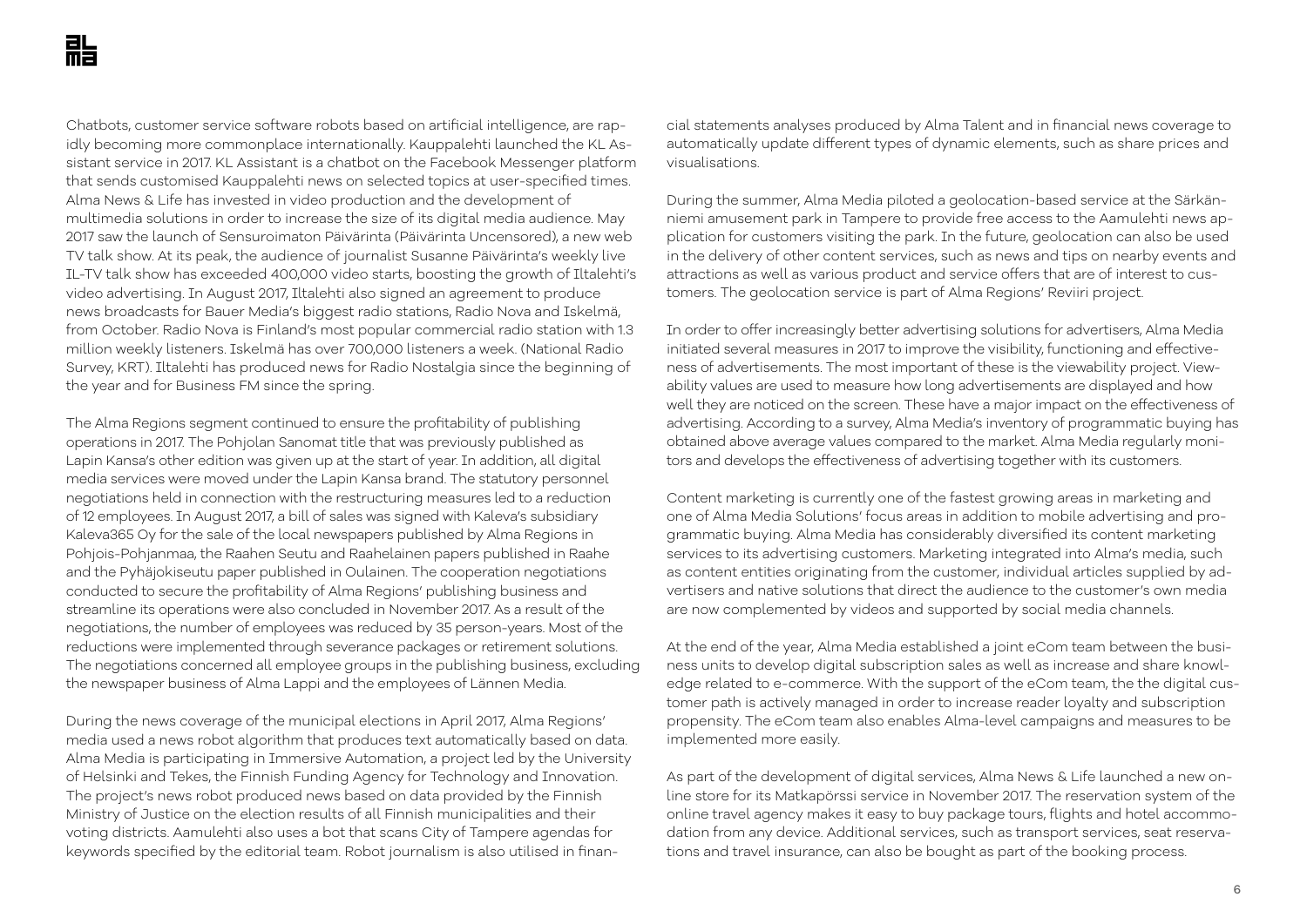#### Market situation in the main markets

According to Kantar TNS, the total advertising volume in Finland decreased by 2.8% (increased by 0.2%) in 2017, while advertising in online media increased by 7.3% (13.6%). Advertising in city papers and newspapers declined by 9.7% (4.8%) and advertising in magazines in Finland decreased by 5.9% (9.7%). In terms of volume, the total market for afternoon papers in Finland declined by 12.3% (15.4%) in 2017.

According to Sveriges Mediebyråer, the total advertising volume in Sweden increased by 3.7% (5.1%) in 2017. Advertising in online media grew by 10.2% in Sweden. Advertising in trade magazines in Sweden decreased by 9.6% (11.5%).

Alma Media's main markets in Eastern Central Europe are the Czech Republic and Slovakia. According to the European Commission's forecast, the Czech GDP will grow by 3% in 2018. The Czech National Bank estimates that the GDP will grow by 3.4% in 2018. In Slovakia, GDP growth in 2018 will be 3.8% according to the European Commission. The National Bank of Slovakia estimates GDP growth in 2018 to be 4.3%.

### Changes in Group structure in 2017

Alma Mediapartners, a subsidiary of Alma Media, acquired the remaining share capital to become the full owner of Remonttibulevardi Oy in February 2017. Remonttibulevardi Oy was previously consolidated into the Group's financial statements. Alma Media Group owns 65 per cent of the Alma Mediapartners group.

Alma Talent Oy, a part of Alma Media, acquired full ownership of Oy Mediuutiset Ab in June 2017. Prior to the acquisition, Alma Talent held a 50% stake in Mediuutiset. The seller was Bonnier Business Press Ab, which is part of the Bonnier Group.

In August 2017, Alma Career Oy's subsidiary LMC sold the VysokeSkoly.cz online service, which offers information and services focused on tertiary education, to EDURoute. In the arrangement, Alma Media recognised a sales gain of MEUR 0.6.

In October 2017, the local papers published by Alma Regions in Pohjois-Pohjanmaa were sold to Kaleva's subsidiary Kaleva365 Oy. The transaction has no impact on the result of Alma Media Group.

#### Group revenue and result full year 2017

Revenue increased by 4.0% to MEUR 367.3 (353.2) in 2017.

Content revenue declined by 1.9% to MEUR 125.8 (128.3). Content revenue declined due to the decline of print subscriptions and single-copy sales. The increase in content revenue from digital distribution channels was not sufficient to cover the decline in print media content revenue.

Revenue from advertising sales increased by 8.3% to MEUR 185.8 (171.6). Advertising sales for print media decreased by 8.5% from the comparison period, to MEUR 62.8 (68.5). Digital advertising sales increased by 19% to MEUR 120.5 (101.3).

Service revenue totalled MEUR 55.7 (53.3). Service revenue was increased by growth in the external sales of printing and distribution services.

Total adjusted expenses increased by MEUR 1.9, or 0.6%, to MEUR 320.8 (318.9). Depreciation and impairment included in the total expenses amounted to MEUR 20.3 (21.1).

Adjusted operating profit was MEUR 51.1 (35.2), or 13.9% (10.0%) of revenue. Operating profit was MEUR 46.6 (26.8), or 12.7% (7.6%) of revenue. The operating profit includes net adjusted items of MEUR -4.5 (-8.4).

The result for 2017 was MEUR 36.7 (19.9), and the adjusted result was MEUR 41.2 (28.2).

# Alma Markets

The recruitment services Monster.fi, Jobs.cz, Prace.cz, CV Online, Profesia.sk, MojPosao. net, Monster.hu, Monsterpolska.pl and Monster.cz are reported in the Alma Markets segment.

The segment includes several online services: the housing-related services Etuovi.com and Vuokraovi.com, the travel portal Gofinland.fi and the automotive services Autotalli.com, Websales and Webrent. Also reported in this segment are Nettikoti, which specialises in software for ERP systems in new construction and renovation, Kivi, a real estate agency system, and Urakkamaailma, a marketplace for renovation and construction work.

For 2017 the Alma Markets segment's revenue increased in both domestic and international operations and amounted to MEUR 83.2 (69.4). Revenue from the recruitment business increased by 22.6% during the review period and accounted for 78.1% (76.4%) of the segment's revenue for 2017. The effect of exchange rate changes was MEUR 0.8 on revenue growth and MEUR 0.2 on operating profit growth in the Czech Republic.

The segment's adjusted total expenses for 2017 amounted to MEUR 55.0 (50.2). The increase in expenses was attributable to investments in the development of online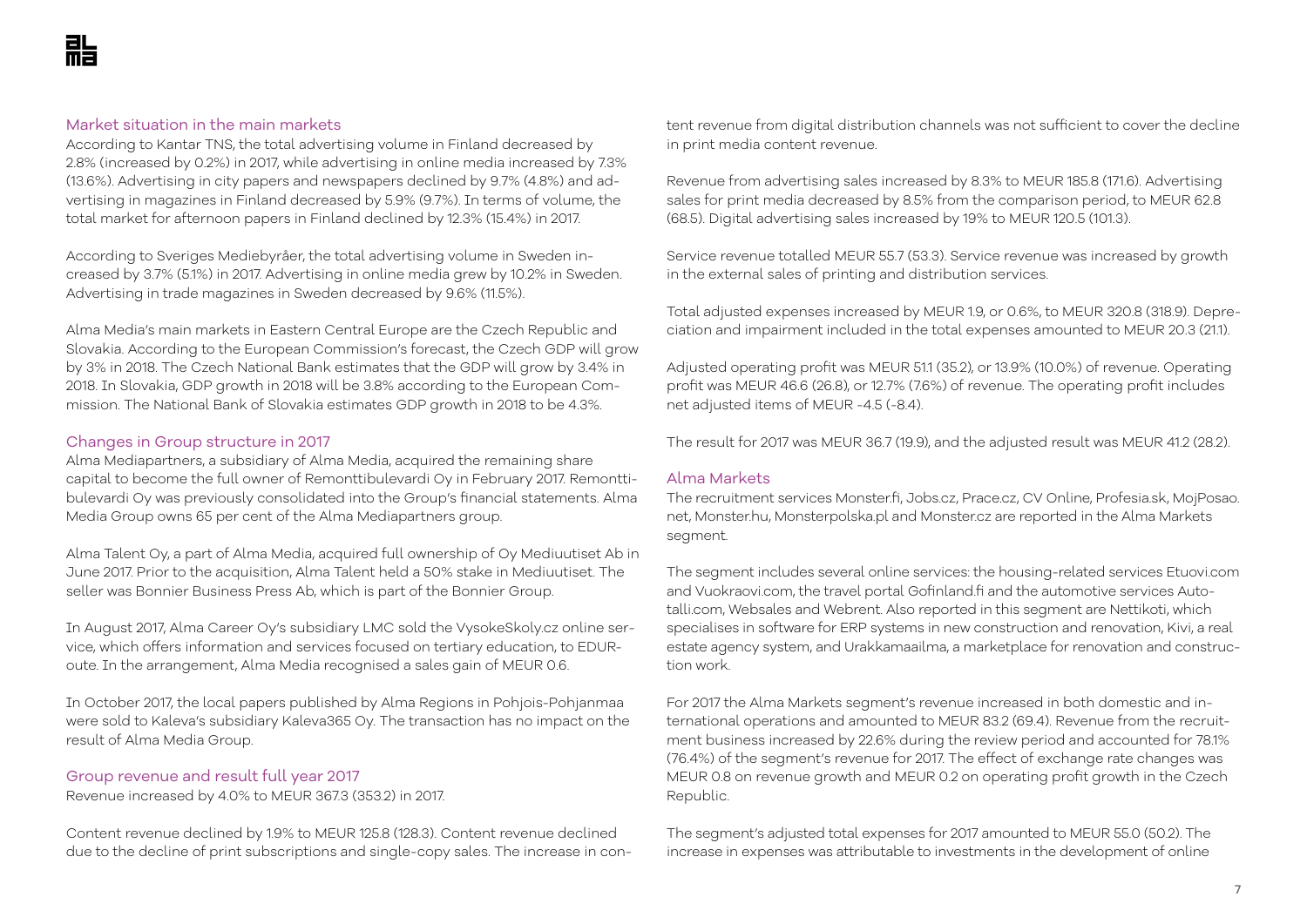services and marketing. The change in expenses includes MEUR 2.0 associated with discontinued IFRS 3 fair value depreciation allocated to the LMC business.

The Alma Markets segment's adjusted operating profit was MEUR 28.3 (19.3) for 2017. The adjusted operating profit was 34.1% (27.8%) of revenue. The segment's operating profit was MEUR 28.9 (19.3). The financial year's adjusted items, MEUR 0.5, were related to a sales gain. The adjusted item in the comparison year was related to proceeds on sale connected to an incremental acquisition.

### Alma Talent

The Alma Talent business segment publishes 20 trade and financial publications, as well as books. The business unit also offers skills development and growth services to professionals and businesses in different fields, from events and training to information services. Alma Talent has operations in Finland, Sweden and the Baltics. Alma Talent media include Kauppalehti, Talouselämä, Tekniikka & Talous, Markkinointi&- Mainonta, Arvopaperi, Tivi and Mediuutiset. In Sweden, Alma Talent's publications include Affärsvärlden, Ny Teknik and Dagens Media.

The Alma Talent segment's revenue amounted to MEUR 113.2 (114.0). Digital business accounted for 33.8% (31.3%) of the segment's revenue. The net effect of reorganisation and discontinued operations on the decrease in revenue was MEUR 1.2. The effect of the changed exchange rate of the Swedish crown on revenue change was MEUR -0.3.

The content revenue of the Alma Talent segment decreased by 2.7% to MEUR 48.2 (49.6). The decline in content revenue was attributable to lower print media content sales and a decrease in the Pro unit's book sales.

Advertising sales in 2017 amounted to MEUR 35.5 (32.7). Online advertising revenue increased by 8.2% year-on-year, mainly boosted by content marketing and mobile sales. The revenue of Mediuutiset, acquired in July 2017, contributed MEUR 1.1 to the increase in advertising sales.

Service revenue decreased by 6.8% to MEUR 29.5 (31.7), largely due to the effect of discontinued businesses.

The segment's adjusted total expenses were MEUR 98.7 (101.8) and total expenses MEUR 98.9 (105.9). The expenses were reduced by restructuring measures implemented last year, integration-related employee expense savings in Media Finland, Media Sweden and Information Services as well as discontinued businesses.

The Alma Talent segment's adjusted operating profit was MEUR 14.6 (12.4) and operating profit MEUR 15.2 (8.8). The adjusted operating profit was 12.9% (10.9%) of revenue. The adjusted items recognised during the financial period were related to a sales gain on acquisition achieved in stages and the restructuring of business operations. The adjusted expenses in the comparison period were related to operational restructuring.

#### Alma News & Life

The Alma News & Life segment includes the various digital and print news and lifestyle content of the national Iltalehti. The online services Telkku.com, Kotikokki.net, E-kontakti.fi and Rantapallo.fi are also reported in this segment.

The Alma News & Life segment's revenue increased by 6.0% to MEUR 48.8 (46.1) as a result of growth in digital advertising. Digital business accounted for 50.8% (42.5%) of the segment's revenue.

The segment's content revenue declined by 9.4% to MEUR 19.5 (21.6) in 2017, mainly due to the decrease in Iltalehti's circulation.

The segment's advertising sales increased by 15.6% to MEUR 25.8 (22.3). The segment's digital advertising revenue increased by 22.1% to MEUR 21.3 (17.5) on the strength of mobile advertising and programmatic buying.

Service revenue was MEUR 3.5 (2.2), with the increase being attributable to the revenue of the Rantapallo business acquired in spring 2016.

The segment's total expenses were MEUR 41.5 (39.1). The increase in expenses was attributable to the acquisition of Rantapallo as well as investments in systems to support the digital business and solutions for sales and marketing.

The segment's adjusted operating profit was MEUR 7.3 (7.0), or 15% (15.1%) of revenue.

No adjusted items were reported during the financial period. The comparison period's adjusted items, MEUR 0.9, were related to a sales gain on the Rantapallo acquisition achieved in stages.

#### Alma Regions

The print and online publishing business of Aamulehti, Satakunnan Kansa, Lapin Kansa and several local and town papers is reported in the Alma Regions segment. The printing and distribution unit Alma Manu is also included in this segment.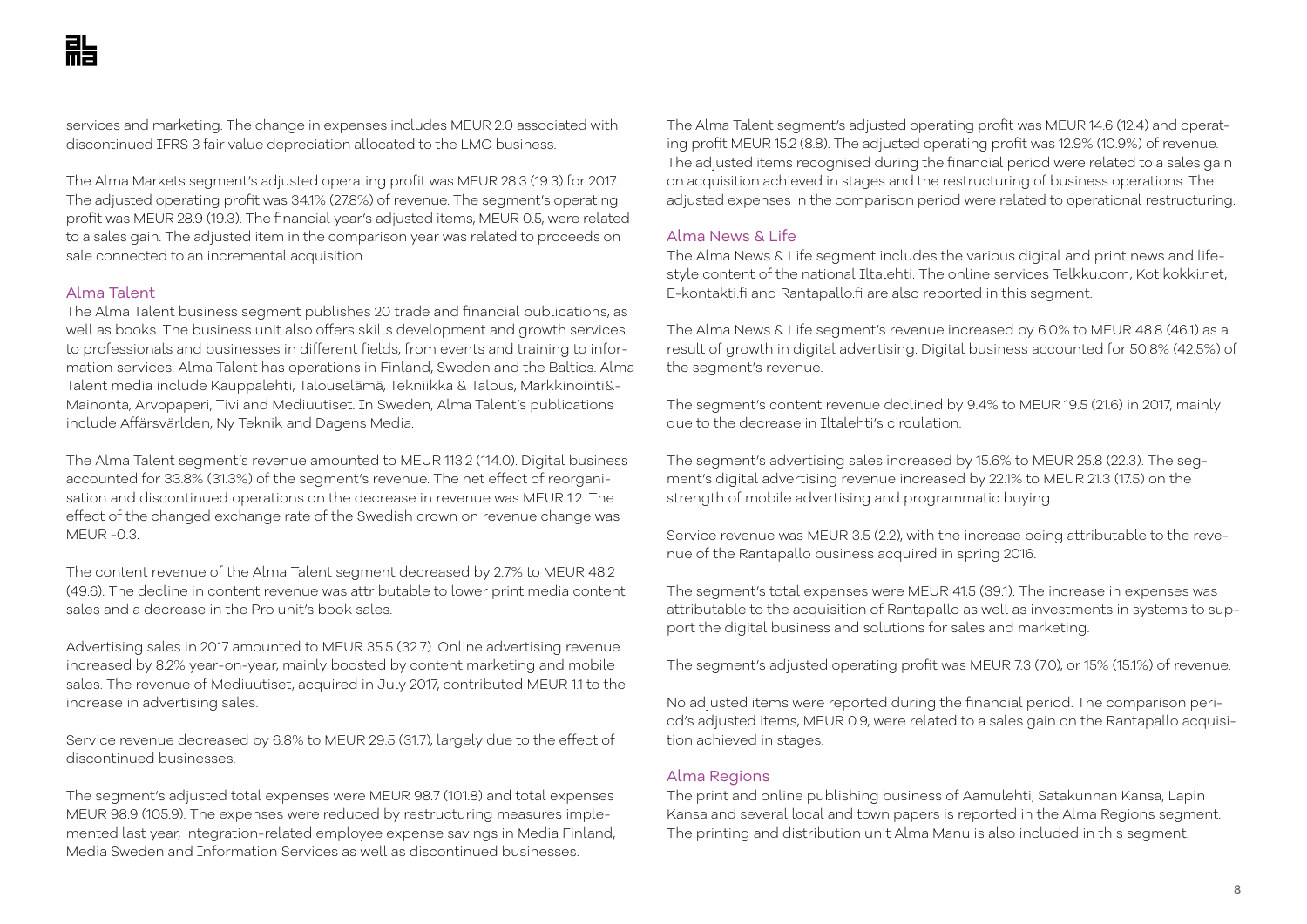The Alma Regions segment's revenue amounted to MEUR 126.3 (127.7) in January– December. Digital business accounted for 8.3% (7.0%) of the segment's revenue. The segment's content revenue increased by 1.5% to MEUR 58.1 (57.2) in 2017 due to the growth in digital content revenue.

The segment's advertising sales declined by 9.3% to MEUR 47.5 (52.4). Advertising sales for print media decreased by 10.8% in spite of the boost provided by the municipal elections in the spring. The decline is attributable to reduced advertising spending in the retail sector. The segment's digital advertising sales increased by 10.4% to MEUR 3.9 (3.5).

The segment's service revenue increased by 14.1% to MEUR 20.7 (18.2) due to the external sales of printing and delivery services.

The segment's adjusted total expenses were MEUR 117.2 (119.6) and total expenses MEUR 119.6 (122.6).

The segment's adjusted operating profit was MEUR 9.3 (8.5) and operating profit MEUR 7.2 (5.5). The adjusted operating profit was 7.4% (6.6%) of revenue. Adjusted items in the review period, MEUR 2.2, were related to restructuring costs and a sales gain. Two statutory personnel negotiation rounds concerning the publishing business were concluded during the year. The adjusted items in the comparison period were related to corresponding restructuring costs.

#### Associated companies

Alma Media sold its share of ownership of Tampereen Tietoverkko (TTV) Oy to Elisa Corporation in June 2017. Alma Media owned 35.14% of the company.

Alma Talent Oy, which is part of Alma Media, acquired full ownership of Mediuutiset Oy in June 2017. Alma Talent previously held a 50% stake in Mediuutiset Oy.

In July 2017, Alma Mediapartners Oy acquired 25 per cent of the share capital of Muuttomaailma Oy, which offers competitive tender services for moving houses.

In September 2017, Alma Media's subsidiary Tau on-line acquired a 30% minority interest in Vrabotuvanje Online, the leading online recruitment service in Macedonia.

In September 2017, Alma Media's subsidiary Alma Media Kustannus Oy sold Holding Oy Vision. Alma Media owned 24.74% of the company.

# Items adjusting operating profit

Items adjusting operating profit are income or expense arising from non-recurring or rare events. Gains or losses from the sale or discontinuation of business operations or assets, gains or losses from restructuring business operations as well as impairment losses of goodwill and other assets are recognised by the Group as adjustments. Adjustments are recognised in the profit and loss statement within the corresponding income or expense group.

#### ADJUSTED ITEMS

| <b>MEUR</b>                               | 2017<br>$1 - 12$ | 2016<br>$1 - 12$ |
|-------------------------------------------|------------------|------------------|
| Alma Markets                              |                  |                  |
| Gains (losses) on the sale of assets      | 0.5              | 0.0              |
|                                           |                  |                  |
| Alma Talent                               |                  |                  |
| Impairment losses                         |                  | $-1.0$           |
| Restructuring                             | $-0.1$           | $-3.0$           |
| Gains (losses) on the sale of assets      | 0.7              | 0.4              |
|                                           |                  |                  |
| Alma News & Life                          |                  |                  |
| Gains (losses) on the sale of assets      |                  | 0.9              |
|                                           |                  |                  |
| Alma Regions                              |                  |                  |
| Impairment losses                         | 0.0              | $-2.0$           |
| Restructuring                             | $-2.4$           | $-0.8$           |
| Gains (losses) on the sale of assets      | 0.2              | $-0.2$           |
|                                           |                  |                  |
| Non-allocated                             |                  |                  |
| Impairment losses                         | $-4.0$           | 0.0              |
| Restructuring                             | $-0.4$           |                  |
| Costs related to the Talentum acquisition |                  | $-2.8$           |
| Gains (losses) on the sale of assets      | 0.9              | O.1              |
|                                           |                  |                  |
| ADJUSTED ITEMS IN OPERATING PROFIT        | $-4.5$           | $-8.4$           |
|                                           |                  |                  |
| ADJUSTED ITEMS IN PROFIT BEFORE TAX       | $-4.5$           | $-8.4$           |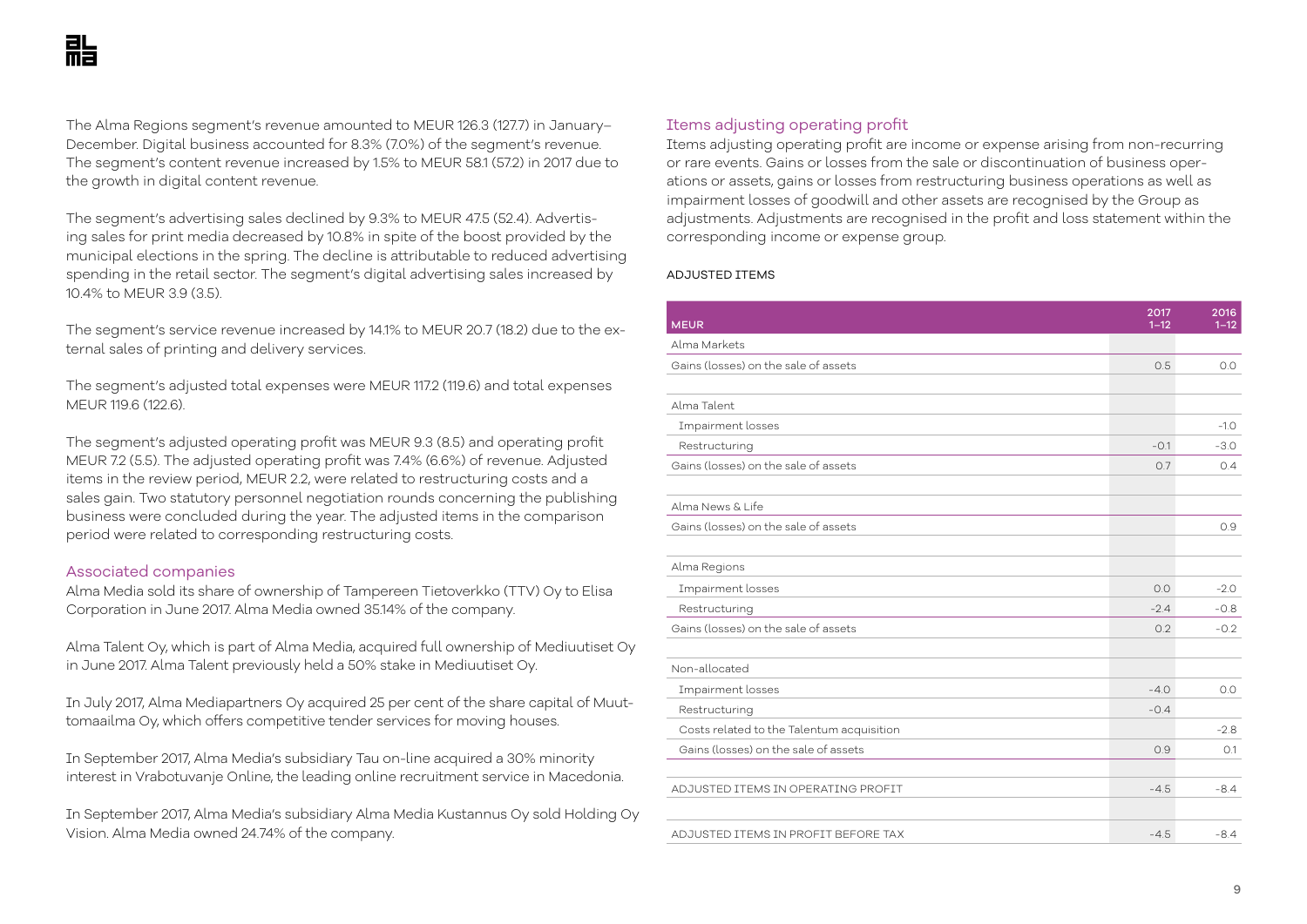# Balance sheet and financial position

At the end of December 2017, the consolidated balance sheet stood at MEUR 333.8 (327.0). The Group's equity ratio at the end of December was 50.9% (45.7%) and equity per share was EUR 1.66 (1.44).

The consolidated cash flow from operations in January–December was MEUR 51.7 (42.3). Cash flow before financing activities was MEUR 34.5 (31.4).

On 31 December 2017, the Group's interest-bearing debt amounted to MEUR 61.0 (80.4). The total interest-bearing debt comprised MEUR 56.0 in finance leasing debt and MEUR 5.0 in loans from financial institutions. The Group's interest-bearing net debt on 31 December 2017 stood at MEUR 40.2 (57.1). The interest-bearing debt increased in the fourth quarter of the year due to investments.

Alma Media has two MEUR 15.0 committed financing limits at its disposal, which were entirely unused as at 31 December 2017. In addition, the company has a commercial paper programme of MEUR 100 in Finland. The commercial paper programme was entirely unused on 31 December 2017.

Alma Media did not have financial assets or liabilities created in conjunction with business combinations measured at fair value and recognised through profit or loss on 31 December 2017.

# Capital expenditure

Alma Media Group's capital expenditure in 2017 totalled MEUR 22.2 (10.0). The capital expenditure mainly consisted of the acquisitions of Urakkamaailma.fi and Ab Mediuutiset Oy as well as the redemption of the office and production facility at Patamäenkatu 7. The capital expenditure also includes normal operating and maintenance investments.

### Research and development costs

The Group's research and development costs in 2017 totalled MEUR 5.0 (MEUR 5.0). Of this total, MEUR 4.9 (MEUR 4.2) was recognised in the income statement and MEUR 0.1 (MEUR 0.8) was capitalised to the balance sheet in 2017. On 31 December 2017, capitalised research and development costs on the balance sheet totalled MEUR 2.2 (MEUR 3.3).

### Employees

During 2017, Alma Media had on average 2,280 (2,289) employees, calculated as fulltime employees (excluding delivery staff). The number of newspaper delivery staff was 870 (845) on average.

#### Governance

Alma Media Corporation's Annual General Meeting, held on 22 March 2017, elected Niklas Herlin, Matti Korkiatupa, Esa Lager, Petri Niemisvirta, Catharina Stackelberg-Hammarén, Mitti Storckovius and Harri Suutari as member of the company's Board of Directors. In its constitutive meeting held after the AGM, the Board of Directors elected Harri Suutari as its Chairman and Petri Niemisvirta as its Vice Chairman.

The Board of Directors also appointed the members to its permanent committees. Matti Korkiatupa and Catharina Stackelberg-Hammarén were elected as members of the Audit Committee and Esa Lager as Chairman of the Committee. Niklas Herlin, Harri Suutari and Mitti Storckovius were elected as members of the Nomination and Compensation Committee, and Petri Niemisvirta was elected Chairman of the Committee.

The Board of Directors has assessed that with the exception of Matti Korkiatupa, Esa Lager and Niklas Herlin, the members of the Board are independent of the company and its significant shareholders. The members mentioned above are assessed to be independent of the company but not independent of its significant shareholders. Matti Korkiatupa has been in an employment relationship with Ilkka-Yhtymä Oyj during the past three years as the company's Managing Director, Esa Lager as a member of the Board of Ilkka-Yhtymä Oyj and Niklas Herlin as the Chairman of the Board of Mariatorp Oy.

Publisher Niklas Herlin, Member of the Board of Alma Media Corporation since 2013, deceased unexpectedly in October. Niklas Herlin also served as Chairman of the Board of Directors of Mariatorp Oy from 2005. Mariatorp's and Niklas Herlin's personal holdings in Alma Media's shares amount to 19.4 per cent.

Mikko Korttila, General Counsel of Alma Media Corporation, serves as the secretary to the Board of Directors in accordance with the Board's Charter.

The AGM appointed PricewaterhouseCoopers Oy as the company's auditors, with Markku Launis, APA, as the principal auditor.

The AGM authorised the Board of Directors to decide on donations amounting to no more than EUR 50,000 to universities in 2017–2018, with the more detailed conditions of the donations to be decided by the Board of Directors.

The duties of Alma Media Corporation's Shareholders' Nomination Committee include preparing proposals related to the election and remuneration of the members of the Board of Directors to be submitted to the Annual General Meeting. The Nomination Committee for the spring 2018 Annual General Meeting was appointed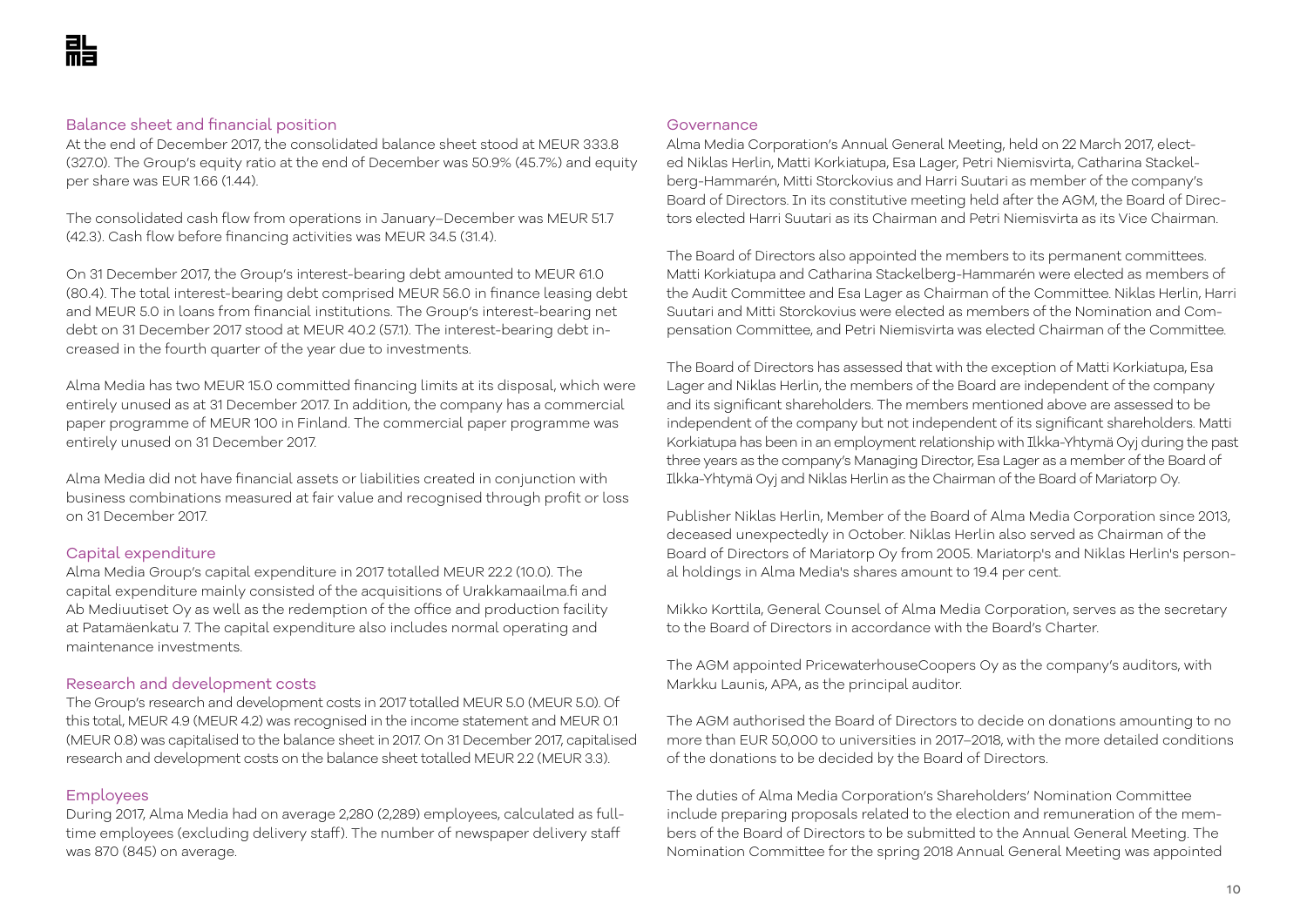in October 2017. The following were appointed as members of Alma Media's Nomination Committee: Timo Aukia, Chairman of the Board of Directors, Ilkka Group; Peter Immonen, Member of the Board of Mariatorp Oy; Henrik Ehrnrooth, Chairman of the Board of Otava Oy; and Timo Sallinen, Head of Listed Securities, Varma Mutual Pension Insurance Company. At the constitutive meeting, Timo Aukia was elected Chairman of the Shareholders' Nomination Committee. In addition, the Chairman of the Board of Directors of Alma Media Corporation, Harri Suutari, acts as an expert member in the Nomination Committee.

#### Dividends

In accordance with the proposal of the Board of Directors, the AGM resolved on 22 March 2017 that a dividend of EUR 0.16 per share be paid for the financial year 2016. The dividend were to be paid to shareholders who were registered in Alma Media Corporation's shareholder register maintained by Euroclear Finland Ltd on the record date, 24 March 2017. The payment was made on 31 March 2017.

# Other decisions by the Annual General Meeting

#### Authorisation to the Board of Directors to repurchase own shares

The AGM authorised the Board of Directors to decide on the repurchase of a maximum of 824,000 shares in one or more lots. The proposed maximum authorised quantity represents approximately one (1) per cent of the company's entire share capital. The shares shall be acquired using the company's non-restricted shareholders' equity through trading in a regulated market arranged by Nasdaq Helsinki Ltd and in accordance with its rules and instructions, for which reason the acquisition is directed, in other words the shares will be purchased otherwise than in proportion to shareholders' current holdings. The price paid for the shares shall be based on the price of the company share in the regulated market, so that the minimum price of purchased shares is the lowest market price of the share quoted in the regulated market during the term of validity of the authorisation and the maximum price, correspondingly the highest market price quoted in the regulated market during the term of validity of the authorisation. Shares can be purchased for the purpose of improving the company's capital structure, financing or carrying out corporate acquisitions or other arrangements, implementing incentive schemes for the management or key employees, or to be otherwise transferred or cancelled. It is proposed that the authorisation be valid until the following AGM; however, until no later than 30 June 2018.

# Authorisation to the Board of Directors to decide on the transfer of own shares

The AGM authorised the Board of Directors to decide on a share issue by transferring shares in possession of the company. A maximum of 824,000 shares may be issued on

the basis of this authorisation. The proposed maximum authorised quantity represents approximately one (1) per cent of the company's entire share capital. The authorisation entitles the Board to decide on a directed share issue, which entails deviating from the pre-emption rights of shareholders. The Board can use the authorisation in one or more parts. The Board of Directors can use the authorisation to implement incentive programmes for the management or key employees of the company.

It is proposed that the authorisation be valid until the following AGM; however, until no later than 30 June 2018. This authorisation would override the corresponding share issue authorisation granted at the AGM of 17 March 2016.

#### Authorisation to the Board of Directors to decide on a share issue

The AGM authorised the Board of Directors to decide on a share issue. The authorisation entitles the Board to issue a maximum of 16,500,000 shares. The proposed maximum number of shares corresponds to approximately 20 per cent of the total number of shares in the company. The share issue can be implemented by issuing new shares or transferring shares now in possession of the company. The authorisation entitles the Board to decide on a directed share issue, which entails deviating from the pre-emption rights of shareholders. The Board can use the authorisation in one or more parts.

The Board can use the authorisation for developing the capital structure of the company, widening the ownership base, financing or realising acquisitions or other arrangements, or for other purposes decided on by the Board. The authorisation cannot, however, be used to implement incentive programmes for the management or key employees of the company.

It is proposed that the authorisation be valid until the following AGM; however, until no later than 30 June 2018.

#### The Alma Media share

In October–December, altogether 945,634 Alma Media shares were traded on the Nasdaq Helsinki stock exchange, representing 1.1% of the total number of shares. The closing price of the Alma Media share at the end of the last trading day of the review period, 29 December 2017, was EUR 7.19. The lowest quotation during the review period was EUR 6.42 and the highest EUR 7.50. Alma Media Corporation's market capitalisation at the end of the review period was MEUR 592.3.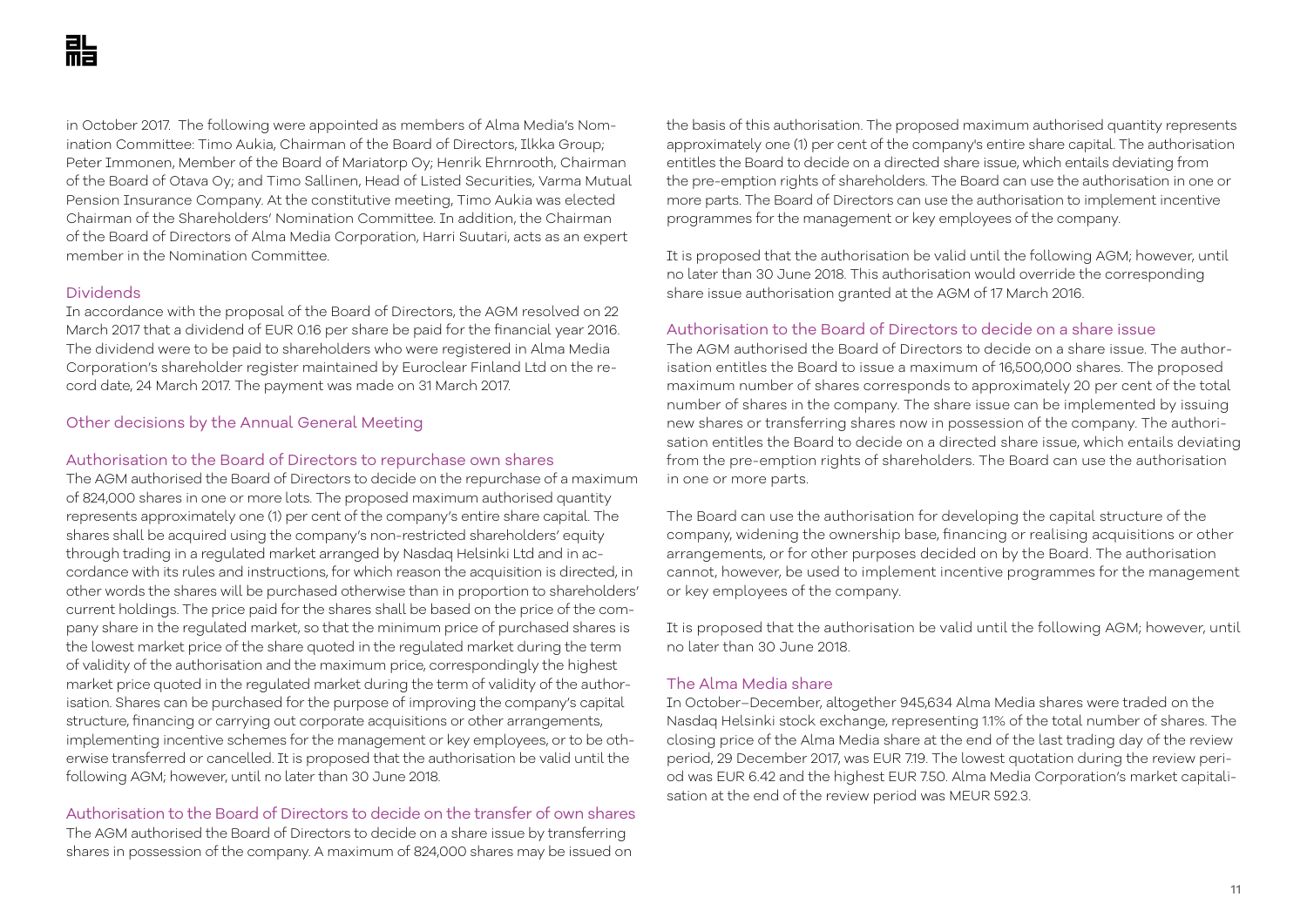# Shareholdings

#### 20 PRINCIPAL SHAREHOLDERS ON 31 DECEMBER 2017

|                                             | Pcs        | % of total<br>shares | Share of total<br>votes (%) |
|---------------------------------------------|------------|----------------------|-----------------------------|
| 1. Ilkka-Yhtymä Oyj                         | 22,493,473 | 27.30                | 27.30                       |
| 2. Mariatorp Oy                             | 15,675,473 | 19.03                | 19.03                       |
| 3. Otava Oy                                 | 8,326,821  | 10.11                | 10.11                       |
| 4. Keskinäinen Työeläkevakuutusyhtiö Varma  | 5,327,994  | 6.47                 | 6.47                        |
| 5. Kunnallisneuvos C. V. Åkerlundin Säätiö  | 2,282,871  | 2.77                 | 2.77                        |
| 6. Keskinäinen Eläkevakuutusyhtiö Ilmarinen | 2,177,095  | 2.64                 | 2.64                        |
| 7. Keskinäinen Työeläkevakuutusyhtiö Elo    | 1,852,800  | 2.25                 | 2.25                        |
| 8. Sr Nordea Nordic Small Cap               | 1,780,786  | 2.16                 | 2.16                        |
| 9. Veljesten Viestintä Oy                   | 851,500    | 1.03                 | 1.03                        |
| 10. Keskisuomalainen Oyj                    | 782,497    | 0.95                 | 0.95                        |
| 11. Häkkinen Matti                          | 747,263    | 0.91                 | 0.91                        |
| 12. Suomen Kulttuurirahasto Sr              | 677,170    | 0.82                 | 0.82                        |
| 13. Sr Evli Suomi Select                    | 614,702    | 0.75                 | 0.75                        |
| 14. OP-Suomi Pienyhtiöt                     | 478,871    | 0.58                 | 0.58                        |
| 15. Koskinen Riitta Inkeri                  | 440,848    | 0.54                 | 0.54                        |
| 16. Sr Danske Invest Suomi Yhteisöosake     | 439,604    | 0.53                 | 0.53                        |
| 17. Sr Taaleritehdas Mikro Markka           | 435,255    | 0.53                 | 0.53                        |
| 18. Sr Alfred Berg Suomi Focus              | 422,091    | 0.51                 | 0.51                        |
| 19. Sinkkonen Raija                         | 333,431    | 0.40                 | 0.40                        |
| 20. Danilostock Oy                          | 330,000    | 0.40                 | 0.40                        |
| Total                                       | 66,470,545 | 80.68                | 80.68                       |
| Nominee-registered                          | 3,356,369  | 4.07                 | 4.07                        |
| Other                                       | 12,556,268 | 15.25                | 15.25                       |
| Total                                       | 82,383,182 | 100                  | 100                         |

#### OWNERSHIP STRUCTURE ON 31 DECEMBER 2017

|                                      | Number of<br>owners<br>(pcs) | % of total<br>(%) | Number of<br>shares<br>(pcs) | % of shares<br>$(\%)$ |
|--------------------------------------|------------------------------|-------------------|------------------------------|-----------------------|
| Private companies                    | 298                          | 3.61              | 34,408,265                   | 41.77                 |
| Financial and insurance institutions | 20                           | 0.24              | 20,465,323                   | 24.84                 |
| Public entities                      | 6                            | 0.07              | 9,375,402                    | 11.38                 |
| Households                           | 7,797                        | 94.34             | 10,511,465                   | 12.76                 |
| Non-profit associations              | 112                          | 1.36              | 4,029,526                    | 4.89                  |
| Foreign owners                       | 23                           | 0.28              | 38,174                       | 0.05                  |
| Nominee-registered shares            | $\overline{9}$               | 0.11              | 3,356,369                    | 4.07                  |
| In general account                   |                              | 0.0               | 198,658                      | 0.24                  |
| Total                                | 8,265                        | 100.0             | 82,383,182                   | 100.0                 |
|                                      |                              |                   |                              |                       |
| Distribution of ownership            |                              |                   |                              |                       |
| $1 - 100$                            | 2,274                        | 27.5              | 120,818                      | O.1                   |
| 101-1,000                            | 4,283                        | 51.8              | 1,861,108                    | 2.3                   |
| 1,001-10,000                         | 1,501                        | 18.2              | 4,378,023                    | 5.3                   |
| 10,001-100,000                       | 173                          | 2.1               | 4,281,048                    | 5.2                   |
| 100,001-500,000                      | 19                           | 0.2               | 4,863,814                    | 5.9                   |
| $500,000 -$                          | 15                           | 0.2               | 66,679,713                   | 80.9                  |
| In general account                   |                              |                   | 198,658                      | 0.2                   |

**Total 8,265 100.0 82,383,182 100.0**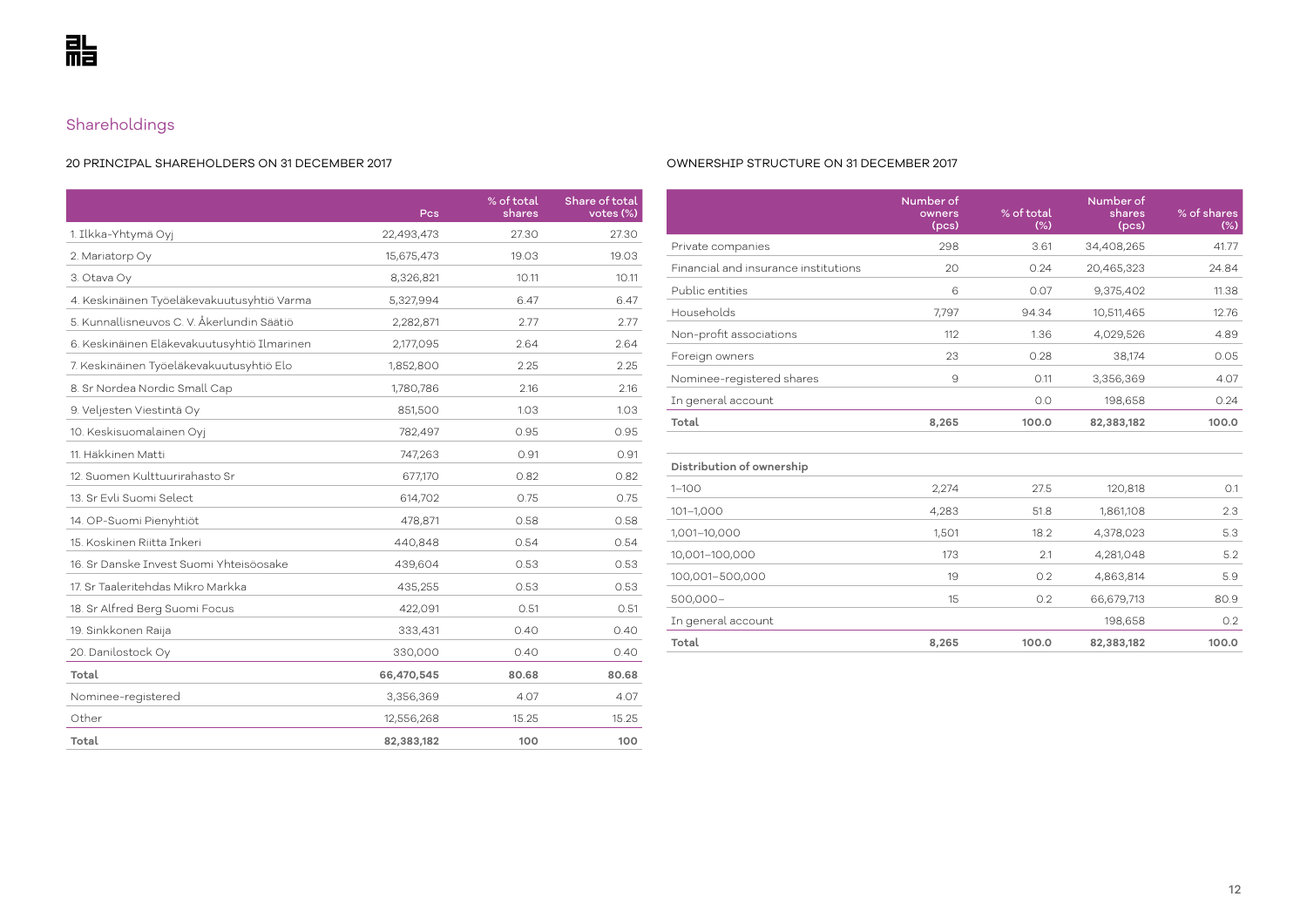# Purchase and disposal of own shares

The company began purchasing its own shares on 22 February 2017. By 30 September 2017, the company had acquired 227,272 shares, representing approximately 0.3% of all Alma Media shares. The shares were acquired for the purpose of implementing the company's share-based incentive programme.

The company's own shares were acquired using the company's non-restricted shareholders' equity at the market price valid at the time of purchase of the shares through trading in a regulated market arranged by Nasdaq Helsinki Ltd, and the shares were purchased otherwise than in proportion to shareholders' current holdings. The shares were acquired and paid for according to the rules and instructions of Nasdaq Helsinki Ltd and Euroclear Finland Ltd.

Alma Media Corporation conveyed a total of 67,272 treasury shares without consideration and according to the plan terms to the key management participating in the Fixed Matching Share Plan LTI 2015 I of the company's Long-Term Incentive Programme launched in 2015.

The directed share issue was based on an authorisation given by the Annual General Meeting held on 22 March 2017. Following the disposal of shares, the company holds 160,000 treasury shares.

#### Management ownership

The members of the Board of Directors, the President and CEO of the parent company and the other members of the Group Executive Team together held 416,673 shares in the company on 31 December 2017, representing 0.5% of the total number of shares and votes.

#### THE INDIVIDUAL HOLDINGS OF ALMA MEDIA SHARES AND POTENTIAL SHARE REWARDS ON 31 DECEMBER 2017 WERE AS FOLLOWS\*

|                                                | <b>Shares</b> | plan LTI 2015<br>II, III | Fixed matching Performance mat-<br>ching share plan<br>LTI 2015 I, II, III | Performance mat-<br>ching share plan<br>LTI 2015 I, II, III |
|------------------------------------------------|---------------|--------------------------|----------------------------------------------------------------------------|-------------------------------------------------------------|
| Harri Suutari, Chairman                        | 70,932        |                          |                                                                            |                                                             |
| Petri Niemisvirta, Deputy Chairman             | 19,767        |                          |                                                                            |                                                             |
| Matti Korkiatupa, member                       | 5,871         |                          |                                                                            |                                                             |
| Esa Lager, member                              | 13,825        |                          |                                                                            |                                                             |
| Mitti Storckovius, member                      | 10,499        |                          |                                                                            |                                                             |
| Catharina Stackelberg-Hammarén,<br>member      | 21,419        |                          |                                                                            |                                                             |
| Kai Telanne, President and CEO                 | 119,408       | 70,000                   | 100,000                                                                    | 100,000                                                     |
| Santtu Elsinen,<br>Group Executive Team        | 17,600        | 15,000                   | 15,000                                                                     | 15,000                                                      |
| Kari Juutilainen,<br>Group Executive Team      | 12,538        | $\circ$                  | 10,000                                                                     | 10,000                                                      |
| Virpi Juvonen,<br>Group Executive Team         | 8,909         | 10,000                   | 14,000                                                                     | 14,000                                                      |
| Tiina Järvilehto,<br>Group Executive Team      | 8,889         | 10,000                   | 14,000                                                                     | 14,000                                                      |
| Kari Kivelä, Group Executive Team              | 21,076        | 23,000                   | 33,000                                                                     | 33,000                                                      |
| Mikko Korttila,<br>Group Executive Team        | 14,305        | 17,000                   | 23,000                                                                     | 23,000                                                      |
| Elina Kukkonen,<br>Group Executive Team        |               | O                        | 0                                                                          | O                                                           |
| Juha-Petri Loimovuori,<br>Group Executive Team | 22,675        | 26,000                   | 36,000                                                                     | 36,000                                                      |
| Raimo Mäkilä,<br>Group Executive Team          | 34,773        | 26,000                   | 36,000                                                                     | 36,000                                                      |
| Juha Nuutinen,<br>Group Executive Team         | 14,187        | 17,000                   | 23,000                                                                     | 23,000                                                      |
| Total                                          | 416,673       | 214,000                  | 304,000                                                                    | 304,000                                                     |

\* The figures include holdings of entities under their control as well as holdings of related parties.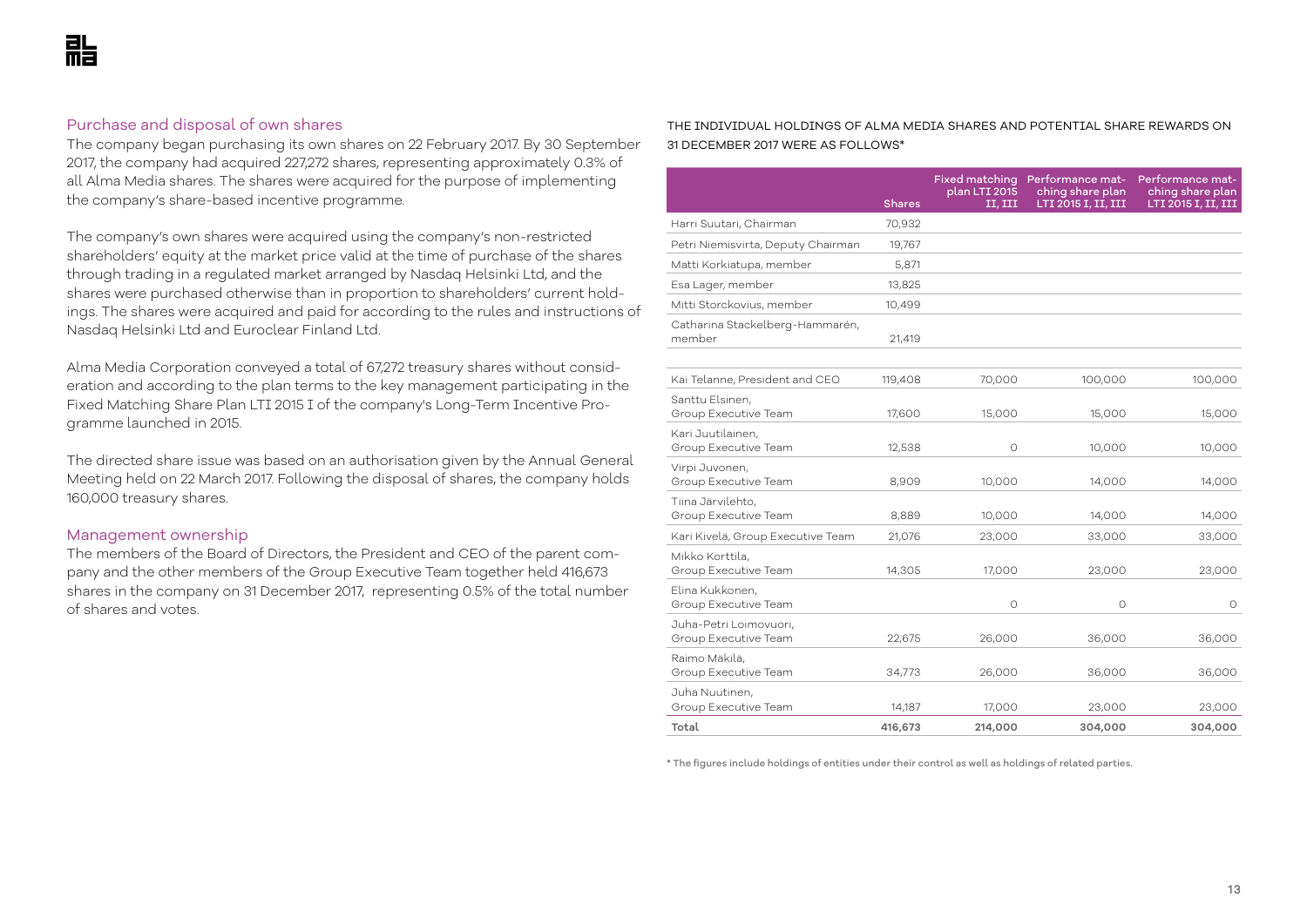#### Share-based incentive scheme (LTI 2015)

In 2015, the Board of Directors of Alma Media Corporation approved the establishment of a long-term share-based incentive scheme for the key management of Alma Media (hereinafter referred to as "LTI 2015").

The objective of LTI 2015 is to align the interests of the participants with those of Alma Media's shareholders by creating a long-term equity interest for the participants and, thus, to increase the company value in the long term as well as to drive performance culture, to retain participants and to offer them with competitive compensation for excellent performance in the company.

LTI 2015 consists of annually commencing individual plans, each subject to separate Board approval. Each of the individual plans consists of three main elements: an investment in Alma Media shares as a precondition for participation in the scheme, matching shares based on the above share investment and the possibility of earning performance-based matching shares.

#### THE MATCHING SHARE PLAN

In the matching share plan, the participant receives a fixed amount of matching shares against an investment in Alma Media shares.

In the first matching share plan, which commenced in 2015 (LTI 2015 I), the participant receives two matching shares for each invested share free of charge after a two-year vesting period, provided that the other conditions stipulated for the receipt of the share-based incentive by the terms of the plan are still satisfied at the time.

#### THE PERFORMANCE MATCHING PLAN

The performance matching plan comprises a five-year performance period in total. The potential share rewards will be delivered in tranches after three and five years if the performance targets set by the Board of Directors are attained.

The performance measures used in the first performance matching plan, which commenced in 2015 (2015 LTI I), are based on the company's profitable growth and share value. If the performance targets set by the Board of Directors are attained in full, the participant will receive in total four matching shares for each invested share free of charge, provided that the other conditions stipulated for the receipt of the sharebased incentive by the terms of the plan are still satisfied at the time.

Payment of the incentive is contingent on the participant holding on to the shares invested in the plan and remaining employed by the Group for the duration of the

plans, until March 2017, 2018, 2019, 2020 and 2021. The incentives are paid partly in cash and partly in shares. The cash component is intended to cover taxes incurred by the participant from the incentive.

The fair value of the reward is expensed until the matching shares are paid. The fair value of the share component is determined on the date on which the target group has agreed to the conditions of the plan. The financing cost arising from the obligation to hold shares and dividends expected during the vesting period have been deducted from the value of the share. The fair value of the plan based on the total shareholder return of the share also takes the market-based earning criteria into consideration. The cash component of the incentive is remeasured on each reporting date during the vesting period based on the price of the share on the date in question.

#### SHARE-BASED INCENTIVE SCHEMES STARTED IN 2016 AND 2017

On 17 March 2016, the Board of Directors of Alma Media Corporation decided on a share-based incentive scheme to be launched in 2016 based on the LTI 2015 scheme (LTI 2015 II) and, on 22 March 2017, the Board made a corresponding decision on a share-based incentive scheme to be launched in 2017 (LTI 2015 III). The main terms of the incentive schemes correspond to those of the share-based incentive scheme that was launched in 2015.

# Other authorisations of the Board of Directors

The Board of Directors also has a share issue authorisation granted by the Annual General Meeting held on 22 March 2017. A maximum of 16,500,000 shares can be issued based on the authorisation. The maximum number of shares corresponds to approximately 20 per cent of the total number of shares in the company.

#### Market liquidity guarantee

The Alma Media share has no market liquidity guarantee in effect.

# Flagging notices

On 15 March 2017, Alma Media Corporation received a notice of a change in shareholding pursuant to Chapter 9, Section 5 of the Finnish Securities Markets Act as follows: Otava Oy announced that Otava's holding of the shares and votes in Alma Media Corporation has risen to over ten (10) per cent.

### Risks and risk management

At Alma Media Group, the task of risk management is to detect, evaluate and monitor business opportunities, threats and risks to ensure the achievement of objectives and business continuity. The risk management process identifies and controls the risks,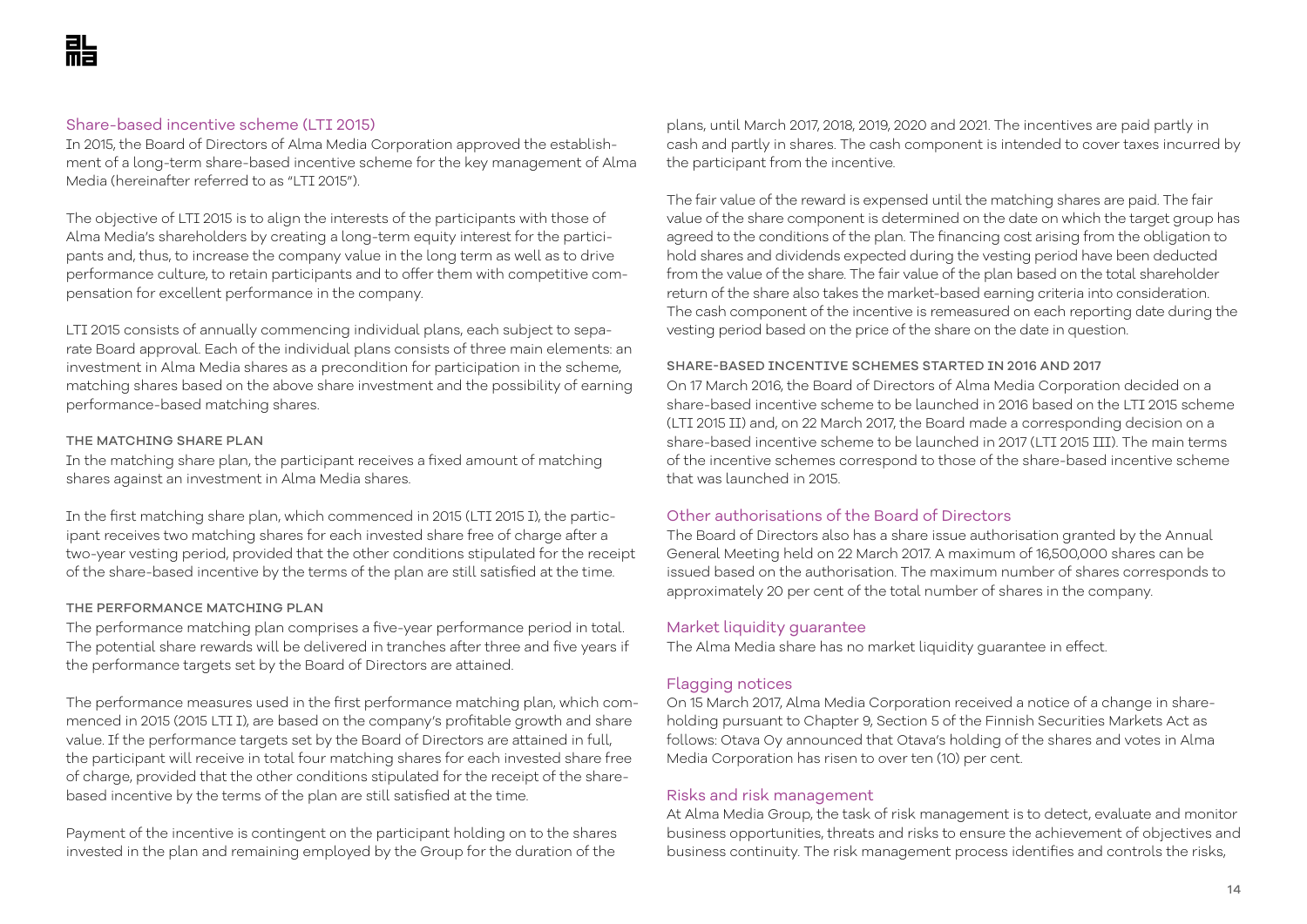develops appropriate risk management methods and regularly reports on risk issues to the risk management organisation and the Board of Directors. Risk management is part of Alma Media's internal control function and thereby part of good corporate governance.

The most critical strategic risks for Alma Media are a significant drop in its print news paper readership and a decrease in the online audience of digital media, a permanent decline in advertising sales and a significant increase in distribution and delivery costs. The group subscriptions of the major financial and technology-related maga zines are significant in scale. Changes to the subscription agreements could have a substantial impact on the magazines' total subscription volumes. The media industry is undergoing changes following the transformation in media consumption and tech nological development. Alma Media's strategic objective is to meet this challenge by developing digital products and services for consumers and businesses.

Fluctuating economic cycles are reflected in the development of advertising sales. Advertising sales account for approximately half of the Group's revenue. Business operations outside Finland, such as in Eastern and Central European countries, in clude country-specific risks relating to market development and economic growth. The expansion of business outside Finland has reduced the risks inherent in operat ing in one market area.

The most important operational risks are disturbances in information technology and data transfer, as well as an interruption of the printing operations.

# Corporate Governance Statement for 2017

In 2017, Alma Media Corporation applied the Finnish Corporate Governance Code 2015 for listed companies, issued by the Securities Market Association on 1 Octo ber 2015, in its unaltered form. A Corporate Governance Statement required by the Corporate Governance Code is presented as a separate report in connection with the Annual Report. In addition, it is publicly available on Alma Media's website at www.almamedia.fi/en/investors/governance/corporate-governance-statement/. The Remuneration Statement for 2017 will be issued concurrently with the CG State ment on 21 February 2018 and it will be published on the company's website at www.almamedia.fi/en/investors/governance/remuneration.

#### Statement on non-financial information for 2017

Alma Media will also publish its Statement on non-financial information for 2017 together with the publication of the Report by the Board of Directors on 21 February 2018. The statement will be published on the Alma Media Corporation website at www.almamedia.fi/en/investors/reports-and-presentations/financial-reports-and-annual-reviews.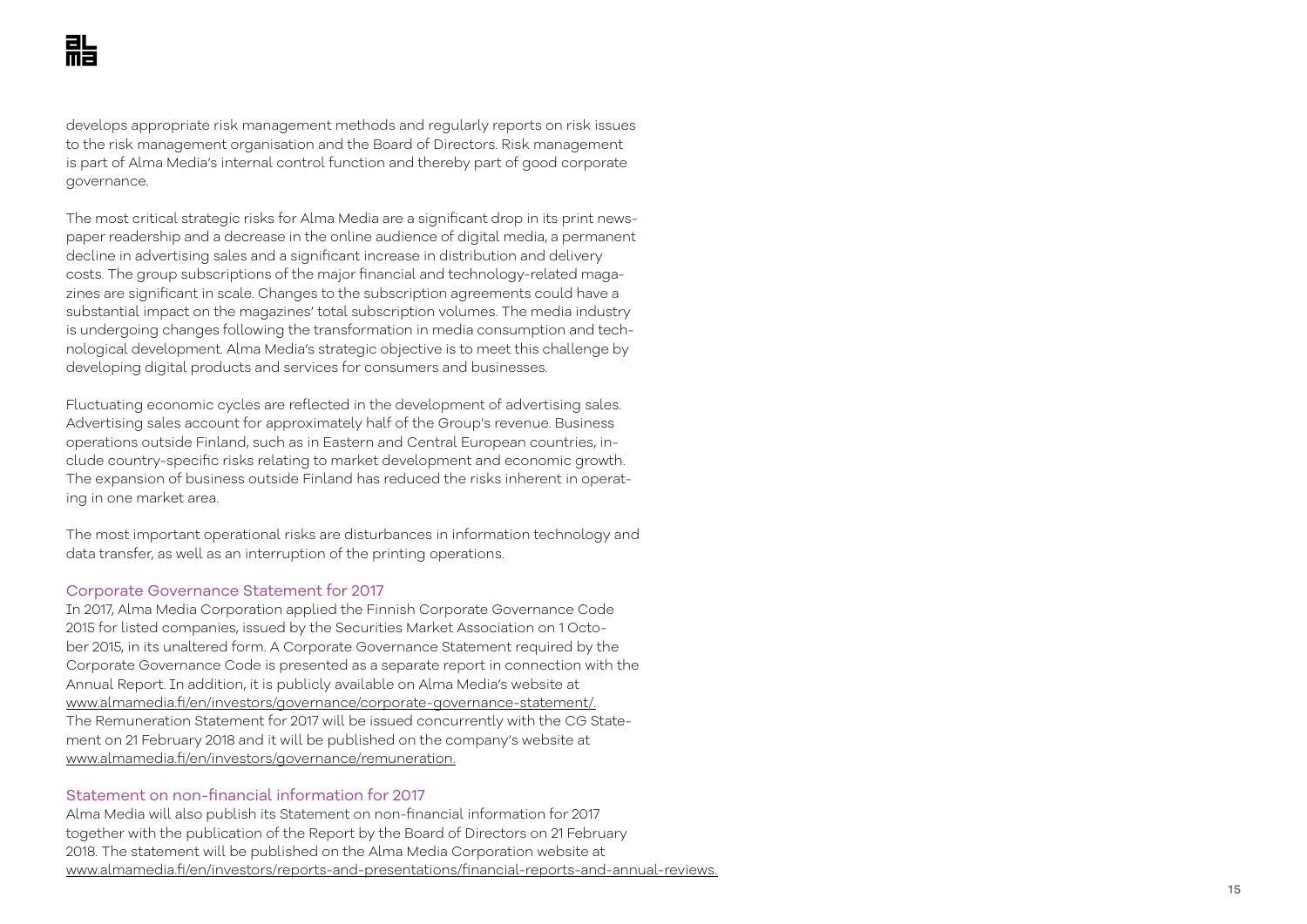# <span id="page-15-0"></span>Key figures describing economic development

Key figures are calculated applying IFRS recognition and measurement principles.

#### INCOME STATEMENT

|                                         |             | <b>IFRS</b><br>2017 | Change<br>℅ | <b>IFRS</b><br>2016 | Change<br>℅ | <b>IFRS</b><br>2015 | Change<br>% | <b>IFRS</b><br>2014 | Change<br>% | <b>IFRS</b><br>2013 |
|-----------------------------------------|-------------|---------------------|-------------|---------------------|-------------|---------------------|-------------|---------------------|-------------|---------------------|
| Revenue                                 | <b>MEUR</b> | 367.3               | 4.0         | 353.2               | 21.2        | 291.5               | $-1.3$      | 295.4               | $-1.6$      | 300.2               |
| Digital revenue                         | <b>MEUR</b> | 156.6               | 17.3        | 133.5               | 27.9        | 104.3               | 10.4        | 94.5                | 11.8        | 84.5                |
| % of revenue                            | %           | 42.6                |             | 37.8                |             | 35.8                |             | 32.0                |             | 28.1                |
| Operating profit/loss                   | <b>MEUR</b> | 46.6                | 74.0        | 26.8                | 51.5        | 17.7                | $-14.7$     | 20.7                | $-23.3$     | 27.0                |
| % of revenue                            | %           | 12.7                |             | 7.6                 |             | 6.1                 |             | 7.0                 |             | 9.0                 |
| Adjusted operating profit               | <b>MEUR</b> | 51.1                | 45.2        | 35.2                | 50.4        | 23.4                | 9.2         | 21.4                | $-11.6$     | 24.2                |
| % of revenue                            | %           | 13.9                |             | 10.0                |             | 8.0                 |             | 7.2                 |             | 8.0                 |
| Adjusted items*                         | <b>MEUR</b> | 4.5                 | $-46.4$     | 8.4                 | 46.9        | 5.7                 | 716.1       | O.7                 | $-125.0$    | $-2.8$              |
| Profit before tax                       | <b>MEUR</b> | 45.9                | 81.2        | 25.4                | 51.3        | 16.8                | $-14.9$     | 19.7                | $-12.1$     | 22.4                |
| Adjusted profit before tax              | <b>MEUR</b> | 50.4                | 49.5        | 33.7                | 50.2        | 22.5                | 11.3        | 20.2                | $-17.6$     | 24.5                |
| Profit for the period                   | <b>MEUR</b> | 36.7                | 85.0        | 19.9                | 64.6        | 12.1                | $-23.2$     | 15.7                | $-1.9$      | 16.0                |
| Share of profit of associated companies | <b>MEUR</b> | O.7                 | 30.5        | 0.9                 | 41.4        | 1.6                 | 7.7         | 1.7                 | $-142.5$    | $-4.1$              |
| Net financial expenses                  | <b>MEUR</b> | 1.3                 | $-45.8$     | 2.4                 | $-6.4$      | 2.5                 | $-6.9$      | 2.7                 | 440.0       | O.5                 |
| Net financial expenses %                | $\%$        | 0.3                 |             | O.7                 |             | 0.9                 |             | 0.9                 |             | 0.2                 |

\* Adjusted items are described in more detail in the Report by the Board of Directors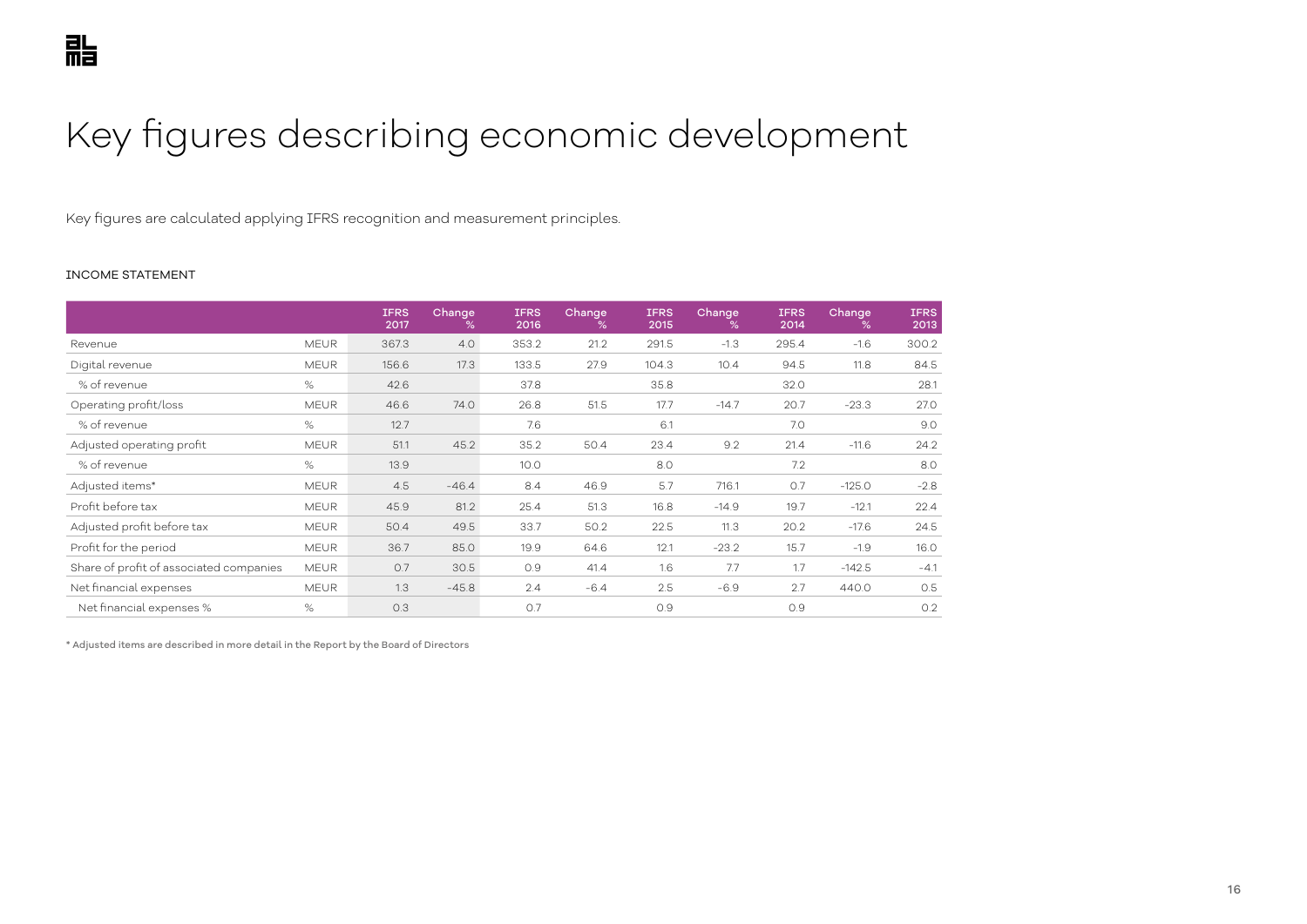#### BALANCE SHEET

|                                  |             | <b>IFRS</b><br>2017 | Change<br>℅ | <b>IFRS</b><br>2016 | Change<br>%' | <b>IFRS</b><br>2015 | Change<br>℅ | IFRS<br>2014 | Change  | <b>IFRS</b><br>2013 |
|----------------------------------|-------------|---------------------|-------------|---------------------|--------------|---------------------|-------------|--------------|---------|---------------------|
| Balance sheet total              | <b>MEUR</b> | 333.8               | 2.1         | 327.0               | $-0.4$       | 328.3               | 28.2        | 256.1        | $-5.4$  | 270.7               |
| Interest-bearing net debt        | <b>MEUR</b> | 40.2                |             | 57.1                |              | 76.2                |             | 71.1         |         | 97.6                |
| Interest-bearing liabilities     | <b>MEUR</b> | 61.3                | $-23.8$     | 80.4                | $-11.3$      | 90.6                | 9.1         | 83.0         | $-24.4$ | 109.9               |
| Non-interest-bearing liabilities | <b>MEUR</b> | 114.2               | 5.1         | 108.6               | $-0.7$       | 109.4               | 57.5        | 69.4         | $-4$    | 72.4                |

#### OTHER INFORMATION

|                                                                                      |             | <b>IFRS</b><br>2017 | Change,<br>℅ | <b>IFRS</b><br>2016 | Change<br>℅ | <b>IFRS</b><br>2015 | Change<br>% | <b>IFRS</b><br>2014 | Change<br>℅ | <b>IFRS</b><br>2013 |
|--------------------------------------------------------------------------------------|-------------|---------------------|--------------|---------------------|-------------|---------------------|-------------|---------------------|-------------|---------------------|
| Average no. of employees, calculated as full-time<br>employees, excl. delivery staff |             | 2,280               | $-0.4$       | 2.289               | 27.6        | 1,793               | $-1.9$      | 1,828               | $-7.2$      | 1,969               |
| Delivery staff total (no. of employees)                                              |             | 870                 | 3.0          | 845                 | $-9.1$      | 929                 | $-5.7$      | 985                 | $-1.3$      | 998                 |
| Capital expenditure                                                                  | <b>MEUR</b> | 22.2                | 121.1        | 10.0                | $-83.3$     | 60.2                | 318.0       | 14.4                | $-77.1$     | 62.8                |
| Capital expenditure, % of revenue                                                    | %           | 6.0                 |              | 2.8                 |             | 20.6                |             | 4.9                 |             | 20.9                |
| Research and development costs                                                       | <b>MEUR</b> | 5.0                 | 0.3          | 5.0                 | $-9.4$      | 5.5                 |             | 5.5                 | 3.8         | 5.3                 |
| Research and development costs, % of revenue                                         | $\%$        | 1.4                 |              | 1.4                 |             | 1.9                 |             | 1.9                 |             | 1.8                 |

#### KEY FIGURES

|                            |   | <b>IFRS</b><br>2017 | Change<br>% | <b>IFRS</b><br>2016 | Change<br>℅ | <b>IFRS</b><br>2015 | Change<br>% | <b>IFRS</b><br>2014 | Change<br>℅ | <b>IFRS</b><br>2013 |
|----------------------------|---|---------------------|-------------|---------------------|-------------|---------------------|-------------|---------------------|-------------|---------------------|
| Return on equity (ROE)     | % | 24.8                | 66.3        | 14.9                | 43.4        | 10.4                | $-36.6$     | 16.4                | $-11.8$     | 18.6                |
| Return on investment (ROI) | % | 17.5                | 73.5        | 10.1                | 46.7        | 6.9                 | $-29.8$     | 9.8                 | $-2.0$      | 10.0                |
| Equity ratio               | % | 50.9                |             | 45.7                |             | 42.5                |             | 42.6                |             | 34.4                |
| Gearing                    | % | 25.4                |             | 41.4                |             | 59.4                |             | 68.5                |             | 110.5               |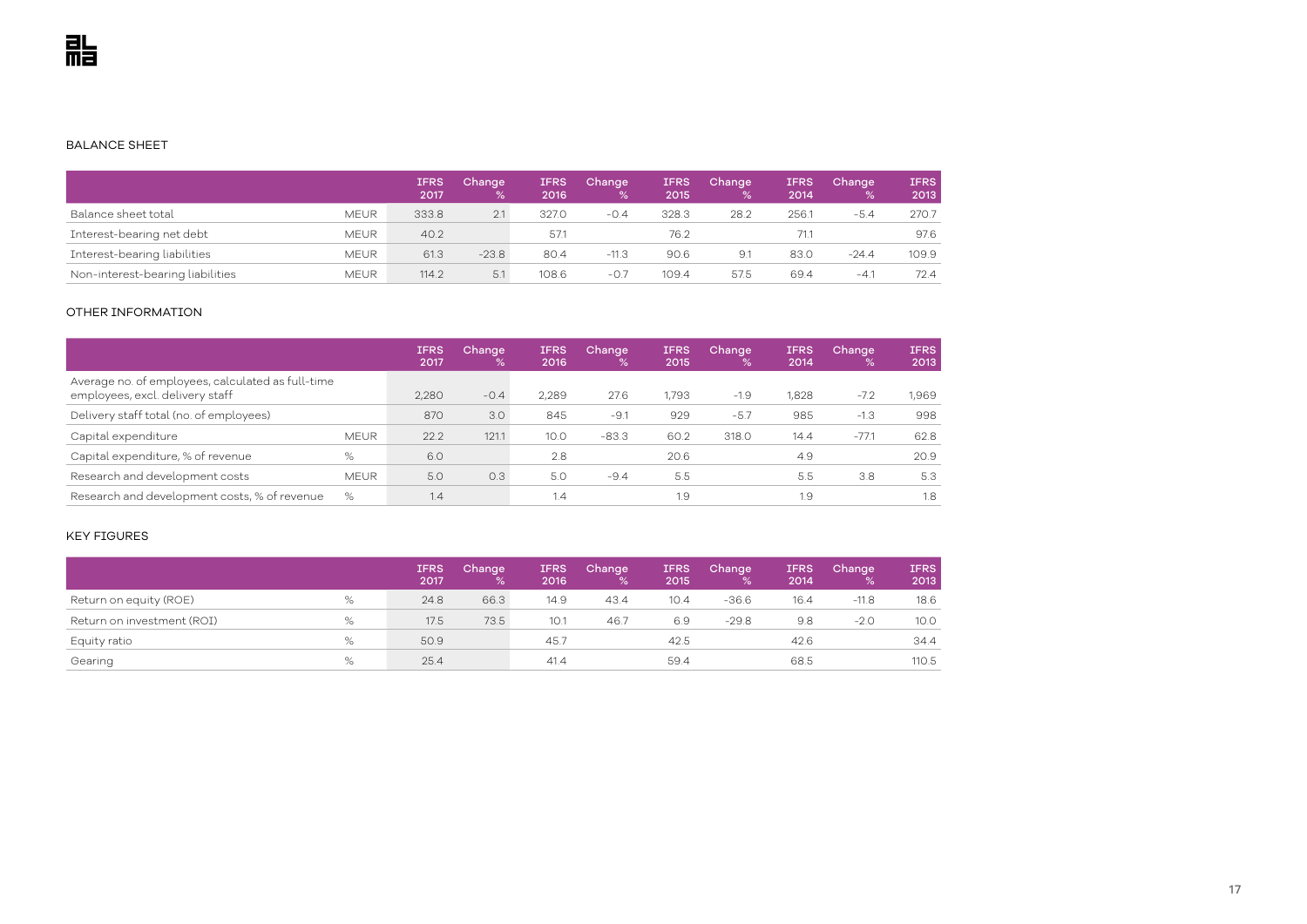#### PER SHARE DATA

|                                               |             | <b>IFRS</b><br>2017 | Change<br>℅ | <b>IFRS</b><br>2016 | Change<br><b>IFRS</b><br>2015<br>℅ | Change<br><b>IFRS</b><br>2014<br>$\%$ | Change<br><b>IFRS</b><br>2013<br>℅ |
|-----------------------------------------------|-------------|---------------------|-------------|---------------------|------------------------------------|---------------------------------------|------------------------------------|
| Earnings per share                            | <b>EUR</b>  | 0.39                |             | 0.20                | 0.13                               | 0.19                                  | 0.20                               |
| Cash flow from operating activities per share | <b>EUR</b>  | 0.63                |             | 0.51                | 0.43                               | 0.35                                  | 0.32                               |
| Shareholders' equity per share                | <b>EUR</b>  | 1.66                |             | 1.44                | 1.35                               | 1.17                                  | 1.14                               |
| Dividend per share                            | <b>EUR</b>  | $0.24*$             |             | 0.16                | 0.12                               | 0.12                                  | 0.10                               |
| Payout ratio                                  | %           | 61.5                |             | 78.2                | 92.3                               | 63.2                                  | 50.2                               |
| Effective dividend yield                      | %           | 3.3                 |             | 3.2                 | 4.0                                | 4.4                                   | 3.3                                |
| P/E Ratio                                     |             | 18.4                |             | 24.6                | 23.1                               | 14.6                                  | 15.0                               |
| Highest share price                           | <b>EUR</b>  | 7.50                |             | 5.45                | 3.25                               | 3.16                                  | 5.0                                |
| Lowest share price                            | <b>EUR</b>  | 4.88                |             | 2.95                | 2.51                               | 2.55                                  | 2.49                               |
| Share price on 31 December                    | <b>EUR</b>  | 7.19                |             | 5.03                | 3.0                                | 2.75                                  | 2.99                               |
| Market capitalisation                         | <b>MEUR</b> | 592.3               |             | 414.4               | 247.1                              | 207.6                                 | 225.7                              |
| Turnover of shares, total                     | kpcs        | 5,795               |             | 14,088              | 9,668                              | 5,977                                 | 8,130                              |
| Relative turnover of shares, total            | %           | 7.0                 |             | 17.1                | 12.7                               | 7.9                                   | 10.8                               |
| Average no. of shares (1,000 shares), basic   | kpcs        | 82,383              |             | 82,383              | 76,394                             | 75,487                                | 75,487                             |
| Average no. of shares (1,000 shares), diluted | kpcs        | 82,383              |             | 82,383              | 76,394                             | 75,487                                | 75,487                             |
| Adjusted no. of shares on 31 December         | kpcs        | 82,383              |             | 82,383              | 82,383                             | 75,487                                | 75,487                             |

\* Proposal of the Board of Directors to the Annual General Meeting.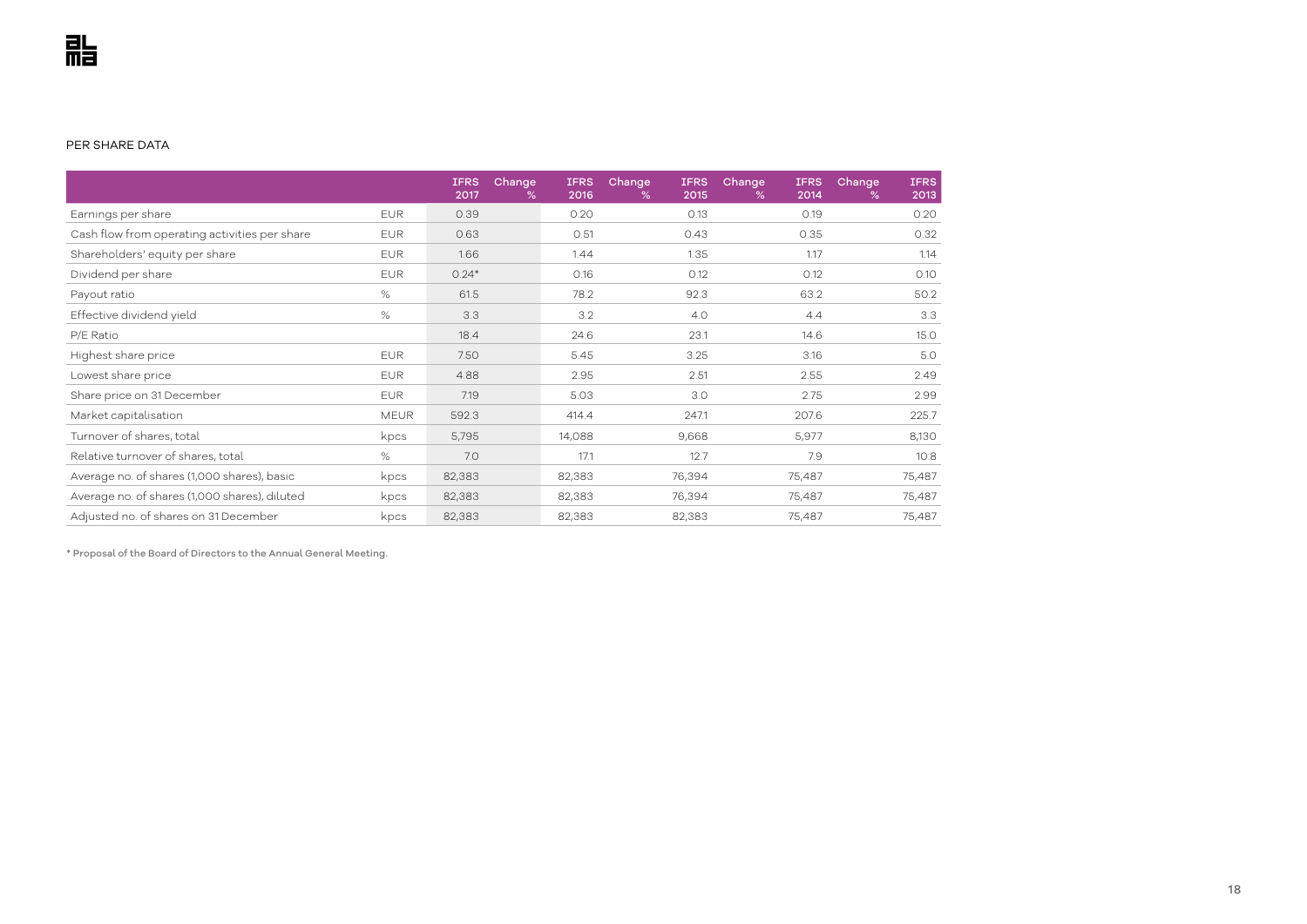# <span id="page-18-0"></span>Calculation of key figures

| Return on shareholders' equity, | Profit for the period                                                                                                                 | $\times$ 100 | Payout ratio, %                                                                                                                                                                                                                                                                                        | Dividend/share                                                                                                                                                                                                           |              |  |  |  |
|---------------------------------|---------------------------------------------------------------------------------------------------------------------------------------|--------------|--------------------------------------------------------------------------------------------------------------------------------------------------------------------------------------------------------------------------------------------------------------------------------------------------------|--------------------------------------------------------------------------------------------------------------------------------------------------------------------------------------------------------------------------|--------------|--|--|--|
| $%$ (ROE                        | Shareholders' equity + non-controlling interest (average<br>during the year)                                                          |              |                                                                                                                                                                                                                                                                                                        | Share of EPS belonging to parent company owners                                                                                                                                                                          | $\times 100$ |  |  |  |
| Return on investment, % (ROI)   | Profit for the period + interest and other financial expenses                                                                         |              | Effective dividend yield, %                                                                                                                                                                                                                                                                            | Dividend/share adjusted for share issues                                                                                                                                                                                 |              |  |  |  |
|                                 | Balance sheet total - non-interest-bearing debt (average<br>during the year)                                                          | $\times 100$ |                                                                                                                                                                                                                                                                                                        | Final quotation at close of period adjusted for share issues                                                                                                                                                             |              |  |  |  |
|                                 |                                                                                                                                       |              | Price/earnings (P/E) ratio                                                                                                                                                                                                                                                                             | Final quotation at close of period adjusted for share issues                                                                                                                                                             |              |  |  |  |
| Equity ratio, %                 | Shareholders' equity + non-controlling interest                                                                                       | $\times 100$ |                                                                                                                                                                                                                                                                                                        | Share of EPS belonging to parent company owners                                                                                                                                                                          |              |  |  |  |
|                                 | Balance sheet total - advances received                                                                                               |              |                                                                                                                                                                                                                                                                                                        |                                                                                                                                                                                                                          |              |  |  |  |
|                                 |                                                                                                                                       |              | Shareholders' equity per share,                                                                                                                                                                                                                                                                        | Equity attributable to equity holders of the parent                                                                                                                                                                      |              |  |  |  |
| Operating profit                | Profit before tax and financial items                                                                                                 |              | <b>EUR</b>                                                                                                                                                                                                                                                                                             | Basic number of shares at the end of period adjusted for<br>share issues                                                                                                                                                 |              |  |  |  |
| EBITDA                          | Operating profit excluding depreciation, amortisation and<br>impairment losses                                                        |              | Market capitalisation of share<br>stock, EUR                                                                                                                                                                                                                                                           | Number of shares x closing price at end of period                                                                                                                                                                        |              |  |  |  |
| Online sales, % of revenue      | Online sales                                                                                                                          | $\times 100$ |                                                                                                                                                                                                                                                                                                        |                                                                                                                                                                                                                          |              |  |  |  |
|                                 | Revenue                                                                                                                               |              | <b>Alternative Performance Measures</b>                                                                                                                                                                                                                                                                |                                                                                                                                                                                                                          |              |  |  |  |
| Basic earnings per share, EUR   | Share of net profit belonging to parent company owners                                                                                |              | Alma Media Corporation additionally uses and presents Alternative Performance Measures to better<br>illustrate the operative development of its business and to improve comparability between reporting<br>periods. The Alternative Performance Measures are reported in addition to IFRS key figures. |                                                                                                                                                                                                                          |              |  |  |  |
|                                 | Average number of shares adjusted for share issues                                                                                    |              |                                                                                                                                                                                                                                                                                                        | The Alternative Performance Measures used by Alma Media Corporation are the following:                                                                                                                                   |              |  |  |  |
| Diluted adjusted earnings per   | Share of net profit belonging to parent company owners                                                                                |              | Operating profit excluding adjusted                                                                                                                                                                                                                                                                    | Profit before tax and financial items excluding adjusted                                                                                                                                                                 |              |  |  |  |
| share, EUR                      | Diluted average number of shares adjusted for share issues                                                                            |              | items (MEUR and % of revenue)                                                                                                                                                                                                                                                                          | items                                                                                                                                                                                                                    |              |  |  |  |
| Gearing, %                      | Interest-bearing debt - cash and bank receivables                                                                                     |              | EBITDA excluding adjusted items                                                                                                                                                                                                                                                                        | Operating profit excluding depreciation, amortisation, impair-<br>ment losses and adjusted items                                                                                                                         |              |  |  |  |
|                                 | Shareholders' equity + non-controlling interest                                                                                       | $\times 100$ |                                                                                                                                                                                                                                                                                                        | Items adjusting operating profit are income or expense arising from non-recurring or rare events. Gains                                                                                                                  |              |  |  |  |
|                                 |                                                                                                                                       |              |                                                                                                                                                                                                                                                                                                        | or losses from the sale or discontinuation of business operations or assets, gains or losses from restructu-<br>ring business operations as well as impairment losses of goodwill and other assets are recognised by the |              |  |  |  |
| Net financial expenses, %       | Financial income and expenses                                                                                                         | $\times 100$ |                                                                                                                                                                                                                                                                                                        | Group as adjustments. Adjustments are recognised in the profit and loss statement within the correspon-                                                                                                                  |              |  |  |  |
|                                 | Revenue                                                                                                                               |              | ding income or expense group.                                                                                                                                                                                                                                                                          |                                                                                                                                                                                                                          |              |  |  |  |
|                                 |                                                                                                                                       |              | Interest-bearing net debt (MEUR)                                                                                                                                                                                                                                                                       | Interest-bearing debt - cash and cash equivalents                                                                                                                                                                        |              |  |  |  |
| Dividend per share, EUR         | Dividend per share approved by the Annual General<br>Meeting With respect to the most recent year, the Board's<br>proposal to the AGM |              |                                                                                                                                                                                                                                                                                                        |                                                                                                                                                                                                                          |              |  |  |  |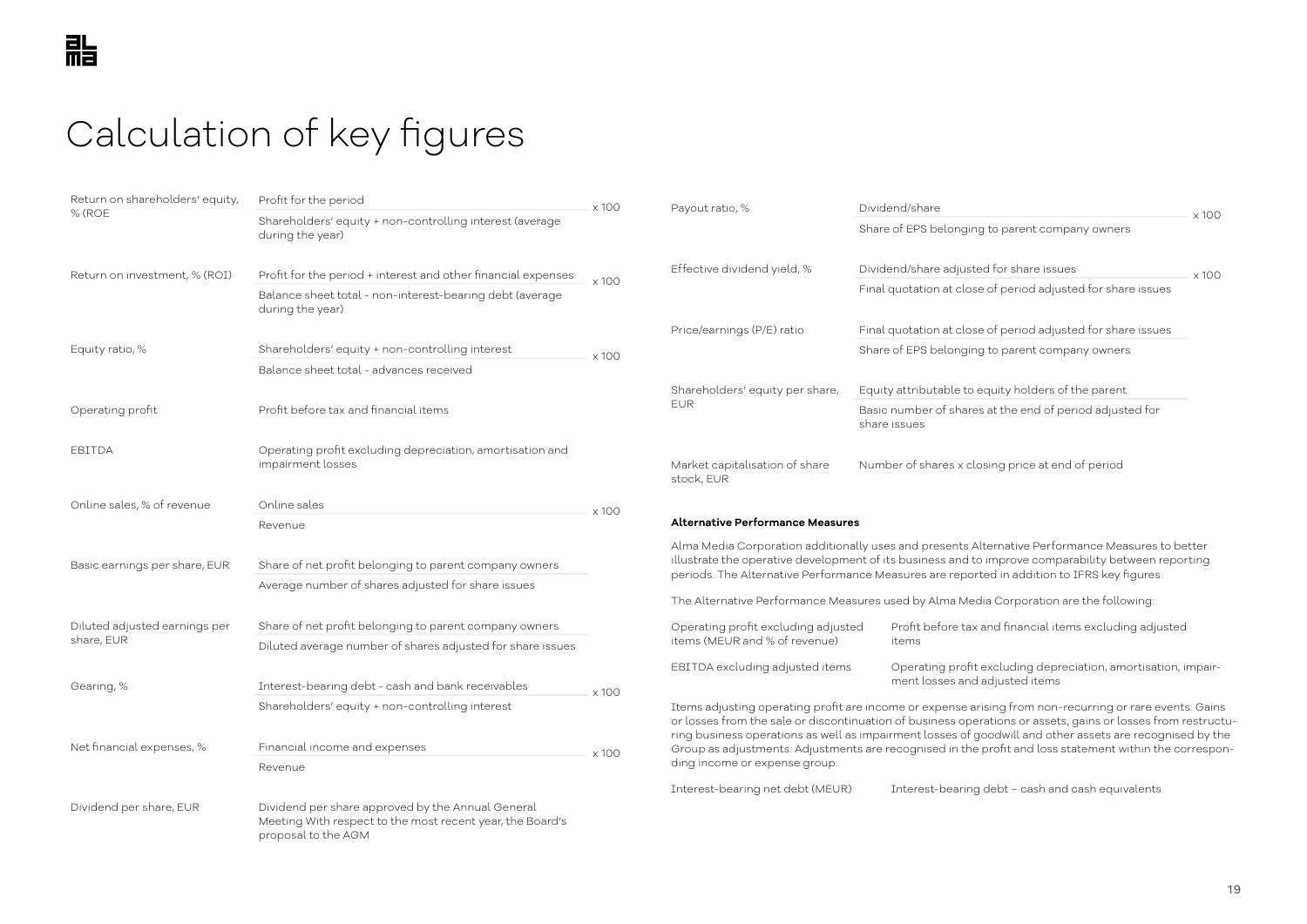# <span id="page-19-0"></span>Consolidated comprehensive income statement

| <b>MEUR</b>                                                                               | <b>Note</b>   | 1 Jan-31 Dec<br>2017 | 1 Jan-31 Dec<br>2016 |
|-------------------------------------------------------------------------------------------|---------------|----------------------|----------------------|
| Revenue                                                                                   | 1.1, 1.2      | 367.3                | 353.2                |
| Other operating income                                                                    | 1.2           | 3.3                  | 2.2                  |
| Change in inventories of finished products                                                |               | 0.0                  | $-0.2$               |
| Materials and services                                                                    | 1.3           | 74.3                 | 74.0                 |
| Expenses arising from employee benefits                                                   | 1.3, 1.4      | 148.8                | 149.6                |
| Depreciation, amortisation and impairment                                                 | 2.1, 2.2, 2.3 | 20.3                 | 21.1                 |
| Other operating expenses                                                                  | 1.3           | 80.6                 | 83.8                 |
| Operating profit                                                                          | 1.1           | 46.6                 | 26.8                 |
| Finance income                                                                            | 3.1           | 0.6                  | 0.4                  |
| Finance expenses                                                                          | 3.1           | 1.8                  | 2.8                  |
| Share of profit of associated companies                                                   | 4.4           | O.7                  | 0.9                  |
| Profit before tax                                                                         |               | 45.9                 | 25.4                 |
| Income tax                                                                                | 5.1, 5.2      | $-9.2$               | $-5.5$               |
| Profit for the period                                                                     |               | 36.7                 | 19.9                 |
|                                                                                           |               |                      |                      |
| Other comprehensive income                                                                |               |                      |                      |
| Items that are not later transferred to be recognised<br>through profit or loss           |               |                      |                      |
| Items arising due to the redefinition of net defined benefit<br>liability (or asset item) |               | $-0.2$               | O.1                  |
| Tax on items that are not later transferred to be<br>recognised through profit or loss    |               | 0.0                  | 0.0                  |
| Items that may later be transferred to be recognised<br>through profit or loss            |               |                      |                      |
| Translation differences                                                                   |               | 0.5                  | -0.1                 |
| Other comprehensive income for the year, net of tax                                       |               | 0.3                  | O.O                  |
| Total comprehensive income for the year, net of tax                                       |               | 37.0                 | 19.9                 |
|                                                                                           |               |                      |                      |
| Profit for the period attributable to                                                     |               |                      |                      |
| Owners of the parent company                                                              |               | 32.2                 | 16.9                 |
| Non-controlling interest                                                                  |               | 4.6                  | 3.0                  |

| <b>MEUR</b>                                               | <b>Note</b> | 1 Jan-31 Dec<br>2017 | 1 Jan-31 Dec  <br>2016 |
|-----------------------------------------------------------|-------------|----------------------|------------------------|
| Total comprehensive income for the period attributable to |             |                      |                        |
| Owners of the parent company                              |             | 32.5                 | 16.9                   |
| Non-controlling interest                                  |             | 4.6                  | 3.0                    |

**Earnings per share calculated from the profit for the period attributable to the parent company shareholders (EUR)** 

| Earnings per share (basic)   | 2.39 |  |
|------------------------------|------|--|
| Earnings per share (diluted) | 2.39 |  |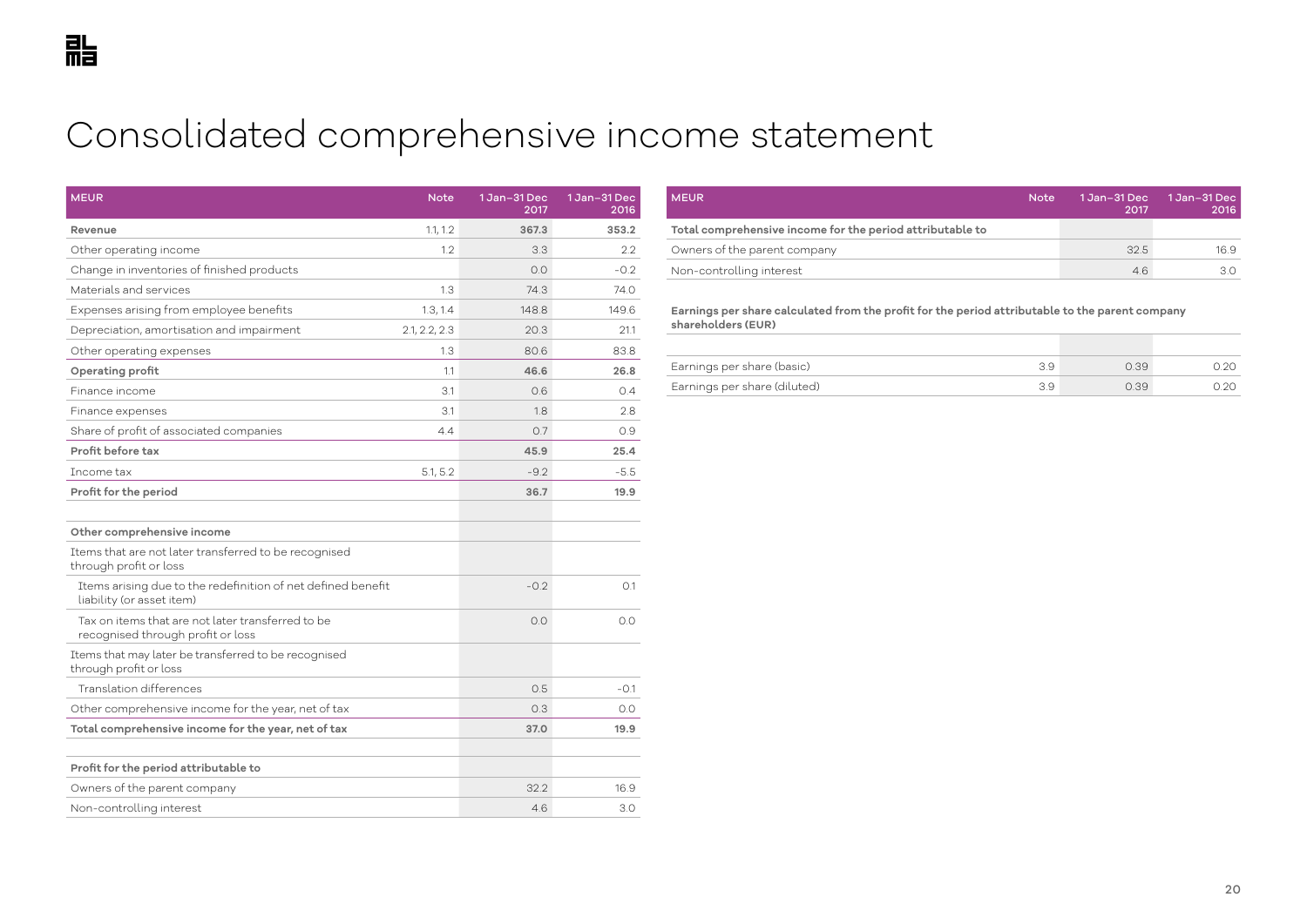# <span id="page-20-0"></span>Consolidated balance sheet

| <b>MEUR</b><br><b>Note</b>                         | 31 Dec 2017 | 31 Dec 2016 |
|----------------------------------------------------|-------------|-------------|
| <b>ASSETS</b>                                      |             |             |
| Non-current assets                                 |             |             |
| Goodwill<br>21                                     | 121.7       | 120.3       |
| Other intangible assets<br>2.1                     | 62.4        | 67.8        |
| Tangible assets<br>2.2                             | 59.8        | 64.8        |
| 2.3<br>Investment properties                       | 10.2        | 0.0         |
| Shares in associated companies<br>4.4              | 4.5         | 5.1         |
| Pension receivables, defined benefit plans<br>3.6  | 0.0         | 0.2         |
| Other non-current financial assets<br>3.2          | 4.0         | 4.4         |
| Deferred tax assets<br>5.2                         | 2.3         | 1.5         |
|                                                    | 265.1       | 264.0       |
|                                                    |             |             |
| <b>Current assets</b>                              |             |             |
| 3.7<br>Inventories                                 | 2.4         | 2.3         |
| Tax receivables                                    | 0.6         | 0.2         |
| Trade and other receivables<br>3.7                 | 44.9        | 37.1        |
| Other current financial assets<br>3.2              | 0.0         | 0.0         |
| Cash and cash equivalents<br>3.2                   | 20.7        | 23.3        |
|                                                    | 68.7        | 62.9        |
|                                                    |             |             |
| Assets, total                                      | 333.8       | 327.0       |
| <b>EQUITY AND LIABILITIES</b>                      |             |             |
| Share capital                                      | 45.3        | 45.3        |
| Share premium reserve                              | 7.7         | 7.7         |
| Foreign currency translation reserve               | $-1.2$      | $-1.7$      |
| Invested non-restricted equity fund                | 19.1        | 19.1        |
| Retained earnings                                  | 65.8        | 48.3        |
| Equity attributable to owners of the parent<br>3.9 | 136.8       | 118.7       |
| Non-controlling interest                           | 21.6        | 19.3        |
| <b>Total equity</b>                                | 158.3       | 138.0       |
|                                                    |             |             |
| Non-current liabilities                            |             |             |
| Deferred tax liabilities<br>5.2                    | 13.0        | 13.3        |
| Pension liabilities<br>3.6                         | 1.1         | 1.2         |
| Provisions<br>1.3                                  | 0.4         | 0.3         |
| Non-current financial liabilities<br>3.3           | 56.2        | 65.5        |
|                                                    | 70.7        | 80.4        |

| <b>MEUR</b>                   | <b>Note</b> | 31 Dec 2017 | 31 Dec 2016 |
|-------------------------------|-------------|-------------|-------------|
| <b>Current liabilities</b>    |             |             |             |
| Advances received             |             | 23.0        | 24.7        |
| Income tax liability          |             | 5.1         | 1.7         |
| Provisions                    | 1.3         | O.9         | O.9         |
| Current financial liabilities | 3.3         | 5.7         | 15.9        |
| Trade and other payables      | 3.7         | 70.1        | 65.4        |
|                               |             | 104.7       | 108.6       |
|                               |             |             |             |
| Liabilities, total            |             | 175.5       | 189.0       |
|                               |             |             |             |
| Equity and liabilities, total |             | 333.8       | 327.0       |

**Balance sheet, Assets**

### **Balance sheet , Equity & liabilities**

MEUR





**Equity Interest-bearing liabilities Non-interest-bearing liabilities**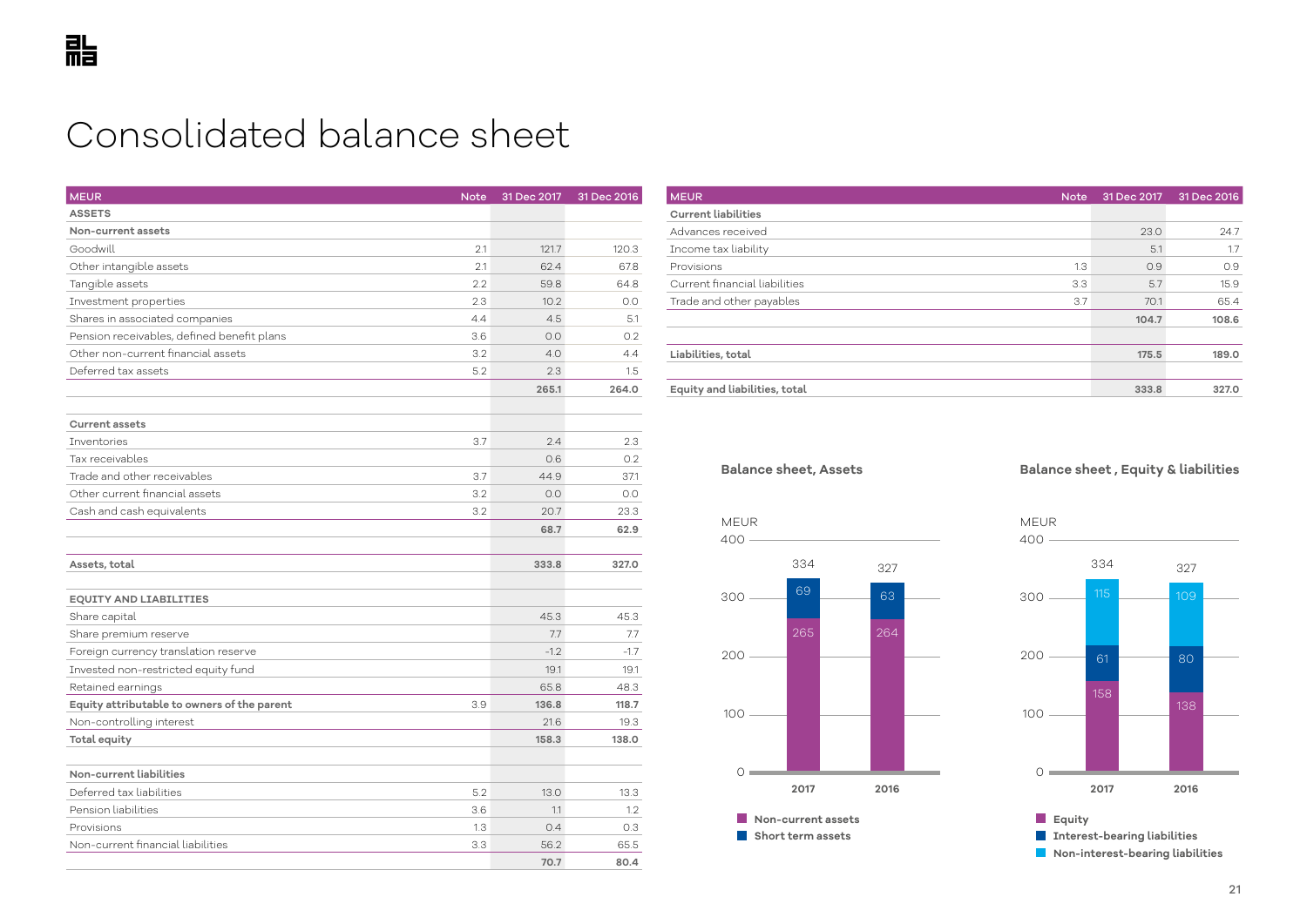# <span id="page-21-0"></span>Consolidated cash flow statement

| <b>MEUR</b><br><b>Note</b>                                                             | 1 Jan-31 Dec<br>2017 | 31 Dec 2016 |
|----------------------------------------------------------------------------------------|----------------------|-------------|
| <b>Operating activities</b>                                                            |                      |             |
| Profit for the period                                                                  | 36.7                 | 19.9        |
| Adjustments                                                                            | 28.7                 | 27.5        |
| Change in working capital                                                              | $-6.0$               | 1.3         |
| Dividend received                                                                      | 1.0                  | 1.4         |
| Interest received                                                                      | 0.1                  | 0.2         |
| Interest paid                                                                          | $-1.8$               | $-2.5$      |
| Taxes paid                                                                             | $-7.1$               | $-5.5$      |
| Net cash flow from operating activities                                                | 51.7                 | 42.3        |
|                                                                                        |                      |             |
| <b>Investing activities</b>                                                            |                      |             |
| Acquisitions of tangible assets                                                        | $-1.6$               | $-0.9$      |
| Acquisitions of intangible assets                                                      | $-2.1$               | $-3.1$      |
| Proceeds from sale of tangible and intangible assets                                   | 0.5                  | 0.0         |
| Other investments                                                                      | $-14.8$              | 0.0         |
| Proceeds from sale of available-for-sale financial assets                              | 0.0                  | O.1         |
| Change in loan receivables                                                             | 0.0                  | 0.0         |
| Repayment of loan receivables                                                          | 0.4                  | 0.0         |
| Business acquisitions less cash and cash equivalents at the time of<br>acquisition     | $-2.0$               | $-7.9$      |
| Proceeds from sale of businesses less cash and cash equivalents<br>at the time of sale | 1.1                  | 0.0         |
|                                                                                        |                      |             |
| Acquisition of associated companies<br>4.4                                             | $-0.3$               | 0.0         |
| Proceeds from sale of associated companies<br>4.4                                      | 1.5                  | 0.9         |
| <b>Investing activities</b>                                                            | $-17.2$              | $-10.9$     |

| <b>MEUR</b>                                                        | <b>Note</b> | 1 Jan-31 Dec<br>2017 | 31 Dec 2016 |
|--------------------------------------------------------------------|-------------|----------------------|-------------|
| Cash flow before financing activities                              |             | 34.5                 | 31.4        |
| <b>Financing activities</b>                                        |             |                      |             |
| Non-current loans taken                                            |             | 0.0                  | 10.0        |
| Repayment of non-current loans                                     |             | $-5.0$               | $-3.3$      |
| Current loans taken                                                |             | 3.0                  | 86.0        |
| Repayment of current loans                                         |             | $-13.2$              | $-98.3$     |
| Payments of finance lease liabilities                              |             | $-5.0$               | $-5.3$      |
| Acquisition of own shares                                          |             | $-1.2$               | 0.0         |
| Dividends paid and capital repayment                               | 3.9         | $-15.5$              | $-11.7$     |
| <b>Financing activities</b>                                        |             | $-37.0$              | $-22.5$     |
|                                                                    |             |                      |             |
| Change in cash and cash equivalent funds (increase + / decrease -) |             | $-2.4$               | 8.8         |
| Cash and cash equivalents at beginning of period                   | 3.2         | 23.3                 | 14.4        |
| Effect of change in foreign exchange rates                         |             | $-0.1$               | O.O         |
| Cash and cash equivalents at end of period                         | 3.2         | 20.7                 | 23.3        |

#### **Cash flow from investing activities**

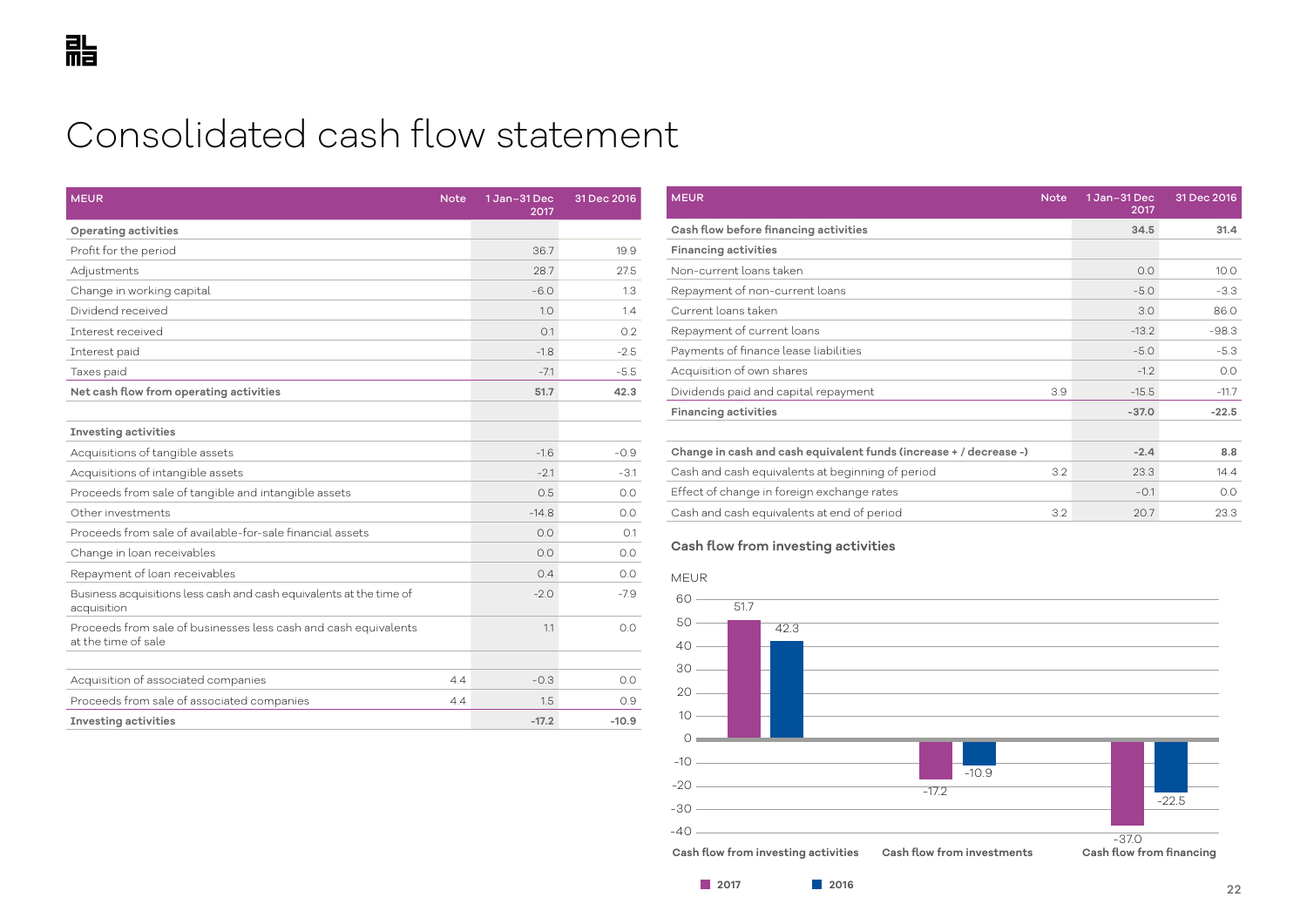#### FURTHER DETAILS FOR THE STATEMENT OF CASH FLOW

| <b>MEUR</b>                                                                 | <b>Note</b>    | 1 Jan-31 Dec<br>2017 | 1 Jan-31 Dec<br>2016 |
|-----------------------------------------------------------------------------|----------------|----------------------|----------------------|
| Operating activities                                                        |                |                      |                      |
| Adjustments:                                                                |                |                      |                      |
| Depreciation, amortisation and impairment                                   | $\mathfrak{D}$ | 20.3                 | 21.1                 |
| Share of profit of associated companies                                     | 4.4            | $-0.7$               | $-0.9$               |
| Capital gains (losses) on the sale of fixed assets and other<br>investments |                | $-2.3$               | $-1.3$               |
| Financial income and expenses                                               | 3.1            | 1.3                  | 2.4                  |
| Tncome tax                                                                  | 5.1            | 9.2                  | 5.5                  |
| Change in provisions                                                        | 1.3            | 0.1                  | 0.4                  |
| Other adjustments                                                           |                | 0.8                  | 0.3                  |
| Adjustments, total                                                          |                | 28.7                 | 27.5                 |
|                                                                             |                |                      |                      |
| Change in working capital:                                                  |                |                      |                      |
| Change in trade receivables                                                 |                | $-8.8$               | $-2.0$               |
| Change in inventories                                                       |                | $-0.1$               | $-0.2$               |
| Change in trade payables                                                    |                | 2.9                  | 3.4                  |
| Change in working capital, total                                            |                | $-6.0$               | 1.3                  |
|                                                                             |                |                      |                      |
| <b>Investing activities</b>                                                 |                |                      |                      |
| Investments financed through finance leases                                 |                | $-0.8$               | $-1.0$               |
| Gross capital expenditure, payment-based*                                   |                | $-18.4$              | $-4.0$               |
| Sold and purchased business operations, non-payment-based                   |                | $-2.2$               | $-5.0$               |
| Investments, total                                                          |                | $-21.5$              | $-10.0$              |

\* Excluding investments of acquired businesses.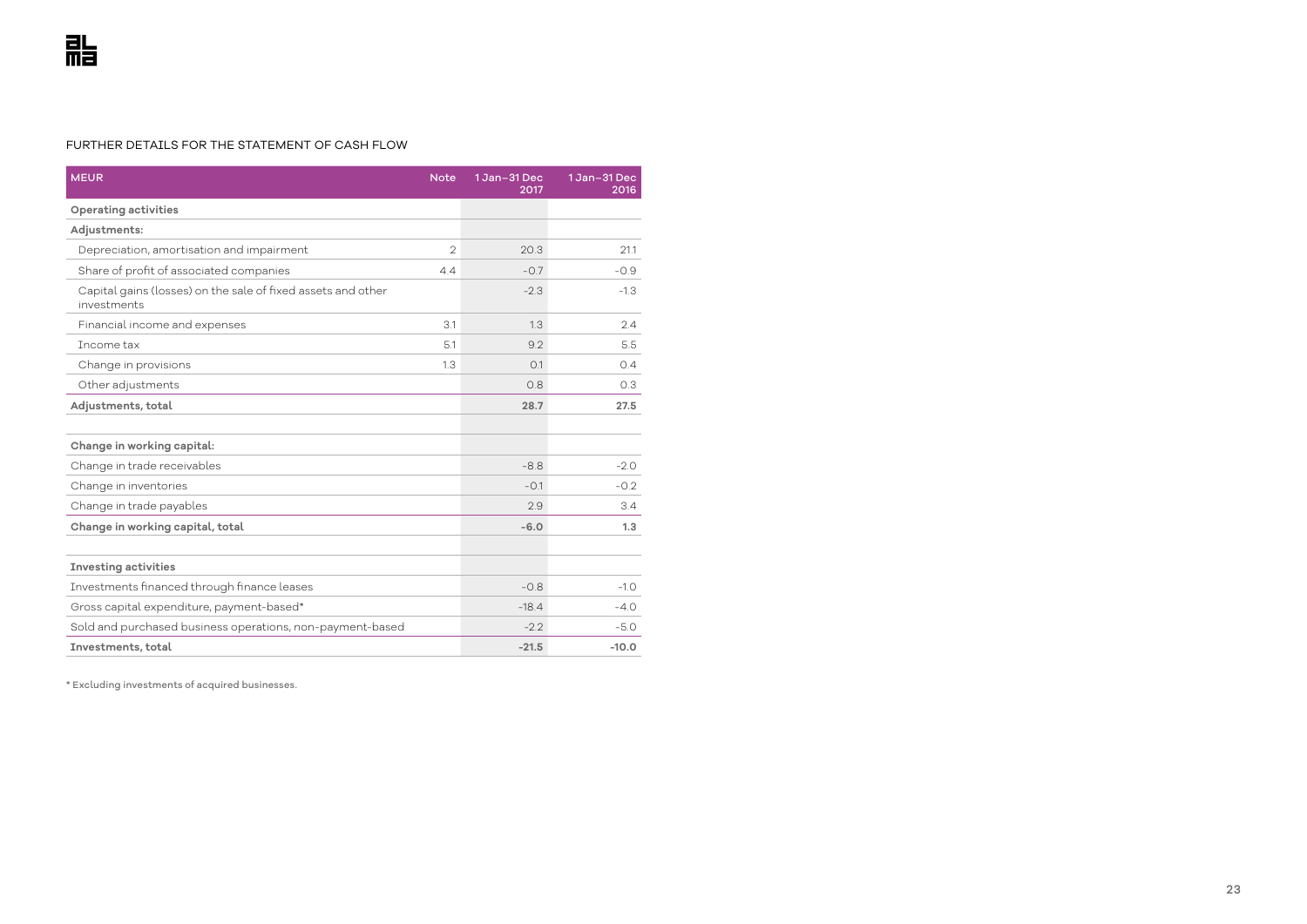# <span id="page-23-0"></span>Consolidated statement of changes in equity

#### ATTRIBUTABLE TO EQUITY HOLDERS OF THE PARENT

| <b>MEUR</b>                                                                                      | <b>Note</b> | Share<br>capital | Share premium<br>reserve | <b>Foreign currency</b><br>translation reserve | Invested non-<br>restricted equity fund | Retained<br>earnings | Equity attributable to<br>the owners of parent | Minority<br>interest | Total equity |
|--------------------------------------------------------------------------------------------------|-------------|------------------|--------------------------|------------------------------------------------|-----------------------------------------|----------------------|------------------------------------------------|----------------------|--------------|
| Total equity on 1 Jan 2016                                                                       | 3.9         | 45.3             | 7.7                      | $-1.6$                                         | 19.1                                    | 40.7                 | 111.2                                          | 17.1                 | 128.3        |
| Profit for the period                                                                            |             |                  |                          |                                                |                                         | 16.9                 | 16.9                                           | 3.0                  | 19.9         |
| Other comprehensive income                                                                       |             |                  |                          | $-0.1$                                         |                                         | O.1                  | 0.0                                            |                      | O.O          |
| Transactions with equity holders                                                                 |             |                  |                          |                                                |                                         |                      |                                                |                      |              |
| Capital repayment by parent                                                                      |             |                  |                          |                                                |                                         | $-9.7$               | $-9.7$                                         |                      | $-9.7$       |
| Dividends paid by subsidiaries                                                                   |             |                  |                          |                                                |                                         |                      |                                                | $-1.8$               | $-1.8$       |
| Share-based payment transactions                                                                 |             |                  |                          |                                                |                                         | 0.4                  | 0.4                                            |                      | 0.4          |
| Change in ownership in subsidiaries                                                              |             |                  |                          |                                                |                                         |                      |                                                | 1.0                  | 1.0          |
| Total equity on 31 Dec 2016                                                                      | 3.9         | 45.3             | 7.7                      | $-1.7$                                         | 19.1                                    | 48.3                 | 118.7                                          | 19.3                 | 138.0        |
|                                                                                                  |             |                  |                          |                                                |                                         |                      |                                                |                      |              |
| Equity on 1 Jan 2017                                                                             |             | 45.3             | 7.7                      | $-1.7$                                         | 19.1                                    | 48.3                 | 118.7                                          | 19.3                 | 138.0        |
| Profit for the period                                                                            |             |                  |                          |                                                |                                         | 32.2                 | 32.2                                           | 4.6                  | 36.7         |
| Other comprehensive income                                                                       |             |                  |                          | 0.5                                            |                                         | $-0.2$               | O.3                                            | 0.2                  | O.5          |
| Transactions with equity holders                                                                 |             |                  |                          |                                                |                                         |                      |                                                |                      |              |
| Dividends paid by parent                                                                         |             |                  |                          |                                                |                                         | $-13.2$              | $-13.2$                                        |                      | $-13.2$      |
| Dividends paid by subsidiaries                                                                   |             |                  |                          |                                                |                                         |                      |                                                | $-2.3$               | $-2.3$       |
| Acquisition of own shares                                                                        |             |                  |                          |                                                |                                         | $-1.2$               | $-1.2$                                         |                      | $-1.2$       |
| Share-based payment transactions                                                                 |             | 0.0              | 0.0                      |                                                |                                         | 0.5                  | 0.5                                            | O.O                  | 0.5          |
| Change in ownership in subsidiaries                                                              |             |                  |                          |                                                |                                         |                      |                                                |                      |              |
| Acquisitions of shares by non-controlling inte-<br>rests that did not lead to changes in control |             |                  |                          |                                                |                                         | $-0.5$               | $-0.5$                                         | $-0.1$               | $-0.6$       |
| Total equity on 31 Dec 2017                                                                      | 3.9         | 45.3             | 7.7                      | $-1.2$                                         | 19.1                                    | 65.8                 | 136.8                                          | 21.6                 | 158.3        |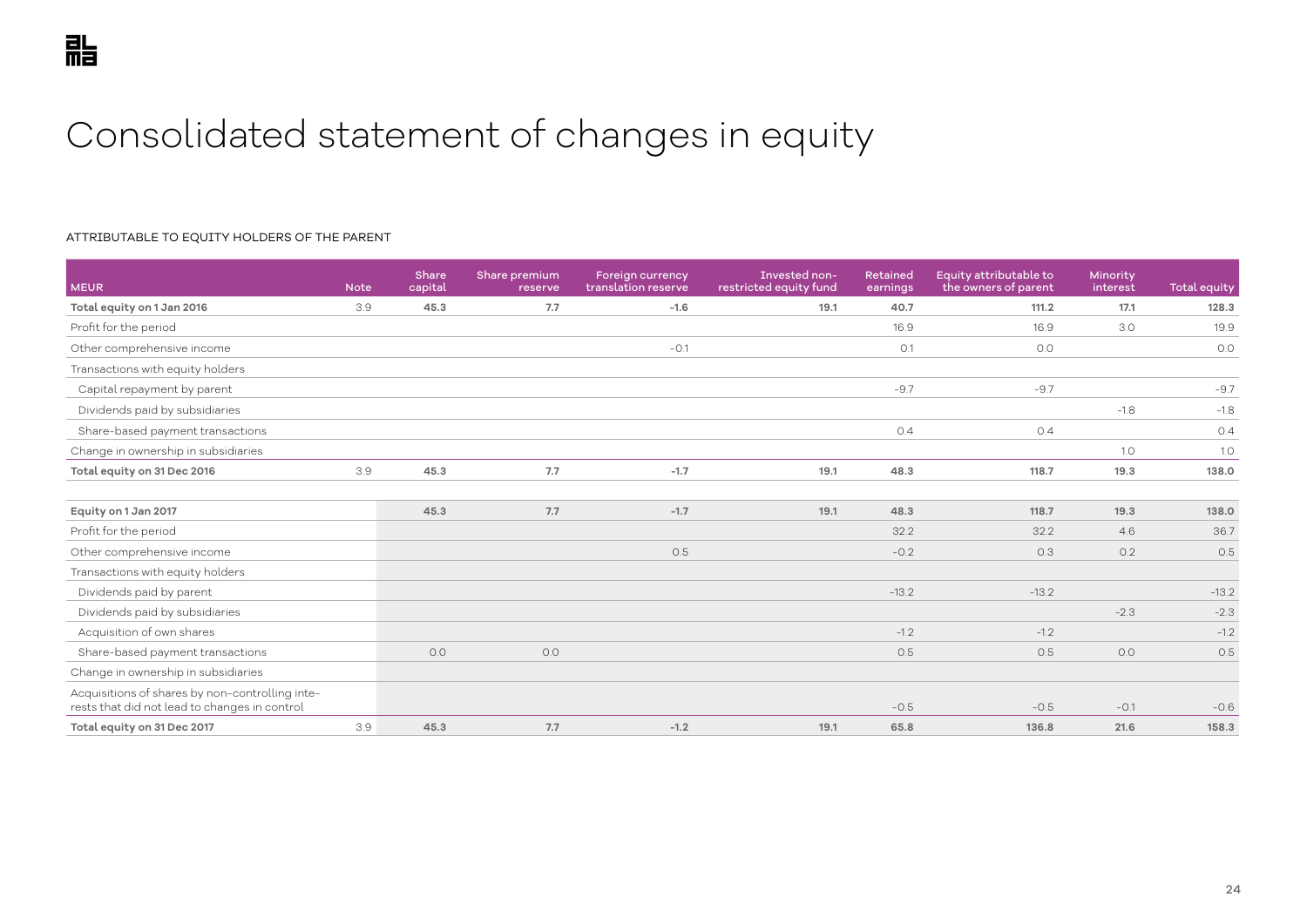# <span id="page-24-0"></span>Accounting principles used in the consolidated financial statements

# Basic information on the group

Alma Media is a media company focusing on digital services and publishing. In addition to news content, the Group's products provide useful information related to lifestyle, career and business development. Alma Media builds sustainable growth for its customers by utilising the opportunities of digitalisation, including information services, system and expert services and advertising solutions. The services of Alma Media have expanded from Finland to the Nordic countries, the Baltics and Central Europe. The Group's parent company Alma Media Corporation is a Finnish public company established under Finnish law, domiciled in Helsinki at Alvar Aallon katu 3 C, PL 140, FI-00101 Helsinki.

A copy of the consolidated financial statements is available online at www.almamedia.fi or from the parent company head office.

The Board of Directors approved the financial statements for disclosure on 13 February 2018. According to the Finnish Limited Liability Companies Act, shareholders have the opportunity to approve or reject the financial statements at the General Meeting of Shareholders held after publication. It is also possible to amend the financial statements at the General Meeting of Shareholders.

The figures in the financial statements are independently rounded.

#### Accounting principles

The consolidated financial statements have been prepared in accordance with the International Financial Reporting Standards, IFRS. The IAS and IFRS standards and SIC and IFRIC interpretations in effect on 31 December 2017 have been applied. International Financial Reporting Standards refer to the standards and their interpretations approved for application in the EU in accordance with the procedure stipulated in EU regulation (EU) no 1606/2002 and embodied in Finnish accounting legislation and the statutes enacted under it. The notes to the consolidated financial statements also comply with Finnish accounting and company legislation.

The Group adopted IFRS accounting principles during 2005 and in this connection applied IFRS 1 (First-time adoption), the transition date being 1 January 2004.

The consolidated financial statements are based on the purchase method of accounting unless otherwise specified in the accounting principles below. Figures in the tables in the financial statements are presented in thousands of euros.

The Group's parent company, Alma Media Corporation (corporate ID code FI19447574, called Almanova Corporation until 7 November 2005) was established on 27 January 2005. The company acquired the shares of the previous Alma Media Corporation (corporate ID code FI14495809) during 2005. The acquisition has been treated in the consolidated accounts as a reverse acquisition based on IFRS 3. This means that the acquiring company was the old Alma Media Corporation and the company being acquired was the Group's current legal parent company, Almanova Corporation. The net fair value of the assets, liabilities and contingent liabilities on the acquisition date did not differ from their carrying values in the company's accounts. The acquisition cost was equivalent to the net fair value of the assets, liabilities and contingent liabilities and therefore no goodwill was created by the acquisition. The accounting principles adopted for the reverse acquisition apply only to the consolidated financial statements.

#### Impact of standards adopted during 2017

The Group has adopted the following new standards and interpretations from 1 January 2017 onwards:

- IAS 7 Statement of Cash Flows amendment: Under the amended standard, entities must disclose changes in liabilities arising from financing activities. This covers changes from financing cash flows (such as taking out and repaying loans) as well as non-cash flow changes, such as acquisitions, disposals, accrued interest and unrealised changes in foreign exchange rates.
- IAS 12 Income Taxes amendment Recognition of Deferred Tax Assets for Unrealised Losses:Amendments were made to IAS 12 in January 2016 to clarify the recognition of deferred taxes when an asset is measured at fair value and the fair value is lower than the taxable value of the asset in question. The amendment had no material effect on the consolidated financial statements.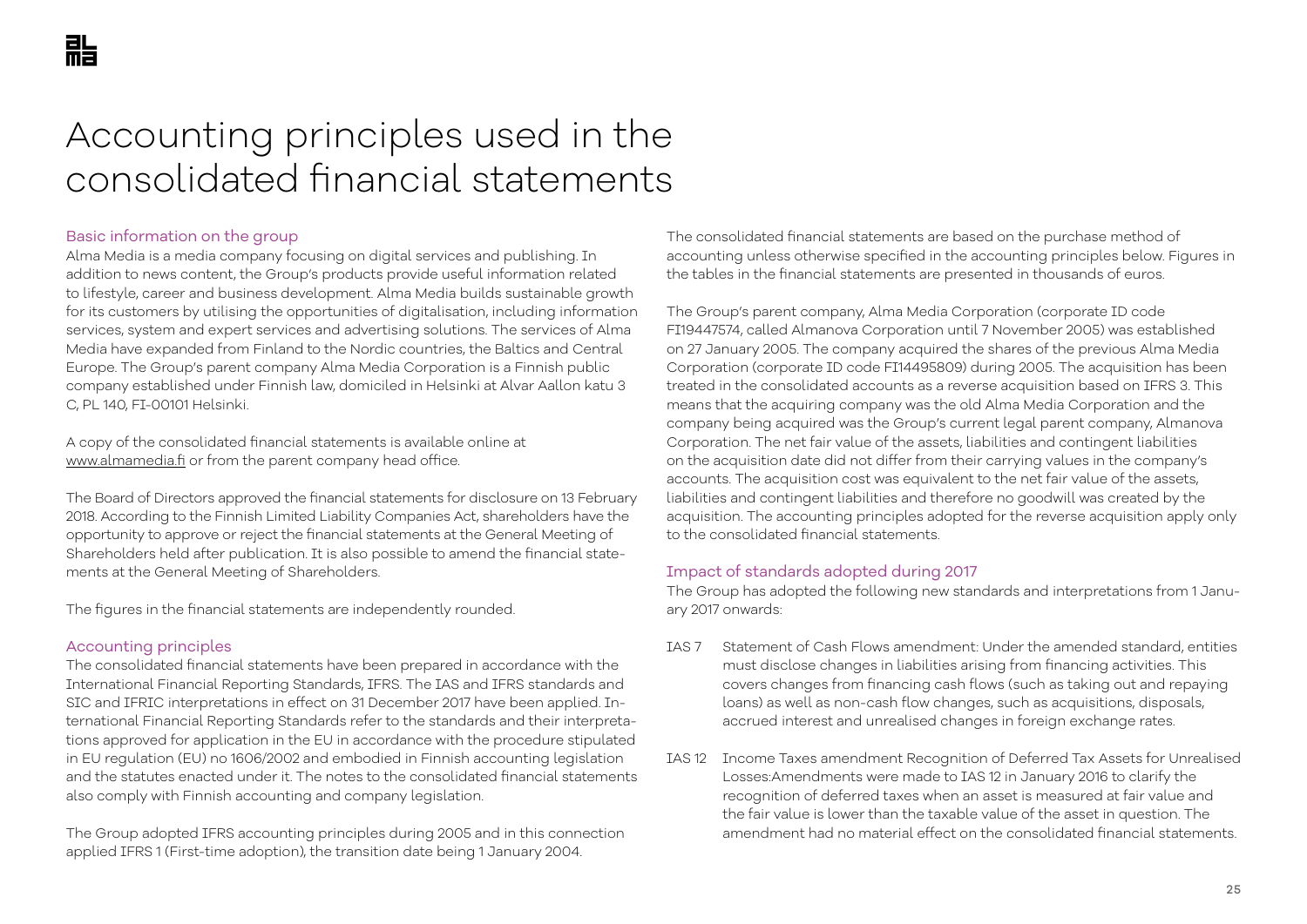Annual Improvements to IFRSs 2012–2014. Through the Annual Improvements procedure, small and less urgent amendments to the standards are collected and implemented together once a year. Their impacts vary standard by standard, but they have not had a material effect on the consolidated financial statements.

# New and amended standards and interpretations to be applied in future periods

IASB has published the following new or amended standards and interpretations that the Group has not yet applied. The Group will begin applying them starting from the effective date of each standard and interpretation or, if the date of entry into effect is not the first day of the financial year, the Group will apply the standard or interpretation starting from the beginning of the next financial year:

- IFRS 9 Financial Instruments and amendments thereto (effective for financial periods beginning on or after 1 January 2018): The new standard replaces the existing IAS 39 Financial Instruments: Recognition and Measurement. IFRS 9 will change the classification and measurement of financial instruments, including a new expected credit loss model for calculating impairment on financial assets. The classification and measurement of financial liabilities largely correspond to the current guidance in IAS 39. With regard to hedging, three hedging calculation types will remain in effect. More risk positions than before can be included in hedge accounting, and the principles regarding hedge accounting have been made more consistent with risk management. The Group is assessing the potential effects of the standard.
- IFRS 15 Revenue from Contracts with Customers (effective for financial periods beginning on or after 1 January 2018): The new standard establishes a fivestage framework for recognising revenue from contracts with customers and replaces existing revenue guidance, including IAS 18, IAS 11 and the related interpretations. Revenue can be recognised over time or at a specific time, with the central criterion being the transfer of control. The standard will also expand the notes presented with financial statements.

 An assessment was carried out in the financial year 2017 to evaluate the effect of the standard on the recognition practices in place in the Group. The report reviewed the revenue recognition processes and accrual principles used in the different invoicing systems and accounting of the Group's businesses, comparing the present situation to the requirements of the new standard. At the same time, manual practices in the revenue accrual process were automated. Due to the change in accrual practices. In the company's view, the amendment to the standard will not have a material effect on the accounting principles of the consolidated financial statements in future financial periods.

- IFRS 16 Leases (effective for financial periods beginning on or after 1 January 2019): IFRS 16 was issued in January 2016. As a result of the new standard, nearly all leases will be recognised in the balance sheet, as operating leases and finance leases will no longer be differentiated between. Under the new standard, a right-of-use asset is recognised, along with a financial liability representing the obligation to make future lease payments. The only exceptions are short-term leases and leases of low-value assets. Lessor accounting will not be subject to significant changes. The Group is assessing the effects of the standard's implementation.
- IFRS 4 Insurance Contracts amendment (effective for financial periods beginning on or after 1 January 2018): Applying IFRS 9 Financial Instruments with IFRS 4 Insurance Contracts. The amendment is not expected to have an effect on the consolidated financial statements. The amendments have not yet been approved for application in the EU.
- IFRS 2 Share-based Payments (effective for financial periods beginning on or after 1 January 2018): Clarifications to the classification and measurement of share-based payment transactions. The amendment is not expected to have a material effect on the consolidated financial statements. The amendments have not yet been approved for application in the EU.

# Comparability of consolidated financial statements

The financial years 2017 and 2016 are comparable. The company has no discontinued operations to report in the financial periods 2017 and 2016.

#### Translation of items denominated in foreign currencies

Figures in the consolidated financial statements are shown in euro, the euro being the functional and presentation currency of the parent company. Foreign currency items are entered in euro at the rates prevailing at the transaction date. Monetary foreign currency items are translated into euro using the rates prevailing at the balance sheet date. Non-monetary foreign currency items are measured at their fair value and translated into euro using the rates prevailing at the balance sheet date. In other respects non-monetary items are measured at the rates prevailing at the transaction date. Exchange rate differences arising from sales and purchases are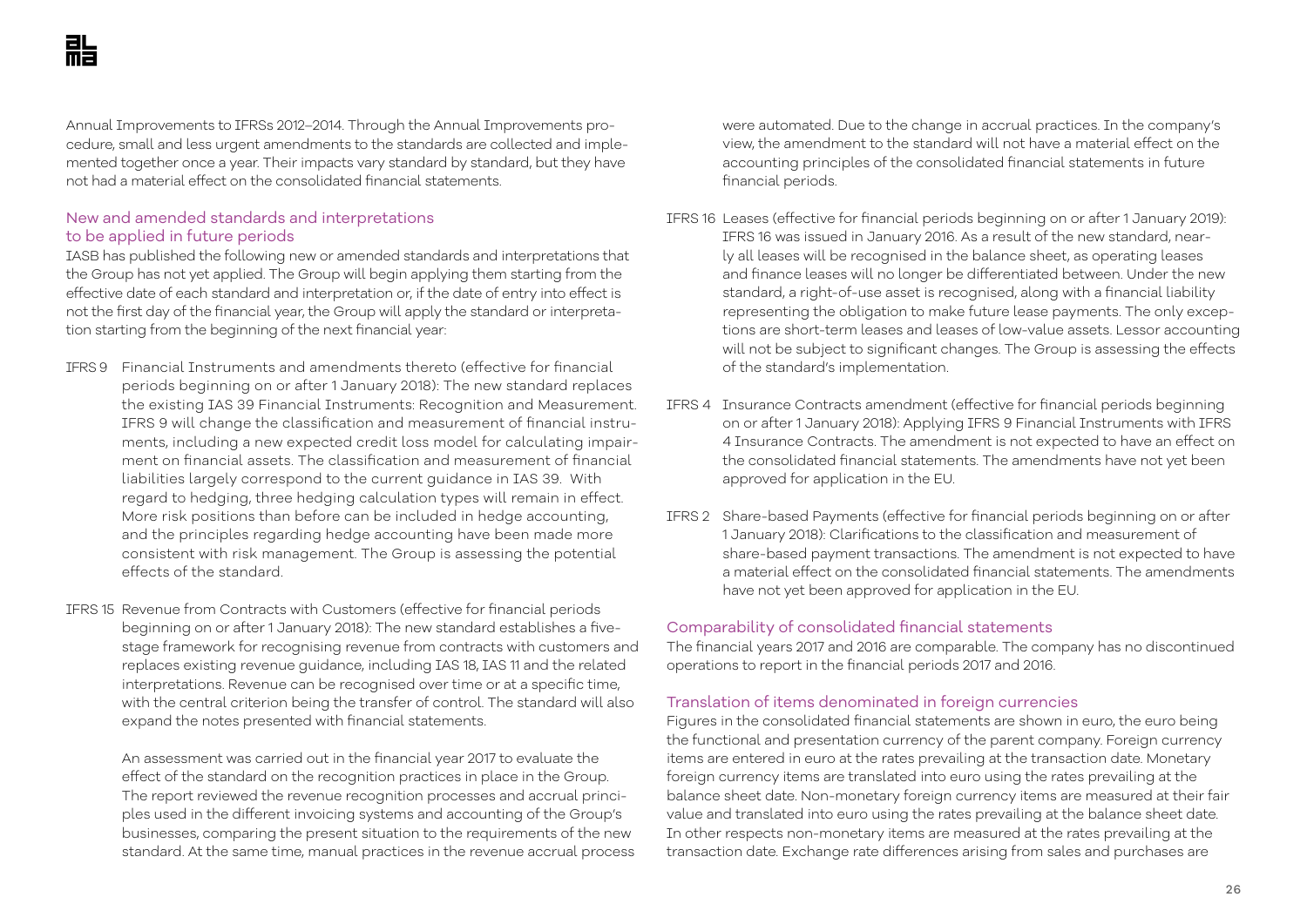treated as additions or subtractions respectively in the statement of comprehensive income. Exchange rate differences related to loans and loan receivables are taken to other finance income and expenses in the profit or loss for the period.

The income statements of foreign Group subsidiaries are translated into euro using the weighted average rates during the period, and their balance sheets at the rates prevailing on the balance sheet date. Goodwill arising from the acquisition of foreign companies is treated as assets and liabilities of the foreign units in question and translated into euro at the rates prevailing on the balance sheet date. Translation differences arising from the consolidation of foreign subsidiaries and associated companies are entered under shareholders' equity. Exchange differences arising on a monetary item that forms part of the reporting entity's net investment in the foreign operation shall be recognised in the balance sheet and reclassified from equity to profit or loss on disposal of the net investment.

#### Assets available for sale and discontinued operations

Assets available for sale, and the assets related to a discontinued operation that are classified as available for sale, are measured at the lower of their book value or their fair value less the costs arising from their sale. The Group does not have assets classified under assets available for sale in the financial statements for 2017 or 2016.

# Operating profit and ebitda

IAS 1 Presentation of Financial Statements does not include a definition of operating profit or gross margin. Gross margin is the net amount formed when other operating profit is added to net sales, and material and service procurement costs adjusted for the change in inventories of finished and unfinished products, the costs arising from employee benefits and other operating expenses are subtracted from the total. Operating profit is the net amount formed when other operating profit is added to net sales, and the following items are then subtracted from the total: material and service procurement costs adjusted for the change in inventories of finished and unfinished products; the costs arising from employee benefits; depreciation, amortisation and impairment costs; and other operating expenses. All other items in the profit or loss not mentioned above are shown under operating profit. Exchange rate differences and changes in the fair value of derivative contracts are included in operating profit if they arise on items related to the company's normal business operations; otherwise they are recognised in financial items.

# Adjusted items

Adjusted items are income or expense arising from non-recurring or rare events. Gains or losses from the sale or discontinuation of business operations or assets, gains or losses from restructuring business operations as well as impairment losses of goodwill and other assets are recognised by the Group as adjusted items. Adjusted items are recognised in the profit and loss statement within the corresponding income or expense group. Adjusted items are described in the Report by the Board of Directors.

# Accounting principles requiring management's judgement and key sources of estimation uncertainty

The preparation of the consolidated financial statements in conformity with IFRS requires management to make estimates and assumptions which may differ from actual results in the future. Management is also required to use its discretion as to the application of the accounting principles used to prepare the statements.

### Accounting principles requiring management's judgement

The management of the Group makes judgement-based decisions pertaining to the selection and application of the accounting principles used in the financial statements. This particularly applies in cases where the existing IFRS regulations allow for alternative methods of recognition, measurement and presentation. A significant area in which the management has exercised this type of judgement is related to the Group's lease agreements. The Group has significant lease agreements for its business premises. Based on assessment of the terms of the agreements, the Group has determined that it does not bear any significant rewards and risks incidental to the ownership of the premises and therefore the agreements are by nature operating lease agreements.

#### Key sources of estimation uncertainty

The estimates made in conjunction with preparing the financial statements are based on the management's best assessments on the reporting period end date. The estimates are based on prior experience, as well as future assumptions that are considered to be the most likely on the balance sheet date with regard to issues such as the expected development of the Group's economic operating environment in terms of sales and cost levels. The Group monitors the realisation of estimates and assumptions, as well as changes in the underlying factors, on a regular basis in cooperation with the business units, using both internal and external sources of information. Any changes to these estimates and assumptions are entered in the accounts for the period in which the estimate or assumption is adjusted and for all periods thereafter.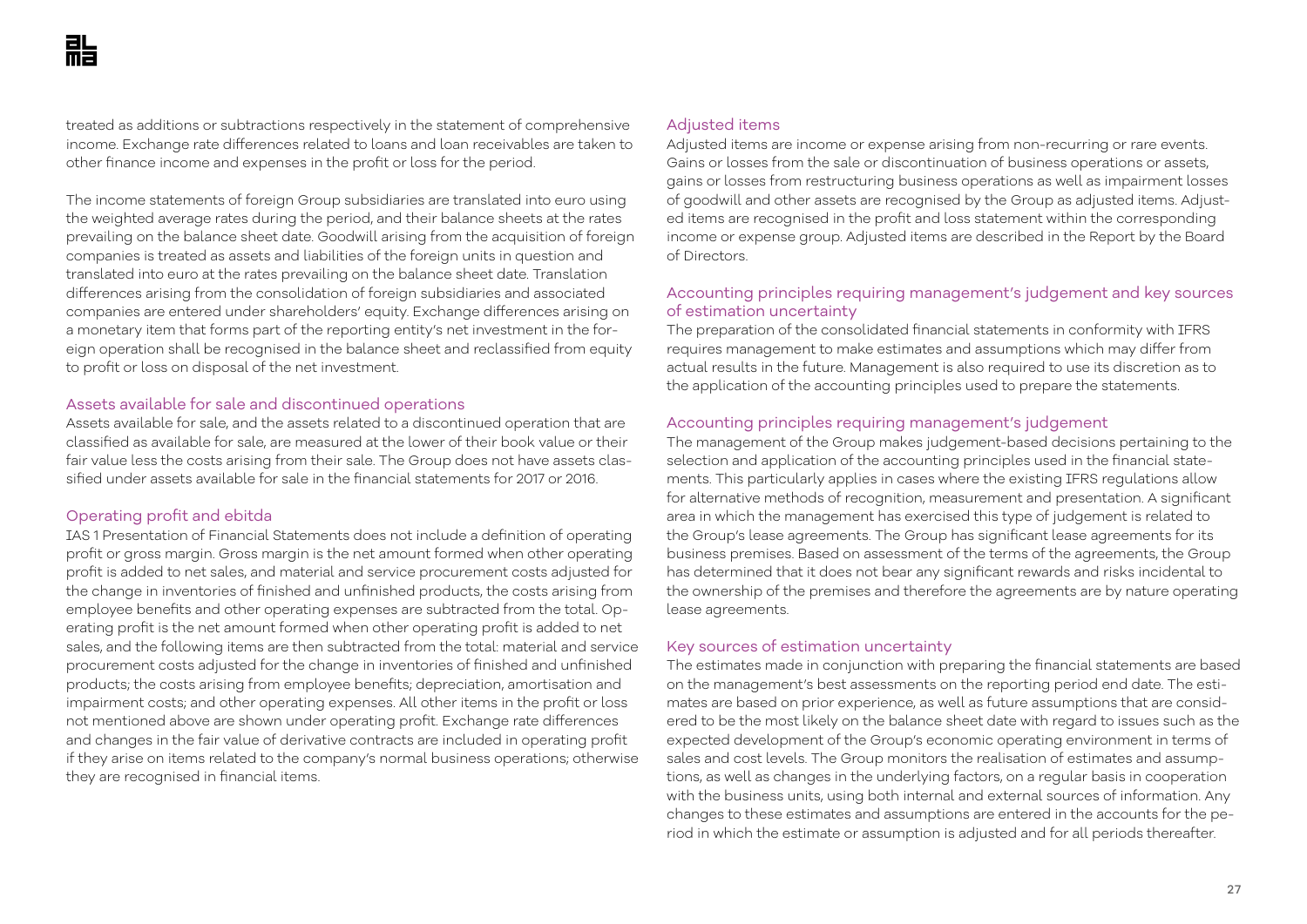Future assumptions and key sources of uncertainty related to estimates made on the balance sheet date that involve a significant risk of changes to the book values of the Group's assets and liabilities during the following financial year are presented below. The Group's management has considered these components of the financial state ments to be the most relevant in this regard, as they involve the most complicated accounting policies from the Group's perspective and their application requires the most extensive application of significant estimates and assumptions—for example, in the valuation of assets. In addition, the effects of potential changes to the as sumptions and estimates used in these components of the financial statements are estimated to be the largest.

The determination of the fair value of intangible assets in conjunction with business combinations is based on the management's estimate of the cash flows related to the assets in question. The determination of the fair value of liabilities related to contin gent considerations arising from business combinations are based on the manage ment's estimate. The key variables in the change in fair value of contingent consider ations are estimates of future operating profit.

Impairment tests: The Group tests goodwill and intangible assets with an indefinite useful life for impairment annually and reviews any indications of impairment in the manner described above. The amounts recoverable from cash-generating units are recognised based on calculations of their fair value. The preparation of these cal culations requires the use of estimates. The estimates and assumptions used to test major goodwill items for impairment, and the sensitivity of changes in these factors with respect to goodwill testing is described in more detail in the note which speci fies goodwill.

Useful lives: Estimating useful lives used to calculate depreciation and amortisation also requires management to estimate the useful lives of these assets. The useful lives used for each type of asset are listed above under Property, Plant and Equip ment and Intangible Assets.

Other estimates: Other management estimates relate mainly to other assets, such as the current nature of receivables and capitalised R&D costs, to tax risks, to deter mining pension obligations and to the utilisation of tax assets against future taxable income.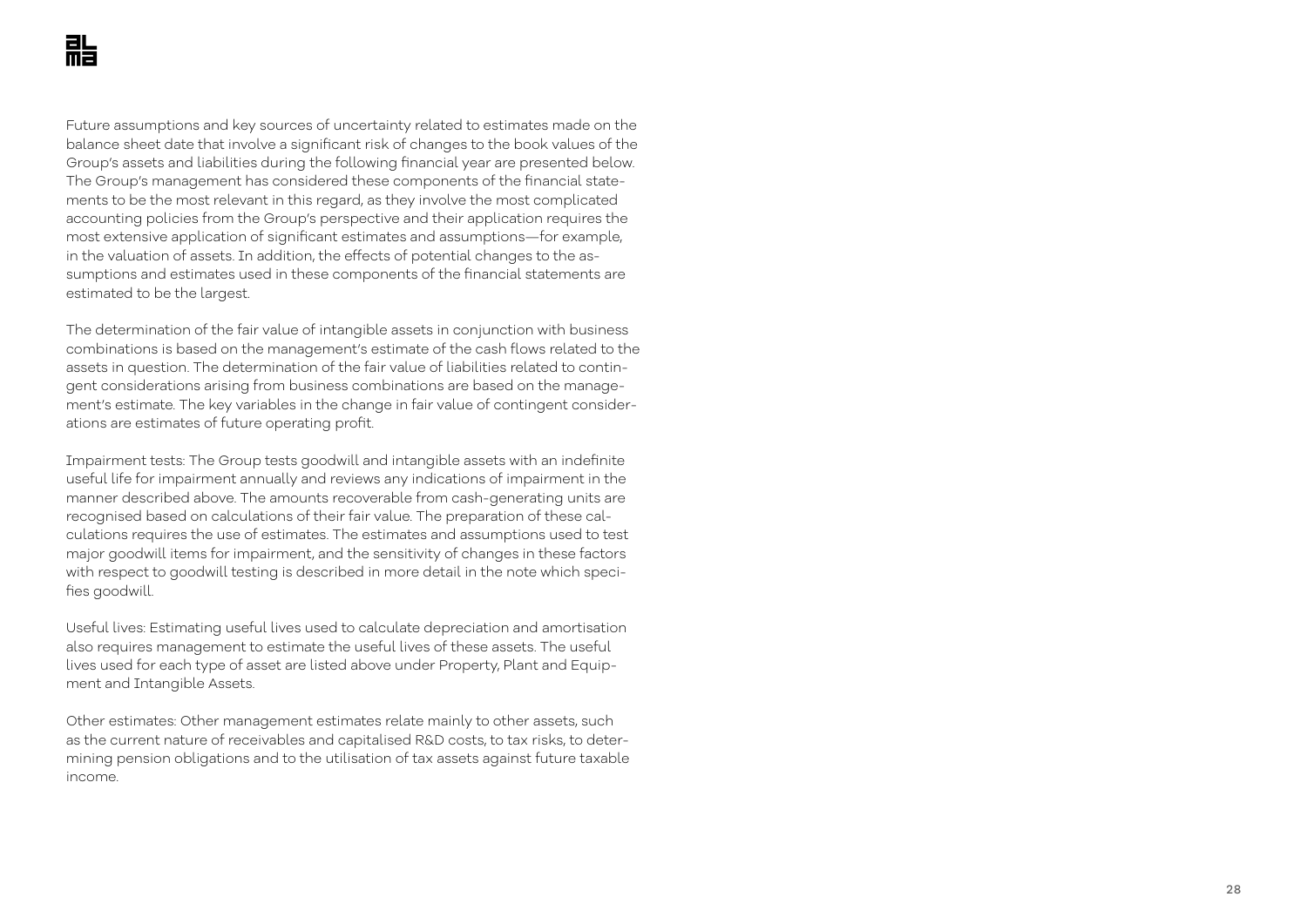# Notes to the consolidated financial statements

# 1 Segment and operating profit

### 1.1 Information by segment

Alma Media's reportable segments are Alma Markets, Alma Talent, Alma News & Life and Alma Regions. Centralised services produced by the Group's parent company as well as centralised support services for advertising and digital sales for the entire Group are reported outside segment reporting.

The Group's reportable segments correspond to the Group's operating segments.

Segment information is based on internal management reporting, which has been prepared in accordance with IFRS.

The recruitment services Monster.fi, Jobs.cz, Prace.cz, CV Online, Profesia.sk, MojPosao.net, Monster.hu, Monsterpolska.pl and Monster.cz are reported in the Alma Markets segment. The segment includes several online services: the housing-related services Etuovi.com and Vuokraovi.com, the travel portal Gofinland.fi and the automotive services Autotalli.com, Autosofta, Websales and Webrent. Also reported in this segment are Nettikoti, which specialises in software for ERP systems in new construction and renovation, Kivi, a real estate agency system, and Urakkamaailma, a marketplace for renovation and construction work.

The Alma Talent business segment publishes 20 trade and financial publications, as well as books. The business unit also offers skills development and growth services to professionals and businesses in different fields, from events and training to information services. Alma Talent has operations in Finland, Sweden and the Baltics. Alma Talent media include Kauppalehti, Talouselämä, Tekniikka & Talous, Markkinointi&- Mainonta, Arvopaperi, Tivi and Mediuutiset. In Sweden, Alma Talent's publications include Affärsvärlden, Ny Teknik and Dagens Media.

The Alma News & Life segment includes the various digital and print news and lifestyle content of the national Iltalehti. The online services Telkku.com, Kotikokki. net, E-kontakti.fi and Rantapallo.fi are also reported in this segment. The revenue of the E-kontakti business was transferred from Group advertising revenue to Group service revenue.

The print and online publishing business of Aamulehti, Satakunnan Kansa, Lapin Kansa and several local and town papers is reported in the Alma Regions segment. The printing and distribution unit Alma Manu is also included in this segment.

The segments' assets and liabilities are items used by the respective segments in their business operations

The Group's business is mainly divided between two geographical areas: Finland and the rest of Europe. Alma Markets operates in Finland and seven other European countries, principally the Czech Republic and Slovakia. The Alma Talent segment's business operations are located in Finland, the Baltic countries and Sweden. The Alma News & Life segment and the Alma Regions segment operate mainly in Finland.

The revenue and assets for different geographical regions are based on where the services are located. The following table shows a geographical breakdown of the Group's revenue and assets in 2017 and 2016: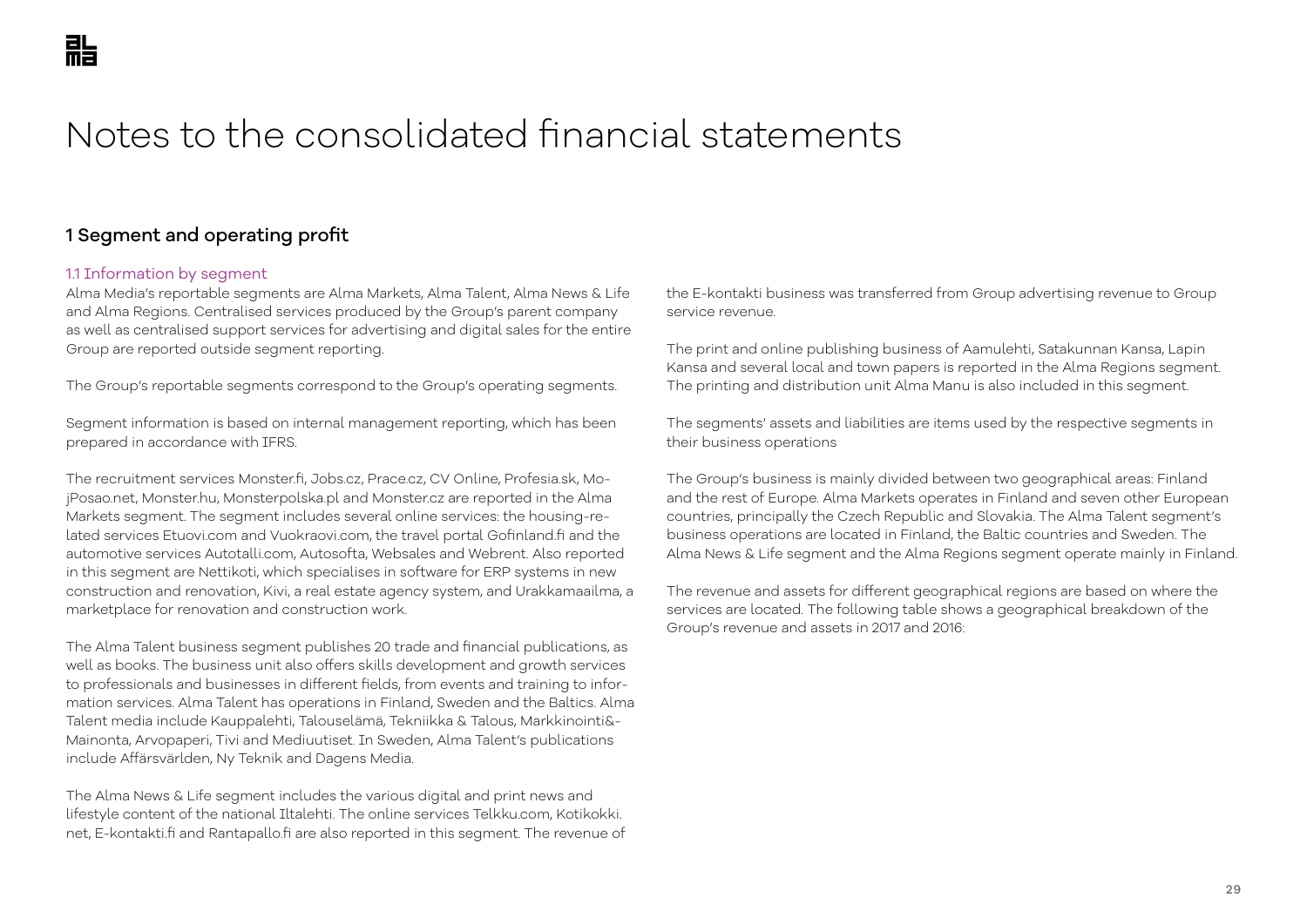#### REVENUE

| <b>MEUR</b>                    | 2017  | Share of total, % | 2016  | Share of total, % |
|--------------------------------|-------|-------------------|-------|-------------------|
| Segments, Finland              | 282.2 | 76.8              | 278.7 | 78.9              |
| Segments, other countries      | 82.9  | 22.6              | 73.0  | 20.7              |
| Segments total                 | 365.1 | 99.4              | 351.7 | 99.6              |
| Non-allocated and eliminations | 22    | 0.6               | 1.5   | 0.4               |
| Total                          | 367.3 | 100.0             | 353.2 | 100.0             |

#### OPERATING PROFIT

| <b>MEUR</b>               | 2017    | Share of total, % | 2016    | Share of total, % |
|---------------------------|---------|-------------------|---------|-------------------|
| Segments, Finland         | 35.5    | 76.2              | 28.8    | 107.7             |
| Segments, other countries | 23.0    | 49.5              | 12.6    | 47.0              |
| Segments total            | 58.5    | 125.7             | 41.4    | 154.7             |
| Non-allocated             | $-12.0$ | $-25.7$           | $-14.6$ | $-54.7$           |
| Total                     | 46.6    | 100.0             | 26.8    | 100.0             |

### ASSETS

| <b>MEUR</b>     | 2017    | Share of total, % | 2016    | Share of total, % |
|-----------------|---------|-------------------|---------|-------------------|
| <b>Finland</b>  | 233.5   | 70.0              | 231.0   | 70.7              |
| Other countries | 134.3   | 40.2              | 126.3   | 38.6              |
| Eliminations    | $-34.1$ | $-10.2$           | $-30.3$ | $-9.3$            |
| Total           | 333.8   | 100.0             | 327.0   | 100.0             |

#### **Revenue**







**Operating profit**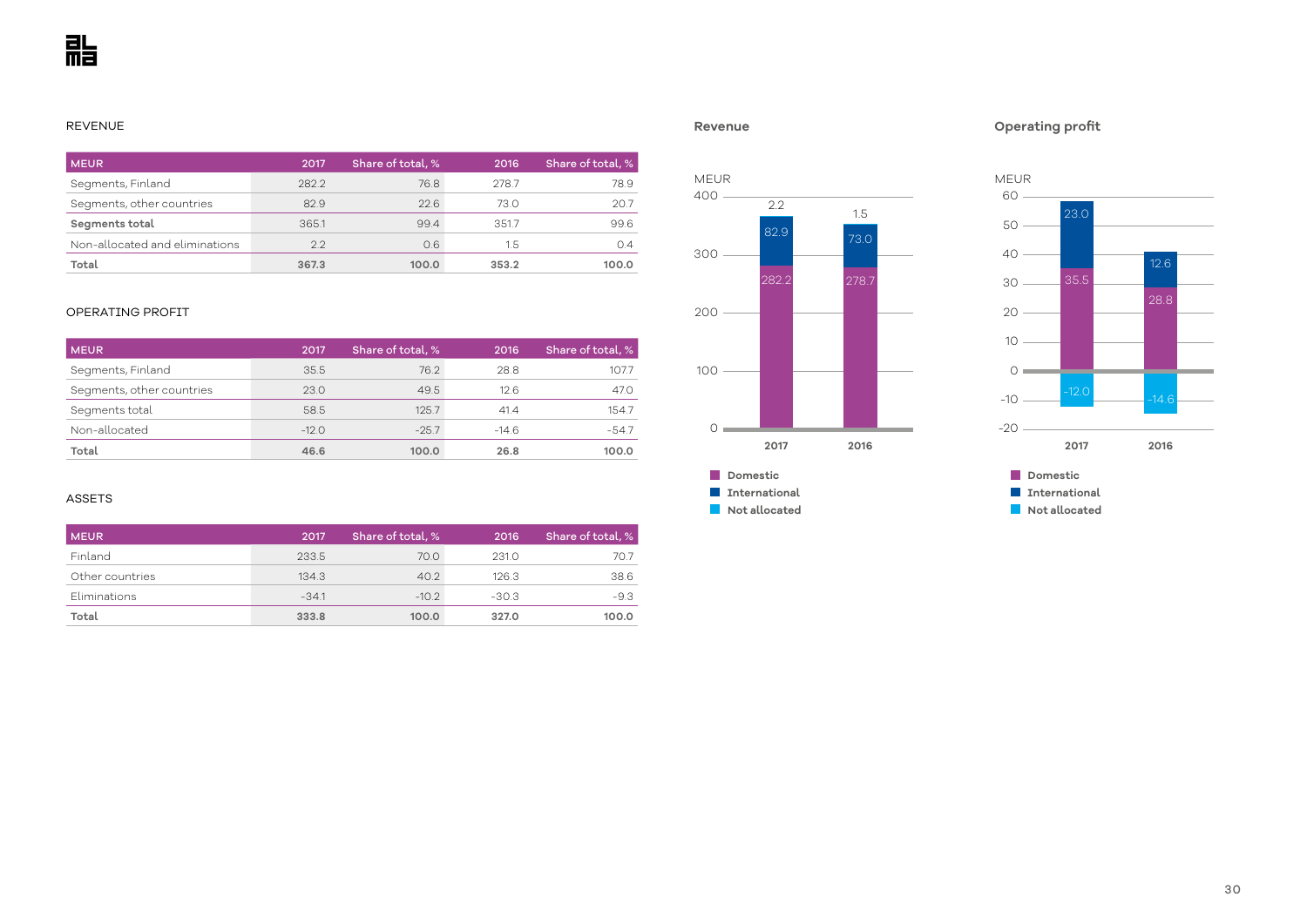REVENUE

| <b>MEUR</b>           | Alma<br><b>Markets</b> | Alma<br><b>Talent</b> | Alma<br>News &<br>Life | Alma<br><b>Regions</b> | Segments,<br>total | Non-<br>allocated<br>items and<br>eliminations | Group |
|-----------------------|------------------------|-----------------------|------------------------|------------------------|--------------------|------------------------------------------------|-------|
| Financial year 2017   |                        |                       |                        |                        |                    |                                                |       |
| Revenue               |                        |                       |                        |                        |                    |                                                |       |
| External revenue      | 83.7                   | 106.4                 | 31.4                   | 118.6                  | 340.0              | 27.3                                           | 367.3 |
| Inter-segment revenue | $-0.4$                 | 6.8                   | 17.4                   | 7.7                    | 31.5               | $-31.5$                                        |       |
| Total                 | 83.2                   | 113.2                 | 48.8                   | 126.3                  | 371.6              | $-4.2$                                         | 367.3 |
|                       |                        |                       |                        |                        |                    |                                                |       |
| Financial year 2016   |                        |                       |                        |                        |                    |                                                |       |
| Revenue               |                        |                       |                        |                        |                    |                                                |       |
| External revenue      | 69.7                   | 109.0                 | 32.2                   | 120.1                  | 331.1              | 22.1                                           | 353.2 |
| Inter-segment revenue | $-0.3$                 | 4.9                   | 13.8                   | 7.6                    | 26.1               | $-26.1$                                        |       |
| Total                 | 69.4                   | 114.0                 | 46.1                   | 127.7                  | 357.1              | $-3.9$                                         | 353.2 |

# **Change in revenue 2016–2017**

MEUR



#### PROFIT FOR THE PERIOD

| <b>MEUR</b>                                    | Alma<br><b>Markets</b> | Alma<br><b>Talent</b> | Alma<br><b>News</b><br>& Life | Alma<br><b>Regions</b> | Segments,<br>total | Non-<br>allocated<br>items and<br>eliminations | Group   |
|------------------------------------------------|------------------------|-----------------------|-------------------------------|------------------------|--------------------|------------------------------------------------|---------|
| Financial year 2017                            |                        |                       |                               |                        |                    |                                                |         |
| EBITDA excluding<br>adjusted items             | 31.3                   | 18.8                  | 7.9                           | 13.0                   | 70.9               | $-3.6$                                         | 67.4    |
| Depreciation, amortisati-<br>on and impairment | $-2.9$                 | $-4.2$                | $-0.6$                        | $-3.6$                 | $-11.3$            | $-5.0$                                         | $-16.3$ |
| Operating profit<br>excluding adjusted items   | 28.3                   | 14.6                  | 7.3                           | 9.4                    | 59.6               | $-8.5$                                         | 51.1    |
| Adjusted items                                 | 0.5                    | 0.6                   |                               | $-2.2$                 | $-1.1$             | $-3.4$                                         | $-4.5$  |
| Operating profit/loss                          | 28.9                   | 15.2                  | 7.3                           | 7.2                    | 58.5               | $-12.0$                                        | 46.6    |
| Share of profit of<br>associated companies     | 0.5                    | O.1                   |                               | 0.0                    | 0.6                | 0.1                                            | 0.7     |
| Net financial expenses                         | $-0.2$                 | O.1                   | 0.0                           | $-0.1$                 | $-0.2$             | $-1.1$                                         | $-1.3$  |
| Profit before tax and<br>appropriations        | 29.2                   | 15.3                  | 7.3                           | 7.1                    | 58.9               | $-13.0$                                        | 45.9    |
| Income tax                                     |                        |                       |                               |                        |                    | $-9.2$                                         | $-9.2$  |
| Profit for the period                          | 29.2                   | 15.3                  | 7.3                           | 7.1                    | 58.9               | $-22.2$                                        | 36.7    |
| Impairments                                    |                        |                       |                               |                        |                    | 4.0                                            | 4.0     |
|                                                |                        |                       |                               |                        |                    |                                                |         |
| <b>Financial year 2016</b>                     |                        |                       |                               |                        |                    |                                                |         |
| EBITDA excluding<br>adjusted items             | 24.5                   | 16.4                  | 7.4                           | 12.0                   | 60.3               | $-7.1$                                         | 53.3    |
| Depreciation, amortisati-<br>on and impairment | $-5.2$                 | $-4.0$                | $-0.5$                        | $-3.5$                 | $-13.3$            | $-4.9$                                         | $-18.1$ |
| Operating profit<br>excluding adjusted items   | 19.3                   | 12.4                  | 7.0                           | 8.5                    | 47.1               | $-11.9$                                        | 35.2    |
| Adjusted items                                 | 0.0                    | $-3.6$                | 0.9                           | $-3.0$                 | $-5.7$             | $-2.7$                                         | $-8.4$  |
| Operating profit/loss                          | 19.3                   | 8.8                   | 7.9                           | 5.5                    | 41.4               | $-14.6$                                        | 26.8    |
| Share of profit of<br>associated companies     | 0.0                    | 0.5                   | 0.0                           | 0.0                    | 0.5                | 0.4                                            | 0.9     |
| Net financial expenses                         | $-0.3$                 | $-0.2$                | $-0.2$                        | $-0.2$                 | $-0.9$             | $-1.5$                                         | $-2.4$  |
| Profit before tax and<br>appropriations        | 19.1                   | 9.0                   | 7.7                           | 5.3                    | 41.1               | $-15.7$                                        | 25.4    |
| Income tax                                     |                        |                       |                               |                        |                    | $-5.5$                                         | $-5.5$  |
| Profit for the period                          | 19.1                   | 9.0                   | 7.7                           | 5.3                    | 41.1               | $-21.2$                                        | 19.9    |
| Impairments                                    |                        | 1.0                   |                               | 2.0                    | 3.0                |                                                | 3.0     |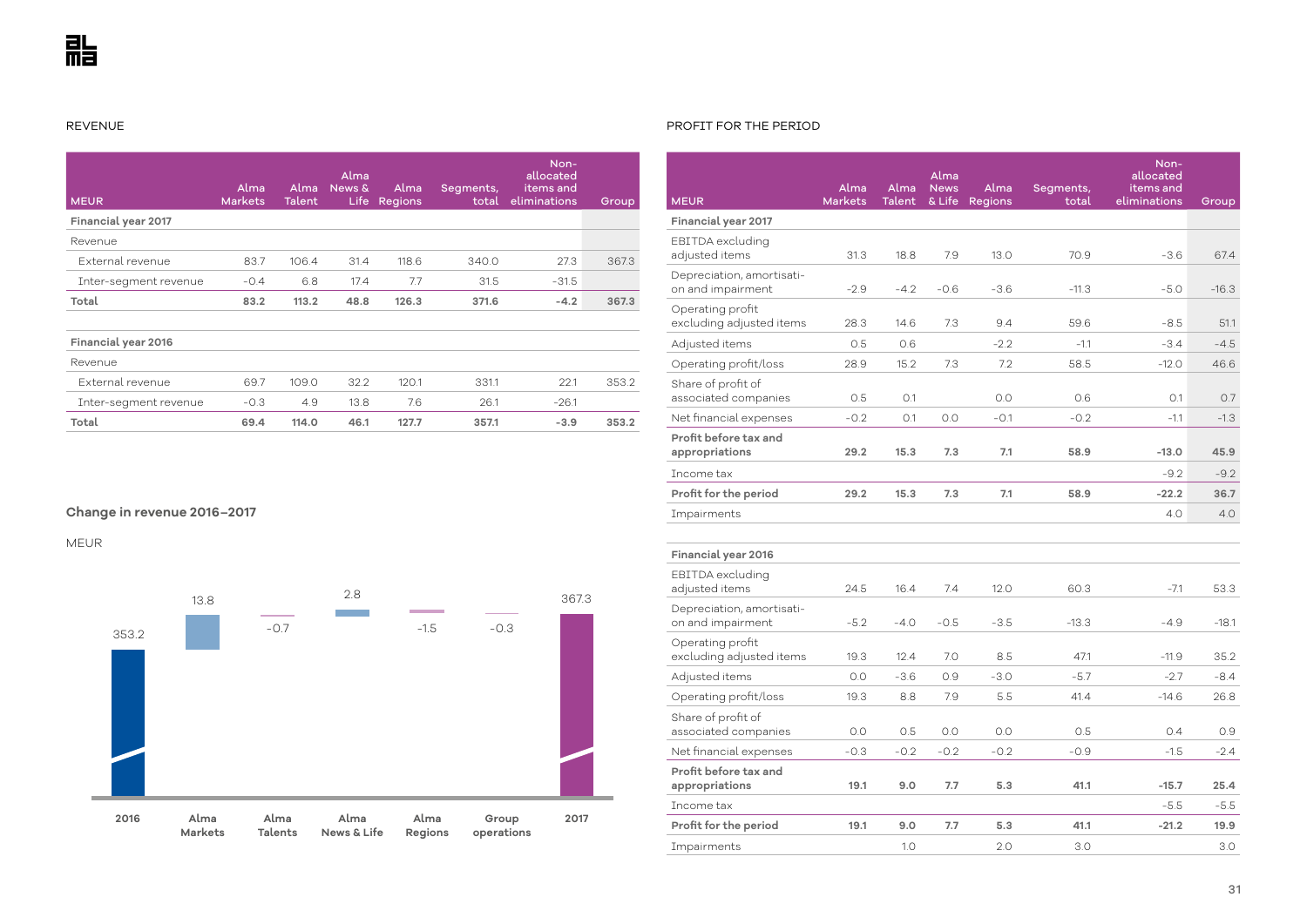#### ASSETS AND LIABILITIES

| <b>MEUR</b>                                                         | Alma<br><b>Markets</b> | Alma<br><b>Talent</b> | Alma<br><b>News</b><br>& Life | Alma<br><b>Regions</b> | Segments,<br>total | Non-<br>allocated<br>items and<br>eliminations | Group |
|---------------------------------------------------------------------|------------------------|-----------------------|-------------------------------|------------------------|--------------------|------------------------------------------------|-------|
| Financial year 2017                                                 |                        |                       |                               |                        |                    |                                                |       |
| Assets                                                              | 78.5                   | 110.8                 | 15.0                          | 53.1                   | 257.3              | 72.0                                           | 329.3 |
| <b>Tnvestments in</b><br>associated companies<br>and joint ventures | 3.4                    | 0.0                   |                               | O.O                    | 3.4                | 1.1                                            | 4.5   |
| Assets, total                                                       | 81.9                   | 110.8                 | 15.0                          | 53.1                   | 260.7              | 73.1                                           | 333.8 |
| Liabilities, total                                                  | 25.7                   | 31.1                  | 7.1                           | 58.3                   | 122.1              | 53.4                                           | 175.5 |
| Capital expenditure                                                 | 2.3                    | 2.1                   | 0.0                           | 0.9                    | 5.3                | 16.9                                           | 22.2  |
|                                                                     |                        |                       |                               |                        |                    |                                                |       |
| Financial year 2016                                                 |                        |                       |                               |                        |                    |                                                |       |
| Assets                                                              | 76.3                   | 109.4                 | 16.1                          | 56.9                   | 258.8              | 63.1                                           | 321.8 |
| Investments in<br>associated companies<br>and joint ventures        | 2.8                    | 0.6                   |                               | O.1                    | 3.5                | 1.6                                            | 5.1   |
| Assets, total                                                       | 79.2                   | 110.0                 | 16.1                          | 57.0                   | 262.3              | 64.7                                           | 327.0 |
| Liabilities, total                                                  | 21.0                   | 31.1                  | 0.2                           | 60.7                   | 113.0              | 75.9                                           | 189.0 |
| Capital expenditure                                                 | 1.7                    | 1.6                   | 3.2                           | 1.3                    | 7.9                | 2.2                                            | 10.0  |

# **Change in adjusted operating profit, 2016–2017**



Assets not allocated to segments are financial assets and tax receivables.

Liabilities not allocated to segments are financial and tax liabilities.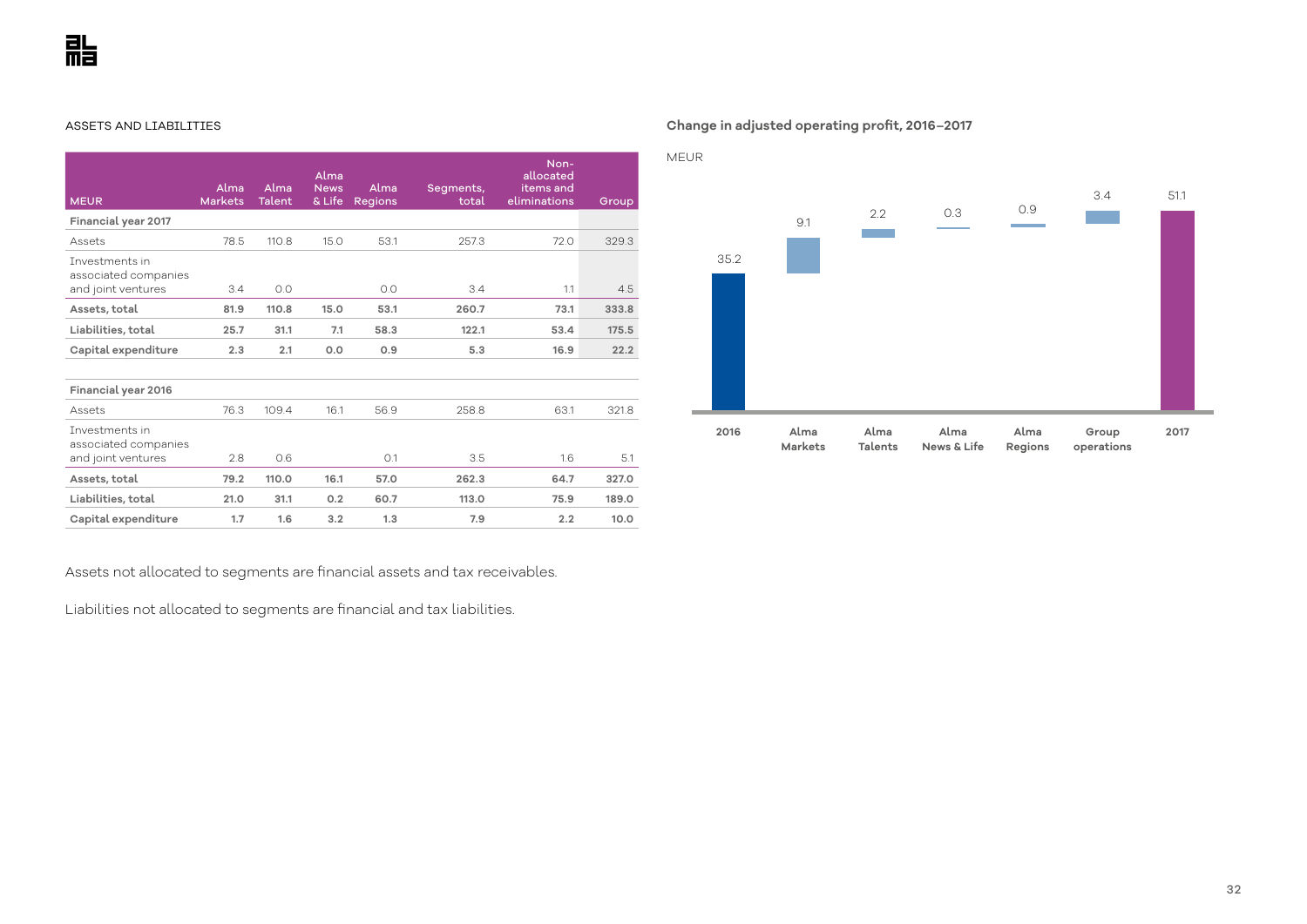#### 1.2 Operating income

Alma Media Group's revenue consists of content revenue, advertising sales and service fees. Content revenue covers fees for content sold by the Group's media. Income from content sales arises from content sold for both print and online publications. For digital sales, content revenue is recognised over the contract period. For print publications, content revenue is recognised according to the publication calendar.

Advertising revenue consists of the sales of print and online advertising space in the Group's media. Both display advertising and classified advertising in print and online publications is reported as advertising revenue. The timing of revenue recognition from advertising sales is determined by the timing of the advertisement's publication. Revenue from the sales of advertisements with a long contract period (1–12 months) is recognised over the contract period.

The Group's service revenue includes, among other things, the sale of printing and delivery services to customers outside the Group, the Alma Talent segment's event and training business and the sale of information services. The Group also has online services aimed at consumers. Service revenue is recognised on an accrual basis in the period in which the service is delivered.

 IFRS 15 Revenue from Contracts with Customers (effective for financial periods beginning on or after 1 January 2018). The new standard establishes a five-stage framework for recognising revenue from contracts with customers and replaces existing revenue guidance, including IAS 18, IAS 11 and the related interpretations. Revenue can be recognised over time or at a specific time, with the central criterion being the transfer of control. The standard will also expand the notes presented with financial statements.

An assessment was carried out in the financial year 2017 to evaluate the effect of the standard on the recognition practices in place in the Group. The report reviewed the revenue recognition processes and accrual principles used in the different invoicing systems and accounting of the Group's businesses, comparing the present situation to the requirements of the new standard. At the same time, manual practices in the revenue accrual process were automated. In the company's view, the amendment to the standard will not have a material effect on the accounting principles of the consolidated financial statements in future financial periods.

#### **1.2.1 Revenue**

| <b>MEUR</b>                                        | 2017  | 2016  |
|----------------------------------------------------|-------|-------|
| Distribution of revenue between goods and services |       |       |
| Sales of content*                                  | 125.8 | 128.3 |
| Sales of advertising*                              | 185.8 | 171.6 |
| Sales of services*                                 | 55.7  | 53.3  |
| Total                                              | 367.3 | 353.2 |

\* Comparison data has been adjusted due to changes in revenue classification.

#### **1.2.2 Other operating income**

| MEUR                                                | 2017 | 2016 |
|-----------------------------------------------------|------|------|
| Gains on sale of non-current assets                 | 2.2  | 0.5  |
| Proceeds on sale related to incremental acquisition | 0.7  | O 9  |
| Other operating income                              | 0.5  | 0.8  |
| Total                                               | 3.3  |      |

# 1.3 Operating expenses

#### **1.3.1 Materials and services**

| <b>MEUR</b>                   | 2017   | 2016   |
|-------------------------------|--------|--------|
| Purchases during period       | 14.3   | 13.8   |
| Change in inventories         | $-0.1$ | $-0.3$ |
| Use of materials and supplies | 14.1   | 13.5   |
| External services             | 60.2   | 60.5   |
| Total                         | 74.3   | 74.0   |

#### **1.3.2 Research and development costs**

The Group's research and development costs in 2017 totalled MEUR 5.0 (MEUR 5.0 in 2016). Of this total, MEUR 4.9 (MEUR 4.2) was recognised in the income statement and MEUR 0.1 (MEUR 0.8 in 2016) was capitalised on the balance sheet in 2017. There were capitalised research and development costs totalling MEUR 2.2 on the balance sheet on 31 December 2017 (MEUR 3.3 in 2016).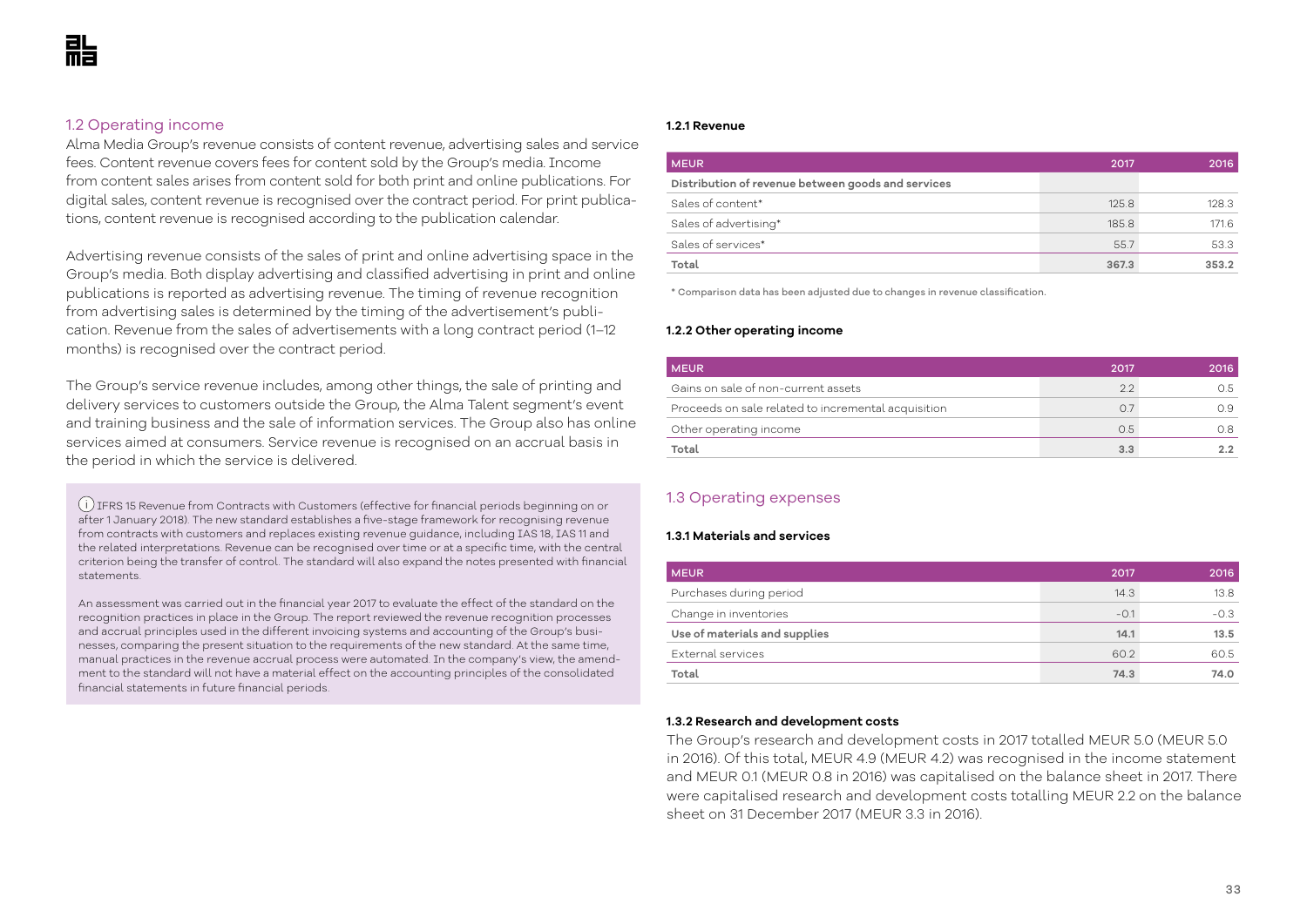#### **1.3.3 Employee benefits expense**

**Personnel**

 Employee benefits cover short-term employee benefits, other long-term benefits, benefits paid in connection with dismissal, and post-employment benefits.

Short-term employee benefits include salaries and benefits in kind, annual holidays and bonuses. Other long-term benefits include, for example, a celebration, holiday or remuneration based on a long period of service. Benefits paid in connection with dismissal are benefits that are paid due to the termination of an employee's contract and not for service in the company.

Post-employment benefits comprise pension and benefits to be paid after termination of the employee's contract, such as life insurance and healthcare. These benefits are classified as either defined contribution or defined benefit plans. The Group has both forms of benefit plans. The accounting principles related to pensions are presented in more detail in Note 3.6 Pension obligations.

Past service costs are recognised as expenses through profit or loss at the earlier of the following: when the plan is rearranged or downsized, or a when the entity recognises the related rearrangement expenses or benefits related to the termination of employment.

| <b>MEUR</b>                                | 2017  | 2016   |
|--------------------------------------------|-------|--------|
| Wages, salaries and fees                   | 116.8 | 117.6  |
| Pension costs - defined contribution plans | 18.5  | 19.2   |
| Pension costs - defined benefit plans      | 0.0   | $-0.1$ |
| Share-based payment transaction expense    | 1.7   | 0.9    |
| Other payroll-related expenses             | 11.8  | 12.0   |
| Total                                      | 148.8 | 149.6  |

| Average number of employees, calculated as full-time employees (excl. delivery staff) | 2017  | 2016  |
|---------------------------------------------------------------------------------------|-------|-------|
| Alma Markets                                                                          | 588   | 543   |
| Alma Talent                                                                           | 843   | 875   |
| Alma News & Life                                                                      | 153   | 149   |
| Alma Regions                                                                          | 538   | 561   |
| Group functions                                                                       | 159   | 160   |
| Total                                                                                 | 2,281 | 2,287 |
| Additionally, the Group's own delivery staff (number of employees):                   | 869   | 845   |



#### **1.3.4 Other operating expenses**

Specification of other operating expenses by category.

| <b>MEUR</b>                                  | 2017 | 2016 |
|----------------------------------------------|------|------|
| Information technology and telecommunication | 24.6 | 23.2 |
| <b>Business premises</b>                     | 13.1 | 18.0 |
| Sales and marketing                          | 22.6 | 20.4 |
| Administration and experts                   | 7.5  | 7.3  |
| Other employee costs                         | 9.4  | 9.9  |
| Other expenses                               | 3.4  | 5.0  |
| Total                                        | 80.6 | 83.8 |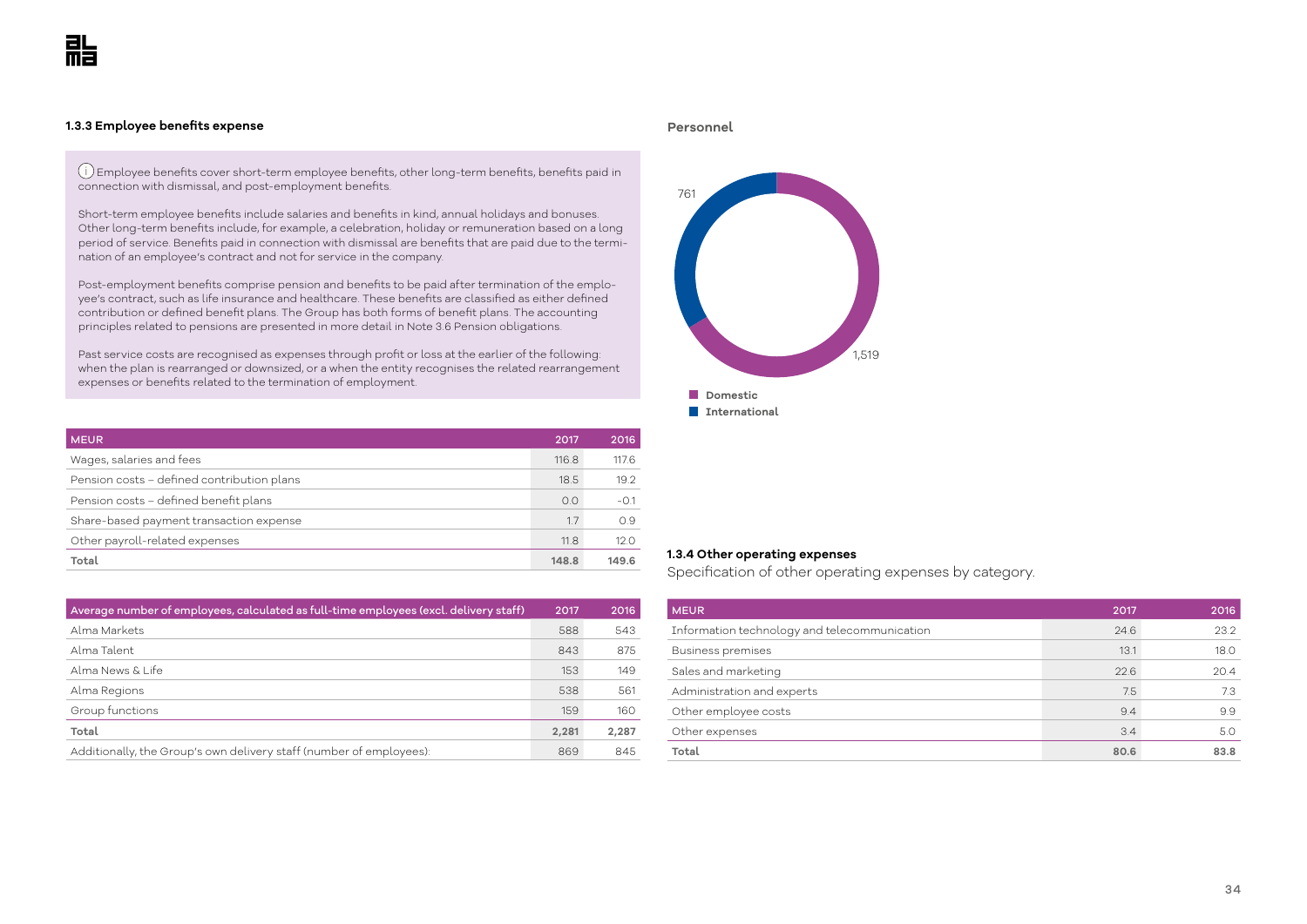#### **1.3.5 Audit expenses**

| <b>EUR1,000</b>           | 2017  | 2016  |
|---------------------------|-------|-------|
| PricewaterhouseCoopers Oy |       |       |
| Audit                     | 281.3 | 270.0 |
| Reporting and opinions    | 4.5   | 5.6   |
| Tax consultation          | 6.9   | 9.3   |
| Other                     | 53.5  | 177.3 |
| Total                     | 346.2 | 462.2 |

The non-audit services provided by PricewaterhouseCoopers Oy for Alma Media Group companies in the financial period 2017 totalled EUR 65,000 (a total of EUR 192,000 in the financial period 2016).

| <b>MEUR</b>            | Restructuring<br>provision | Other<br>provisions | Total  |
|------------------------|----------------------------|---------------------|--------|
| 1 Jan 2017             | 0.7                        | O.5                 | 1.2    |
| Increase in provisions | O.3                        | O.1                 | 0.4    |
| Provisions employed    | $-0.1$                     | $-0.2$              | $-0.3$ |
| 31 Dec 2017            | 0.9                        | 0.4                 | 1.3    |
|                        |                            |                     |        |
| Current                | 0.9                        |                     | 0.9    |
| Non-current            |                            | 0.4                 | 0.4    |

Restructuring provision: this provision has been made to cover implemented or possible employee reductions in different companies. The provision is expected to be realised in 2018.

#### **1.3.6 Provisions**

 Provisions are recognised when the Group has a present legal or constructive obligation as a result of past events, and when it is probable that an outflow of resources will be required to settle the obligation and a reliable estimate of the amount of the obligation can be made. Provisions are measured at the present value of the costs required to fulfil the obligation. The provision is discounted if the time-value of the money is significant with respect to the size of the provision. Examples of provisions entered by Alma Media are rental expenses on vacant office premises (loss-making agreements), provisions to cover restructuring costs, and pension obligation provisions on unemployment pension insurance.

A restructuring provision is entered when the Group has prepared and started to put into effect a detailed restructuring plan or has informed those affected by the restructuring of the key aspects of the plan. No provisions are entered for expenses related to the Group's regular operations.

A provision is entered on loss-making agreements when the immediate costs required to fulfil the obligation exceed the benefits available from the agreement.

The Group prepares monthly and quarterly estimates on the adequacy of the provisions, and the amounts are adjusted based on actual expenses and changes in estimates.

A contingent liability is a possible obligation that arises from past events and whose existence will be confirmed only by the occurrence or non-occurrence of one or more uncertain future events that are not within the Group's control. A contingent liability can also be a present obligation that is not recognised because it is not probable that the payment obligation will be realised, or the amount of the obligation cannot be measured with sufficient reliability. Contingent liabilities are presented in the notes to the financial statements.

| <b>MEUR</b>            | Restructuring<br>provision | Other<br>provisions | Total  |
|------------------------|----------------------------|---------------------|--------|
| 1 Jan 2016             | 0.6                        | O.2                 | 0.8    |
| Increase in provisions | O.2                        | O.3                 | O.5    |
| Provisions employed    | $-0.1$                     |                     | $-0.1$ |
| 31 Dec 2016            | 0.7                        | 0.5                 | 1.2    |
|                        |                            |                     |        |
| Current                | O.7                        | O.2                 | O.9    |
| Non-current            |                            | O.3                 | O.3    |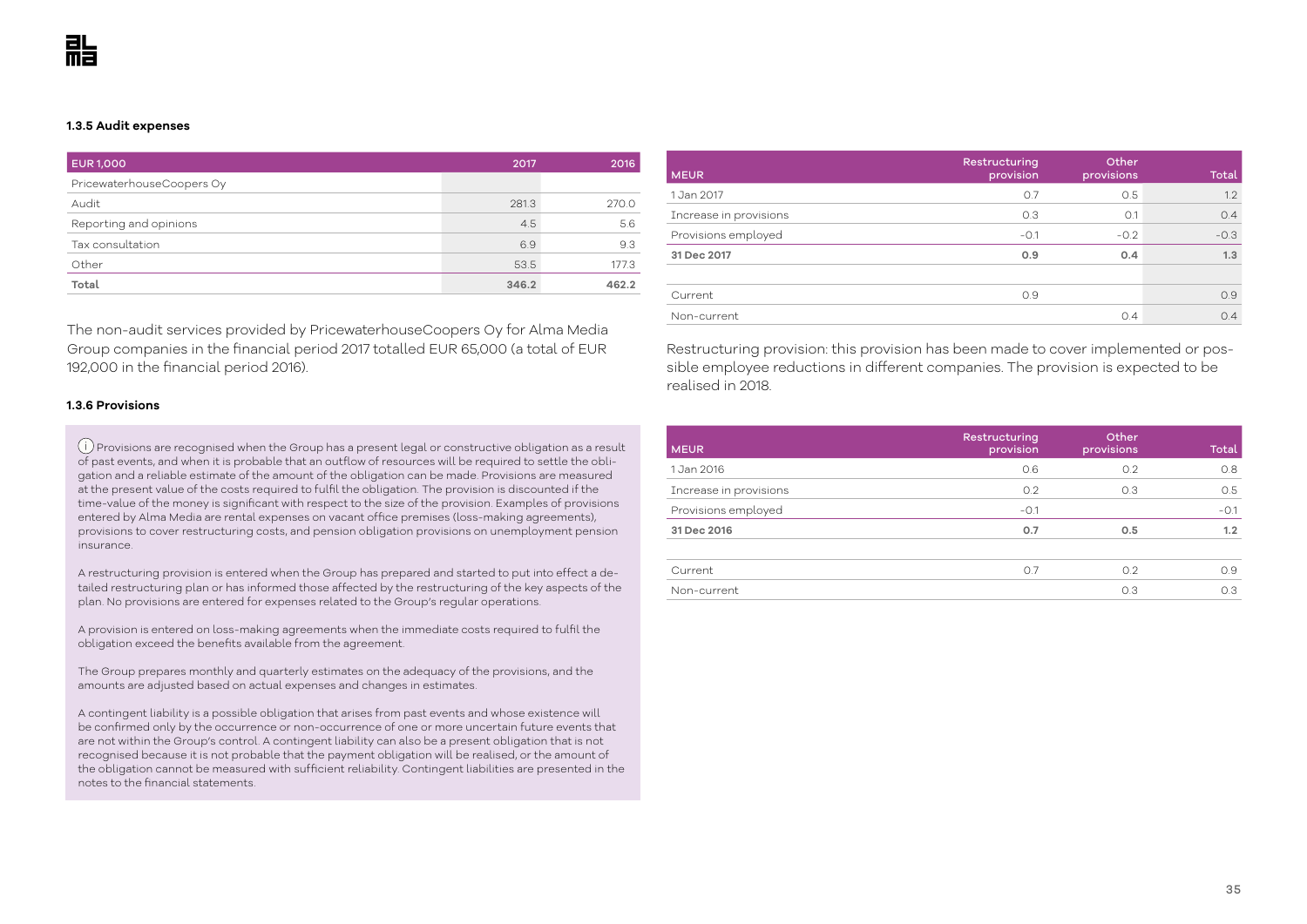### 1.4 Salaries, bonuses and share-based payments paid to management

The reward scheme of the President and CEO of Alma Media Corporation and other senior management consists of a fixed monetary salary (monthly salary), fringe benefits (company car and mobile telephone benefit, and housing benefit for the President & CEO), an incentive bonus related to the achievement of financial and operational targets (short-term reward scheme) and a share-based incentive scheme for key employees of the Group (long-term reward scheme) as well as a pension benefit for management.

#### **1.4.1 Salaries and bonuses paid to management**

#### PARENT COMPANY PRESIDENT AND CEO (KAI TELANNE)

| <b>EUR 1,000</b>                                | 2017    | 2016    |
|-------------------------------------------------|---------|---------|
| Salaries and other short-term employee benefits | 895.3   | 733.4   |
| Post-employment benefits                        | 397.8   | 337.8   |
| Share-based payment transaction expenset        | 355.6   | 181.5   |
| Total                                           | 1.648.7 | 1.252.7 |

The figures in the table are presented on an accrual basis. In 2017, the salary and benefits paid to the President and CEO of the Group totalled EUR 944,682 (in 2016 EUR 690,428).

#### PENSION BENEFITS OF THE PRESIDENT AND CEO:

In addition to statutory employment pension security, the President and CEO has a defined contribution group pension benefit. His pension accumulates by 37% of the annual earnings. He has the right to retire upon reaching 60 years of age, at which time the payment of insurance premiums terminates. The pension is determined on the basis of the insurance savings accrued by the time of retirement. Retirement can be postponed up to 70 years of age. At this time, the pension is determined on the basis of insurance savings adjusted according to the value development of the investment objects.

#### NOTICE PERIOD OF THE PRESIDENT AND CEO:

The notice period of the President and CEO is six months. An additional contractual compensation equal to 12 months' salary is paid if the employer terminates his contract without the President and CEO being in breach of contract. This compensation corresponding to the 12-month salary is not paid if the President and CEO resigns on his own initiative. Alma Media's Board of Directors decides on the appointment and, as necessary, dismissal of the President and CEO.

#### OTHER MEMBERS OF THE GROUP EXECUTIVE TEAM

| <b>EUR1,000</b>                                 | 2017    | 2016    |
|-------------------------------------------------|---------|---------|
| Salaries and other short-term employee benefits | 2,175.3 | 1,842.9 |
| Post-employment benefits                        | 818.1   | 702.6   |
| Share-based payment transaction expense         | 708.2   | 339.9   |
| Total                                           | 3,701.6 | 2,885.5 |

The figures in the table are presented on an accrual basis. In 2017, the salary and benefits paid to the other members of the Group Executive Team totalled EUR 2,431,774 (in 2016 EUR 1,643,150). The Group Executive Team grew by two members in 2017.

BOARD OF DIRECTORS OF ALMA MEDIA CORPORATION AND BENEFITS PAID TO ITS MEMBERS

| <b>EUR1,000</b>                            | 2017  | 2016  |
|--------------------------------------------|-------|-------|
| Harri Suutari, Chairman                    | 55.0  | 54.5  |
| Petri Niemisvirta, Deputy Chairman         | 45.8  | 43.1  |
| Catharina Stackelberg-Hammarén, member     | 36.5  | 36.5  |
| Matti Korkiatupa, member                   | 36.5  | 34.5  |
| Niklas Herlin, member (until October 2017) | 34.0  | 35.0  |
| Esa Lager, member                          | 38.5  | 39.5  |
| Mitti Storckovius, member                  | 36.0  | 33.0  |
| Perttu Rinta, member (until 17 March 2016) |       | 2.0   |
| Erkki Solja, member (until 17 March 2016)  |       | 2.0   |
| Total                                      | 282.3 | 280.1 |

The figures in the table are presented on an accrual basis.

According to the resolution of the General Meeting, the benefits to the Board members are paid as shares of Alma Media Corporation.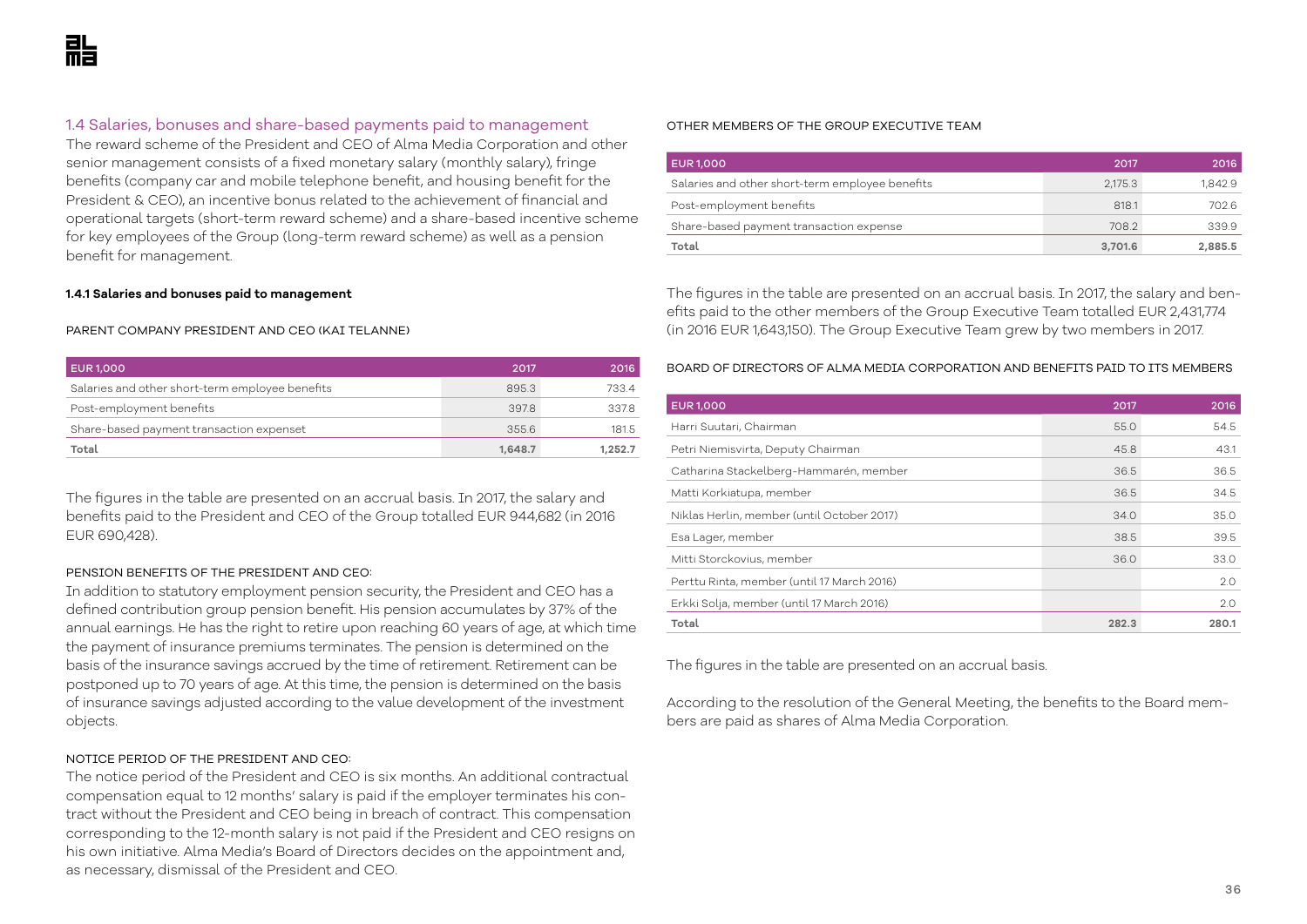SALARIES AND BENEFITS TO THE BOARD OF DIRECTORS, THE PRESIDENT AND CEO, AND OTHER MEMBERS OF THE GROUP EXECUTIVE TEAM, TOTAL

| <b>EUR 1,000</b>                                | 2017    | 2016    |
|-------------------------------------------------|---------|---------|
| Salaries and other short-term employee benefits | 3,352.9 | 2,856.4 |
| Post-employment benefits                        | 1,215.9 | 1,040.4 |
| Share-based payment transaction expense         | 1,063.8 | 521.4   |
| Total                                           | 5,632.7 | 4.418.2 |

According to the Articles of Association, the Board of Directors of Alma Media Corporation is appointed by the General Meeting of Shareholders. The number of members on the Board of Directors is no less than three and no more than nine. The Board of Directors shall elect from among its members a Chairman and a Deputy Chairman. The term of office for a member of the Board of Directors is one year, ending at the close of the Annual General Meeting following his or her election. The company's President and CEO may not be the Chairman of the Board.

The company shall have a President and CEO appointed by the Board of Directors. The President and CEO is responsible for managing the administration of the company in accordance with the instructions and requirements of the Board of Directors.

#### **1.4.2 Share-based payments**

#### SHARE-BASED INCENTIVE PLAN 2015

In 2015, the Board of Directors of Alma Media Corporation approved the establishment of a long-term share-based incentive scheme for the key management of Alma Media (hereinafter referred to as "LTI 2015").

The objective of LTI 2015 is to align the interests of the participants with those of Alma Media's shareholders by creating a long-term equity interest for the participants and, thus, to increase the company value in the long term as well as to drive performance culture, to retain participants and to offer them with competitive compensation for excellent performance in the company.

LTI 2015 consists of annually commencing individual plans, each subject to separate Board approval. Each of the individual plans consists of three main elements: an investment in Alma Media shares as a precondition for participation in the scheme, matching shares based on the above share investment and the possibility of earning performance-based matching shares.

#### THE MATCHING SHARE PLAN

In the matching share plan, the participant receives a fixed amount of matching shares against an investment in Alma Media shares. In the first matching share plan, which commenced in 2015 (LTI 2015 I), the participant receives two matching shares for each invested share free of charge after a two-year vesting period, provided that the other conditions stipulated for the receipt of the share-based incentive by the terms of the plan are still satisfied at the time.

#### THE PERFORMANCE MATCHING PLAN

The performance matching plan comprises a five-year performance period in total. The potential share rewards will be delivered in tranches after three and five years if the performance targets set by the Board of Directors are attained.

The performance measures used in the first performance matching plan, which commenced in 2015 (2015 LTI I), are based on the company's profitable growth and share value. If the performance targets set by the Board of Directors are attained in full, the participant will receive in total four matching shares for each invested share free of charge, provided that the other conditions stipulated for the receipt of the sharebased incentive by the terms of the plan are still satisfied at the time.

#### SHARE-BASED INCENTIVE SCHEMES STARTED IN 2016 AND 2017: LTI 2015 II AND LTI 2015 III

On 18 March 2016, the Board of Directors of Alma Media Corporation decided on a share-based incentive scheme to be launched in 2016 based on the LTI 2015 scheme (LTI 2015 II) and, on 23 March 2017, the Board made a corresponding decision on a share-based incentive scheme to be launched in 2017 (LTI 2015 III). The main terms of the incentive schemes correspond to those of the share-based incentive scheme that was launched in 2015.

The Board of Directors has estimated that no new shares will be issued in connection with LTI 2015. Therefore, the plan will have no dilutive effect on the number of the company's registered shares.

The Annual General Meeting of Alma Media Corporation held on 17 March 2016 authorised the Board of Directors to decide on the repurchase of a maximum of 824,000 shares in one or more lots, and further authorised the Board of Directors to decide on a share issue by transferring shares in possession of the company to implement incentive programmes.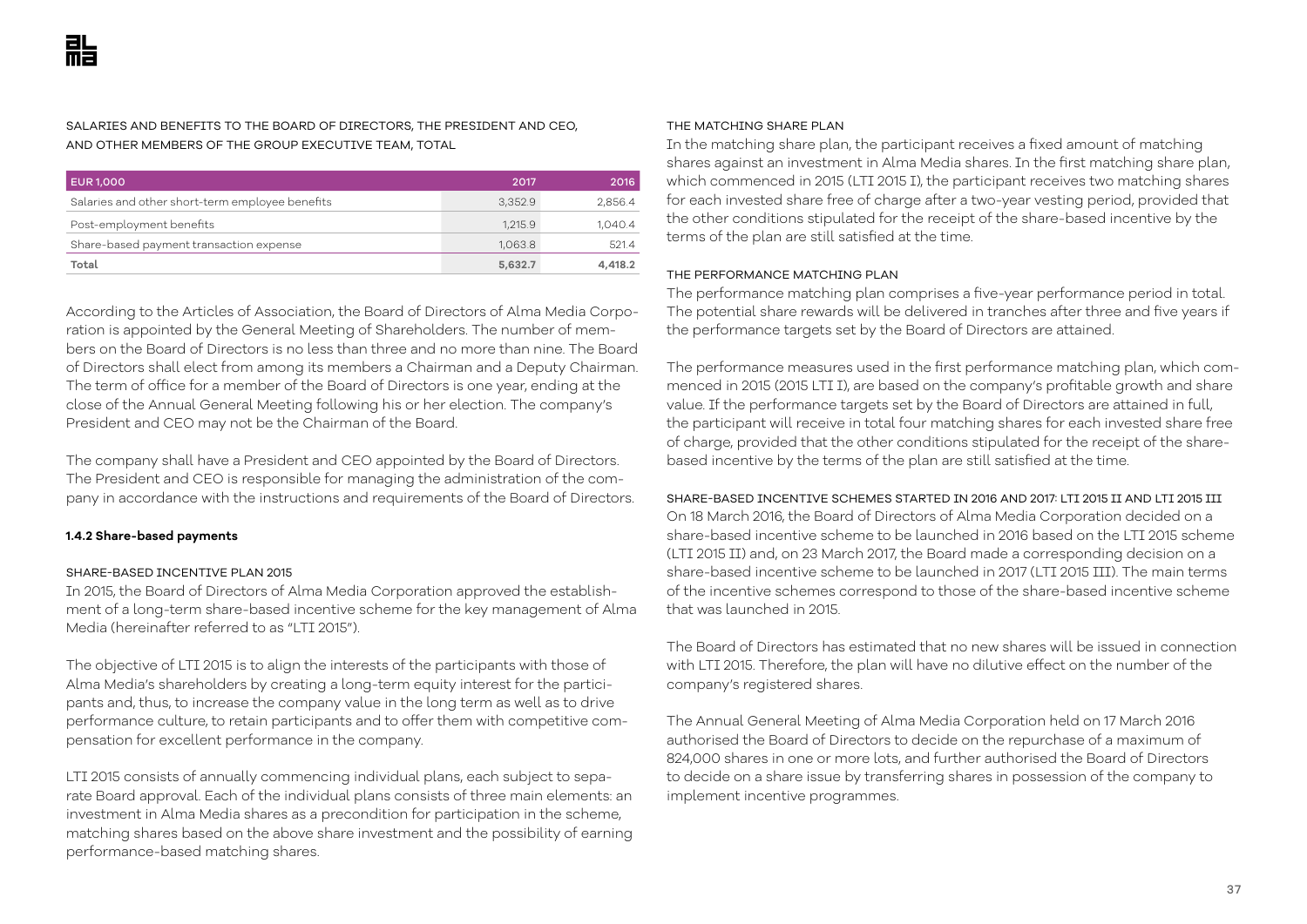#### PRINCIPAL TERMS AND CONDITIONS OF THE PERFORMANCE SHARE PLAN

| Instrument                                          | <b>Fixed matching</b><br>share plan<br>LTI 2015 I | Performance<br>matching share<br>plan LTI 2015 I | Performance<br>matching share<br>plan TSR LTI 2015 I |
|-----------------------------------------------------|---------------------------------------------------|--------------------------------------------------|------------------------------------------------------|
| AGM date/Date of issuing                            | 12/02/2015                                        | 12/02/2015                                       | 12/02/2015                                           |
| Maximum number of shares                            | 153,100                                           | 153,100                                          | 153,100                                              |
| Dividend adjustment                                 | <b>No</b>                                         | <b>No</b>                                        | <b>No</b>                                            |
| Initial allocation date                             | 17/06/2015                                        | 17/06/2015                                       | 17/06/2015                                           |
| Performance period begins                           | 01/01/2015                                        | 01/01/2015                                       | 01/01/2015                                           |
| Performance period ends                             | 31/03/2017                                        | 31/03/2018                                       | 31/03/2020                                           |
| Vesting date                                        | 31/03/2017                                        | 31/03/2018                                       | 31/03/2020                                           |
| Maximum contractual life, years                     | 1.8                                               | 2.8                                              | 4.8                                                  |
| Remaining contractual life, years                   |                                                   | 0.2                                              | 2.2                                                  |
| Maximum number of people entitled to<br>participate | 35                                                | 35                                               | 35                                                   |
| Payment method                                      | Cash & share                                      | Cash & share                                     | Cash & share                                         |

| Instrument                                          | <b>Fixed matching</b><br>share plan<br><b>LTI 2015 III</b> | Performance<br>matching share<br>plan LTI 2015 III | Performance<br>matching share<br>plan TSR<br>LTI 2015 III |
|-----------------------------------------------------|------------------------------------------------------------|----------------------------------------------------|-----------------------------------------------------------|
| AGM date/Date of issuing                            | 12/02/2015                                                 | 12/02/2015                                         | 12/02/2015                                                |
| Maximum number of shares                            | 182,510                                                    | 182,510                                            | 182,510                                                   |
| Dividend adjustment                                 | <b>No</b>                                                  | No                                                 | <b>No</b>                                                 |
| Initial allocation date                             | 28/03/2017                                                 | 30/06/2017                                         | 30/06/2017                                                |
| Performance period begins                           | 01/01/2017                                                 | 01/01/2017                                         | 01/01/2017                                                |
| Performance period ends                             | 31/03/2019                                                 | 31/03/2020                                         | 31/03/2022                                                |
| Vesting date                                        | 31/03/2019                                                 | 31/03/2020                                         | 31/03/2022                                                |
| Maximum contractual life, years                     | 2.0                                                        | 2.8                                                | 4.8                                                       |
| Remaining contractual life, years                   | 1.2                                                        | 2.2                                                | 4.2                                                       |
| Maximum number of people entitled to<br>participate | 44                                                         | 44                                                 | 44                                                        |
| Payment method                                      | Cash & share                                               | Cash & share                                       | Cash & share                                              |

| Instrument                                          | <b>Fixed matching</b><br>share plan<br>LTI 2015 II | Performance<br>matching share<br>plan LTI 2015 II | Performance<br>matching share<br>plan TSR LTI 2015 II |
|-----------------------------------------------------|----------------------------------------------------|---------------------------------------------------|-------------------------------------------------------|
| AGM date/Date of issuing                            | 12/02/2015                                         | 12/02/2015                                        | 12/02/2015                                            |
| Maximum number of shares                            | 166,000                                            | 166,000                                           | 166,000                                               |
| Dividend adjustment                                 | No                                                 | No                                                | No.                                                   |
| Initial allocation date                             | 17/03/2016                                         | 17/03/2016                                        | 17/03/2016                                            |
| Performance period begins                           | 01/01/2016                                         | 01/01/2016                                        | 01/01/2016                                            |
| Performance period ends                             | 31/03/2018                                         | 31/03/2019                                        | 31/03/2021                                            |
| Vesting date                                        | 31/03/2018                                         | 31/03/2019                                        | 31/03/2021                                            |
| Maximum contractual life, years                     | 2.0                                                | 3.0                                               | 5.0                                                   |
| Remaining contractual life, years                   | O.2                                                | 1.2                                               | 3.2                                                   |
| Maximum number of people entitled<br>to participate | 43                                                 | 43                                                | 43                                                    |
| Payment method                                      | Cash & share                                       | Cash & share                                      | Cash & share                                          |

| Measurement inputs for the incentives granted during the reporting period |         |       |      |  |  |
|---------------------------------------------------------------------------|---------|-------|------|--|--|
| Share price at time of granting, EUR                                      | 5.2     | 6.0   | 6.0  |  |  |
| Share price at end of period, EUR                                         | 72      | 72    | 7.2  |  |  |
| Dividend yield assumption, EUR                                            | Ω2      | OЗ    | 06.  |  |  |
| Fair value on 31 December 2017, MEUR                                      | 1.178.5 | 156.3 | 499. |  |  |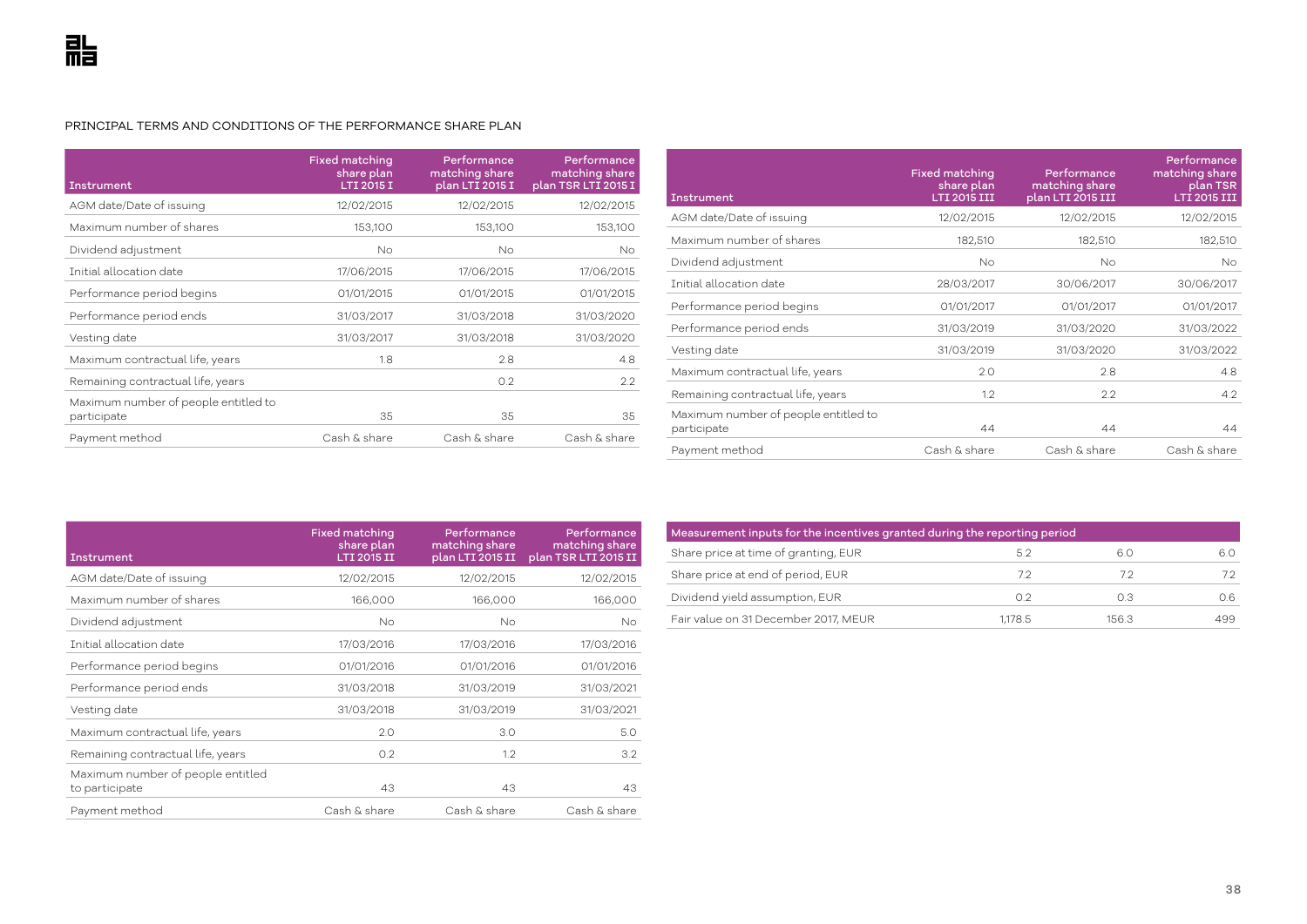#### PRINCIPAL TERMS AND CONDITIONS OF THE PERFORMANCE SHARE PLAN

| Changes during share plan period                                |                                               |                                                     |                                                                   |                                       |                                                                   |                                                                    |
|-----------------------------------------------------------------|-----------------------------------------------|-----------------------------------------------------|-------------------------------------------------------------------|---------------------------------------|-------------------------------------------------------------------|--------------------------------------------------------------------|
| 1 Jan 2017                                                      | Fixed<br>matching<br>share plan<br>LTI 2015 I | Performance<br>matching<br>share plan<br>LTI 2015 I | Performance<br>matching<br>share plan<br><b>TSR</b><br>LTI 2015 I | matching<br>share plan<br>LTI 2016 II | <b>Fixed Performance</b><br>matching<br>share plan<br>LTI 2016 II | Performancel<br>matching<br>share plan<br><b>TSRLTI</b><br>2016 II |
| Outstanding at the<br>beginning of the<br>reporting period, pcs | 145,500                                       | 145,500                                             | 145,500                                                           | 166,000                               | 166,000                                                           | 166,000                                                            |
| Changes during the period                                       |                                               |                                                     |                                                                   |                                       |                                                                   |                                                                    |
| Lost during the<br>period                                       |                                               | 2,000                                               | 2,000                                                             | 3,500                                 | 3,500                                                             | 3,500                                                              |
| Earned during the<br>period                                     | 145,500                                       |                                                     |                                                                   |                                       |                                                                   |                                                                    |
| 31 Dec 2017                                                     |                                               |                                                     |                                                                   |                                       |                                                                   |                                                                    |
| Outstanding at the<br>end of the period                         |                                               | 143,500                                             | 143,500                                                           | 162,500                               | 162,500                                                           | 162,500                                                            |

| Changes during share plan period                             |                                                            |                                  |                                                                              |                   |
|--------------------------------------------------------------|------------------------------------------------------------|----------------------------------|------------------------------------------------------------------------------|-------------------|
| 1 Jan 2017                                                   | <b>Fixed matching</b><br>share plan<br><b>LTI 2017 III</b> | Performance<br>plan LTI 2017 III | Performance<br>matching share matching share plan<br><b>TSR LTI 2017 III</b> | Total             |
| Outstanding at the beginning of<br>the reporting period, pcs |                                                            |                                  |                                                                              | 934,500           |
| Changes during the period                                    |                                                            |                                  |                                                                              |                   |
| Granted during the period                                    | 182,510                                                    | 182,510                          | 182,510                                                                      | 547,530           |
| Lost during the period                                       | 4,500                                                      | 4,500                            | 4,500                                                                        | 28,000            |
| Earned during the period                                     |                                                            |                                  |                                                                              | 145,500           |
| 31 Dec 2017                                                  |                                                            |                                  |                                                                              |                   |
| Outstanding at the end of the<br>period                      | 178,010                                                    | 178,010                          |                                                                              | 178,010 1,308,530 |

#### EFFECT OF THE SHARE-BASED INCENTIVE PROGRAMME ON THE FINANCIAL YEAR'S RESULT AND FINANCIAL POSITION

| <b>MEUR</b>                                                   | 2017 | 2016 |
|---------------------------------------------------------------|------|------|
| Costs for the financial year, share-based payments            | 17   |      |
| Costs for the financial year, share-based payments, in shares | 0.3  |      |
| Liability arising from share-based payments, 31 December 2017 | 2.1  |      |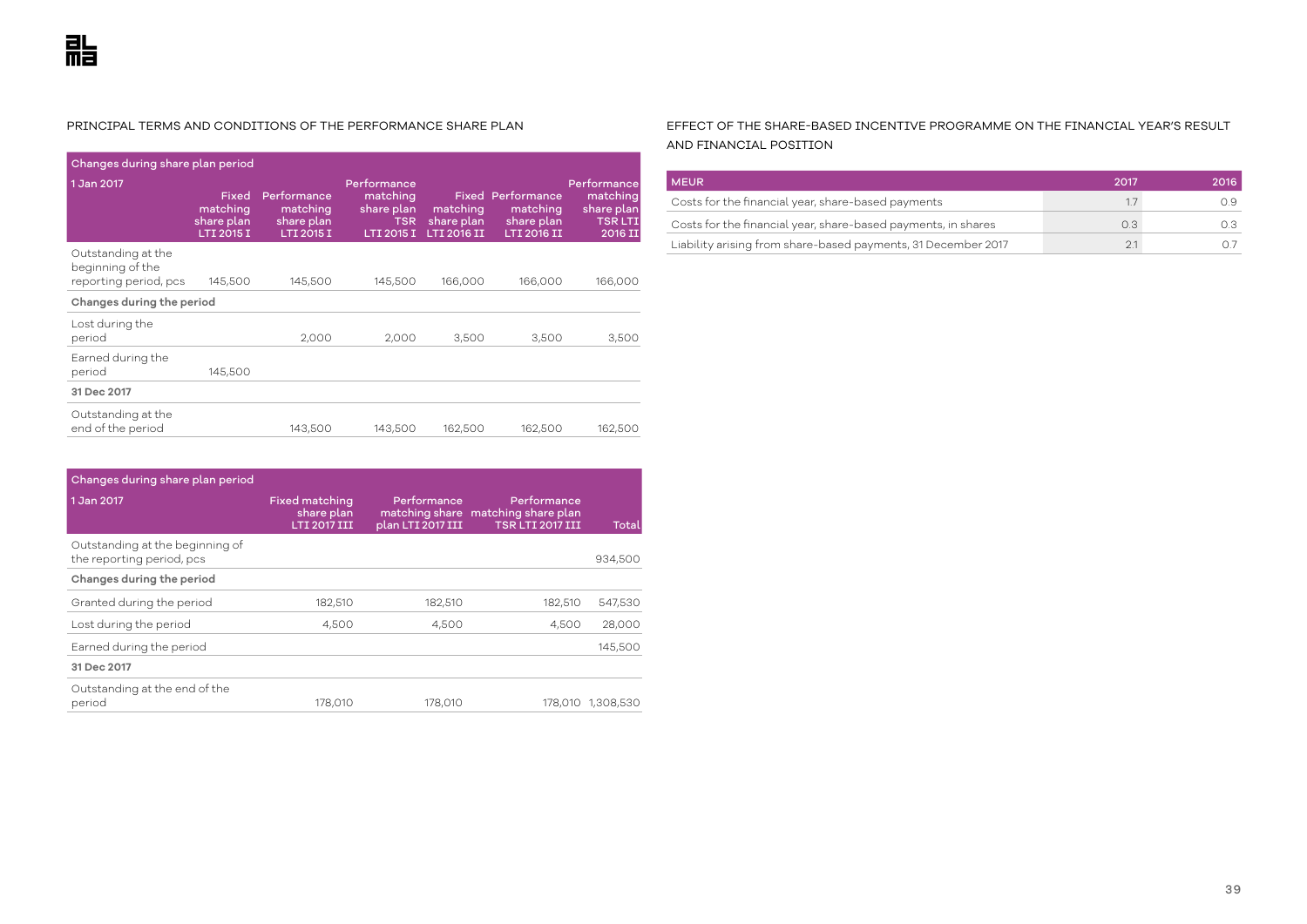## 2 tangible and intangible assets, investment properties and leasing arrangements

## 2.1 Intangible assets and goodwill

 $(i)$  Goodwill created through mergers and acquisitions is recorded at the amount by which the sum of the purchase price, the share of the non-controlling interest in the acquired entity and the purchaser's previously held share in the entity exceed the fair value of the net assets acquired. Acquisitions carried out between 1 January 2004 and 31 December 2009 were recognised according to the previous version of IFRS 3 (2004). Goodwill created through mergers that were carried out prior to 2004 corresponds with the book value under earlier accounting standards, which was used as the acquisition cost in accordance with the IFRS standards. Goodwill is applied to cash-generating units and tested on the transition date and thereafter annually for impairment. Goodwill is measured at the original acquisition cost less impairment losses.

Research costs are entered as an expense in the period in which they arise. Development costs arising from the development of new or significantly improved products are capitalised as intangible assets when the costs of the development stage can be reliably determined, the product is technically feasible and economically viable, the product is expected to produce an economic benefit and the Group has the intention and the required resources to complete the development effort. Capitalised development costs include the costs of material, labour and testing, as well as capitalised borrowing costs, if any, that directly arise from the process of making the product complete for its intended purpose. Development costs that have previously been recognised as expenses will not be capitalised at a later date.

Patents, copyright and software licenses with a finite useful life are shown in the balance sheet and expensed on a straight-line basis in the profit or loss during their useful lives. No depreciation is entered on intangible assets with an indefinite useful life; instead, these are tested annually for impairment. In Alma Media, intangible assets with an indefinite useful life are trademarks measured at fair value at the time of acquisition.

The useful lives of intangible assets are 3–10 years.

| <b>MEUR</b>                                                      | Intangible<br>rights | Other intan-<br>gible assets | Advances,<br>intangible | Goodwill | Total  |
|------------------------------------------------------------------|----------------------|------------------------------|-------------------------|----------|--------|
| Financial year 2017                                              |                      |                              |                         |          |        |
| Acquisition cost 1 Jan                                           | 115.2                | 5.4                          | 1.0                     | 127.2    | 248.8  |
| Increases                                                        | 1.3                  | 0.0                          | 0.7                     | 0.0      | 2.1    |
| Acquisitions of business operations                              | 1.3                  |                              |                         | 1.0      | 2.3    |
| Decreases                                                        | $-0.2$               |                              |                         | $-0.8$   | $-1.0$ |
| Exchange differences                                             | 1.7                  | 0.0                          | 0.0                     | 1.2      | 2.9    |
| Transfers between items                                          | 1.2                  | 0.2                          | $-1.4$                  |          | 0.0    |
| <b>Acquisition cost 31 Dec</b>                                   | 120.5                | 5.6                          | 0.3                     | 128.5    | 255.0  |
|                                                                  |                      |                              |                         |          |        |
| Accumulated depreciation,<br>amortisation and impairments 1 Jan  | 50.0                 | 3.7                          |                         | 6.9      | 60.7   |
| Accumulated depreciation in<br>decreases and transfers           | $-0.2$               |                              |                         | 0.0      | $-0.2$ |
| Depreciation for the financial year                              | 8.5                  | 0.7                          |                         | 0.0      | 9.2    |
| Impairment, input                                                | 0.0                  |                              |                         |          | 0.0    |
| Exchange differences                                             | 1.2                  | 0.0                          |                         | 0.0      | 1.2    |
| Accumulated depreciation,<br>amortisation and impairments 31 Dec | 59.6                 | 4.4                          |                         | 6.9      | 70.9   |
| Book value 1 Jan                                                 | 65.1                 | 1.7                          | 1.0                     | 120.3    | 188.1  |
| Book value 31 Dec                                                | 60.9                 | 1.1                          | 0.3                     | 121.7    | 184.1  |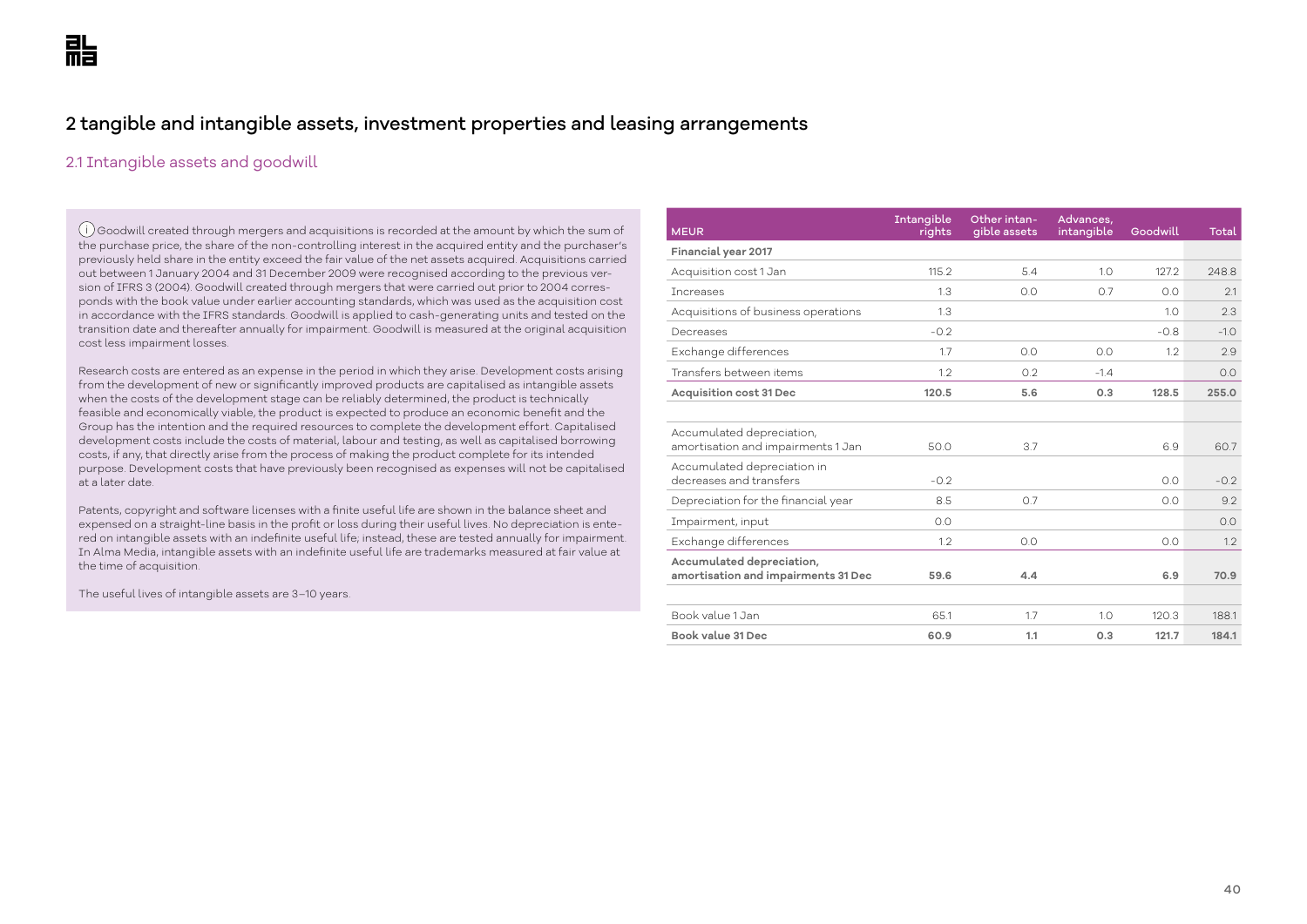| <b>MEUR</b>                                                      | Intangible<br>rights | Other intan-<br>gible assets | Advances,<br>intangible | Goodwill | Total  |
|------------------------------------------------------------------|----------------------|------------------------------|-------------------------|----------|--------|
| Financial year 2016                                              |                      |                              |                         |          |        |
| Acquisition cost 1 Jan                                           | 109.0                | 4.3                          | 1.9                     | 122.5    | 237.7  |
| <b>Tncreases</b>                                                 | 1.8                  | O.1                          | 1.2                     | 0.0      | 3.2    |
| Business combinations                                            | 3.3                  | 0.4                          |                         | 4.7      | 8.4    |
| Decreases                                                        | $-0.1$               |                              | $-0.2$                  |          | $-0.3$ |
| Exchange differences                                             | $-0.2$               | O.O                          |                         | $-0.1$   | $-0.2$ |
| Transfers between items                                          | 1.3                  | 0.6                          | $-1.9$                  |          | 0.0    |
| <b>Acquisition cost 31 Dec</b>                                   | 115.2                | 5.4                          | 1.0                     | 127.2    | 248.8  |
|                                                                  |                      |                              |                         |          |        |
| Accumulated depreciation,<br>amortisation and impairments 1 Jan  | 39.7                 | 3.2                          |                         | 3.9      | 46.8   |
| Accumulated depreciation in<br>decreases                         | $-0.1$               |                              |                         | 0.0      | $-0.1$ |
| Depreciation for the financial year                              | 10.5                 | 0.6                          |                         | 0.0      | 11.1   |
| Impairment, input                                                | 0.0                  |                              |                         | 3.0      | 3.0    |
| Exchange differences                                             | 0.0                  | 0.0                          |                         | 0.0      | O.O    |
| Accumulated depreciation,<br>amortisation and impairments 31 Dec | 50.0                 | 3.7                          |                         | 6.9      | 60.7   |
| Book value 1 Jan                                                 | 69.3                 | 1.1                          | 1.9                     | 118.6    | 191.0  |
| Book value 31 Dec                                                | 65.1                 | 1.7                          | 1.0                     | 120.3    | 188.1  |

## **Allocation of intangibles with indefinite lives to cash-generating units**

The book value of intangible assets includes intangible rights totalling MEUR 35.1 which are not depreciated; instead, these rights are tested annually for impairment. In Alma Media, intangible assets with an indefinite useful life are trademarks measured at fair value at the time of acquisition. These non-depreciated intangible rights are allocated to the cash-generating units as follows:

| <b>MEUR</b>                         | 2017 | 2016 |
|-------------------------------------|------|------|
| Alma Markets                        |      |      |
| Mediapartners                       | 0.4  | 0.4  |
| Recruitment                         | 14.9 | 14.2 |
| Alma Markets total                  | 15.3 | 14.7 |
|                                     |      |      |
| Alma Talent                         |      |      |
| Alma Talent Finland                 | 13.8 | 13.4 |
| Alma Talent Sweden                  | 3.5  | 3.6  |
| Alma Talent total                   | 17.3 | 17.0 |
|                                     |      |      |
| Alma News & Life                    | 1.8  | 1.8  |
|                                     |      |      |
| Alma Regions                        | 0.7  | 0.7  |
|                                     |      |      |
| Assets with indefinite lives, total | 35.1 | 34.2 |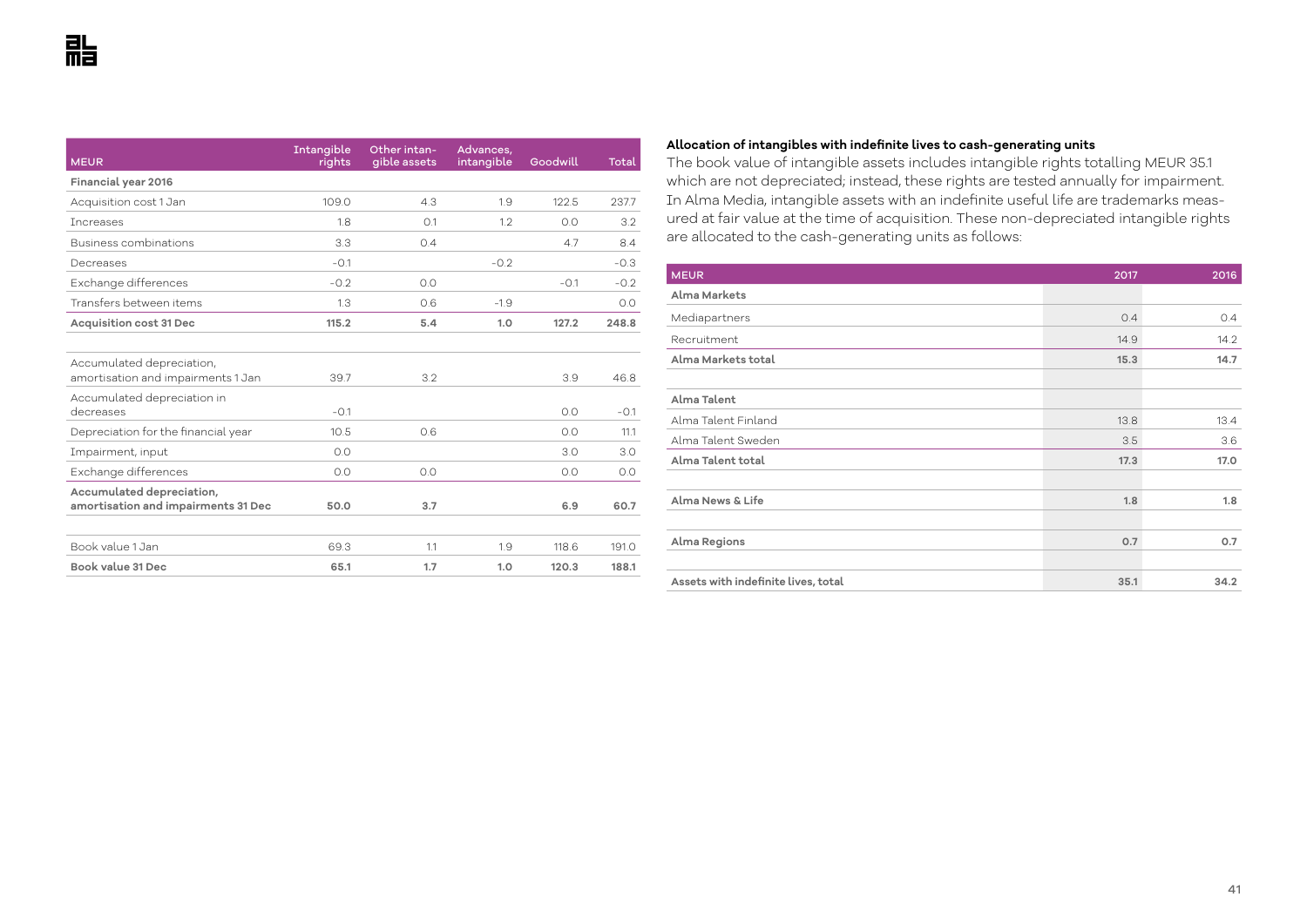#### ALLOCATION OF GOODWILL TO BUSINESS OPERATIONS

| <b>MEUR</b>                                                                                   | 2017  | 2016  |
|-----------------------------------------------------------------------------------------------|-------|-------|
| A significant amount of goodwill has been allocated to the following<br>cash-generating units |       |       |
| Alma Markets                                                                                  |       |       |
| Mediapartners                                                                                 | 3.6   | 3.6   |
| Recruitment                                                                                   | 43.1  | 41.7  |
| Alma Markets total                                                                            | 46.7  | 45.3  |
|                                                                                               |       |       |
| Alma Talent                                                                                   |       |       |
| Alma Talent Finland                                                                           | 52.4  | 51.4  |
| Alma Talent Sweden                                                                            | 7.7   | 7.9   |
| Alma Talent total                                                                             | 60.1  | 59.3  |
|                                                                                               |       |       |
| Alma News & Life                                                                              | 9.5   | 9.5   |
|                                                                                               |       |       |
| Alma Regions                                                                                  | 5.3   | 6.1   |
|                                                                                               |       |       |
| Non-allocated goodwill                                                                        | 0.1   | 0.1   |
|                                                                                               |       |       |
| Total goodwill                                                                                | 121.7 | 120.3 |

#### **Impairment testing of goodwill and intangibles with indefinite lives**

 $(i)$ On each balance sheet date, the Group assesses the carrying amounts of its assets to determine whether there is any indication of impairment. If any such indication exists, the recoverable amount of the asset is estimated. In addition, the recoverable amounts are assessed annually of goodwill, capitalised development costs for projects in progress and intangible assets with an indefinite useful life. These are assessed regardless of whether or not indications of impairment exist. The recoverable amounts of intangible and tangible assets are determined as the higher of the fair value of the asset less cost to sell, or the value in use. The value in use refers to the estimated future net cash flows obtainable from the asset or cash-generating unit, discounted to their current value. Impairment losses are recognised when the carrying amount of the asset or cash-generating unit exceeds the recoverable amount. Impairment losses are recognised in the profit or loss. An impairment loss may be reversed if circumstances regarding the intangible or tangible assets in question change. Impairment losses recognised on goodwill are never reversed.

Goodwill, intangible rights with indefinite useful lives and other long-term assets are tested at the level of cash generating units. In testing for impairment, the recoverable amount is the value in use.

Following the model used before, estimated cash flows determined in the test are based on the Group's strategic forecasts for the following three years confirmed by the Board of Directors and business units' management. The years following this period are estimated by the management, taking the business cycle into account. The calculations of value in use are based on a period of 10 years, as the customer relationships in the business are long-term and turnover is low. In addition, the management uses cash flow analyses of 10 years to support business decisions in connection with corporate acquisitions. The cash flow of the terminal year is normalised as an average of the forecast period. In addition to general economic factors, the main assumptions and variables used when determining cash flows are the forecast growth of advertising sales in different market segments, the unit-specific average cost of capital (discount rate) and estimated growth of newspaper content sales. The growth rate assumptions for advertising sales vary in different market segments and in different product categories. When evaluating growth, past events in the Group and the impact of business cycles are taken into account.

The Group's business, advertising sales in particular, is very dependent on business cycles. A significant portion of the Group's revenue is generated from advertising sales. Advertising sales correlates significantly with changes in the gross national product, and changes in advertising sales are largely intensified at cyclical turns. Investments in advertising have been particularly low in Finland in relation to the level of GDP in 2010- 2017, even in international comparison. Alma Media estimates that the gross national product will start growing in the domestic market. The growth assumptions for revenue and costs used in the value in use calculations are presented in the table below.

According to its strategy, the Group has invested in the development of digital products and services. Digital services account for approximately 43% of the Group's revenue. In digital services, the realised changes are larger and the future growth assumptions higher than in average advertising investments. With regard to the printing business, moderate revenue growth assumptions have been used in impairment testing.

The discount rate used in impairment testing has been determined using geographical (country) and business-specific weighted average cost of capital (WACC) separately for both publishing & newspapers and online business segments. The discount rate is determined net of taxes. The WACC consists of the required return on equity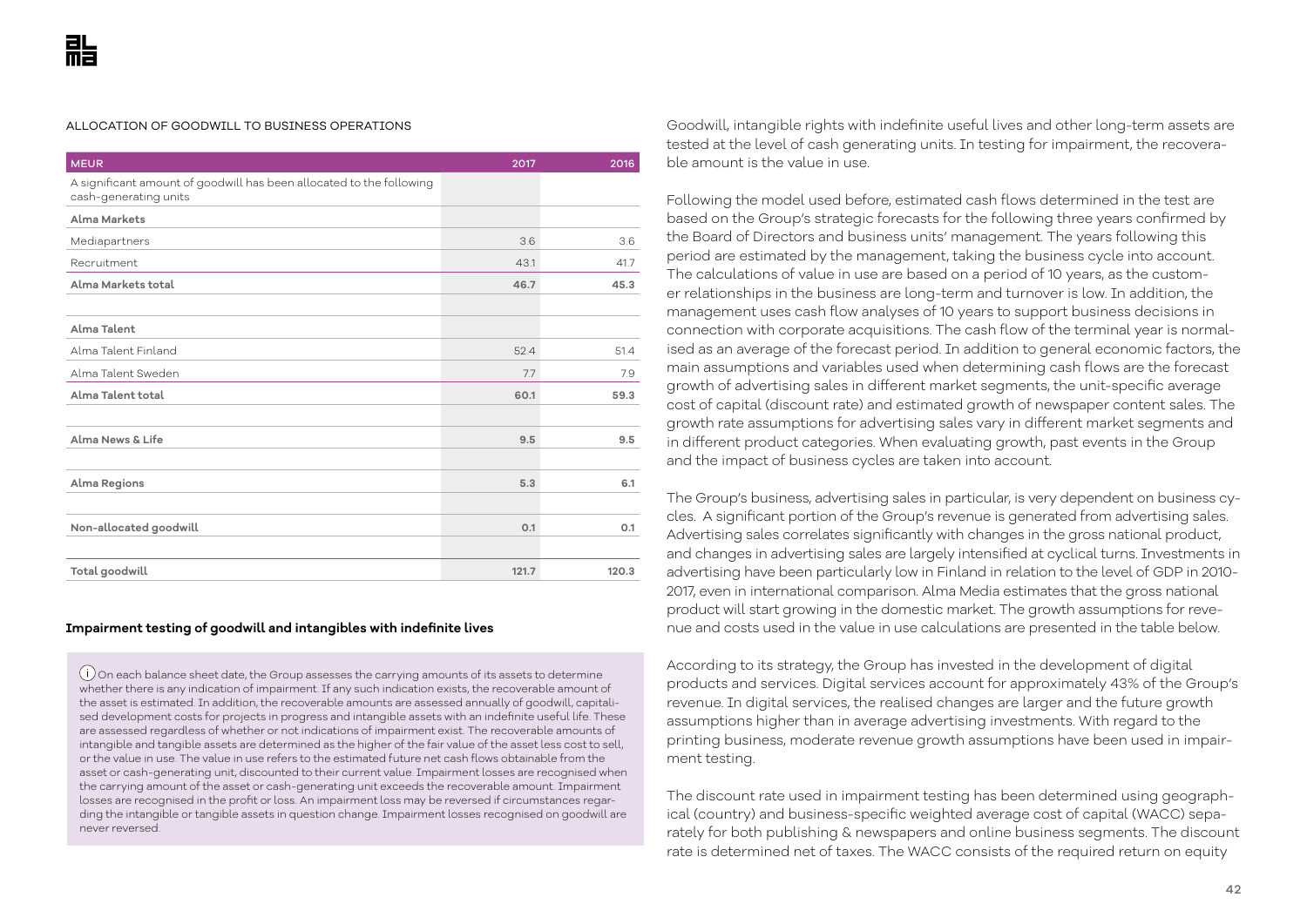and the required return on debt after corporate taxes (net of taxes as adjusted for final presentation purposes). Following capital market theory, the generally accepted method of estimating the cost of equity is the Capital Asset Pricing Model (CAPM). Following the CAPM, the rate of return on equity can be constructed from the risk free interest rate and a risk premium. Elements of WACC/CAPM have been determined for impairment testing by an independent third party analyst.

The WACC accounting principle was updated in 2017. Previously, WACC was calculated separately for the publishing and online businesses. Due to the growing share of digital services even in the traditional media business, the WACCs were combined into one media business WACC. The comparison group used on the basis of the WACC calculation was also expanded and updated to be more appropriate for media business operations. Due to this change, the WACC of the online business has decreased and the WACC of the publishing business has correspondingly increased. In our view, there are no longer any major differences between the businesses with regard to risk.

## **Changes from 2016**

The recruitment business of the Alma Markets segment has been combined into one unit for testing. This entity comprises Monster FI, Recruitment Czech Republic, Profesia, TAU Online and CV Online, which were previously tested separately. The unit is managed uniformly and significant joint development work is carried out at the product and service level. Newly developed services are increasingly often uniformly adopted in the different countries of operation for the recruitment business.

In the Alma Talent segment, the tested units were changed so that the units that generate cash flow were defined on a country level as Talent Finland and Talent Sweden. Talent Finland consists of the following, previously separately tested units: Alma Talent Media Finland, Pro + events, Suoramarkkinointi Mega and Kauppalehti Information Services. Alma Talent Sweden comprises Alma Talent Sweden and Objektvision. At the country level, the units are managed in a uniform manner. In addition, the products and services have many shared process and system solutions at the country level. At Talent Finland, major integration efforts have been made over the last two years in order to harmonise the services and related processes. In Sweden, the operations of Objektivision and Media Sweden have been combined under a joint organisation.

No changes were made to the Alma News & Life segment's tested units.

The business operations tested in the Alma Regions segment are combined so that the testing applies to the entire Regions business entity as one testing, cash generating unit. The operations are managed as a single integrated process. The joint operations account for a particularly significant part of the cost structure of a product/ service. For this reason, changes have been made from the previous year. Previously, each region constituted its own business unit for testing.

Alma Media Corporation deemed a property at Patamäenkatu 7 in Tampere. The property is Aamulehti's old office and printing facility, and it is currently fully rented out. The value of the property will be reviewed as part of the regular impairment testing process (Note on investment properties 2.3).

#### DISCOUNT RATES USED IN IMPAIRMENT TESTING

| <b>Financial year 2017</b> |                                                           | <b>Revenue</b><br>growth<br>assumption, % | Cost growth<br>assumption, % | <b>WACC</b><br>before<br>taxes, % | <b>Business</b><br>operations     |
|----------------------------|-----------------------------------------------------------|-------------------------------------------|------------------------------|-----------------------------------|-----------------------------------|
| Alma Markets               |                                                           |                                           |                              |                                   |                                   |
| Mediapartners              | Finland                                                   | 2.7                                       | 2.4                          | 8.5                               | Online                            |
| Recruitment business       | Finland, Czech<br>Republic, Baltic<br>countries, Slovakia | 5.7                                       | 4.1                          | 10.3                              | Online                            |
| Alma Talent                |                                                           |                                           |                              |                                   |                                   |
| Alma Talent Finland        | Finland                                                   | 1.3                                       | 1.1                          | 8.6                               | Publishing,<br>Online,<br>Service |
| Alma Talent Sweden         | Sweden                                                    | 0.2                                       | 1.4                          | 8.5                               | Publishing,<br>Online,<br>Service |
| Alma News & Life           | Finland                                                   | O.3                                       | 1.0                          | 8.7                               | Publishing,<br>Online             |
| Alma Regions               | Finland                                                   | $-0.5$                                    | O.1                          | 8.7                               | Publishing                        |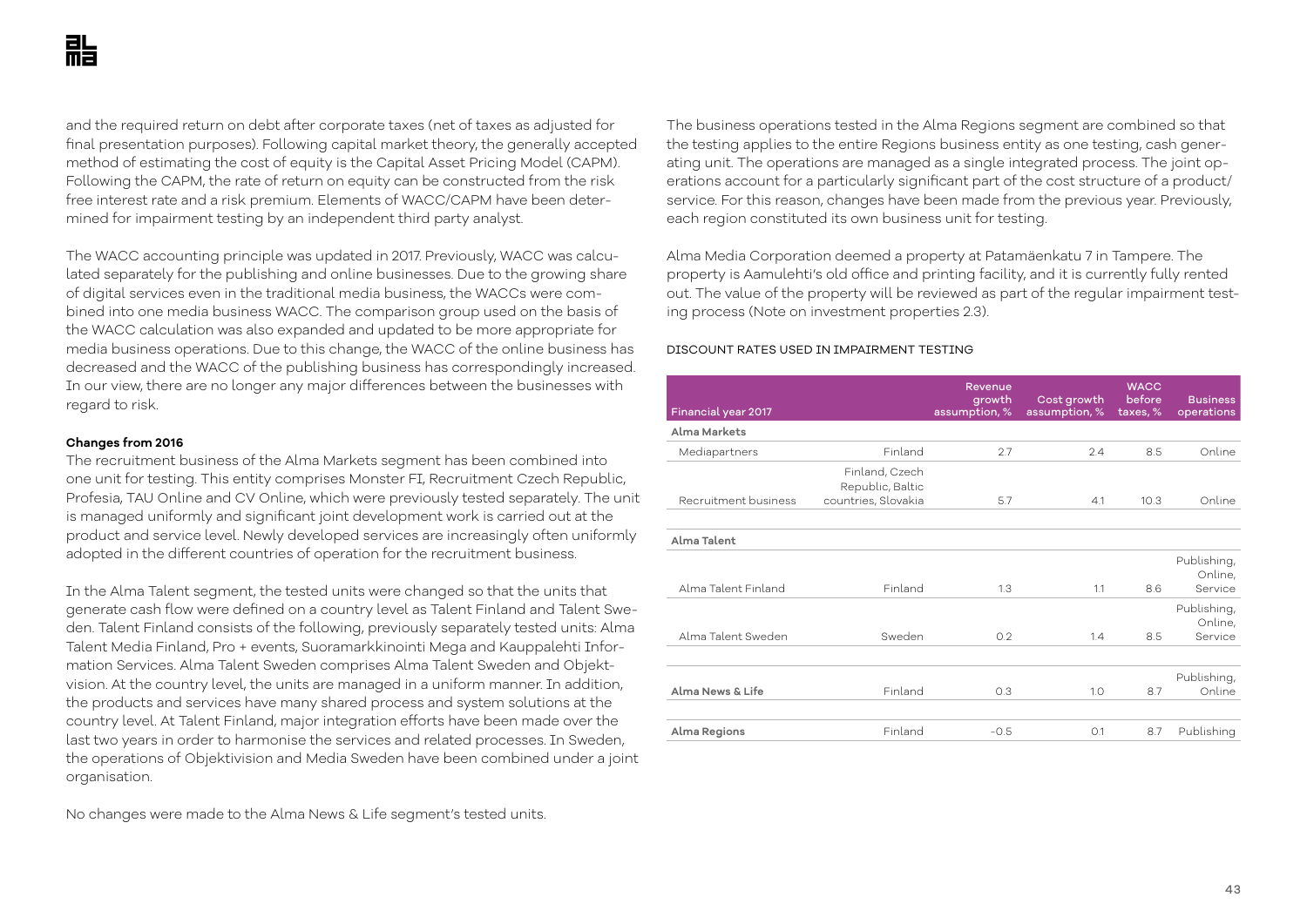| Financial year 2016                |                                                  | Revenue<br>growth<br>assumption, % | Cost growth<br>assumption, % | <b>WACC</b><br>before<br>taxes, % | <b>Business</b><br>operations  |
|------------------------------------|--------------------------------------------------|------------------------------------|------------------------------|-----------------------------------|--------------------------------|
| Alma Markets                       |                                                  |                                    |                              |                                   |                                |
| Mediapartners                      | Finland                                          | 2.8                                | 2.9                          | 11.1                              | Online                         |
|                                    | Finland, Czech<br>Republic, Baltic<br>countries, |                                    |                              |                                   |                                |
| Recruitment business               | Slovakia                                         | 4.1                                | 3.7                          | 12.2                              | Online                         |
| Alma Talent<br>Alma Talent Finland | Finland                                          | 0.6                                | O.7                          | 9.3                               | Publishing,<br>Online, Service |
| Alma Talent Sweden                 | Swedeni                                          | 1.0                                | O.9                          | 9.3                               | Publishing,<br>Online, Service |
| Alma News & Life                   | Finland                                          | 0.5                                | 0.3                          | 96                                |                                |
| Alma Regions                       | Finland                                          | 0.6                                | 0.5                          | 8.2                               | Publishing                     |

#### **Impairment losses and their allocation**

During the past financial year, the Group recognised MEUR 4.0 in impairment losses on goodwill. The impairment loss is recognised on investment properties. In the management's view, there are no indications of impairment with regard to the other units of Alma Media Group.

In the previous financial year, the Group recognised MEUR 3.0 in impairment losses on goodwill. Of this impairment loss, MEUR 2.0 was allocated to the goodwill of Alma Lapland, and MEUR 1.0 is allocated to the goodwill of Alma Talent Sweden. Alma Lapland was reported under the Alma Regions segment. After the recognition of the impairment loss, asset items of MEUR 0.3 were allocated to Alma Lapland. Alma Talent Sweden was reported as part of the Alma Talent segment. After the recognition of the impairment loss, asset items of MEUR 10.0 were allocated to Alma Talent Sweden.

#### **Sensitivity analyses of impairment testing**

Goodwill allocated to new business areas, as well as goodwill arising from recent acquisitions, is more sensitive to impairment testing and therefore more likely to be subject to impairment loss when the above main assumptions change.

In connection with the sensitivity analysis, the impact of an increase in the discount rate (at most 3%), a decrease in advertising sales (at most 6%) and a decrease in content sales (at most 3%) on estimated cash flows has been estimated. The sensitivity analysis of advertising sales and content sales is based on the management view of the future development on the balance sheet date.

The aggregate book values of the Alma Markets segment were approximately 19% of the current value of the estimated recoverable amount at the time of testing. The impact of the terminal on the value in use varied between 44% and 52%. Based on the analysis carried out by the management, the net present value (NPV) of future cash flows has risen by a total of MEUR 91.7 compared to 2016. This is based on the improved profitability of business operations in 2017. The development of profitability is expected to continue in the coming years. The book value of the assets of the Alma Markets segment on the reporting date was MEUR 68.9. Based on the sensitivity analysis performed, the Alma Markets business does not include a significant risk of future impairment.

The aggregate book values of the Alma Talent segment were approximately 46% of the current value of the estimated recoverable amount at the time of testing. The impact of the terminal on the value in use was 48% in the calculations. Based on the analysis carried out by the management, the net present value (NPV) of future cash flows has risen by a total of MEUR 13.9 compared to 2016. The increase is attributable to improved profitability especially in Talent Finland, where cost adoption measures were implemented in 2016. On the basis of the sensitivity analysis, Alma Talent segment's business is subject to an impairment risk of MEUR 0.5 if advertising sales decline permanently by 6%.

The aggregate book values of the Alma News & Life segment were approximately 22% of the current value of the estimated recoverable amount at the time of testing. The impact of the terminal on the value in use was 47% in the calculations. Based on the analysis carried out by the management, the net present value (NPV) of future cash flows has in practice remained unchanged from the previous year (change MEUR +0.6). Profitability has remained at the same level in 2017 as in previous years, as the growth of digital advertising sales has offset the decline in print media. The growth in digital business and, correspondingly, the declining single-copy sales of the print edition have the greatest impact on estimates of the business unit's future cash flows. Based on the sensitivity analysis performed, the Alma News & Life business does not include a significant risk of future impairment.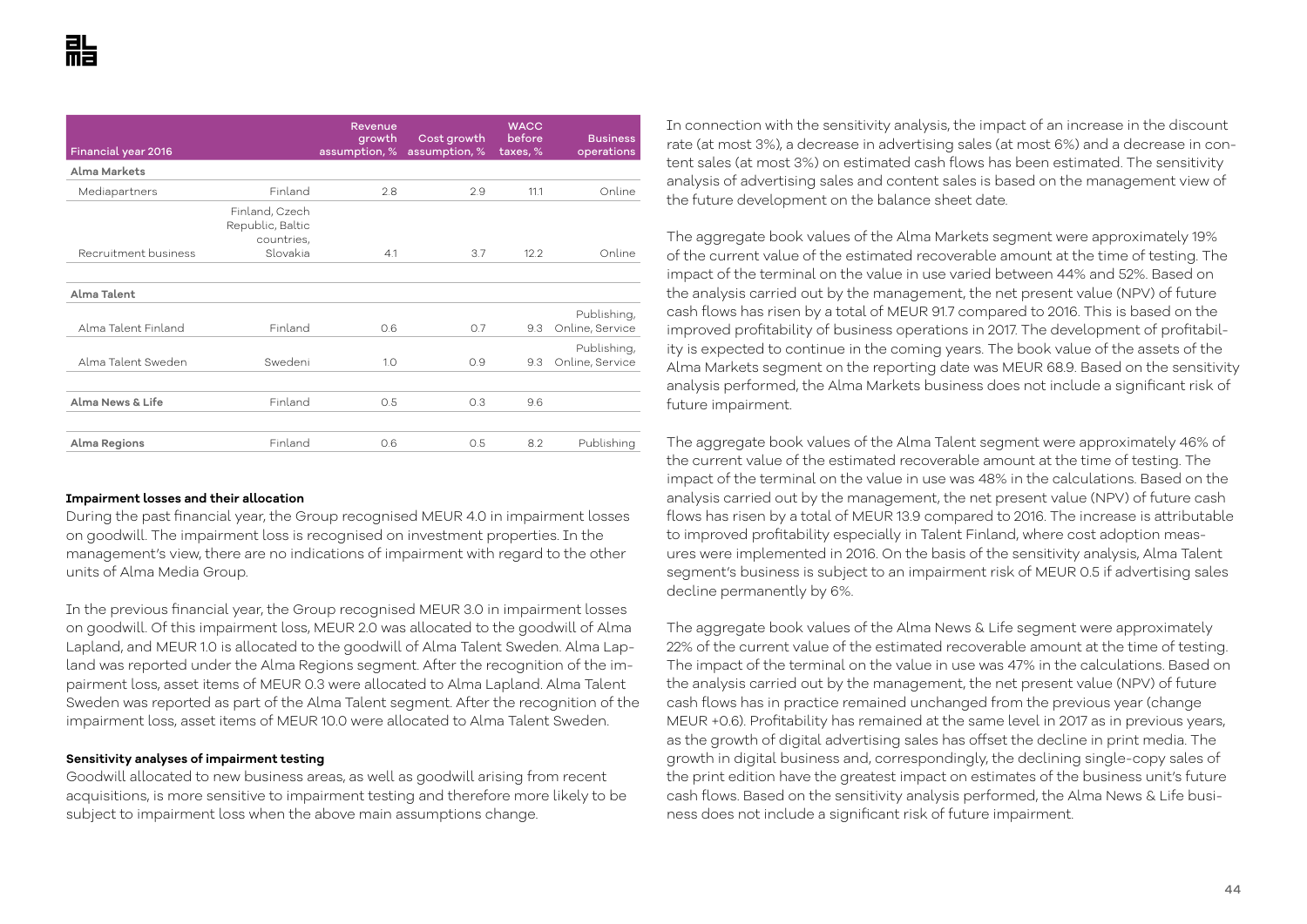The aggregate book values of the Alma Regions segment were approximately 44% of the current value of the estimated recoverable amount at the time of testing. The impact of the terminal on the value in use is 47%. Based on the analysis carried out by the management, the estimated net present value (NPV) of future cash flows has declined by a total of MEUR 15.7 compared to 2016. Profitability remained on a par with 2016 mainly due to cost savings achieved through restructuring and efficiency improvement measures. The reduced net present value is due to lower expectations for profit development in the coming years. The development of revenue from print newspapers in the coming years remains uncertain. The internal rental cost for the Group's printing facility is included in Alma Regions' cash flow statement, which means  $\;$  Of the results of the sensitivity analysis, the table presents the risk of impairment that the Patamäentie 9 property was no longer tested separately. Based on the sensitivity analysis performed, the Alma Regions business does not include a significant risk of future impairment.

The cash flow based statement on the investment property is based on a forecast of the 2018 rent and maintenance expense. The electricity savings obtained from the ventilation equipment renovation has been taken into account for 2019. In investments, account has been taken of the ventilation equipment renovation for 2018 and the basic renovation investments estimated for 2019–2020. The DCF calculation results in a fair value of MEUR 10.5. If the measurement is assessed through net profit in one year (2018), the fair value of MEUR 10.5 corresponds to a return requirement of approx. 8.5%, taking into account the renovation investment needs. Based on the sensitivity analysis, an impairment of MEUR 4 is allocated to the investment property.

The balance sheet value of associated companies is assessed in relation to the cash flow obtained from the companies (dividend income), in comparison to their net asset value, or through other assessment of the company's profit performance with respect to future cash flow estimates. Based on the analysis, no need for impairment of associated company shares was indicated.

### RISK OF IMPAIRMENT ACCORDING TO THE SENSITIVITY ANALYSIS WHEN THE ASSUMPTIONS CHANGE

|                    |    |    | Permanent decrease in media sales |  |
|--------------------|----|----|-----------------------------------|--|
| <b>MEUR</b>        | 2% | 4% | 6%                                |  |
| Alma Talent        |    |    |                                   |  |
| Alma Talent Sweden |    |    | 0.5                               |  |
|                    |    |    |                                   |  |

if a permanent decrease in sales takes place in deviation from the management's assumptions.

The table presents the effect of a reasonably possible change of the most significant individual input data on the fair value of the property.

| <b>MEUR</b>                        | property increase/dec- costs increase/decrea-<br>rease of 1% point | Underutilisation of the Property maintenance<br>se of 1% point | Return requirement<br>increase/decrease of<br>1% point |
|------------------------------------|--------------------------------------------------------------------|----------------------------------------------------------------|--------------------------------------------------------|
| Office and production<br>buildings | OЗ                                                                 | O 1                                                            | 1.3                                                    |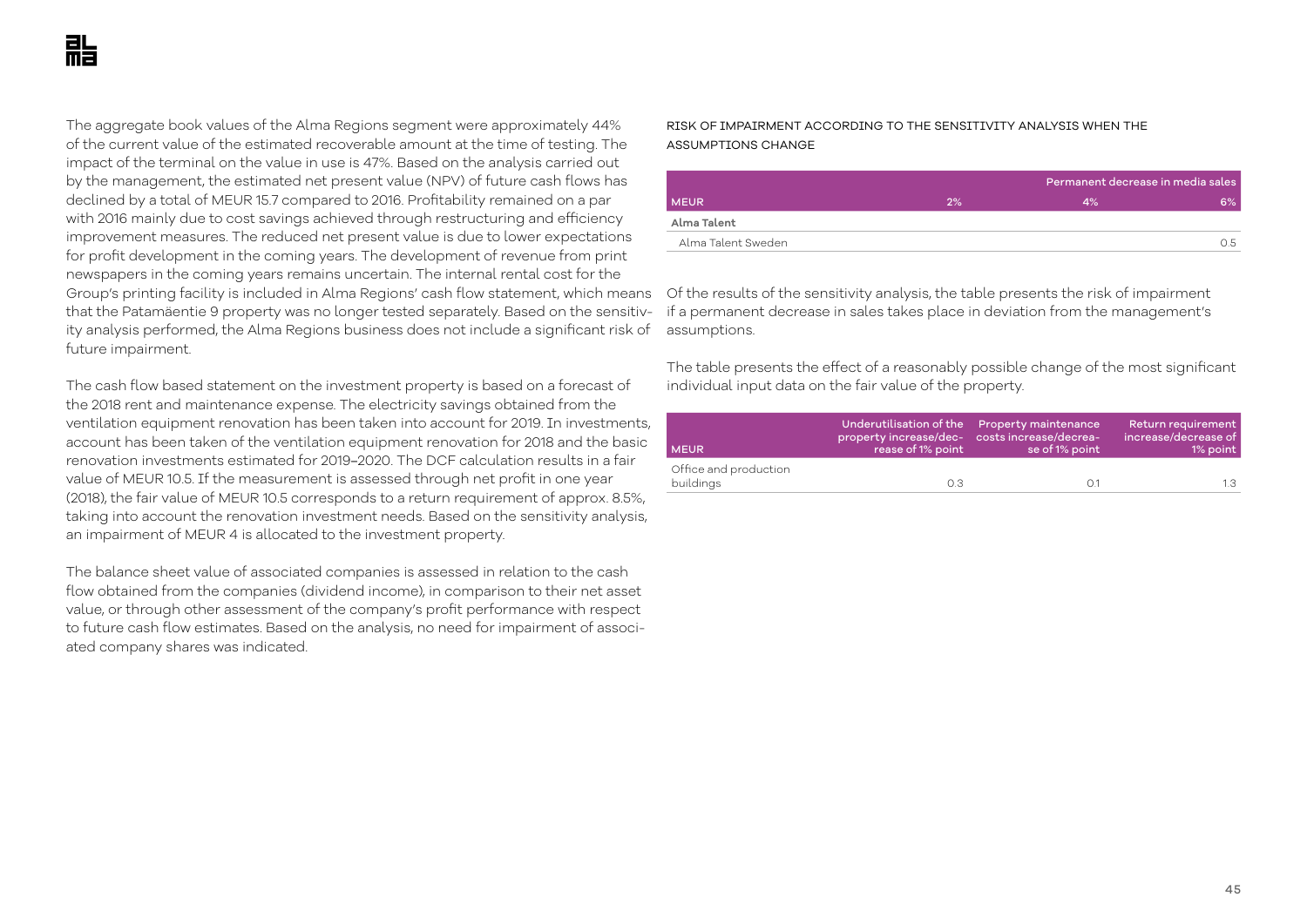## 2.2 Property, plant and equipment

 Property, plant and equipment are measured at cost less depreciation, amortisation and impairment losses. The acquisition cost includes the costs arising directly from the acquisition of a tangible asset. In the event that a tangible asset comprises several components with different useful lives, each component will be recognised as a separate asset.

Straight line depreciation is entered on the assets over their estimated useful lives. Depreciation is not entered on land. The estimated useful lives are:

Buildings 30–40 years Structures 5 years<br>Machinery and equipment 3–15 years Machinery and equipment Large rotation printing presses 20 years

The residual value and useful life of an asset are reviewed, at a minimum, at the end of each financial period and adjusted, where necessary, to reflect the changes in their expected useful lives.

When an item of property, plant and equipment is replaced, the costs related to this new item are capitalised. The same procedure is applied in the case of major inspection or service operations. Other costs arising later are capitalised only when they give the company added economic benefit from the asset. All other expenses, such as normal service and repair procedures, are entered as an expense in the profit or loss as they arise.

Gains and losses arising from the decommissioning and sale of tangible assets are recognised through profit and loss under other operating income and expenses. The gains or losses on sale are defined as the difference between the selling price and the remaining acquisition cost.

| <b>MEUR</b>                                                   | Land and<br>water areas | <b>Buildings and</b><br>structures | Machinery and<br>equipment | Other tangible<br>assets | Advance payments and<br>purchases in progress | Total  |
|---------------------------------------------------------------|-------------------------|------------------------------------|----------------------------|--------------------------|-----------------------------------------------|--------|
| Financial year 2017                                           |                         |                                    |                            |                          |                                               |        |
| Acquisition cost 1 Jan                                        | 0.8                     | 34.9                               | 61.0                       | 1.9                      | 0.3                                           | 98.9   |
| <b>Increases</b>                                              |                         | O.O                                | 1.3                        | 0.2                      | 0.9                                           | 2.4    |
| Business combinations                                         |                         |                                    | O.O                        |                          |                                               |        |
| Decreases                                                     | $-0.1$                  | $-1.2$                             | $-2.2$                     | 0.0                      | $-0.1$                                        | $-3.5$ |
| Exchange differences                                          |                         | O.O                                | O.1                        | 0.0                      | 0.0                                           | O.1    |
| Transfers between items                                       |                         | O.1                                | 0.9                        | O.1                      | $-1.1$                                        | O.O    |
| Acquisition cost 31 Dec                                       | 0.7                     | 33.9                               | 61.1                       | 2.1                      | O.1                                           | 97.9   |
| Accumulated depreciation, amortisation and impairments 1 Jan  |                         | 12.5                               | 20.9                       | 0.7                      |                                               | 34.1   |
| Accumulated depreciation in decreases                         |                         | $-0.6$                             | $-2.1$                     | 0.0                      |                                               | $-2.7$ |
| Depreciation for the financial year                           |                         | 1.4                                | 5.0                        | 0.3                      |                                               | 6.6    |
| Impairment, total                                             |                         |                                    | O.O                        | O.O                      |                                               | O.O    |
| Exchange differences                                          |                         | 0.0                                | O.1                        | O.O                      |                                               | O.1    |
| Accumulated depreciation, amortisation and impairments 31 Dec |                         | 13.3                               | 23.7                       | 1.0                      |                                               | 38.0   |
| Book value 1 Jan                                              | 0.8                     | 22.4                               | 40.1                       | 1.2                      | 0.3                                           | 64.8   |
| Book value 31 Dec                                             | 0.7                     | 20.5                               | 37.4                       | 1.2                      | O.1                                           | 59.8   |
|                                                               |                         |                                    |                            |                          |                                               |        |
| Balance sheet value of machinery and equipment 31 Dec         |                         |                                    | 37.1                       |                          |                                               |        |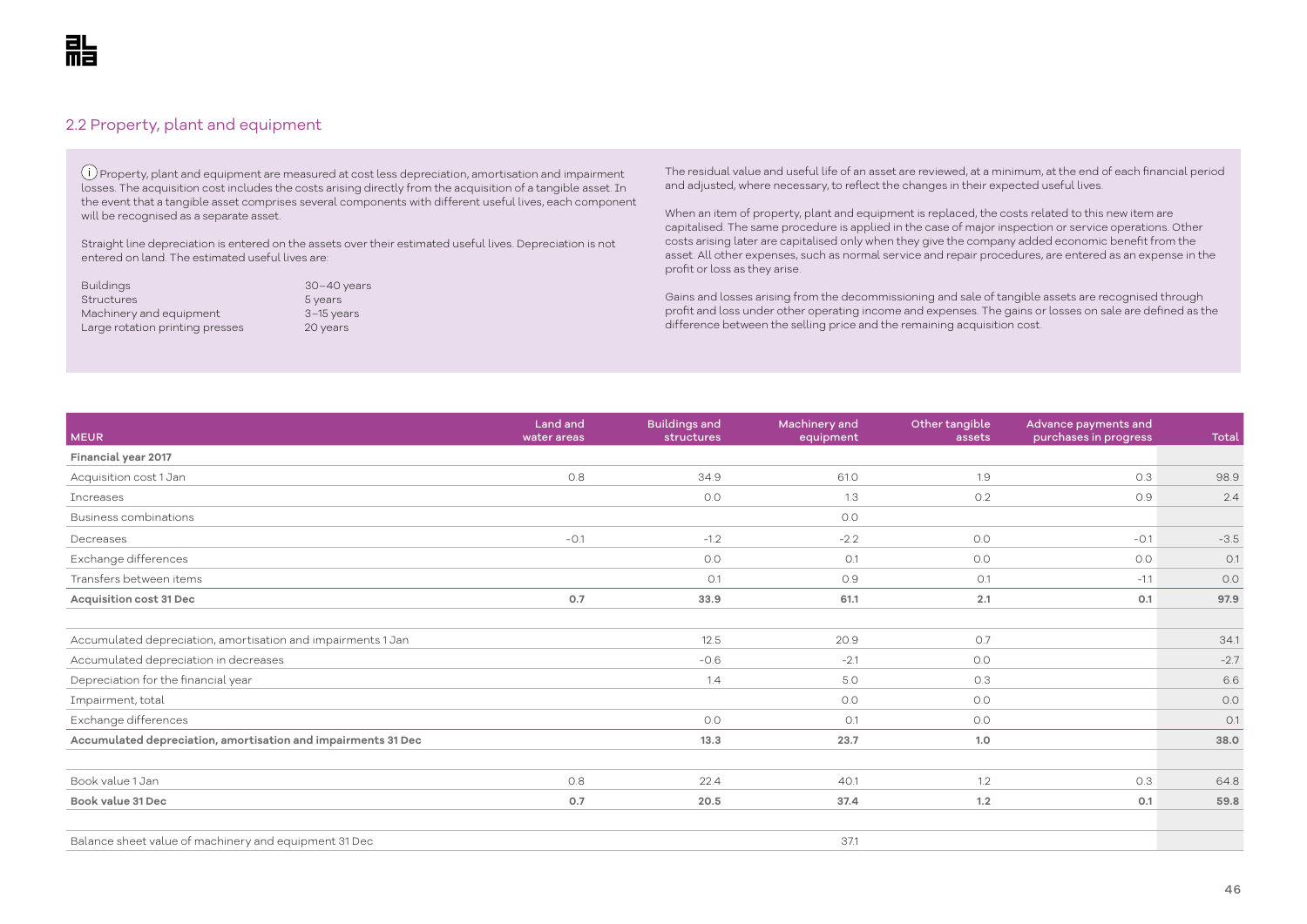| <b>MEUR</b>                                                   | Land and<br>water areas | <b>Buildings and</b><br>structures | Machinery and<br>equipment | Other tangible<br>assets | Advance payments and<br>purchases in progress | Total  |
|---------------------------------------------------------------|-------------------------|------------------------------------|----------------------------|--------------------------|-----------------------------------------------|--------|
| Financial year 2016                                           |                         |                                    |                            |                          |                                               |        |
| Acquisition cost 1 Jan                                        | 0.8                     | 35.1                               | 61.7                       | 2.6                      | O.O                                           | 100.2  |
| <b>Increases</b>                                              |                         | 0.0                                | O.7                        | O.1                      | 0.5                                           | 1.3    |
| Decreases                                                     |                         | $-0.2$                             | $-1.5$                     | $-0.8$                   |                                               | $-2.5$ |
| Exchange differences                                          |                         | O.O                                | O.O                        | 0.0                      | O.O                                           | 0.0    |
| Transfers between items                                       |                         | O.O                                | O.2                        | O.O                      | $-0.2$                                        | 0.0    |
| Acquisition cost 31 Dec                                       | 0.8                     | 34.9                               | 61.0                       | 1.9                      | 0.3                                           | 98.9   |
| Accumulated depreciation, amortisation and impairments 1 Jan  |                         | 11.2                               | 17.3                       | 1.2                      |                                               | 29.6   |
| Accumulated depreciation in decreases                         |                         | O.O                                | $-1.8$                     | $-0.8$                   |                                               | $-2.6$ |
| Depreciation for the financial year                           |                         | 1.4                                | 5.4                        | 0.3                      |                                               | 7.1    |
| Impairment, total                                             |                         | 0.0                                | O.O                        | 0.0                      |                                               |        |
| Exchange differences                                          |                         |                                    |                            |                          |                                               |        |
| Accumulated depreciation, amortisation and impairments 31 Dec |                         | 12.5                               | 20.9                       | 0.7                      |                                               | 34.1   |
| Book value 1 Jan                                              | 0.8                     | 23.9                               | 44.3                       | 1.4                      | O.O                                           | 70.5   |
| Book value 31 Dec                                             | 0.8                     | 22.4                               | 40.1                       | 1.2                      | 0.3                                           | 64.8   |
| Balance sheet value of machinery and equipment 31 Dec.        |                         |                                    | 39.8                       |                          |                                               |        |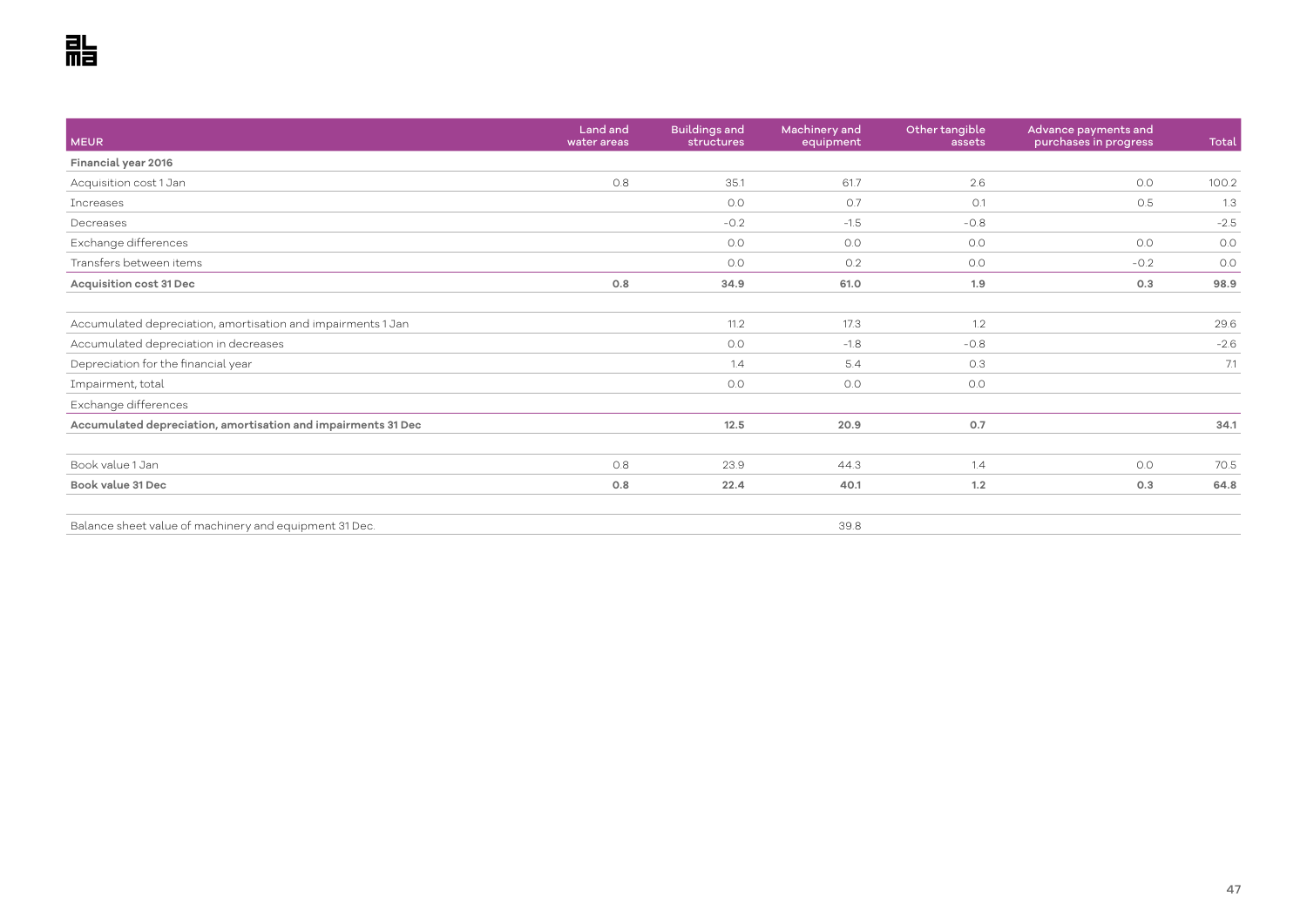Property, plant and equipment include assets purchased through finance leases as follows.

|      |        | Total  |
|------|--------|--------|
|      |        |        |
| 24.1 | 53.5   | 77.6   |
|      | 0.8    | 0.8    |
| 24.1 | 54.3   | 78.4   |
|      |        |        |
| 4.7  | 16.3   | 21.0   |
| 1.2  | 4.2    | 5.4    |
| 5.9  | 20.5   | 26.4   |
|      |        |        |
| 18.2 | 33.8   | 51.9   |
|      |        |        |
|      |        |        |
| 24.1 | 54.2   | 78.3   |
|      | 0.5    | 0.5    |
|      | $-1.2$ | $-1.2$ |
| 24.1 | 53.5   | 77.6   |
|      |        |        |
| 3.5  | 12.8   | 16.4   |
|      | $-1.2$ | $-1.2$ |
| 1.2  | 4.6    | 5.8    |
| 4.7  | 16.3   | 21.0   |
|      |        |        |
| 19.4 | 37.2   | 56.6   |
|      |        |        |

#### 2.3. Investment properties

 Investment properties are properties held by the Group in order to gain rental income or an increase in the value of assets or both. Investment properties are measured on the balance sheet at the original acquisition cost less depreciation, amortisation and impairment losses. Transaction costs, such as asset transfer tax and professional fees, are included in the original estimate.

The buildings of investment properties are amortised on a straight-line basis over their useful lives, 30–40 years. Land areas included in properties are not amortised.

An investment property is derecognised when it is transferred or permanently removed from use.

Media used the interruption option included in the rental agreement for the office and production facility in its use and redeemed the property from DNB Bank ASA on Patamäenkatu 7 in Tampere.

The property is Aamulehti's old office and printing facility, and it is currently fully rented out. The lease ratio of the property is currently 90 per cent. The gross leasable area of the property is 18,500 sqm.

The property is classified as an investment property according to the IAS 40 standard on Investment Property, and Alma Media will apply to the investment property the acquisition cost model in which the property is valued according to the acquisition cost less depreciation, which is based on the property's financial useful life.

The value of the property presented in the notes to the financial statements will be tested as part of Alma Media Group's regular impairment testing process (Note 2.1).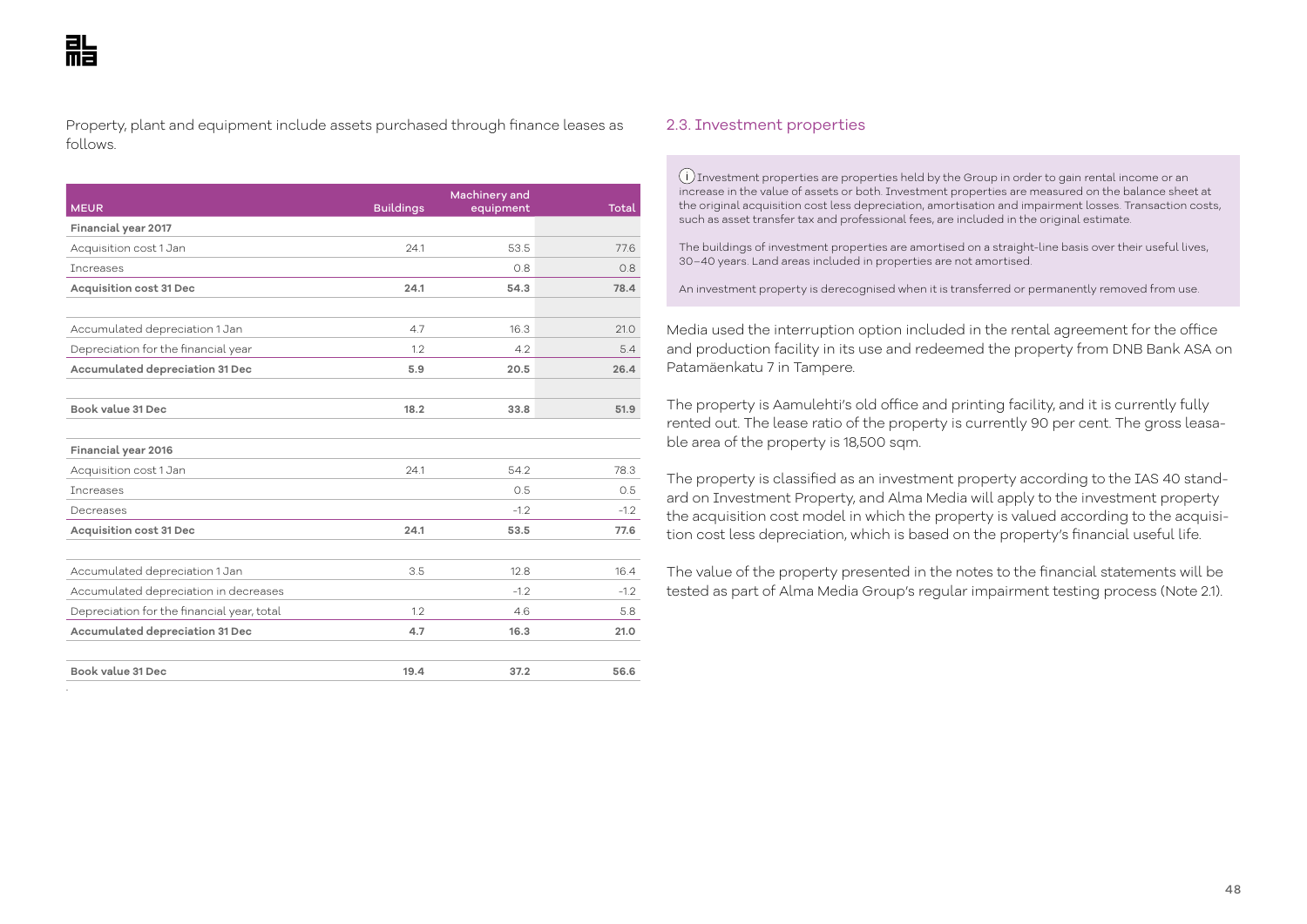Changes in investment properties during the year are presented in the table below.

| <b>MEUR</b>                                                        | Land and<br>water areas | Office buildings | Production<br>buildings | <b>Total</b> |
|--------------------------------------------------------------------|-------------------------|------------------|-------------------------|--------------|
| Financial year 2017                                                |                         |                  |                         |              |
| Acquisition cost 1 Jan                                             |                         |                  |                         |              |
| <b>Tncreases</b>                                                   | 0.3                     | 3.0              | 11.4                    | 14.8         |
| Acquisition cost 31 Dec                                            | 0.3                     | 3.0              | 11.4                    | 14.8         |
|                                                                    |                         |                  |                         |              |
| Accumulated depreciation,<br>amortisation and<br>impairments 1 Jan |                         |                  |                         |              |
| Depreciation for                                                   |                         |                  |                         |              |
| the financial year                                                 |                         | O.O              | 0.5                     | 0.5          |
| Impairment, total                                                  |                         |                  | 4.0                     | 4.0          |
| Accumulated depreciation,<br>amortisation and impair-              |                         |                  |                         |              |
| ments 31 Dec                                                       |                         | 0.0              | 4.5                     | 4.5          |
| Book value 1 Jan                                                   |                         |                  |                         |              |
| Book value 31 Dec                                                  | 0.3                     | 3.0              | 6.9                     | 10.2         |
| Book value 31 Dec                                                  |                         |                  |                         | 10.2         |

An external valuer has not been used to determine the fair value of the property. Rental income amounting to EUR 548,000 and direct maintenance costs of EUR 20,106 were recognised for investment properties on 31 December 2017.

## 3. Capital structure and financial expenses

## 3.1 Financial income and expenses

#### FINANCIAL INCOME PRESENTED BY CATEGORIES

| <b>MEUR</b>                                                                | 2017 | 2016 |
|----------------------------------------------------------------------------|------|------|
| Interest income on held to maturity investments                            | O.1  | 0.2  |
| Foreign exchange gains (loans and receivables)                             | 0.2  |      |
| Fair value gain on items recognised at fair value through profit or loss   |      |      |
| Change in the fair value of contingent consideration liabilities           |      |      |
| Change in the fair value of interest rate and foreign currency derivatives |      |      |
| Dividend income from available-for-sale financial assets                   | 0.2  | 0.2  |
| Total                                                                      | 0.6  | 0.4  |

#### FINANCIAL EXPENSES PRESENTED BY CATEGORIES

| <b>MEUR</b>                                                                | 2017 | 2016          |
|----------------------------------------------------------------------------|------|---------------|
| Interest expenses from interest-bearing debts measured at amortised cost   | 0.3  | 0.8           |
| Interest expenses from finance leases measured at amortised cost           | 1.4  | $1.5^{\circ}$ |
| Foreign exchange losses (loans and receivables)                            |      | 0.3           |
| Value changes in items recognised at fair value through profit or loss     |      |               |
| Change in the fair value of interest rate and foreign currency derivatives |      | 0.0           |
| Other financial expenses                                                   | 0.2  | 0.3           |
| Total                                                                      | 1.8  | 2.8           |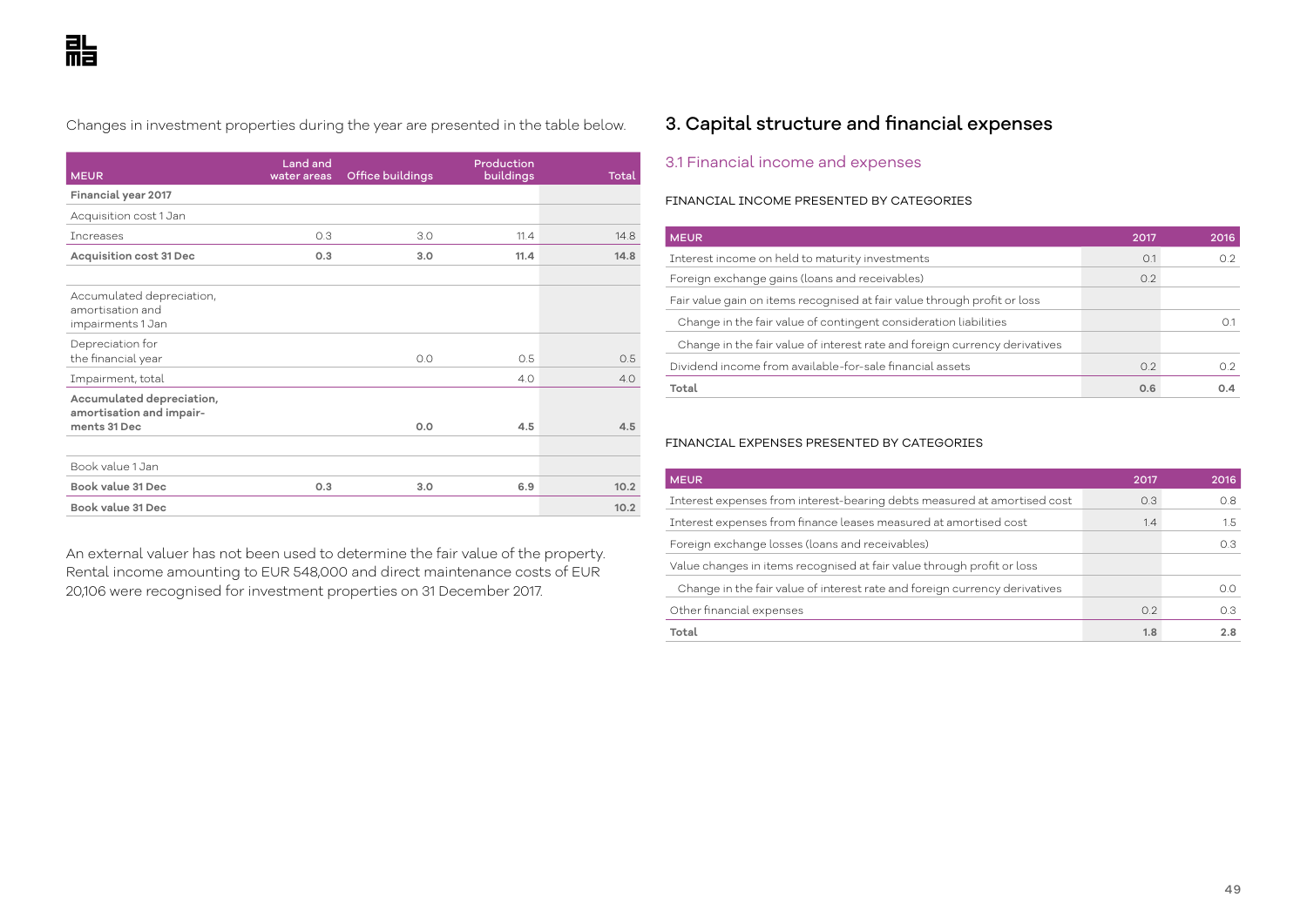## 3.2 Financial assets

 $\overline{1}$  The Group's financial assets have been classified into the following categories as required by IAS 39: financial assets at fair value through profit or loss, held-to-maturity investments, loans and receivables as well as available-for-sale financial assets. Financial assets are classified according to their purpose when acquired and at the time of acquisition. Financial assets at fair value through profit or loss are contingent considerations from the sales of the business operations and derivatives. Contingent considerations arise in sales of business operations. The company employs derivative instruments to hedge against changes in paper and electricity prices and interest rate derivatives to hedge against changes in interest rates of financial liabilities. Contingent considerations and derivatives are measured at fair value as they arise and remeasured on the balance sheet date. Changes in fair value of the contingent considerations are recognised in the profit or loss. Changes in fair value of paper derivatives are recognised under Material Purchases and of electricity derivatives under Other Operating Costs in the profit or loss. Changes in fair value of interest rate derivatives are recognised in the profit or loss. Matured derivatives are recognised in the profit or loss in the period during which they mature.

The evaluation of contingent considerations and liabilities is based on the discounted values of future cash flows. The evaluation is conducted on each reporting date based on the terms of consideration agreements. Management estimates the realisation of terms on each reporting date and the fair value is recognised as discounted values of capitalised cash flows.

Loans and Other Receivables are measured at their amortised cost. In Alma Media, this group consists of trade receivables and other receivables. The amount of uncertain receivables is estimated based on the risks associated with individual items. A debtor experiencing considerable financial difficulties, the probability of bankruptcy, the failure to make payments or a payment being delayed by more than 180 days are considered evidence of the impairment of trade receivables. Credit losses are entered as an expense in the profit or loss. Held to maturity investments are financial assets that mature on a given date and which the Group intends and is able to keep until this date. These are measured at amortised cost. Available-for-sale financial assets are measured at their fair value and the change in fair value is entered in other comprehensive income and presented under shareholders' equity. Accrued changes in fair value are transferred from shareholders' equity to profit or loss as adjustments arising from reclassification when the asset is sold or when its value has decreased to the extent that impairment loss is recognised. This category comprises financial assets that are not classified in any of the other categories. The Group also classifies investments in unquoted shares in this category, but these investments are measured at acquisition cost in the financial statements because they cannot be reliably measured at fair value.

Cash and cash equivalents consist of cash, demand and time deposits, and other short-term highly liquid investments. The transaction date is generally used when recognising financial assets. Financial assets are derecognised from the balance sheet when the Group has lost the contractual right to the cash flows or when the Group has transferred a substantial portion of the risks and income to an external party.

On the final day of each reporting period, the Group evaluates whether there is objective evidence of impairment with regard to an individual financial asset or a group of financial assets.

#### **3.2.1 Other financial assets**

| <b>MEUR</b>                         | <b>Balance sheet</b><br>values 2017 | <b>Balance sheet</b><br>values 2016 |
|-------------------------------------|-------------------------------------|-------------------------------------|
| Non-current financial assets        |                                     |                                     |
| Available-for-sale financial assets |                                     |                                     |
| Unquoted share investments          | 3.7                                 | 3.7                                 |
| Loan receivables                    | O.3                                 | 0.7                                 |
| Financial assets, total             | 4.0                                 | 4.4                                 |
|                                     |                                     |                                     |
| <b>Current financial assets</b>     |                                     |                                     |
| Investments held to maturity        |                                     | 0.0                                 |
| Commodity derivative                | O.O                                 |                                     |
| Total                               | 0.0                                 |                                     |
| Financial assets, total             | 4.1                                 | 4.4                                 |

Available-for-sale financial assets are presented in the following table.

| <b>MEUR</b>            | 2017 | 2016 |
|------------------------|------|------|
| At beginning of period | 3.7  | 3.8  |
| Decreases              | 0.0  | 0.0  |
| At end of period       | 3.7  | 3.7  |

Investments held to maturity include other current investments. They are valued at amortised cost and are included in current assets.

Available-for-sale financial assets mainly comprise unquoted investments, and they are valued at acquisition cost as the acquisition cost corresponds to their fair value.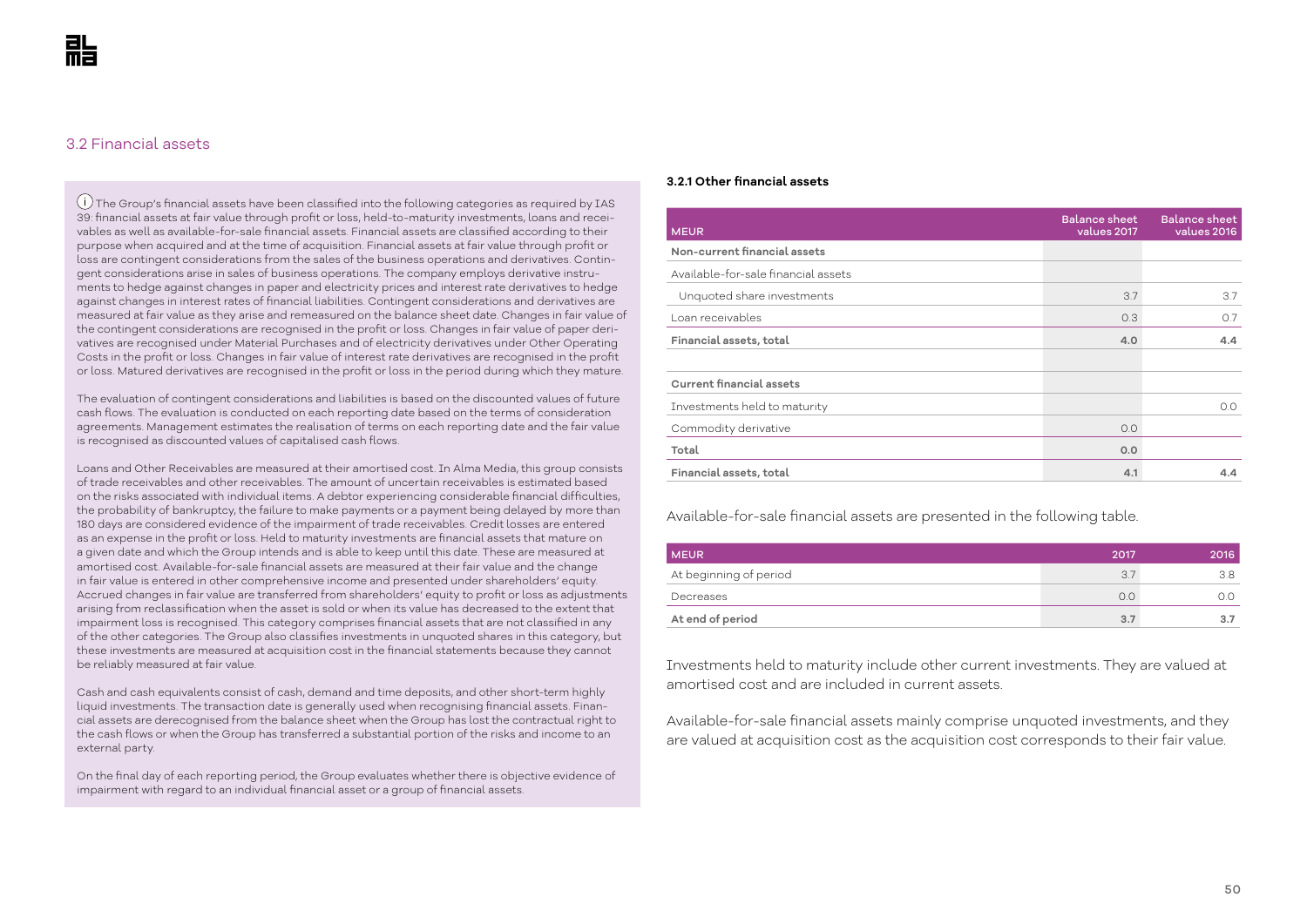#### **3.2.2 Cash and cash equivalents**

| <b>MEUR</b>            | 2017 | 2016 |
|------------------------|------|------|
| Cash and bank accounts | 20.7 | 23.3 |
| Total                  | 20.7 | 23.3 |

The table describes the Group's non-current and current financial liabilities.

| <b>MEUR</b>                                                                                 | 2017 | 2016 |
|---------------------------------------------------------------------------------------------|------|------|
| <b>FINANCIAL LIABILITIES</b>                                                                |      |      |
| Non-current financial liabilities                                                           |      |      |
| Financial liabilities measured at amortised cost                                            |      |      |
| Non-current finance lease liabilities                                                       | 51.0 | 55.3 |
| Non-current loans from credit institutions                                                  | 5.0  | 10.0 |
| Other liabilities                                                                           | 0.2  | 0.2  |
| Total                                                                                       | 56.2 | 65.5 |
|                                                                                             |      |      |
| <b>Current financial liabilities</b>                                                        |      |      |
| Based on amortised cost                                                                     |      |      |
| Finance lease liabilities                                                                   | 5.0  | 4.9  |
| Other interest-bearing liabilities                                                          | 0.0  | 10.2 |
| Liabilities recognised at fair value through profit or loss                                 |      |      |
| Foreign currency derivatives                                                                | 0.2  | 0.0  |
| Commodity derivatives                                                                       |      | 0.0  |
| Interest rate derivatives                                                                   | 0.5  | O.7  |
| Contingent consideration liabilities arising from the<br>acquisition of business operations |      | O.1  |
| Total                                                                                       | 5.7  | 15.9 |
|                                                                                             |      |      |
| Financial liabilities total:                                                                | 61.9 | 81.4 |

The Group's financial liabilities are denominated in euro and carry a variable interest rate. The company's main financial instruments in 2017 were non-current finance leases, current commercial papers and financial loans. The hedging of the interest rate risk is described in more detail in Note 3.8 Financial risks.

The average interest rate of the Group's financial liabilities in 2017 was 2.5% (2.7% in 2016).

## 3.3 Financial liabilities

 $(i)$  The determination of the fair value of liabilities related to contingent considerations arising from business combinations are based on the management's estimate. The key variables in the change in fair value of contingent considerations are estimates of future operating profit. Contingent liabilities arising from acquisitions are classified as financial liabilities through profit or loss. They are recognised at fair value in the balance sheet and the change in fair value is recognised in the financial items through profit or loss.

Other financial liabilities are initially recognised in the balance sheet at fair value. Later other financial liabilities are measured at amortised cost. Financial liabilities are included in current and long-term liabilities and can be interest-bearing or non-interest bearing.

Costs arising from interest-bearing liabilities are expensed in the period in which they arise. The Group has not capitalised its borrowing costs because the Group does not incur borrowing costs on the purchase, building or manufacturing of an asset in the manner specified in IAS 23.

#### **Funding portfolio – by type**

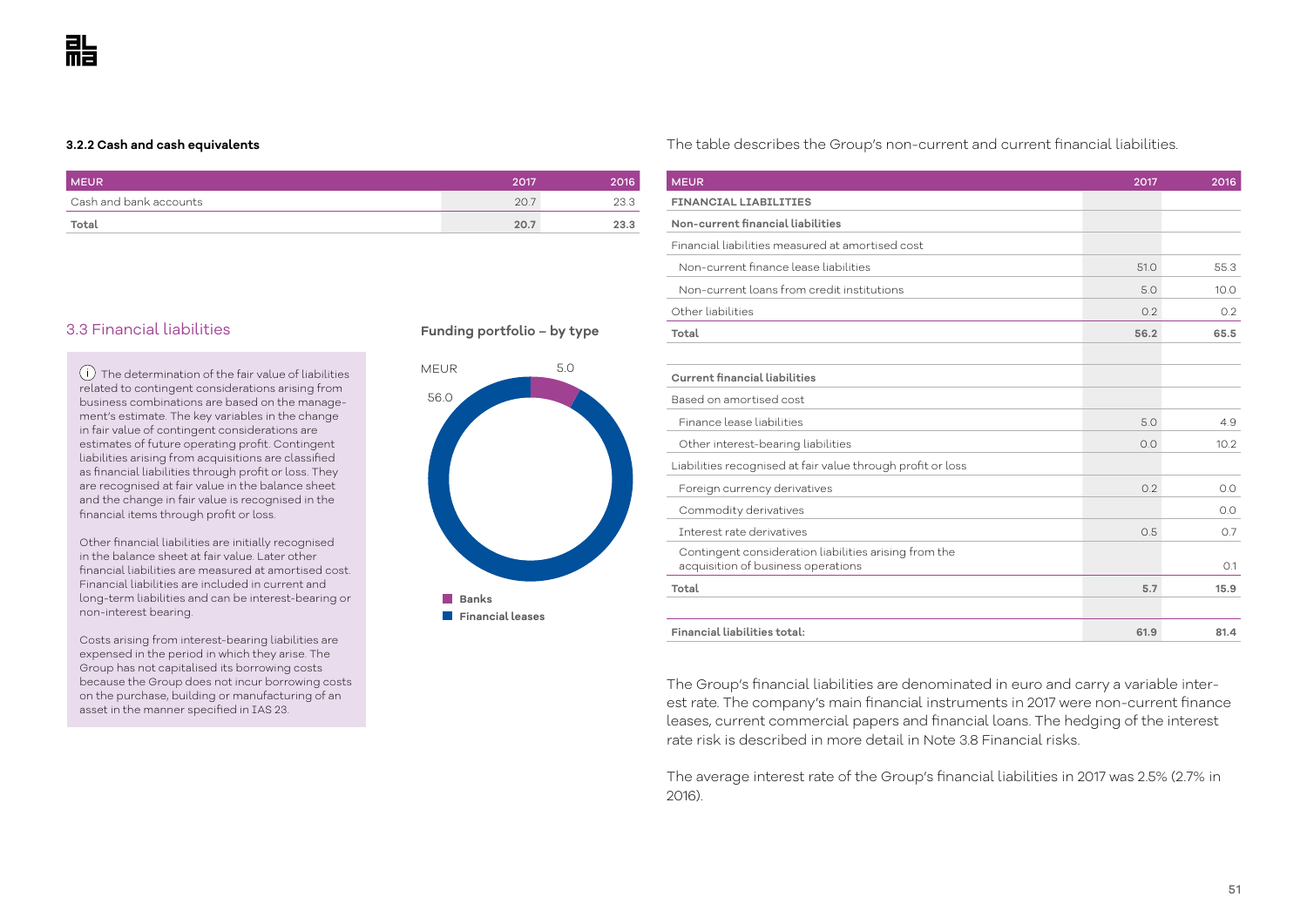#### RECONCILIATIN OF NET DEBT

| <b>MEUR</b>                                       | Cash and<br>cash equi-<br>valents | Finance<br>leases<br>within one<br>year | <b>Finance</b><br>leases<br>after one<br>year | Loans<br>year | within one Loans after<br>one year | Total    |
|---------------------------------------------------|-----------------------------------|-----------------------------------------|-----------------------------------------------|---------------|------------------------------------|----------|
| Net debt 1 Jan 2017                               | 23,3                              | 4,9                                     | 55,3                                          | 10,2          | 10.0                               | 57,1     |
| Cash flows                                        | $-2.428$                          | $-5,013$                                |                                               | $-10,2$       | $-5,0$                             | $-17,78$ |
| Acquisitions - finance lea-<br>ses and incentives |                                   |                                         | 0.8                                           |               |                                    | 0.8      |
| Exchange rate adjustments                         | $-0.1$                            |                                         |                                               |               |                                    | O.1      |
| Other non-cash changes                            |                                   | 5,1                                     | $-5,1$                                        |               |                                    |          |
| Net debt 31 December 2017                         | 20,7                              | 5.0                                     | 51.0                                          | 0.0           | 5,0                                | 40,2     |
|                                                   |                                   |                                         |                                               |               |                                    |          |
| Net debt 1.1.2016                                 | 14,4                              | 5,2                                     | 59.8                                          | 22,4          | 3,3                                | 76,2     |
| Cash flows                                        | 8.8                               | $-5,3$                                  |                                               | $-12,2$       | 6.8                                | $-19,6$  |
| Acquisitions - finance lea-<br>ses and incentives |                                   |                                         | 0.5                                           |               |                                    | 0.5      |
| Exchange rate adjustments                         | 0.0                               |                                         |                                               |               |                                    | 0.0      |
| Other non-cash changes                            |                                   | 5,0                                     | $-5,0$                                        |               |                                    | $\Omega$ |
| Net debt 31 December 2016                         | 23,3                              | 4,9                                     | 55,3                                          | 10,2          | 10,0                               | 57,1     |

The Group has categorised items recognised at fair value through profit or loss according to the following hierarchy of fair values.

| <b>MEUR</b>                                                                   | 2017 | 2016        |
|-------------------------------------------------------------------------------|------|-------------|
| Level 1                                                                       |      |             |
| Commodity derivatives                                                         | O.O  | 0.0         |
| Level 2                                                                       |      |             |
| Foreign currency derivative                                                   | 0.2  | 0.0         |
| Interest rate derivatives                                                     | O.5  | O.7         |
| Level 3                                                                       |      |             |
| Contingent consideration liabilities arising from the acquisition of business |      |             |
| operations                                                                    |      | $\bigcap$ 1 |

**Level 1** includes the quoted (unadjusted) prices of identical liabilities in active markets.

**Level 2** instruments' fair values are, to a significant degree, based on inputs other than quoted prices included in Level 1, but nevertheless on data that can be either directly or indirectly verified for the asset or liability in question.

**Level 3** includes inputs concerning liabilities that are not based on observable market data (unobservable inputs).

No transfers between the fair value hierarchy levels have taken place during the ended financial period and the previous financial period.

There are no contingent liabilities arising from acquisitions on the balance sheet on 31 December 2017. Contingent consideration liabilities arising from the acquisition of business operations on the balance sheet on 31 December 2016 were based on the companies' revenue in 2016.

The book values of financial liabilities correspond to their fair values. The table below separately describes the fair values of derivative contracts and the value of the underlying instruments.

#### DERIVATIVE CONTRACTS

| <b>MEUR</b>                                  | 2017   | 2016   |
|----------------------------------------------|--------|--------|
| Commodity derivatives (electricity forwards) |        |        |
| Fair value                                   | 0.0    | 0.0    |
| Value of underlying instruments              | O.3    | O.3    |
| Interest rate derivatives                    |        |        |
| Fair value                                   | $-0.5$ | $-0.7$ |
| Value of underlying instruments              | 19.4   | 19.4   |
| Foreign currency derivatives                 |        |        |
| Fair value                                   | $-0.2$ | 0.0    |
| Value of underlying instruments              | 8.0    | 3.1    |

 $(i)$  The fair values of forward exchange contracts are determined using the market prices for contracts of similar duration on the balance sheet date. The fair values of interest rate swaps have been determined using a method based on the present value of future cash flows, supported by market interest rates and other market information on the balance sheet date. The fair values of commodity derivatives are determined using publicly quoted market prices. The fair values correspond to the prices the Group would pay or receive in an orderly transaction for the derivative contract in the prevailing market conditions on the balance sheet date.

The maturity distribution of financial liabilities is described in more detail in Note 3.8. Financial risks.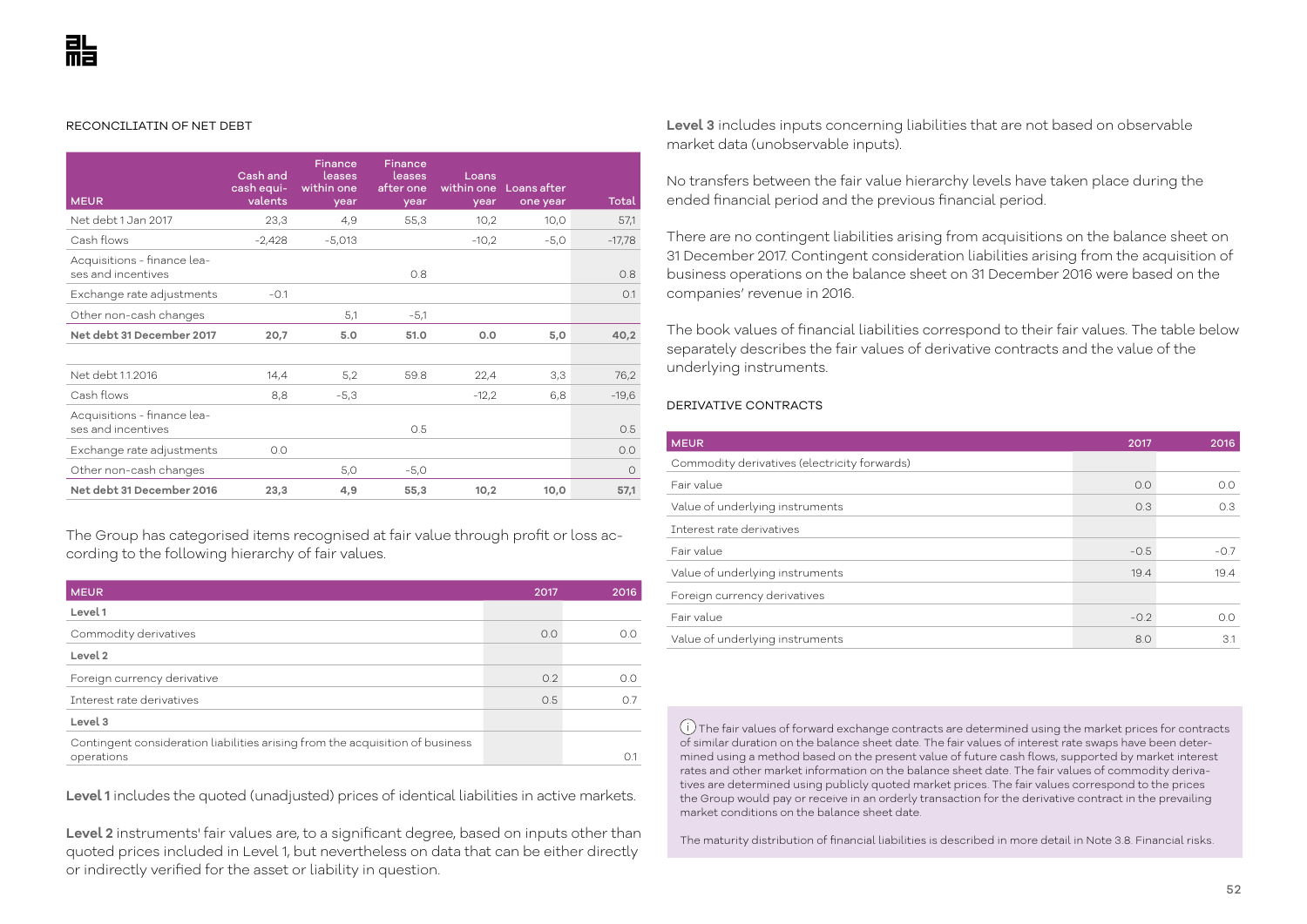#### MATURITIES OF FINANCE LEASE LIABILITIES

| <b>MEUR</b>                                              | 2017 | 2016 |
|----------------------------------------------------------|------|------|
| Finance lease liabilities - total minimum lease payments |      |      |
| 2017                                                     |      | 6.3  |
| 2018                                                     | 6.3  | 5.7  |
| 2019                                                     | 5.3  | 5.1  |
| 2020                                                     | 5.0  | 4.9  |
| 2021                                                     | 4.9  | 5.0  |
| 2022                                                     | 4.9  |      |
| Later                                                    | 40.6 | 45.6 |
| Total                                                    | 67.0 | 72.6 |
|                                                          |      |      |
|                                                          |      |      |

**Finance lease liabilities – present value of minimum lease payments**  $2017$  and  $4.9$ 

| 2018                                      | 5.0  | 3.9  |
|-------------------------------------------|------|------|
| 2019                                      | 4.1  | 3.9  |
| 2020                                      | 3.8  | 4.0  |
| 2021                                      | 3.8  | 4.1  |
| 2022                                      | 3.8  |      |
| Later                                     | 35.5 | 39.4 |
| Total                                     | 56.0 | 60.2 |
|                                           |      |      |
| Financial expenses accruing in the future | 11.0 | 12.4 |

## 3.4 Other leases

 Leases applying to tangible assets in which the Group holds a significant share of the risks and rewards incidental to their ownership are classified as finance leases. These are recognised in the balance sheet as assets and liabilities at the lower of their fair value or the present value of the required minimum lease payments at inception of the lease. Assets acquired through finance leases are depreciated over their useful life, or over the lease term, if shorter. Lease obligations are included under interest-bearing liabilities. Other leases are those in which the risks and rewards incidental to ownership remain with the lessor. When the Group is the lessee, lease payments related to other leases are allocated as expenses on a straight-line basis over the lease term. Lease payments of future periods are presented as contingent liabilities in the notes. When the Group is the lessor, lease income is entered in the profit or loss on a straight-line basis over the lease term. The Group has made purchasing agreements that include a lease component. Any such arrangements in effect are treated according to the IFRIC 4 interpretation and the arrangements are accounted for based on their actual content. The Group's current purchasing agreements that include a lease component are treated as other leases in accordance with IAS 17.

#### **The Group as lessee**

Minimum lease payments payable based on other non-cancellable leases.

| <b>MEUR</b>      | 2017 | 2016 |
|------------------|------|------|
| Within one year  | 9.2  | 9.3  |
| Within 1-5 years | 25.2 | 27.6 |
| After 5 years    | 18.2 | 22.5 |
| Total            | 52.6 | 59.5 |

The Group companies largely operate in leased premises. Rental agreements vary in length from 6 months to 15 years.

## **Purchase agreements under IFRIC 4 that contain another lease component, as described in IAS 17**

| <b>MEUR</b>                                                 | 2017 | 2016 |
|-------------------------------------------------------------|------|------|
| Minimum payments payable based on these purchase agreements |      |      |

#### **The Group as lessor**

Minimum rental payments receivable based on other non-cancellable leases.

| <b>MEUR</b>      | 2017 | 2016 |
|------------------|------|------|
| Within one year  | 1.9  | 1.0  |
| Within 1–5 years | 1.3  | 0.2  |
| Total            | 3.2  | 1.2  |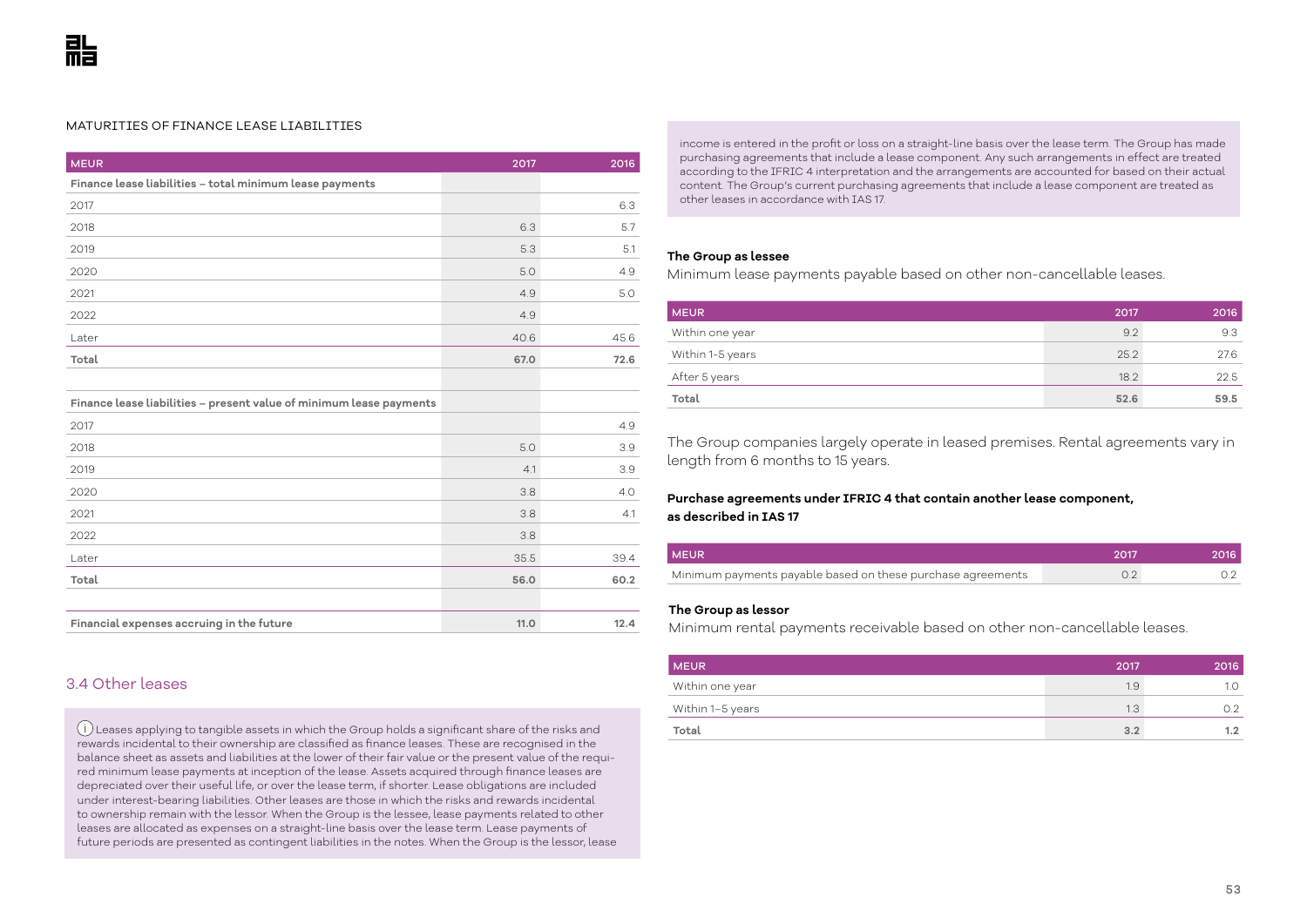## 3.5 Commitments and contingencies

| <b>MEUR</b>                                           | 2017 | 2016. |
|-------------------------------------------------------|------|-------|
| Collateral provided on behalf of associated companies | 0.9  | N 9.  |
| Other commitments                                     | 1 0  | 1.8   |
| Total                                                 | 2.0  |       |

#### **Purchase obligation**

On 24 October 2016 Alma Media gave notice of the interruption option included in the rental agreement for the office and production facility in its use and its intention to redeem the property from DNB Bank ASA on Patamäenkatu 7 in Tampere. The property transaction, which is estimated at EUR 14.8 million, was carried out and recognised in the balance sheet on 30 October 2017. The property is classified as an investment property according to the IAS 40 standard on Investment Property, Note 2.3. In 2016, the rental commitment related to the lease agreement was presented in Rental commitments.

#### 3.6 Pension obligations

The Group has both defined contribution pension plans and defined benefit pension plans.

The defined benefit pension plans comprise the Group's old supplementary pension plans for personnel, which have already been discontinued and closed. The benefits associated with them include both supplementary pension benefits and death benefits. The Group's defined benefit pension plans include both funded and unfunded pension plans. The unfunded pension plans are direct supplementary pension obligations, primarily for old employees who have already retired.

The new supplementary pension benefits granted by the Group are defined contribution based pension plans.

Payments made under defined contribution plans are entered in the profit or loss in the period that the payment applies to. The disability pension component of the Finnish Employees' Pension System (Tyel) handled by insurance companies was reclassified under IFRS as a defined contribution plan from the beginning of 2006. Accordingly, it is treated as a defined contribution plan in the financial statements. Defined benefit plans are all those that do not meet the criteria for a defined contri-

bution plan. In the Group, supplementary pension obligations arising from voluntary plans are treated as defined benefit plans. In a defined benefit pension plan, the company is left with additional obligations also after the payment for the period is made.

Obligations arising from defined benefit plans are calculated for each arrangement separately using the Projected Unit Credit Method. Pension costs are recognised as expenses over the beneficiaries' period of employment in the Group based on calculations made by authorised actuaries. The discount rate used in calculating the present value of the pension obligation is based on market yields on high quality corporate bonds issued by the company and, if this data is not available, on yields of government bonds. The maturity of corporate and government bonds and corresponds to a reasonable extent with the maturity of the pension obligation. The pension plan assets measured at fair value on the balance sheet date are deducted from the present value of the pension obligation to be recognised in the balance sheet. The net liabilities (or assets) associated with the defined benefit pension plan are recorded on the balance sheet.

Service costs for the period (pension costs) and the net interest on the net liabilities associated with the defined benefit plan are recognised through profit or loss and presented under employee benefit expenses. Items (such as actuarial gains and losses and return on funded defined benefit plan assets) arising from the redefinition of the net liabilities (or assets) associated with the defined benefit plan are recognised in other comprehensive income in the period in which they arise.

#### PRESENT VALUE OF OBLIGATIONS AND FAIR VALUE OF ASSETS

| <b>MEUR</b>                           | 2017   | 2016          |
|---------------------------------------|--------|---------------|
| Present value of unfunded obligations | 1.1    | $1.2^{\circ}$ |
| Present value of funded obligations   | 4.9    | 5.4           |
| Fair value of assets                  | $-4.8$ | -5.6          |
| Pension liability                     | 1.1    |               |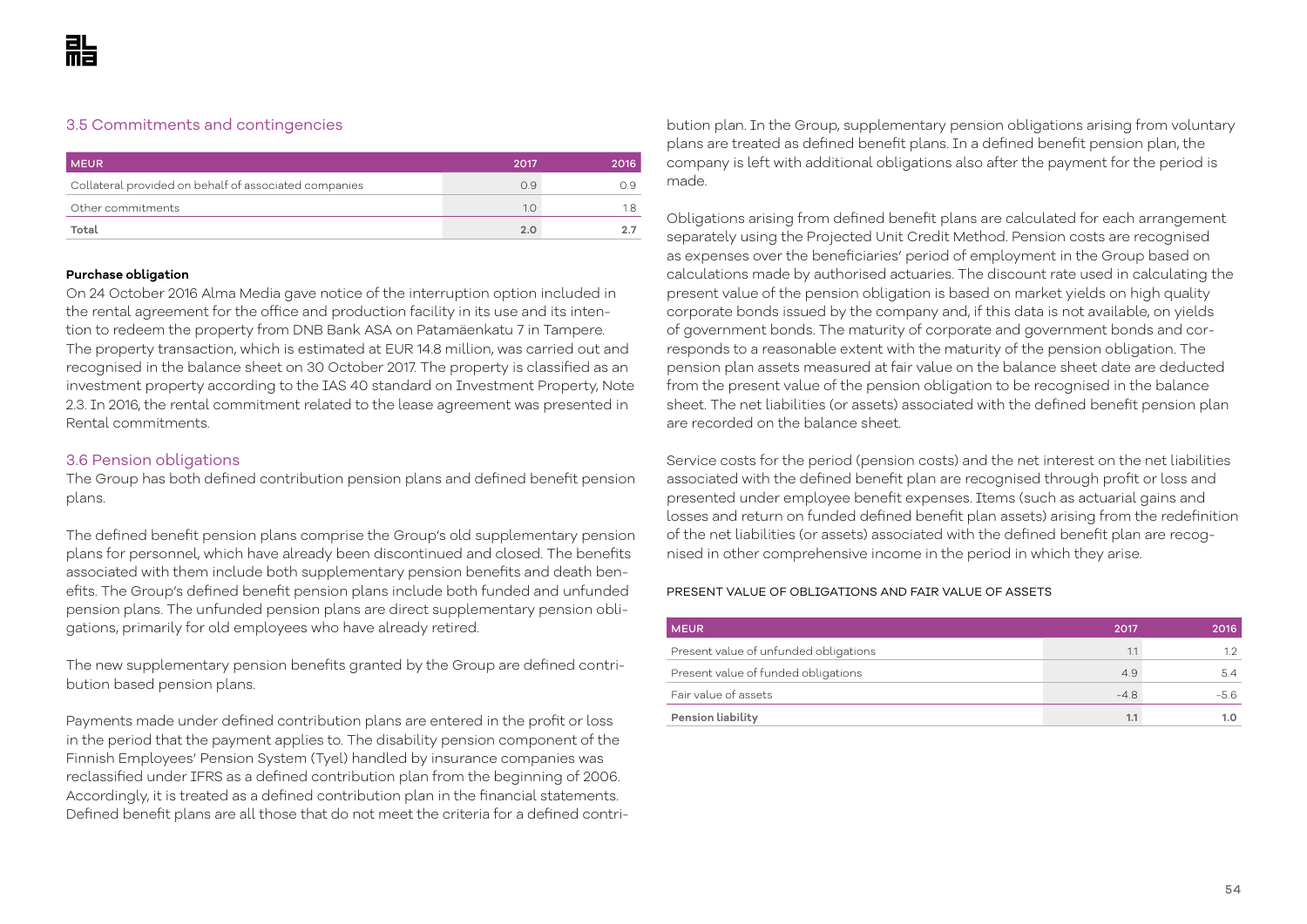#### THE DEFINED BENEFIT PENSION OBLIGATION ON THE BALANCE SHEET IS DETERMINED AS FOLLOWS

| <b>MEUR</b>                                          | 31 Dec 2017 | 31 Dec 2016 |
|------------------------------------------------------|-------------|-------------|
| Present value of obligations at start of period      | 6.6         | 7.3         |
| Business combinations                                |             | 0.0         |
| Service cost during period                           | 0.0         | 0.0         |
| Interest cost                                        | O.1         | O.1         |
| Actuarial gains and losses                           | $-0.1$      | 0.2         |
| Payments of defined benefit obligations              | $-0.6$      | $-0.7$      |
| Restructuring of contracts                           |             | $-0.3$      |
| Present value of funded obligations at end of period | 5.9         | 6.6         |
|                                                      |             |             |
| Fair value of plan assets at start of period         | 5.6         | 5.7         |
| Business combinations                                |             | O.1         |
| Expected return on plan assets                       | O.1         | O.1         |
| Actuarial gains and losses                           | $-0.3$      | 0.3         |
| Restructuring of contracts                           | 0.0         | $-0.2$      |
| Incentive payments paid                              | 0.2         | 0.2         |
| Payments of defined benefit obligations              | $-0.6$      | $-0.7$      |
| Fair value of plan assets at end of period           | 4.8         | 5.6         |
|                                                      |             |             |
| Defined benefit pension liabilities                  | 1.1         | 1.0         |
|                                                      |             |             |
| Net pension liability                                |             |             |
| Pension liability                                    | 1.1         | 1.2         |
| Pension asset                                        | 0.0         | 0.2         |
| Net pension liability                                | 1.1         | 1.0         |

The plan assets are invested primarily in fixed income or share-based instruments, and they have an aggregate expected annual return of 3.0%. A more detailed specification of the plan assets is not available. The plan assets are considered to be included in the payment made to the insurance company. The assets are the insurance company's responsibility and part of the insurance company's investment assets. Accordingly, no specification of the assets can be presented.

#### THE DEFINED BENEFIT PENSION EXPENSE IN THE INCOME STATEMENT IS DETERMINED AS FOLLOWS

| <b>MEUR</b>                                | 2017   | 2016   |
|--------------------------------------------|--------|--------|
| Service cost during period                 | 0.0    | O.O    |
| Restructuring of contracts                 |        | $-0.2$ |
| Interest cost                              | O.1    | 0.1    |
| Expected return on plan assets             | $-0.1$ | -0.1   |
| Actuarial gains and losses and adjustments | 0.2    | $-0.1$ |
| Total                                      | 0.2    |        |

#### CHANGES IN LIABILITIES SHOWN ON BALANCE SHEET

| <b>MEUR</b>                                              | 2017   | 2016   |
|----------------------------------------------------------|--------|--------|
| At beginning of period                                   | 1.0    | 1.5    |
| Business combinations                                    |        | $-0.1$ |
| Incentive payments paid                                  | $-0.2$ | $-0.2$ |
| Pension expense in income statement                      | 0.0    | $-0.1$ |
| Comprehensive income for the period                      | 0.2    | $-0.1$ |
| Defined benefit pension liabilities on the balance sheet | 1.1    |        |

#### SPECIFICATION OF FUTURE PENSION PREMIUMS (NOT DISCOUNTED)

| <b>MEUR</b>   | Funded pension plan | Unfunded pension plan |
|---------------|---------------------|-----------------------|
| Under 1 year  | 0.5                 | O.1                   |
| 1-5 years     | 1.6                 | O.4                   |
| 5-10 years    | 1.4                 | 0.3                   |
| $10-15$ years | 0.9                 | 0.2                   |
| $15-20$ years | 0.6                 | O.1                   |
| $20-25$ years | O.3                 | 0.0                   |
| $25-30$ years | O.1                 | 0.0                   |
| Over 30 years | O.1                 | 0.0                   |
| Total         | 5.6                 | 1.2                   |

A similar investment is expected to be made in the plan in 2018 as in 2017.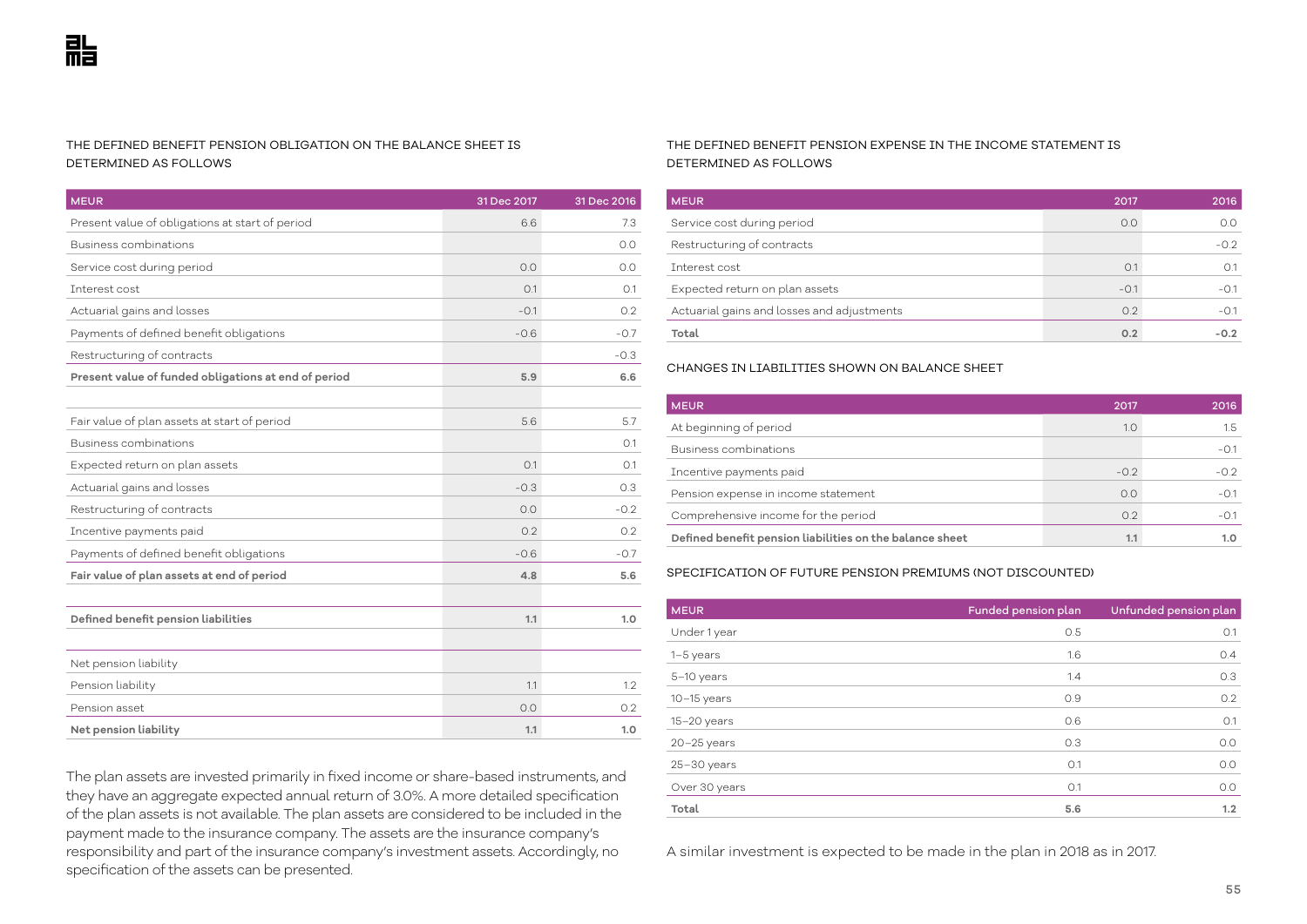#### SENSITIVITY ANALYSIS OF THE FUNDED PENSION PLAN

| <b>MEUR</b>                                         | Present value of<br>pension obligation,<br><b>EUR 1,000</b> | Change in present<br>value of pension<br>obligation, % |
|-----------------------------------------------------|-------------------------------------------------------------|--------------------------------------------------------|
| Change of +0.5%-p in the discount rate              | 4.7                                                         | $-4.1$                                                 |
| Change of +0.5%-p in the salary increase assumption | 4.9                                                         | O.2                                                    |
| Change of +0.5%-p in the pension increase rate      | 5.0                                                         | 3.4                                                    |

#### SENSITIVITY ANALYSIS OF THE UNFUNDED PENSION PLAN

| <b>MEUR</b>                                    | Present value of pension<br>obligation, EUR 1,000 | Change in present value of<br>pension obligation, % |
|------------------------------------------------|---------------------------------------------------|-----------------------------------------------------|
| Change of +0.5%-p in the discount rate         |                                                   | -32                                                 |
| Change of +0.5%-p in the pension increase rate |                                                   |                                                     |

The sensitivity analysis uses the same methods as the calculation of the pension obligation. Sensitivity is calculated for changes in the discount rate, the salary increase assumption, pension increases and the insurance company's bonus index. Sensitivity has been calculated by changing one parameter at a time.

#### ACTUARIAL ASSUMPTIONS USED

| $\%$                               | 2017 | 2016 |
|------------------------------------|------|------|
| Discount rate                      | 1.5  |      |
| Future salary increase assumption  | 27   | 2.3  |
| Inflation assumption               | 1.5  |      |
| Future increase in pension benefit | 1.8  |      |

Defined benefit plans expose the Group to several different risks, the most significant of which are the following:

#### ASSET VOLATILITY

The calculation of the liabilities arising from the plans uses a discount rate based on the yield of bonds issued by the company. If the yield on the assets used for the plan is lower than this level, there will be a deficit.

#### INFLATION RISK

Some of the benefit obligations under the plans are tied to inflation, and higher inflation will lead to higher liabilities (although a ceiling for inflation adjustments has been set in most cases to protect the plan from unusually high inflation).

#### LIFE EXPECTANCY

As the majority of the obligations under the plans are related to providing lifelong benefits to the members, the expected increase in life expectancy will result in higher obligations under the plans.

## 3.7 Working capital

#### **3.7.1 Inventories**

 Inventories are materials and supplies, work in progress and finished goods. Fixed overhead costs are capitalised to inventories in manufacturing. Inventories are measured at the lower of their acquisition cost or net realisable value. The net realisable value is the sales price expected to be received on them in the normal course of business less the estimated costs necessary to bring the product to completion and the costs of selling. The acquisition cost is defined by the FIFO (first-in-first-out) method. Within Alma Media, inventories mainly comprise the production materials used for newspaper printing and the products sold by the book business.

| <b>MEUR</b>            | 2017 | 2016 |
|------------------------|------|------|
| Materials and supplies | 1.7  | 1.6  |
| Finished products      | 0.7  |      |
| Total                  | 2.4  | 2.3  |

#### **3.7.2 Trade and other receivables**

| <b>MEUR</b>                           | 2017 | 2016 |
|---------------------------------------|------|------|
| Trade receivables                     | 37.0 | 31.1 |
| Receivables from associated companies | 0.0  | O.O  |
| Total                                 | 37.0 | 31.2 |
|                                       |      |      |
| Receivables from others               |      |      |
| Prepaid expenses and accrued income   | 4.6  | 4.0  |
| Other receivables                     | 3.3  | 1.9  |
| Total                                 | 7.9  | 6.0  |
|                                       |      |      |
| Receivables, total                    | 44.9 | 37.1 |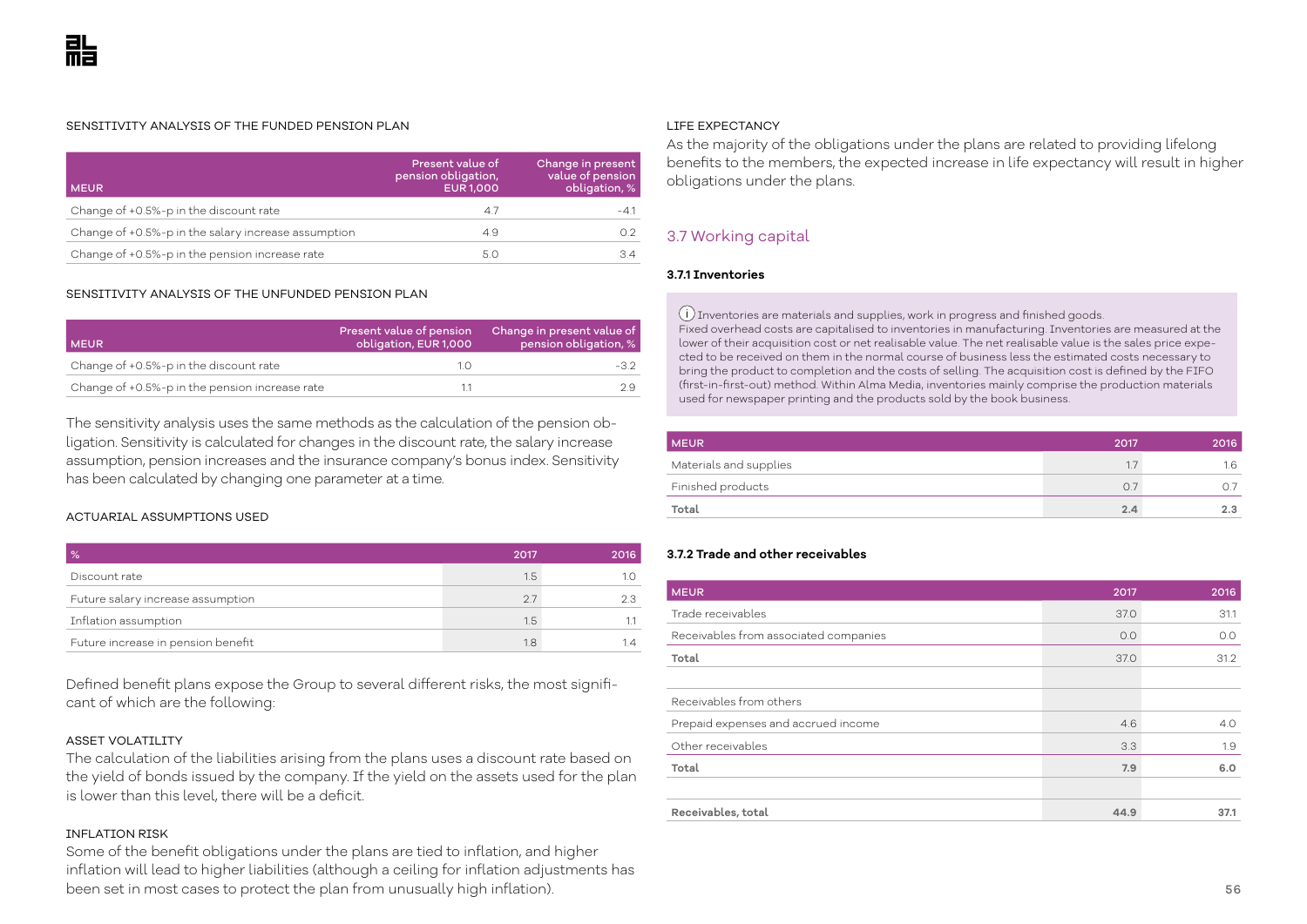| <b>MEUR</b>                                                 | 2017 | 2016 |
|-------------------------------------------------------------|------|------|
| The maturity analysis of trade receivables is as follows:   |      |      |
| Receivables not yet due and receivables overdue by 1-4 days | 30.8 | 27.6 |
| Overdue by 5-30 days                                        | 4.6  | 1.9  |
| Overdue by 31-120 days                                      | 1.2  |      |
| Overdue by more than 120 days                               | 0.5  | 0.5  |
| Total                                                       | 37.0 | 31.2 |

All trade receivables overdue by more than 180 days are recognised as expenses via a provision for bad debts. A provision for bad debts of MEUR 0.4 (0.5) is included in receivables in 2017. In the 2017 financial year, credit losses of MEUR 0.5 were recognised in the Group (in 2016 MEUR 0.5). The credit losses totalled 0.1% of revenue in 2017 (0.1% in 2016).

The book values of trade receivables, other current and non-current receivables and other current investments are estimated to correspond to fair values. The impact of discounting is not significant.

#### **3.7.3 Trade payables and other liabilities**

The book values of trade payables and other liabilities are estimated to correspond with their fair values. The impact of discounting is not significant taking the maturity of the liabilities into account.

The main items in accrued expenses and prepaid income are allocated wages, salaries and other employee expenses.

| <b>MEUR</b>                         | 2017 | 2016 |
|-------------------------------------|------|------|
| Trade payables                      | 8.1  | 8.1  |
| Owed to associated companies        |      |      |
| Trade payables                      | O.1  | O.9  |
| Accrued expenses and prepaid income | 51.0 | 48.0 |
| Other liabilities                   | 10.8 | 8.4  |
| Total                               | 70.1 | 65.4 |

## 3.8 Financial risks

Financial risk management is part of the Group's risk management policy. The risk management strategy and plan, the control limits imposed and the course of action are reviewed annually. The Group has a risk management organisation tasked with identifying the risks threatening the company's business, assess and update them, develop the necessary risk management methods and regularly report on the risks.

Alma Media categorises its financial risks as follows:

#### INTEREST RATE RISK

The interest rate risk describes how changes in interest rates and maturities related to various interest-bearing business transactions and balance sheet items could affect the Group's financial position and net result. The impact of the interest rate risk on net result can be reduced using interest rate swaps, interest forwards and futures and interest or foreign exchange options. On the balance sheet date the Group had open interest rate swaps, which are described in more detail in Note 3.3.

The Group's interest-bearing debt totalled MEUR 61 (80.4) on 31 December 2017. Interest-bearing debt comprises loans from financial institutions, commercial papers and finance lease liabilities. The interest-bearing liabilities are linked to variable interest rate debt instruments. Taking the interest rate swaps into account, the average period of interest linkage of the Group's financial portfolio at the end of 2017 was 2.8 years and the hedging rate 32%. An increase of one percentage point in the interest rate would increase the Group's finance expenses by MEUR 0.4.

#### FOREIGN EXCHANGE RISK

#### **Transaction risk**

The transaction risk describes the impact of changes in foreign exchange rates on sales, purchases and balance sheet items denominated in foreign currencies Alma Media's most significant currencies in addition to the euro are the Czech koruna and the Swedish krona. The impact of changes in exchange rates on net result in the most important currencies of the Group can be reduced by the following measures:

- Cash flows in the same currency are netted through a common foreign currency account whenever the cost/benefit ratio is significant known,
- Continuous and significant foreign currency cash flow is hedged. The Czech koruna is hedged at approximately 30–50% of the cash flow accrued during the next two years.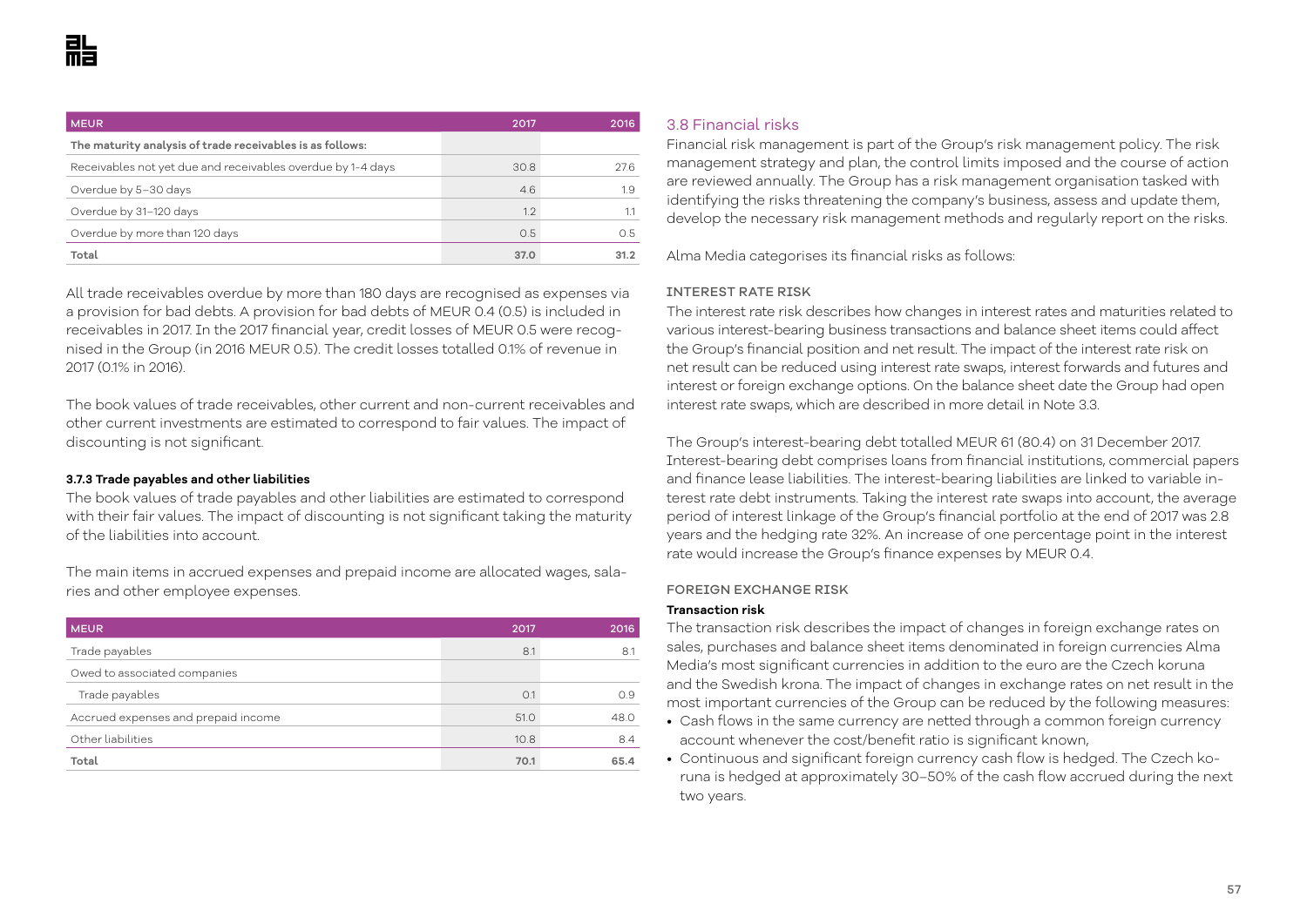#### **Translation risk**

A foreign exchange risk that arises from the translation of foreign investments into the functional currency of the parent company, the euro. The risk associated with translating long-term net investments in foreign currencies is assessed on a regular basis. Should there be a clear and permanent risk of a currency devaluating, Group management may decide to hedge the company's foreign currency exposure.

The Group's open foreign currency derivatives on the balance sheet date are described in Note 3.3.

#### **Commodity risk**

The commodity risk refers to the impact of changes in the prices of commodities, such as raw materials, on the Group's net result. The Group regularly assesses its commodity risk exposure and hedges this risk employing generally used commodity derivatives whenever this is possible and economically viable.

The Group has hedged its electricity purchases as follows: the price level of electricity purchases for the following 12 months are hedged at 70–100%, and the price level of electricity purchases for the following 12–24 months is hedged at 35–85%. Electricity prices for the following 25–36 months are hedged at 0–40%. The Group had open electricity forwards on the balance sheet date. The values of these open electricity forwards are described in more detail in Note 3.3.

#### CAPITAL MANAGEMENT RISKS

#### **Liquidity management**

Alma Media has two MEUR 15 financing limits at its disposal, both of which were unused on 31 December 2017. In addition, Alma Media ensures its liquidity by issuing its own commercial papers if required via brokers, and hedges over-liquidity according to its treasury policy. Liquidity is assessed daily and liquidity forecasts are made at weekly, monthly and 12-month rolling intervals.

On the balance sheet date, the company had a commercial paper programme of MEUR 100 in Finland. Within the programme, the company may issue commercial papers to a total value of MEUR 0–100. No commercial papers were in circulation on the balance sheet date 31 December 2017. In addition to the commercial paper programme, the company may use the existing financing limit agreements for financing the need for working capital.

#### **Long-term capital funding**

To secure its long-term financing needs, Alma Media uses capital market instruments, leasing or other financial arrangements.

The table describes the maturity distribution of the Group's interest-bearing debts.

| <b>MEUR</b>                          | <b>Balance</b><br>sheet<br>value | Cash flow<br>statement | $O - 6$<br>months | 6 mon-<br>ths $-$<br>1 year | $1-2$ years | $2-5$ years | Over <sub>5</sub><br>years |
|--------------------------------------|----------------------------------|------------------------|-------------------|-----------------------------|-------------|-------------|----------------------------|
| Loans from financial<br>institutions | 5.0                              | 5.0                    |                   |                             | 5.0         |             |                            |
| Finance lease liabilities            | 56.0                             | 67.0                   | 3.1               | 3.1                         | 10.3        | 9.8         | 40.6                       |
| Foreign currency<br>derivates        | 0.2                              | O.2                    |                   | O.1                         | O.1         |             |                            |
| Interest rate derivates              | 0.5                              | O.5                    |                   | O.1                         | O.1         | O.2         |                            |
| Total                                | 61.7                             | 72.7                   | 3.1               | 3.3                         | 15.6        | 10.0        | 40.6                       |

#### **Maturity structure of outstanding debt**



#### CREDIT RISK

The Group's credit policy is described and documented in the Group credit management policy. The Group does not have significant risks of past due receivables, because it has a large customer base and no individual customer will comprise a significant amount. During the financial period, impairment losses of MEUR 0.5 were recognised through profit or loss. These impairment losses were caused by an unexpected change in customers' economic environment. The maturity structure of trade receivables is presented in Note 3.7.2 Trade and other receivables.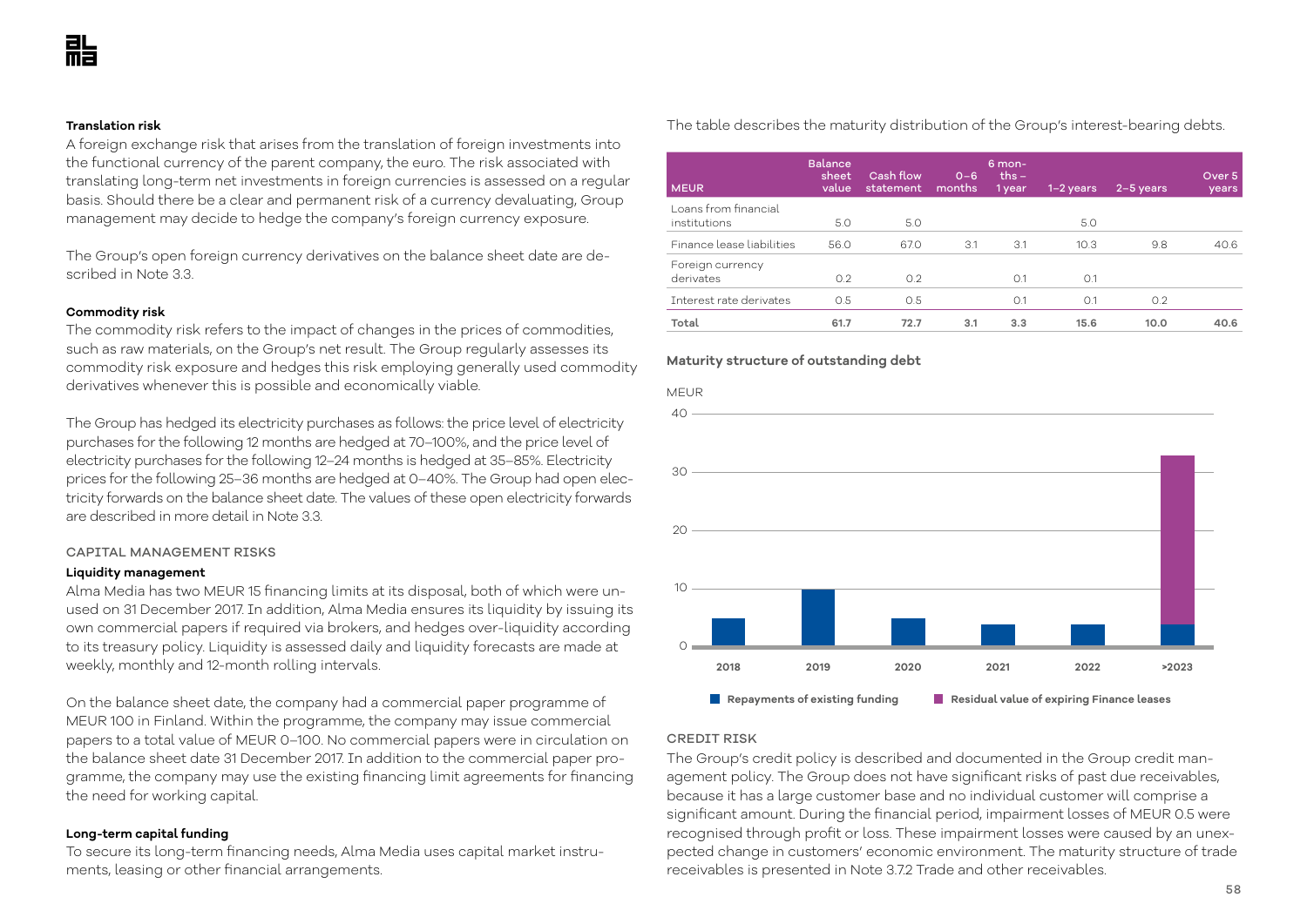#### CAPITAL MANAGEMENT

The aim of the Group's capital management is to support business operations through an optimal capital structure and to secure normal business preconditions. The capital structure is influenced through dividend distribution, for example. The development of the Group's capital structure is continuously monitored with gearing and equity ratio key figures. The company's financing agreements contain covenants concerning the company's equity ratio and the ratio of net debt to EBITDA. The following describes the values of these key figures in 2017 and 2016.

| <b>MEUR</b>                      | 2017  | 2016  |
|----------------------------------|-------|-------|
| Interest-bearing long-term debt  | 56.0  | 65.3  |
| Interest-bearing short-term debt | 5.0   | 15.0  |
| Cash and cash equivalents        | 20.7  | 23.3  |
| Interest-bearing net debt        | 40.2  | 57.1  |
| Total equity                     | 158.3 | 138.0 |
| Gearing, %                       | 25.4% | 41.4% |
| Equity ratio, %                  | 50.9% | 45.7% |

## 3.9 Information on shareholders' equity and its management

The Group classifies the instruments it has issued in either equity or liabilities (financial liabilities) based on their nature. An equity instrument is any contract that evidences a residual interest in the assets of an entity after deducting all of its liabilities. Expenses related to the issuance or acquisition of equity instruments are presented as a deduction from equity. If the Group acquires equity instruments of its own, their acquisition cost is deducted from equity.

The following describes information on Alma Media Corporation's shares and changes in 2017.

|             | Total number of<br>shares | Share capital,<br><b>MEUR</b> | Share premium<br>fund, MEUR | Invested non-restricted<br>equity fund, MEUR |
|-------------|---------------------------|-------------------------------|-----------------------------|----------------------------------------------|
| 1 Jan 2017  | 82,383,182                | 45.3                          |                             | 19.1                                         |
| 31 Dec 2017 | 82,383,182                | 45.3                          | 77                          | 19.1                                         |

The company has one share series and all shares confer the same voting rights, one vote per share. The shares have no nominal value.

#### BOOK-ENTRY SECURITIES SYSTEM

The company's shares belong to the book-entry system. Only such shareholders have the right to receive distributable funds from the company, and to subscribe to shares in conjunction with an increase in the share capital, 1) who are listed as shareholders in the shareholders' register on the record date; or 2) whose right to receive payment is recorded in the book-entry account of a shareholder listed in the shareholders' register on the record date, and this right is entered in the shareholders' register; or 3) whose shares, in the case of registered shares, are registered in their book-entry account on the record date, and as required by section 28 of the Act on the Book-Entry System, the respective manager of the shares is listed on the record date in the shareholders' register as the manager of said shares. Shareholders whose ownership is registered in the waiting list on the record date have the right to receive distributable funds from the company, and the right to subscribe to shares in conjunction with an increase in the share capital, provided they are able to furnish evidence of ownership on the record date.

#### **Own shares**

The company began purchasing its own shares on 22 February 2017 and, by 30 September 2017, the company had acquired 227,272 shares, representing approximately 0.3 per cent of all Alma Media shares. The shares were acquired for the purpose of implementing the company's share-based incentive programme.

The company's own shares were acquired using the company's non-restricted shareholders' equity at the market price valid at the time of purchase of the shares through trading in a regulated market arranged by Nasdaq Helsinki Ltd, and the shares were purchased otherwise than in proportion to shareholders' current holdings. The shares were acquired and paid for according to the rules and instructions of Nasdaq Helsinki Ltd and Euroclear Finland Ltd.

Alma Media Corporation conveyed a total of 67,272 treasury shares without consideration and according to the plan terms to the key management participating in the Fixed Matching Share Plan LTI 2015 I of the company's Long-Term Incentive Programme launched in 2015.

The directed share issue was based on an authorisation given by the Annual General Meeting held on 22 March 2017. Following the disposal of shares, the company holds 160,000 treasury shares.

#### **Translation differences**

The translation differences fund comprises the exchange rate differences arising from the translation into euros of the financial statements of the independent foreign units.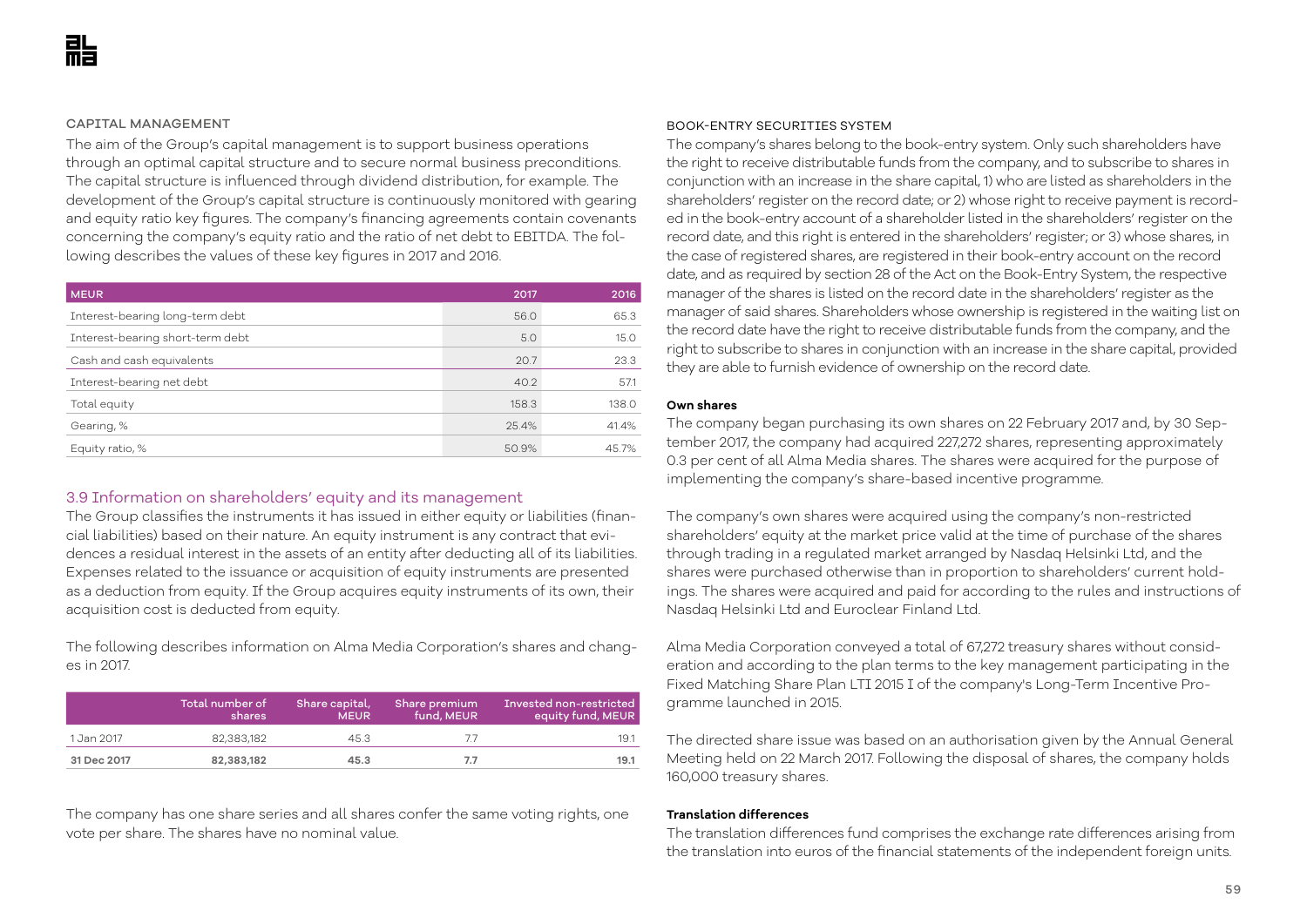#### **Share premium reserve**

In cases in which stock options have been decided during the time the previous Finnish Limited Liability Companies Act (29.9.1978/734) was in force, payments received for share subscriptions based on stock options have been recognised in share capital and the share premium reserve in accordance with the terms of the respective option programmes, less transaction costs.

#### **Distributable funds**

The distributable funds of the Group's parent company totalled EUR 134,532,841 on 31 December 2017.

### **Dividend policy**

On 25 November 2013, Alma Media published its long-term financial objectives. According to the targets, the company aims to pay on average more than 50% of the profit for the period in dividends or capital repayments over the long term.

#### **Redemption of shares**

A shareholder whose proportional holding of all company shares, or whose proportional entitlement to votes conferred by the company shares, either individually or jointly with other shareholders, is or exceeds 33.3% or 50% is obligated on demand by other shareholders to redeem such shareholders' shares.

#### **3.9.1 Earnings per share**

Basic earnings per share are calculated by dividing the profit for the period attributable to the ordinary equity holders of the parent by the weighted average number of shares outstanding during the year. Diluted earnings per share are calculated by dividing the profit for the period attributable to the equity holders of the parent by the weighted average number of diluted shares during the period.

| <b>MEUR</b>                                                    | 2017   | 2016   |
|----------------------------------------------------------------|--------|--------|
| Profit attributable to ordinary shareholders of parent         | 32.2   | 16.9   |
|                                                                |        |        |
| Number of shares (1,000 pcs)                                   |        |        |
| Weighted average number of shares for basic earnings per share | 82,223 | 82,383 |
| Impact of dilution, stock options                              | 160    |        |
| Diluted weighted average number of outstanding shares          | 82,383 | 82,383 |
|                                                                |        |        |
| EPS, basic, EUR                                                | 0.39   | 0.20   |
| Earnings per share (diluted)                                   | 0.39   | 0.20   |

## 4. Consolidation

## 4.1 General principles of consolidation

 $(i)$  All subsidiaries are consolidated in the consolidated financial statements. Subsidiaries are companies in which the Group has a controlling interest. The criteria for control are fulfilled when the Group is exposed, or has rights, to variable returns from its involvement with an entity and has the ability to affect those returns through its power over the entity. The accounting principles applied in the subsidiaries have been brought into line with the IFRS principles applied in the consolidated financial statements. Mutual holdings are eliminated using the purchase method. Purchase consideration and the individualised assets and liabilities of the acquired entity are recognised at their fair value on the acquisition date. The costs related to the acquisition, with the exception of costs arising from the issue of equity or debt securities, are recorded as expenses. Additional purchase cost, if applicable, is recognised at fair value on the acquisition date and classified as a liability through profit or loss. Additional purchase cost classified as a liability is measured through profit or loss at fair value on the last day of each reporting period.

## 4.2 Subsidiaries

The Group's parent and subsidiary relationships are as follows.

|                          |         | Holding, % |       | Share of votes, % |        |
|--------------------------|---------|------------|-------|-------------------|--------|
| Company                  | Country | 2017       | 2016  | 2017              | 2016   |
| Emoyritys Alma Media Oyj | Finland |            |       |                   |        |
| Alma Career Oy           | Finland | 83.3       | 83.30 | 83.30             | 83.30  |
| Alma Manu Oy             | Finland | 100.0      | 100.0 | 100.0             | 100.00 |
| Alma Media Kustannus Oy  | Finland | 100.0      | 100.0 | 100.0             | 100.00 |
| Alma Media Suomi Oy      | Finland | 100.0      | 100.0 | 100.0             | 100.00 |
| Alma Mediapartners Oy    | Finland | 65.0       | 65.0  | 65.0              | 65.00  |
| Alma Talent AB           | Sweden  | 100.0      | 100.0 | 100.0             | 100.00 |
| Alma Talent Desk AB      | Sweden  | 100.0      | 100.0 | 100.0             | 100.00 |
| Alma Talent Ekonomi AB   | Sweden  | 100.0      | 100.0 | 100.0             | 100.00 |
| Alma Talent Juridik AB   | Sweden  | 100.0      | 100.0 | 100.0             | 100.00 |
| Alma Talent Media AB     | Sweden  | 100.0      | 100.0 | 100.0             | 100.00 |
| Alma Talent Oy           | Finland | 100.0      | 100.0 | 100.0             | 100.00 |
| Alma Talent Teknik AB    | Sweden  | 100.0      | 100.0 | 100.0             | 100.00 |
| CV-Online Estonia OÜ     | Estonia | 83.3       | 83.3  | 83.3              | 83.34  |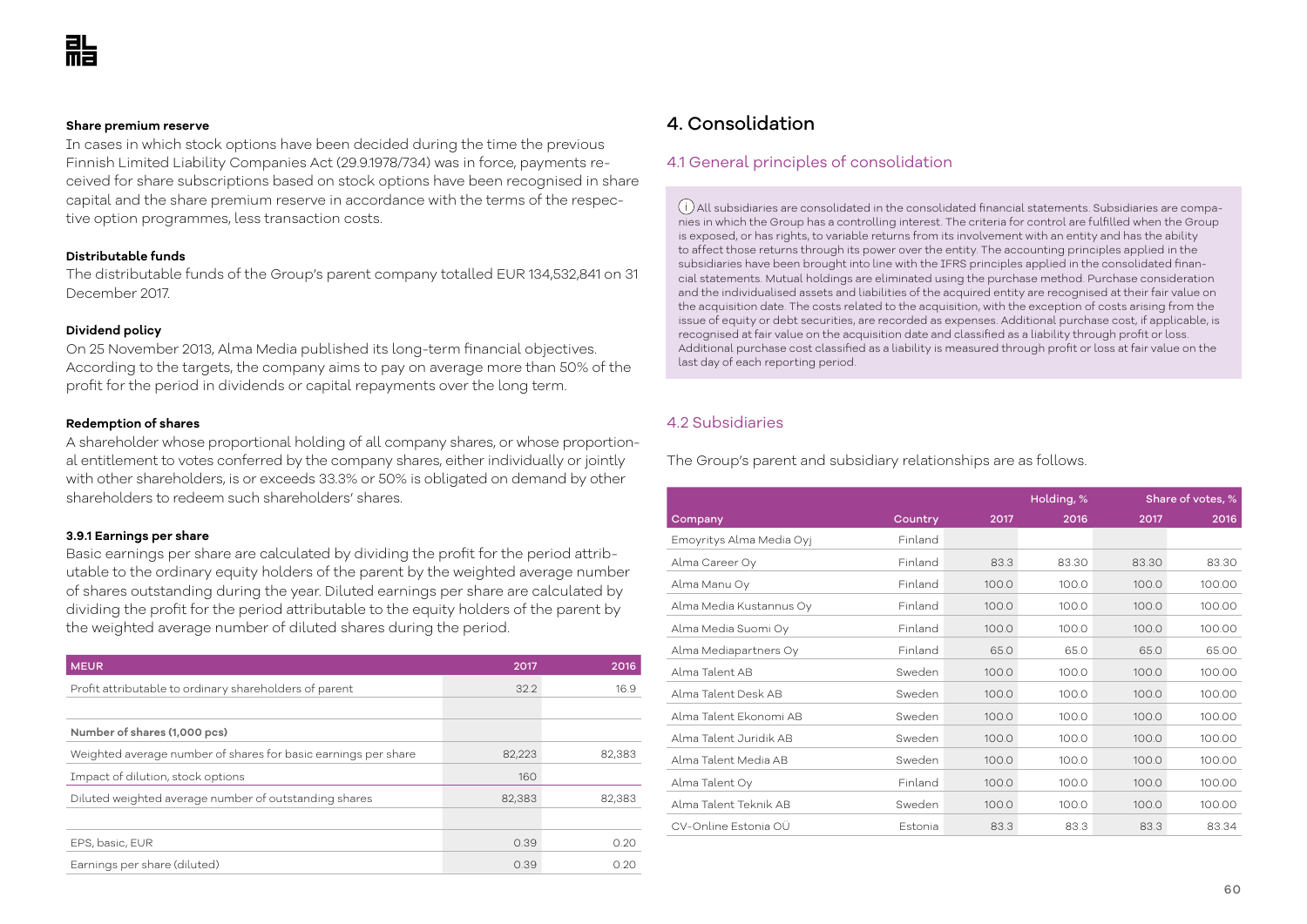|                                           |                   |       | Holding, % |       | Share of votes, % |  |  |
|-------------------------------------------|-------------------|-------|------------|-------|-------------------|--|--|
| Company                                   | Country           | 2017  | 2016       | 2017  | 2016              |  |  |
| Dagens Media Sverige AB                   | Sweden            | 100.0 | 100.0      | 100.0 | 100.00            |  |  |
| Edlegio AB                                | Sweden            | 70.0  | 70.0       | 70.0  | 70.00             |  |  |
| <b>Fvents Sweden AB</b>                   | Sweden            | 100.0 | 100.0      | 100.0 | 100.00            |  |  |
| FYI Events Denmark ApS                    | Denmark           | 100.0 | 100.0      | 100.0 | 100.00            |  |  |
| Karenstock Oy                             | Finland           | 100.0 | 100.0      | 100.0 | 100.00            |  |  |
| Kiinteistö Oy Tampereen<br>Patamäenkatu 7 | Finland           | 100.0 |            | 100.0 |                   |  |  |
| Kotikokki.net Oy                          | Finland           | 65.0  | 65.0       | 65.0  | 65.00             |  |  |
| LMC s.r.o                                 | Czech<br>Republic | 83.3  | 83.3       | 83.3  | 83.34             |  |  |
| Monster Worldwide CZ s.r.o.               | Czech<br>Republic | 83.3  | 83.3       | 83.3  | 83.34             |  |  |
| Monster Magyarorszag Kft                  | Hungary           | 83.3  | 83.3       | 83.3  | 83.34             |  |  |
| Monster Worldwide Polska SP, Z.o.o.       | Poland            | 83.3  | 83.3       | 83.3  | 83.34             |  |  |
| Müügimeistrite A/S                        | Estonia           | 92.0  | 92.0       | 92.0  | 92.00             |  |  |
| Objektvision AB                           | Sweden            | 100.0 | 100.0      | 100.0 | 100.00            |  |  |
| Oy Mediuutiset AB                         | Finland           | 100.0 | 50.0       | 100.0 | 50.00             |  |  |
| Profesia s.r.o                            | Slovakia          | 83.3  | 83.3       | 83.3  | 83.34             |  |  |
| Profesia s.r.o                            | Czech<br>Republic | 83.3  | 83.3       | 83.3  | 83.34             |  |  |
| Raksa ja Kotikauppa Oy (Nettikoti)        | Finland           | 33.0  | 33.0       | 33.0  | 33.00             |  |  |
| Rantapallo Oy                             | Finland           | 79.0  | 79.0       | 79.0  | 79.00             |  |  |
| SIA CV-Online Latvia                      | Latvia            | 83.3  | 83.3       | 83.3  | 83.34             |  |  |
| Suoramarkkinointi Mega Oy                 | Finland           | 100.0 | 100.0      | 100.0 | 100.00            |  |  |
| TAU On-line d.o.o                         | Croatia           | 83.3  | 83.3       | 83.3  | 83.34             |  |  |
| Telemarket SIA                            | Latvia            | 96.0  | 96.0       | 96.0  | 96.00             |  |  |
| UAB CV-Online LT                          | Lithuania         | 83.3  | 83.3       | 83.3  | 83.34             |  |  |

**Subsidiaries merged with other Group companies during the financial year:** 

| Alma Talent Events Oy                      | Finland           | 100.00 | 100.00 | 100.00 | 100.00 |
|--------------------------------------------|-------------------|--------|--------|--------|--------|
| Expose Oy                                  | Finland           | 100.00 | 100.00 | 100.00 | 100.00 |
| FYI Business Events Oy                     | Finland           | 100.00 | 100.00 | 100.00 | 100.00 |
| Jobote s.r.o                               | Czech<br>Republic | 83.00  | 83.00  | 83.00  | 83.00  |
| Michelsson Sales Consulting Oy             | Finland           | 100.00 | 100.00 | 100.00 | 100.00 |
| Remonttibulevardi Oy<br>(Urakkamaailma.fi) | Finland           | 65.00  | 33.00  | 65.00  | 33.00  |
| Talentum Business Information<br>Group AB  | Sweden            | 100.00 | 100.00 | 100.00 | 100.00 |
| Talentum Media Oy                          | Finland           | 100.00 | 100.00 | 100.00 | 100.00 |

Itemisation of significant non-controlling interests in the Group.

|                                 | Holding, %* |       |       |  |
|---------------------------------|-------------|-------|-------|--|
| Subsidiary                      | Country     | 2017  | 2016  |  |
| Alma Career Oy sub-group        | Finland     | 16.66 | 16.66 |  |
| Alma Mediapartners Oy sub-group | Finland     | 35    | 35    |  |

\* As the non-controlling interest's share of votes and equity are equal, the information is not presented separately.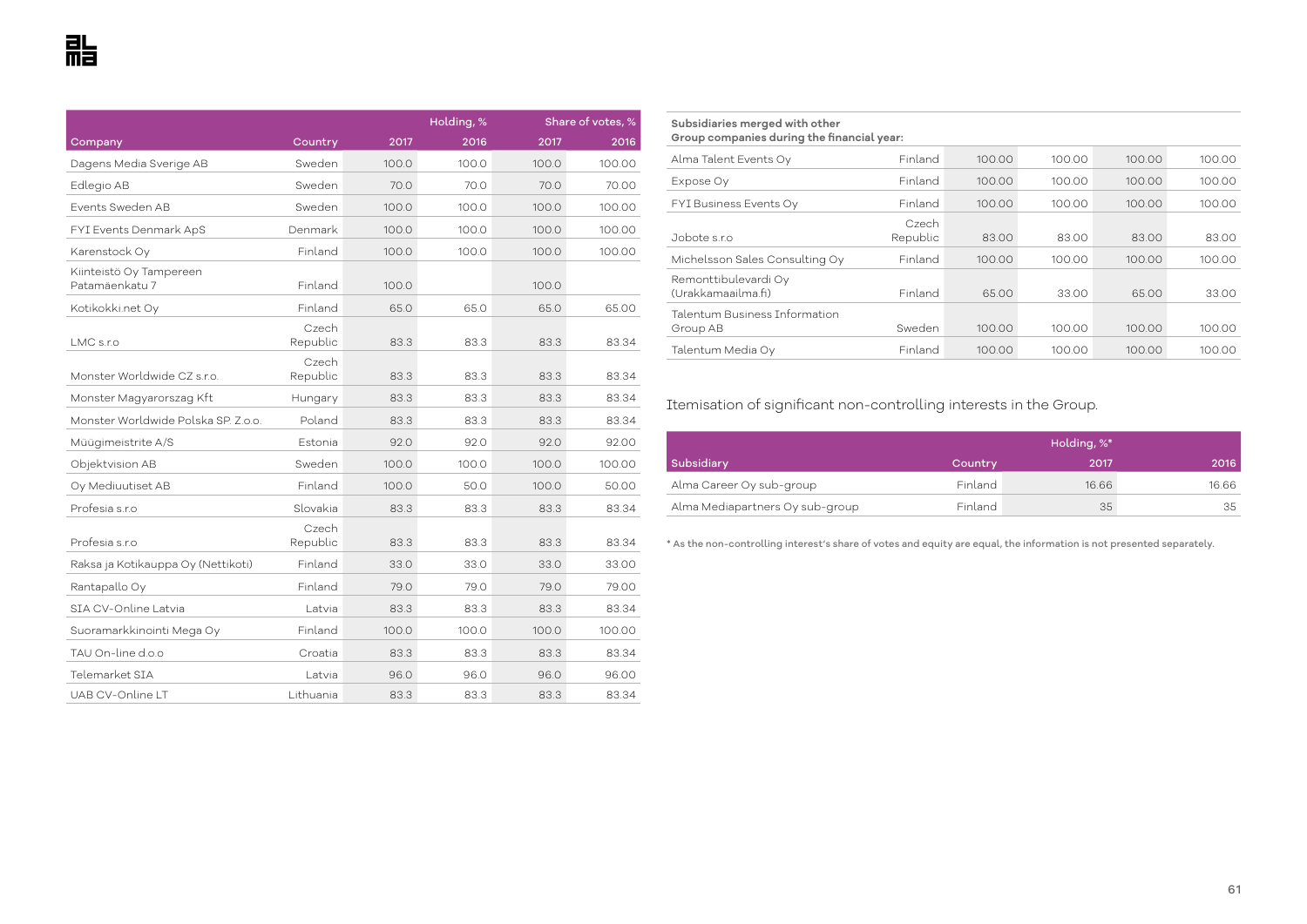Summary of financial information on subsidiaries involving a significant non-controlling interest.

|                                                                        |         | Alma Career sub-group |         | Alma Mediapartners sub-group |
|------------------------------------------------------------------------|---------|-----------------------|---------|------------------------------|
| <b>MEUR</b>                                                            | 2017    | 2016                  | 2017    | 2016                         |
| Current assets                                                         | 60.5    | 44.4                  | 5.4     | 4.5                          |
| Non-current assets                                                     | 50.0    | 50.2                  | 4.6     | 4.6                          |
| Current liabilities                                                    | 25.2    | 19.7                  | 2.8     | 2.7                          |
| Non-current liabilities                                                | O.2     | 0.2                   | O.O     | 0.2                          |
| Revenue                                                                | 65.0    | 53.0                  | 18.3    | 16.4                         |
| Expenses                                                               | $-39.5$ | 33.2                  | $-12.6$ | 11.7                         |
| Operating profit                                                       | 22.4    | 15.8                  | 5.0     | 4.0                          |
| Share of profit allocated to Alma Media<br>Corporation's owners (IFRS) | 13.9    | 8.6                   | 2.6     | 27                           |
| Share of profit allocated to non-control-<br>ling interest (IFRS)      | 3.4     | 2.3                   | 1.3     | 1.0                          |
| Dividends paid to non-controlling interest                             | 1.3     | 1.1                   | 1.0     | O.7                          |
| Net cash flow from operating activities                                | 23.5    | 19.3                  | 3.4     | 4.2                          |
| Net cash flows from/(used in) investing<br>activities                  | $-0.8$  | $-0.8$                | $-0.8$  | $-0.9$                       |
| Financing activities                                                   | $-20.9$ | $-17.2$               | $-2.8$  | $-3.3$                       |

The information from the sub-group's financial statements is presented in the table below according to Finnish Accounting Standards (FAS), as the financial statements have not been prepared in accordance with IFRS.

## 4.3 Business combinations

 $\widehat{(\cdot)}$  Subsidiaries acquired are consolidated from the time when the Group gains the right of control, and divested subsidiaries until the Group ceases to exercise the right of control. All intra-Group transactions, receivables, liabilities and profits are eliminated in the consolidated financial statements. The distribution of the profit for the year between the parent company owners and non-controlling interest shareholders is shown in the statement of comprehensive income. The eventual non-controlling interest in the acquired companies is measured at fair value or to the amount corresponding to the share of the non-controlling interest based on the proportionate share of the specified net assets. The measurement method is defined for each acquisition separately.

The comprehensive income is attributed to parent company shareholders and non-controlling shareholders, even if this were to lead to a negative portion being attributed to non-controlling shareholders. The amount of shareholders' equity attributable to non-controlling shareholders is shown as a separate item in the balance sheet under shareholders' equity. Changes in the parent company's holding in a subsidiary that do not lead to a loss of control are treated as equity transactions.

In conjunction with acquisitions achieved in stages, the previous holding is measured at fair value through profit or loss. When the Group loses control in a subsidiary, the remaining investment is measured at fair value through profit or loss on the date control in the subsidiary is lost, and the difference is recognised through profit or loss.

Acquisitions that took place before 1 January 2010 are recognised according to the provisions valid at the time.

#### **Acquisitions in 2017**

The Group carried out the following acquisitions in 2017.

|                     |            | Business Acquisition date | Acquired<br>share | Group share |
|---------------------|------------|---------------------------|-------------------|-------------|
| Alma Talent segment |            |                           |                   |             |
| Oy Mediuutiset Ab   | Publishing | 30/06/2017                | 50%               | 100%        |

The acquisition of Remonttibulevardi Oy was treated as a change in ownership in a subsidiary, an acquisition of non-controlling interest, which did not lead to a change in control. As a result, a reduction of MEUR 0.6 was recognised in equity. Remonttibulevardi Oy was merged into Alma Mediapartners Oy on 31 October 2017.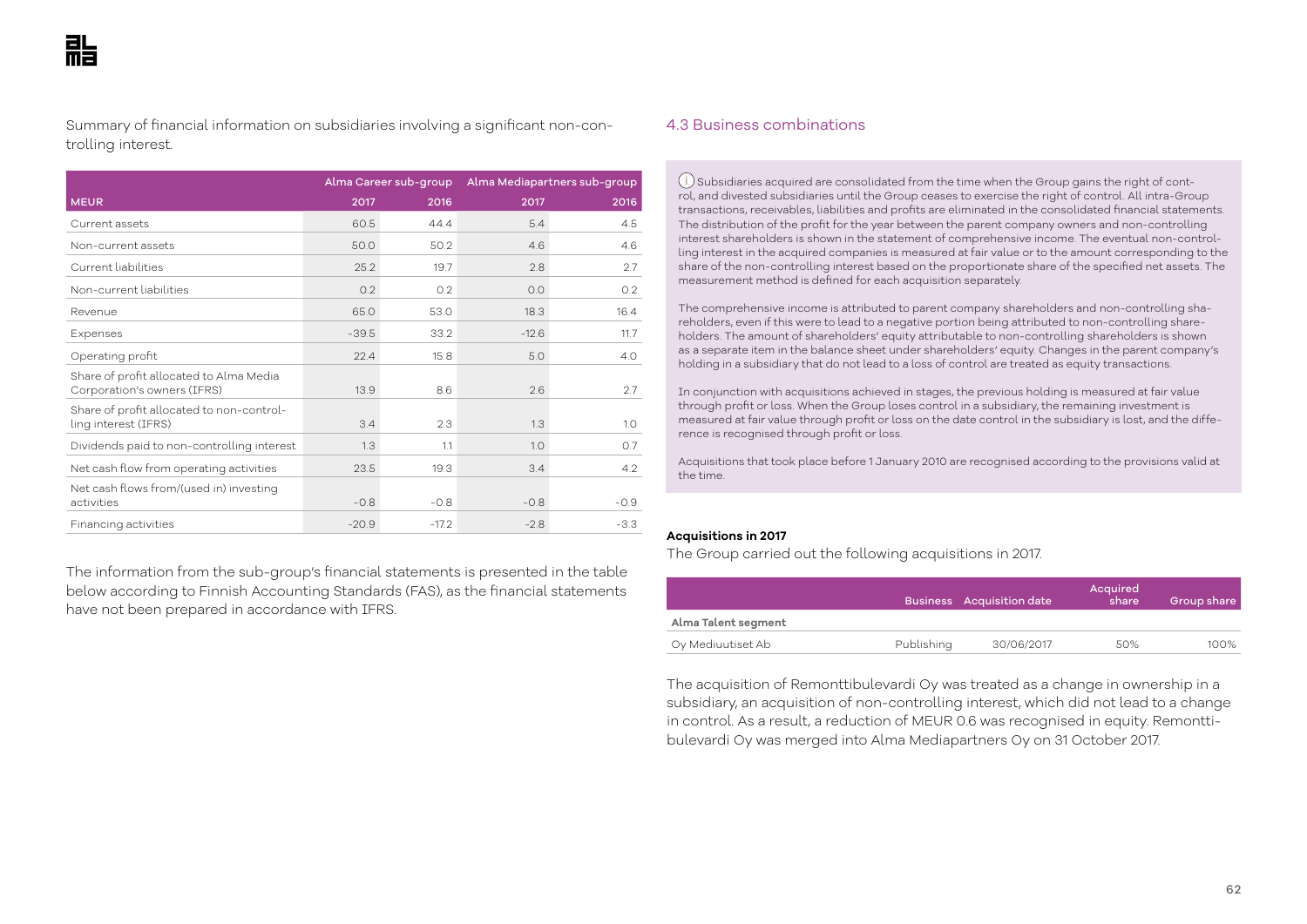#### **Alma Talent**

#### CONSIDERATION

| <b>MEUR</b>                                                               | Fair value |
|---------------------------------------------------------------------------|------------|
| Consideration, settled in cash                                            | 13         |
| Fair value measurement of previous holding at the time of the acquisition |            |
| Total consideration                                                       | 2Δ         |

#### THE ASSETS AND LIABILITIES RECORDED AS A RESULT OF THE ACQUISITION

| <b>MEUR</b>                                           | Fair value |
|-------------------------------------------------------|------------|
| Tangible assets                                       | O.O        |
| Intangible assets                                     | 1.3        |
| Trade and other receivables                           | 0.7        |
| Cash and cash equivalents                             | O.O        |
| Total assets acquired                                 | 1.9        |
|                                                       |            |
| Other non-current liabilities                         | 0.0        |
| Deferred tax liabilities                              | 0.3        |
| Trade and other payables                              | O.3        |
| Total liabilities acquired                            | 0.5        |
|                                                       |            |
| Acquired identifiable net assets at fair value, total | 1.4        |
| Group's share of net assets                           | 1.4        |
|                                                       |            |
|                                                       |            |
| Goodwill                                              | 1.0        |

The fair values entered on intangible assets in consolidation relate primarily to acquired customer agreements, the brand and information systems developed inhouse. Factors contributing to goodwill were the expected synergies related to these businesses.

## **Acquisitions in 2016**

The Group carried out the following acquisitions in 2016.

|                          | <b>Business</b> | <b>Acquisition date</b> | Holding<br>acquired | Group share |
|--------------------------|-----------------|-------------------------|---------------------|-------------|
| Alma Markets segment     |                 |                         |                     |             |
| Raksa ja Kotikauppa Oy   | Online service  | 01/01/2016              | 51%                 | 33.15%      |
| Jobote s.r.o             | Online service  | 01/01/2016              | 100%                | 83%         |
| Remonttibulevardi Oy     | Online service  | 02/06/2016              | 51%                 | 33.15%      |
|                          |                 |                         |                     |             |
| Alma Talent segment      |                 |                         |                     |             |
| Uusi Suomi business      | Online service  | 01/09/2016              |                     |             |
|                          |                 |                         |                     |             |
| Alma News & Life segment |                 |                         |                     |             |
| Rantapallo Oy            | Online service  | 01/04/2016              | 79%                 | 79%         |

## **Alma Markets**

CONSIDERATION

| <b>MEUR</b>                                                               | Fair value |
|---------------------------------------------------------------------------|------------|
| Consideration, settled in cash                                            |            |
| Contingent consideration                                                  | 0.3        |
| Fair value measurement of previous holding at the time of the acquisition |            |
| Total consideration                                                       |            |

THE ASSETS AND LIABILITIES RECORDED AS A RESULT OF THE ACQUISITION

| <b>MEUR</b>                 | Fair value |
|-----------------------------|------------|
| Intangible assets           | 0.7        |
| Trade and other receivables | 0.1        |
| Cash and cash equivalents   | 0.2        |
| Total consideration         | 0.9        |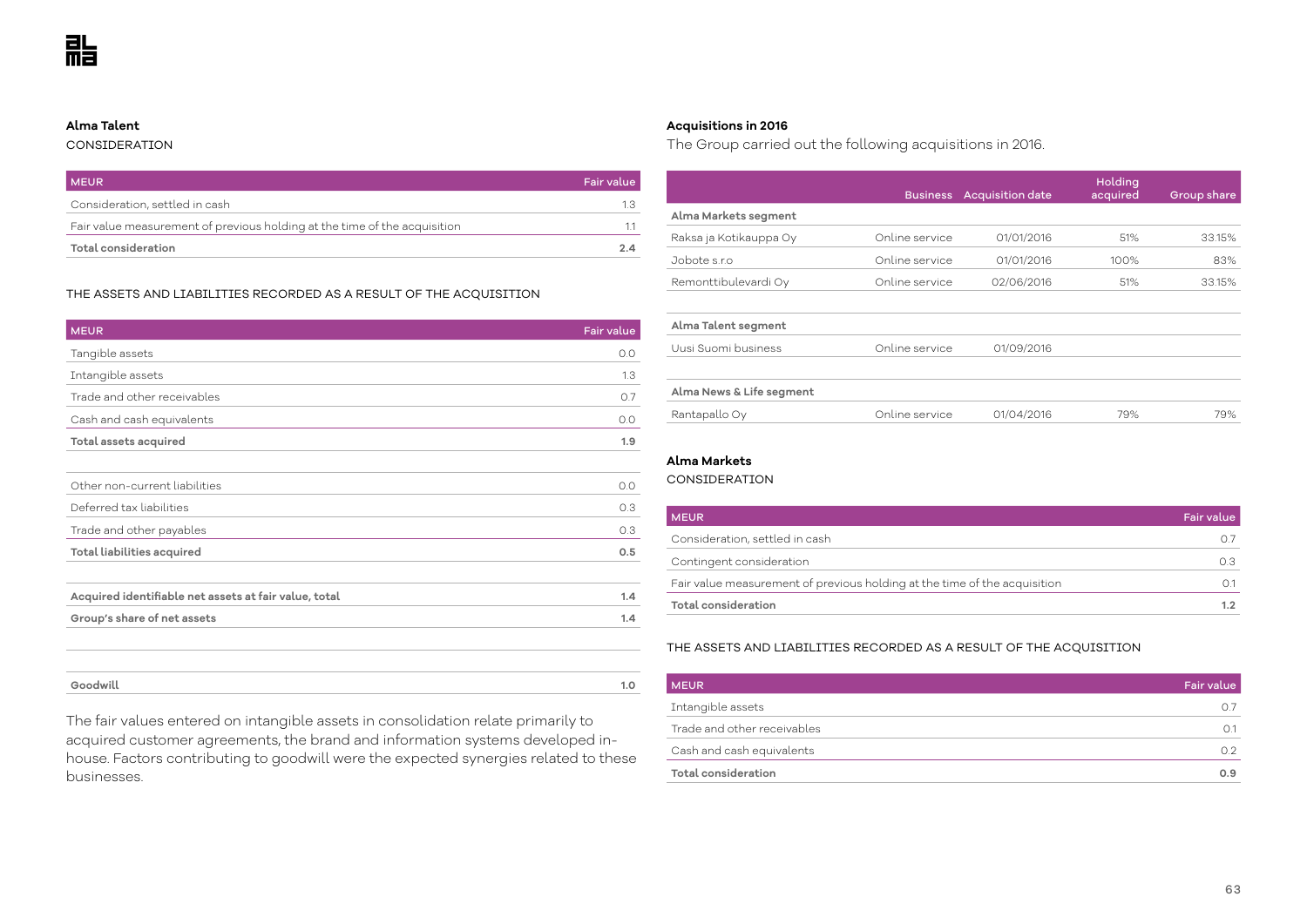| <b>MEUR</b>                                           | <b>Fair value</b> |
|-------------------------------------------------------|-------------------|
| Other non-current liabilities                         | O.O               |
| Deferred tax liabilities                              | O.1               |
| Trade payables and other payables                     | O.1               |
| Total liabilities acquired                            | 0.2               |
|                                                       |                   |
| Acquired identifiable net assets at fair value, total | 0.7               |
| Group's share of net assets                           | 0.2               |
|                                                       |                   |
| <b>Minority interest</b>                              | 0.4               |
|                                                       |                   |
| Goodwill                                              | 0.9               |

The fair values entered on intangible assets in consolidation relate primarily to acquired customer agreements, the brand and information systems developed inhouse. Factors contributing to goodwill were the expected synergies related to these businesses.

#### **Alma Talent**

As the acquisition of Uusi Suomi, which is reported in the Alma Talent segment, is immaterial to the Group, no tables are presented for that acquisition. The Uusi Suomi acquisition created MEUR 0.7 in goodwill. The acquisition is reported as a related party transaction by a significant shareholder.

#### **Alma News & Life**

Rantapallo Oy

#### CONSIDERATION

| <b>MEUR</b>                                                               | <b>Fair value</b> |
|---------------------------------------------------------------------------|-------------------|
| Consideration, settled in cash                                            |                   |
| Fair value measurement of previous holding at the time of the acquisition | 16                |
| Total consideration                                                       | 4.8               |

#### THE ASSETS AND LIABILITIES RECORDED AS A RESULT OF THE ACQUISITION

| <b>MEUR</b>                                           | Fair value |
|-------------------------------------------------------|------------|
| Tangible assets                                       | O.O        |
| Intangible assets                                     | 2.8        |
| Trade and other receivables                           | O.3        |
| Cash and cash equivalents                             | O.3        |
| Total assets acquired                                 | 3.4        |
|                                                       |            |
| Deferred tax liabilities                              | 0.5        |
| Trade payables and other payables                     | 0.8        |
| Total liabilities acquired                            | 1.3        |
|                                                       |            |
| Acquired identifiable net assets at fair value, total | 2.1        |
| Group's share of net assets                           | 1.7        |
|                                                       |            |
| Minority interest                                     | 0.4        |
|                                                       |            |
| Goodwill                                              | 3.1        |

The fair values entered on intangible assets in consolidation relate primarily to acquired customer agreements, the brand and information systems developed inhouse. Factors contributing to goodwill were the expected synergies related to these businesses.

#### CONSIDERATION PAID FOR ACQUISITIONS - CASH FLOW

| <b>MEUR</b>                                      | 2017 | 2016   |
|--------------------------------------------------|------|--------|
| Paid cash less acquired cash                     |      |        |
| Cash consideration                               | 1.9  | 8.2    |
| Asset transfer tax and transaction costs         | O.O  | O.1    |
| Contingent considerations, effect on profit/loss |      | $-0.1$ |
| Less acquired amounts                            |      |        |
| Cash                                             | 0.0  | O.5    |
| Net cash flow - capital expenditure              | 2.0  | 7.8    |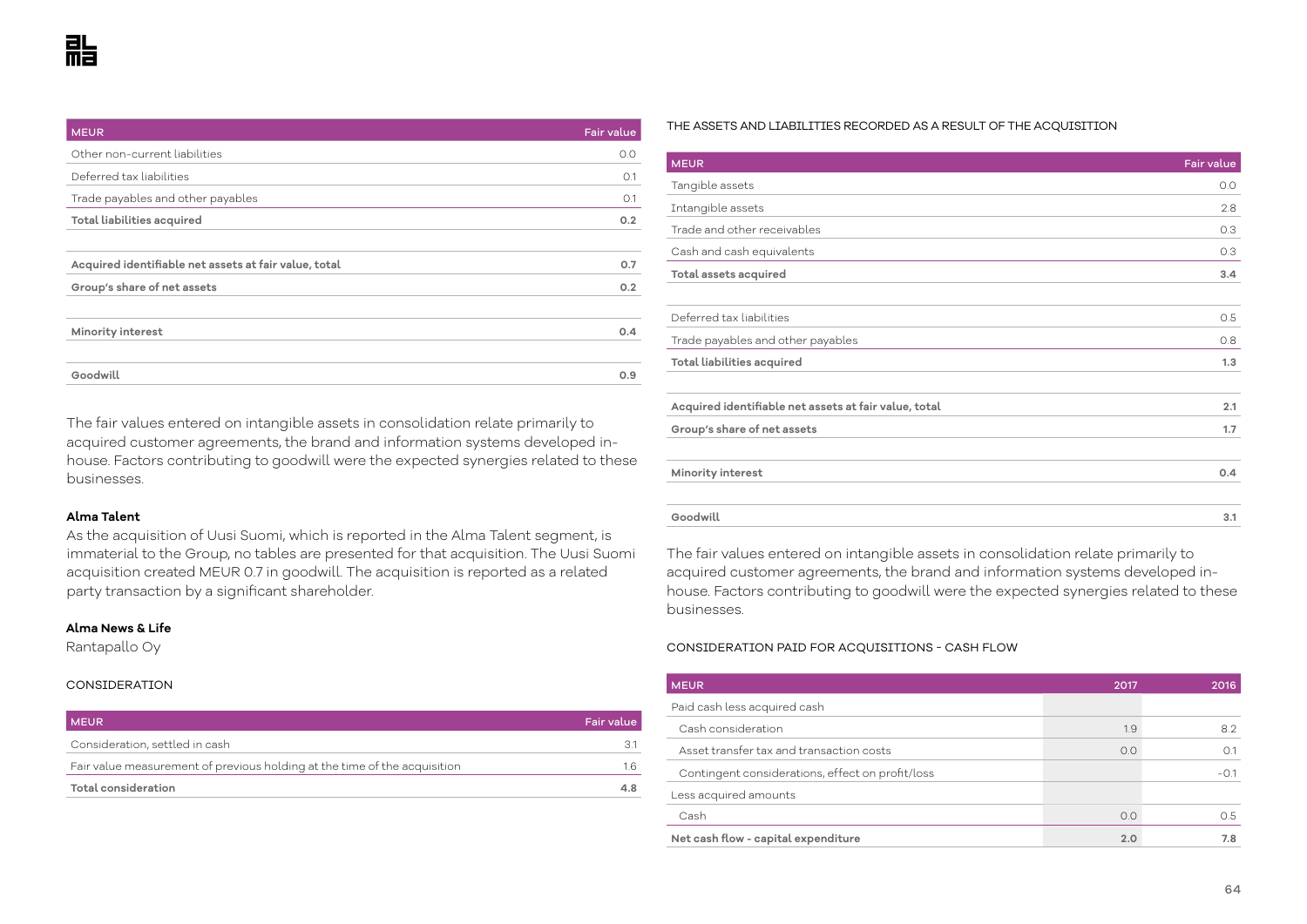## 4.4 Investments in associated companies and joint ventures

 Associated companies are those in which the Group has a significant controlling interest. A significant controlling interest arises when the Group holds 20% or more of the company's voting rights or over which the Group otherwise is able to exercise significant control. A joint arrangement is an arrangement of which two or more parties have joint control. Joint control is the contractually agreed sharing of control of an arrangement, which exists only when decisions about the relevant activities require the unanimous consent of the parties sharing control. A joint arrangement is either a joint operation or a joint venture. A joint venture is a joint arrangement whereby the Group has rights to the net assets of the arrangement, whereas in a joint operation, the Group has rights to the assets, and obligations for the liabilities, relating to the arrangement. Associated companies and joint ventures are consolidated using the equity method. Investments in associated companies include any goodwill arising from their acquisition. If the Group's share of the associated company's losses exceeds the book value of the investment, this investment is entered at zero value in the balance sheet and any losses in excess of this value are not recognised unless the Group has obligations with respect to the associated companies. The Group's share of the results of its associated companies is shown as a separate item after operating profit. The Group's share of its associated companies' other changes in comprehensive income is recognised in the consolidated comprehensive income statement under other comprehensive income.

| <b>MEUR</b>                                            | 2017   | 2016   |
|--------------------------------------------------------|--------|--------|
| Investments in associated companies and joint ventures |        |        |
| At beginning of period                                 | 5.1    | 6.8    |
| Acquisitions of business operations                    | O.3    |        |
| Decreases                                              | $-0.6$ | $-1.4$ |
| Share of results                                       | O.7    | 0.9    |
| Dividend received                                      | $-0.8$ | $-1.3$ |
| At end of period                                       | 4.5    | 5.1    |

#### **Further information on associated companies**

Goodwill arising from associated companies on the balance sheet on 31 December 2017 totalled MEUR 1.9 (MEUR 2.3).

#### Summary (100%) of associated company and joint venture totals.

| <b>MEUR</b>                                                                                                                                            | Alma<br><b>Markets</b> | Alma<br>Talent | <b>Alma News</b><br>& Life | Alma<br><b>Regions</b> | Other associat-<br>ed companies |
|--------------------------------------------------------------------------------------------------------------------------------------------------------|------------------------|----------------|----------------------------|------------------------|---------------------------------|
| The year 2017                                                                                                                                          |                        |                |                            |                        |                                 |
| Current assets                                                                                                                                         | 4.2                    | O.1            |                            |                        | 4.4                             |
| Non-current assets                                                                                                                                     | 4.5                    | 0.0            |                            |                        | 2.6                             |
| Current liabilities                                                                                                                                    | 1.1                    |                |                            |                        | 2.3                             |
| Non-current liabilities                                                                                                                                | 3.4                    |                |                            |                        | 0.3                             |
| Revenue                                                                                                                                                | 10.9                   | O.1            |                            |                        | O.O                             |
| Profit/loss for the period                                                                                                                             | 1.0                    |                |                            |                        | $-0.1$                          |
| Other comprehensive income                                                                                                                             |                        |                |                            |                        |                                 |
|                                                                                                                                                        |                        |                |                            |                        |                                 |
| Reconciliation between associated<br>companies' and joint ventures' finan-<br>cial information and the balance sheet<br>value recognised by the Group: |                        |                |                            |                        |                                 |
| Associated company's net assets                                                                                                                        | 4.2                    | O.1            |                            |                        | 4.8                             |
| Group's share of net assets                                                                                                                            | 1.2                    | 0.0            |                            |                        | 1.1                             |
| Goodwill                                                                                                                                               | 1.9                    |                |                            |                        |                                 |
| Other adjustments                                                                                                                                      | 0.0                    |                |                            |                        | $-0.1$                          |
|                                                                                                                                                        |                        |                |                            |                        |                                 |
| Associated companies' balance sheet<br>value on the consolidated balance<br>sheet                                                                      | 3.4                    | 0.0            |                            |                        | 1.1                             |
|                                                                                                                                                        |                        |                |                            |                        |                                 |
| Receivables from associated<br>companies                                                                                                               | 0.0                    |                |                            |                        |                                 |
| Owed to associated companies                                                                                                                           | 0.0                    |                |                            |                        |                                 |
| Dividends and capital repayments<br>received from associated company<br>during the period                                                              | 0.2                    |                |                            |                        | O.1                             |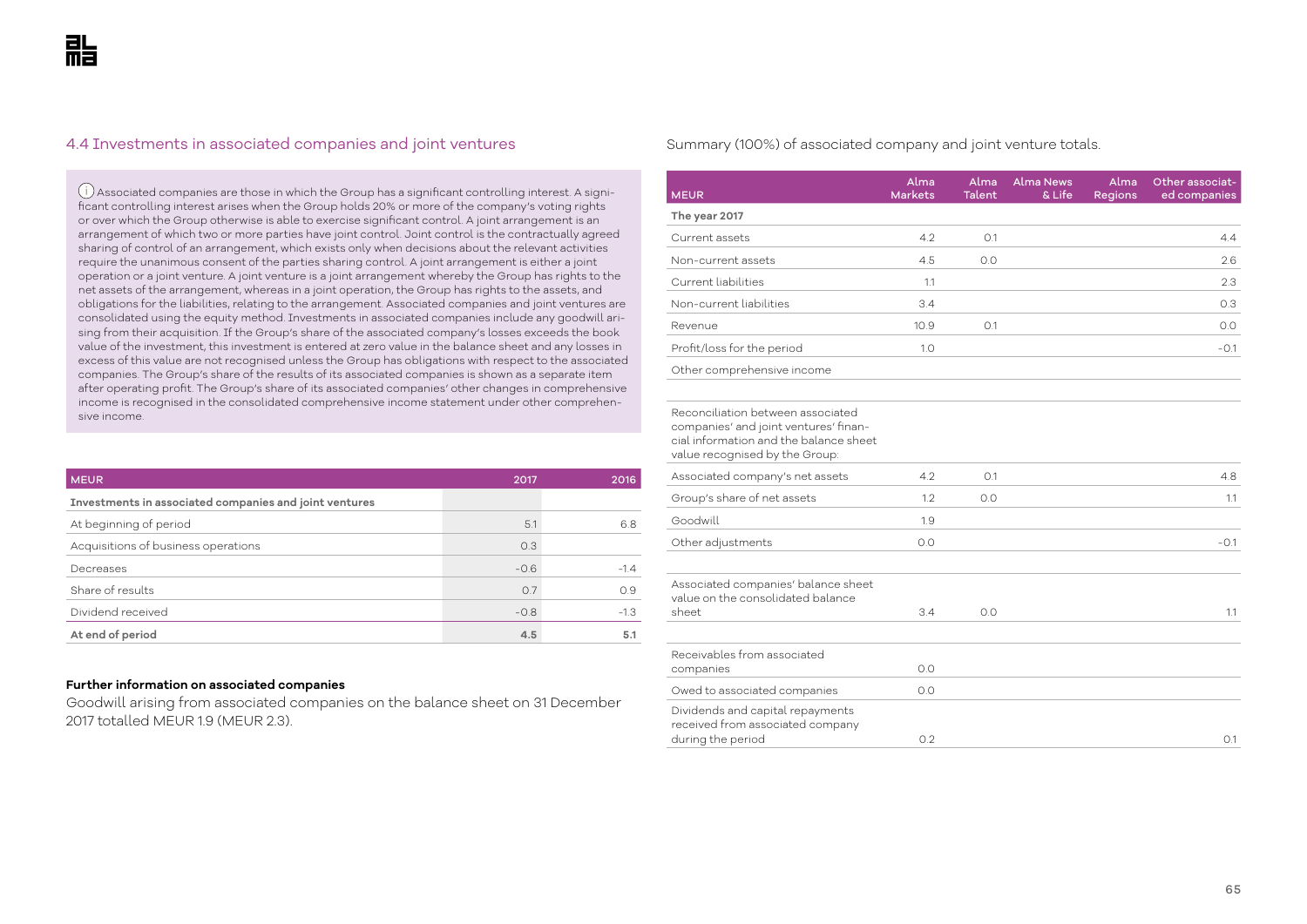| MEUR                                                                                                                                                   | Alma<br><b>Markets</b> | Alma<br><b>Talent</b> | <b>Alma News</b><br>& Life | Alma<br><b>Regions</b> | Other associat-<br>ed companies |
|--------------------------------------------------------------------------------------------------------------------------------------------------------|------------------------|-----------------------|----------------------------|------------------------|---------------------------------|
| <b>Year 2016</b>                                                                                                                                       |                        |                       |                            |                        |                                 |
| Current assets                                                                                                                                         | 3.2                    | 1.0                   |                            | 0.0                    | 11.1                            |
| Non-current assets                                                                                                                                     | 4.0                    | 0.0                   |                            | 0.3                    | 4.9                             |
| Current liabilities                                                                                                                                    | 1.0                    | 0.3                   |                            | 0.0                    | 10.0                            |
| Non-current liabilities                                                                                                                                | 3.4                    | 0.0                   |                            |                        | O.1                             |
| Revenue                                                                                                                                                | 9.6                    | 13.0                  |                            |                        | 33.1                            |
| Profit/loss for the period                                                                                                                             | 1.6                    | 0.4                   |                            | 0.0                    | 1.2                             |
| Other comprehensive income                                                                                                                             |                        |                       |                            |                        |                                 |
|                                                                                                                                                        |                        |                       |                            |                        |                                 |
| Reconciliation between associated<br>companies' and joint ventures' finan-<br>cial information and the balance sheet<br>value recognised by the Group: |                        |                       |                            |                        |                                 |
| Associated company's net assets                                                                                                                        | 2.9                    | 0.7                   |                            | 0.3                    | 6.0                             |
| Group's share of net assets                                                                                                                            | 1.1                    | 0.6                   |                            | O.1                    | 1.6                             |
| Goodwill                                                                                                                                               | 1.7                    | 0.6                   |                            |                        |                                 |
| Other adjustments                                                                                                                                      | 0.0                    |                       |                            |                        |                                 |
| Associated companies' balance sheet<br>value on the consolidated balance<br>sheet                                                                      | 2.8                    | 0.6                   |                            | O.1                    | 1.6                             |
| Receivables from associated<br>companies                                                                                                               | 0.0                    | 0.0                   | 0.0                        | 0.0                    |                                 |
| Owed to associated companies                                                                                                                           |                        |                       |                            |                        |                                 |
| Dividends and capital repayments<br>received from associated company<br>during the period                                                              | O.1                    | 0.2                   |                            | 0.0                    | 0.6                             |

| <b>Associated companies</b>    | Segment       | Holding, % | Share of votes, % |
|--------------------------------|---------------|------------|-------------------|
| Arena Interactive Oy           | Alma Markets  | 35.0       | 35.0              |
| Autojerry Oy                   | Alma Markets  | 24.1       | 24.1              |
| Conseco Press                  | Alma Talent   | 40.0       | 40.0              |
| Thrfostud 3 d.o.o.             | Alma Markets  | 25.0       | 25.0              |
| Kolektiv d.o.o.                | Alma Markets  | 30.0       | 30.0              |
| Kytöpirtti Oy                  | Non-allocated | 43.2       | 43.2              |
| Media Metrics Finland Oy       | Alma Markets  | 25.0       | 25.0              |
| Muuttomaailma Oy               | Alma Markets  | 16.3       | 16.3              |
| Oy Suomen Tietotoimisto-Finska |               |            |                   |
| Notisbyrån Ab                  | Non-allocated | 24.1       | 24.1              |
| Vrabotuvanje Online            | Alma Markets  | 30.0       | 30.0              |

#### **Sales**

Alma Media sold its share of ownership of Tampereen Tietoverkko (TTV) Oy to Elisa Corporation in June 2017. Alma Media owned 35.14% of the company.

In September 2017, Alma Media's subsidiary Alma Media Kustannus Oy sold Holding Oy Vision. Alma Media owned 24.74% of the company.

#### Joint ventures

Oy Mediuutiset Ab, which was previously reported as a joint venture, became a subsidiary in the financial period 2017.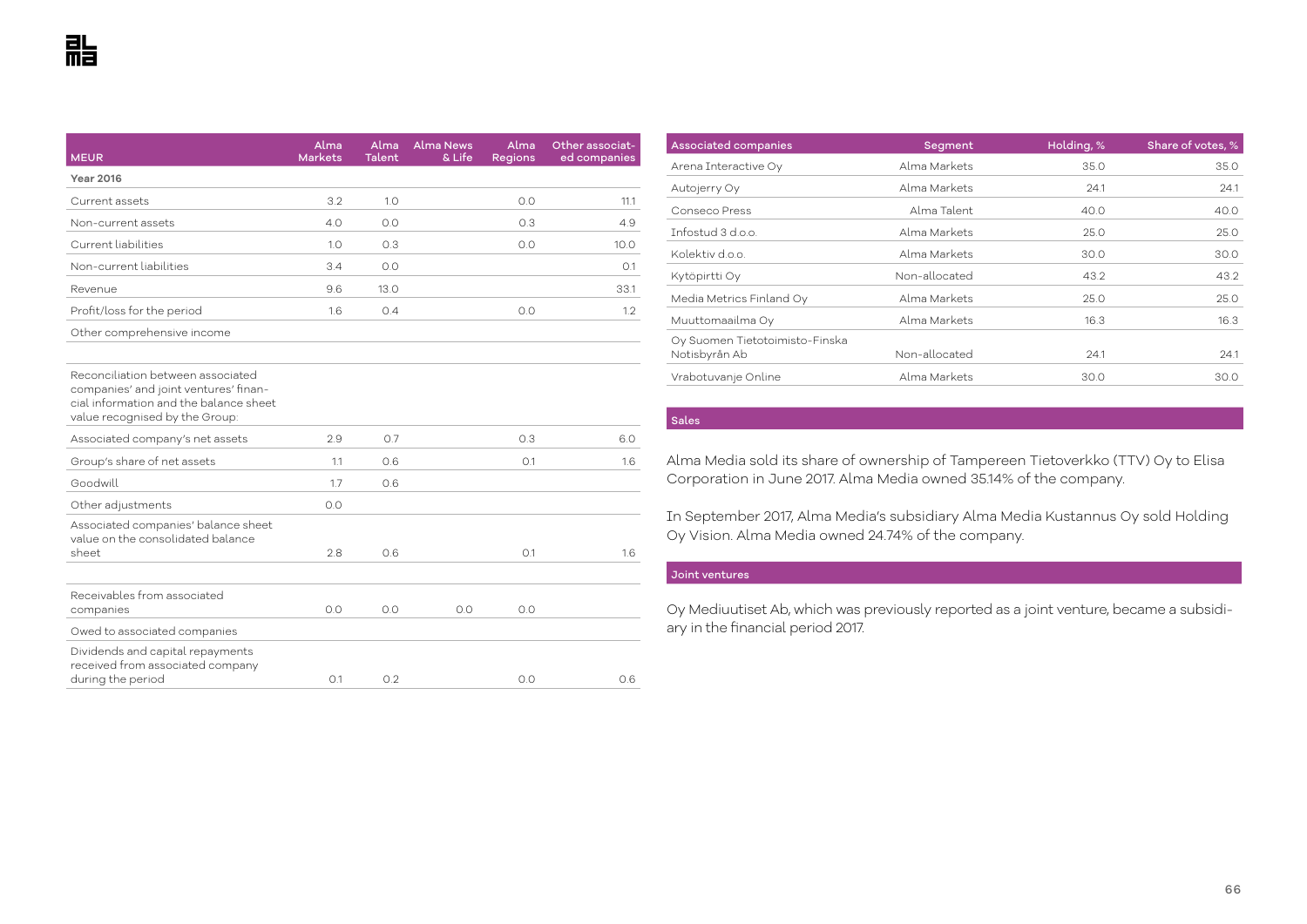## 4.5 Related party transactions

Alma Media Group's related parties are its associated companies (see Note 4.5), the companies that they own and affiliated companies.

Related parties also include the company's management (the Board of Directors, the Presidents and the Group Executive Team). The employee benefits of management and other related party transactions between management and the company are detailed in Note 1.4.

Sales of goods and services with related party members are based on the Group's prices in force at the time of transaction.

#### RELATED PARTY TRANSACTIONS – ASSOCIATED COMPANIES

| <b>MEUR</b>                       | 2017 | 2016 |
|-----------------------------------|------|------|
| Sales of goods and services       | 0.4  | 0.5  |
| Purchases of goods and services   | 2.9  | 5.4  |
| Trade, loan and other receivables | 0.0  |      |
| Trade payables                    | 0.0  | ∩⊿   |

#### RELATED PARTY TRANSACTIONS – PRINCIPAL SHAREHOLDERS

| <b>MEUR</b>                       | 2017 | 2016 |
|-----------------------------------|------|------|
| Sales of goods and services       | 0.2  |      |
| Purchases of goods and services   | O.O  | 0.0  |
| Trade, loan and other receivables | 0.0  | 0.0  |
| Trade payables                    | 0.0  | 0.0  |
| Acquired businesses               |      |      |

## RELATED PARTY TRANSACTIONS – CORPORATIONS WHERE MANAGEMENT EXERCISES INFLUENCE

| <b>MEUR</b>                       | 2017 | 2016. |
|-----------------------------------|------|-------|
| Sales of goods and services       | ΩO   |       |
| Purchases of goods and services   | 0.0  |       |
| Trade, loan and other receivables | n c  |       |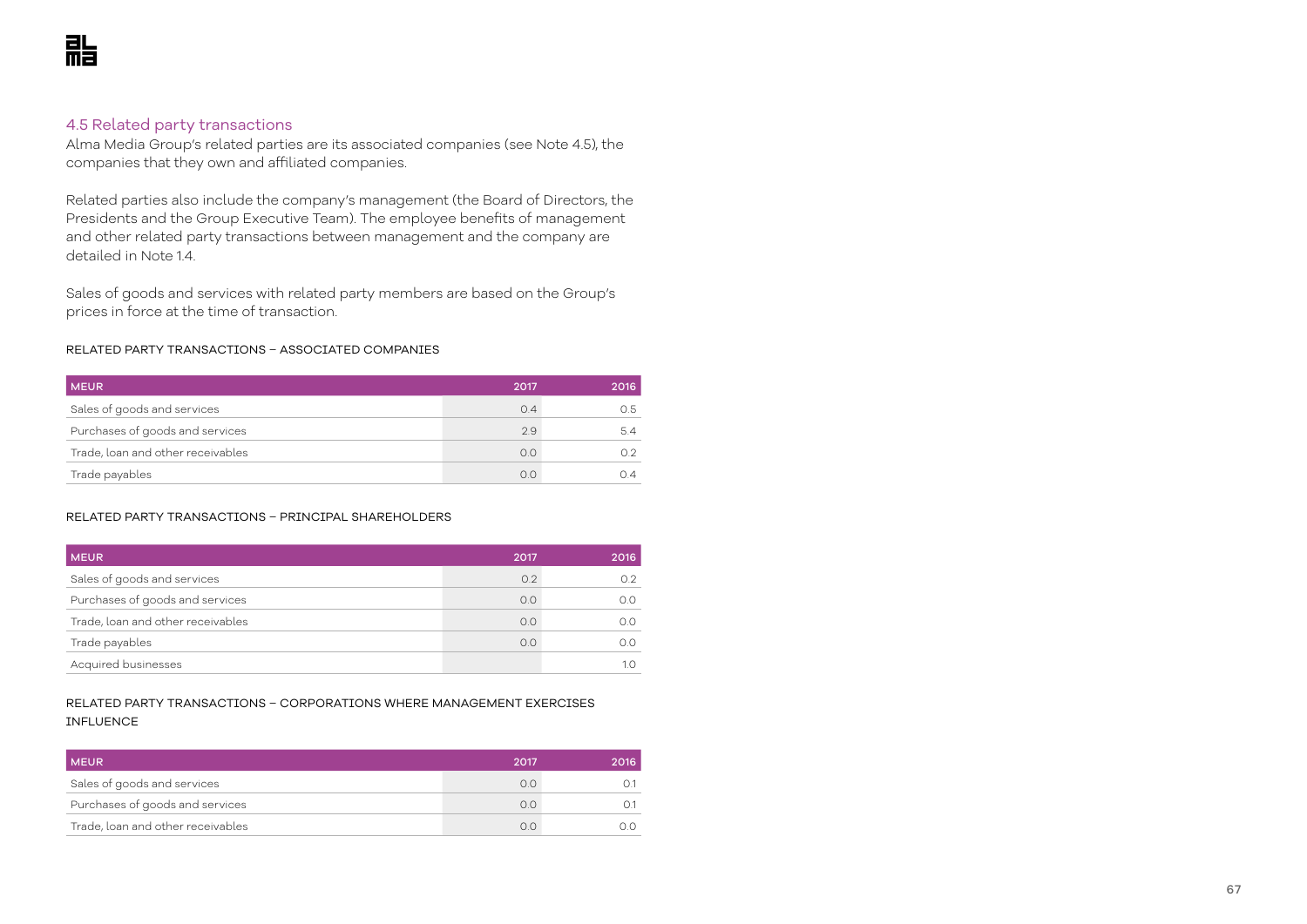## 5 Other notes

## 5.1 Income tax

The tax expense in the profit or loss comprises the tax based on the company's taxable income for the period together with deferred taxes. The tax based on taxable income for the period is the taxable income calculated on the applicable tax rate in each country of operation. The tax is adjusted for any tax related to previous periods.

| <b>MEUR</b>                                                    | 2017   | 2016   |
|----------------------------------------------------------------|--------|--------|
| Current income tax charge                                      | 10.5   | 6.8    |
| Adjustments in respect of current income tax of previous years | 0.3    | O.O    |
| Deferred taxes                                                 | $-1.6$ | $-1.3$ |
| Total                                                          | 9.2    | 55     |

## RECONCILIATION OF TAX EXPENSES IN THE INCOME STATEMENT AND TAX CALCULATED ON FINNISH TAX RATE

The Finnish corporate tax rate in 2017 was 20% and in 2016 20%. In the calculation of deferred taxes, 20% has been used as the Finnish corporate tax rate in 2017.

| <b>MEUR</b>                                                                     | 2017   | 2016   |
|---------------------------------------------------------------------------------|--------|--------|
| Profit before tax                                                               | 45.9   | 25.4   |
| Share of profit of associated companies                                         | $-0.7$ | $-0.9$ |
| Total                                                                           | 45.3   | 24.4   |
|                                                                                 |        |        |
| Tax calculated on the parent company's tax rate                                 | 9.1    | 4.9    |
| Impact of varying tax rates of foreign subsidiaries                             | $-0.2$ | O.O    |
| Tax-free income                                                                 | $-0.5$ | $-0.3$ |
| Non-tax-deductible expenses                                                     | 0.6    | 1.0    |
| Items from previous periods                                                     |        |        |
| Use of previously non-entered deferred tax assets                               |        | 0.0    |
| Unrecognised deferred tax asset from the confirmed tax losses                   | 0.2    | 0.2    |
| Recognition of previously unrecognised deferred tax assets on the balance sheet |        |        |
| Other items                                                                     | O.1    | $-0.2$ |
| Tax recognised in the income statement                                          | 9.2    | 5.5    |

Tax impacts of entries due to IAS 19 accounting principles are included in other comprehensive income.

## 5.2 Deferred tax assets and liabilities

 $(i)$  Deferred tax assets and liabilities are recognised on all temporary differences between their book and actual tax values. Deferred taxes are calculated using the tax rates enacted by the balance sheet date. However, the deferred tax liability is not recognised on the initial recognition of goodwill or if it arises from initial recognition of an asset or liability in a transaction other than a business combination that, at the time of the transaction, affects neither accounting nor taxable profit or loss.

Deferred tax assets are recognised to the extent that it is probable that taxable profit will be available against which the deductible temporary differences can be utilised. A deferred tax liability is recognised on non-distributed retained earnings of subsidiaries when it is likely that the tax will be paid in the foreseeable future. Deferred tax assets and liabilities are netted by the company when they relate to income tax levied by the same tax authority and when the tax authority permits the company to pay or receive a single net tax payment. Deferred taxes are recognised to the extent that it is probable that taxable profit will be available against which the deductible temporary differences can be utilised. For this purpose, the conditions for the recognition of deferred taxes are assessed on the final day of each reporting period.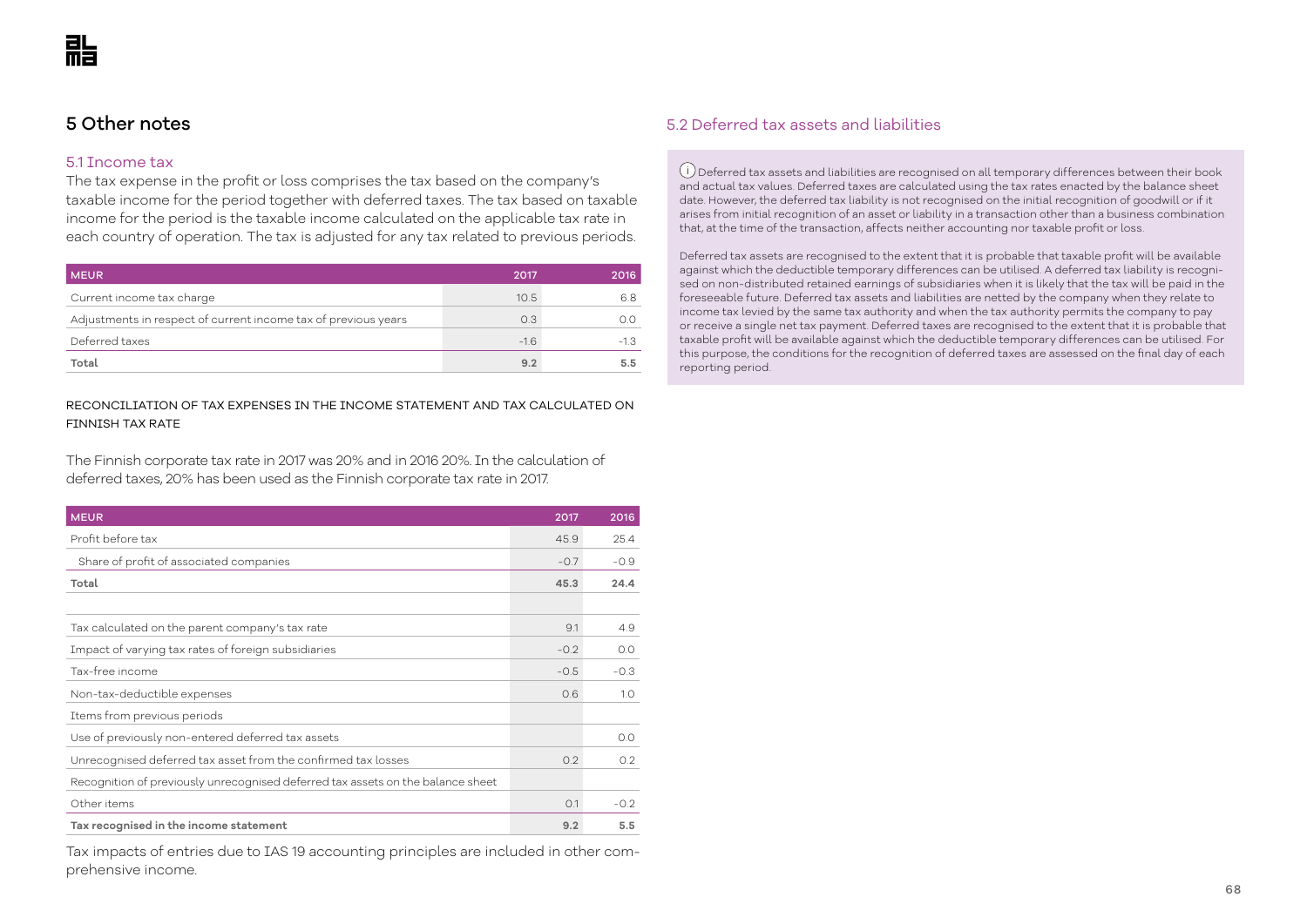#### CHANGES IN DEFERRED TAXES DURING 2017

| <b>MEUR</b>                                  | 31 Dec 2016 | Recognised<br>in income<br>statement | Recognised<br>in equity | Acquired/sold<br>subsidiaries | 31 Dec 2017 |
|----------------------------------------------|-------------|--------------------------------------|-------------------------|-------------------------------|-------------|
| Deferred tax assets                          |             |                                      |                         |                               |             |
| Provisions                                   | 0.2         | 0.3                                  | 0.0                     |                               | 0.5         |
| Pension benefits                             | 0.2         | 0.0                                  | 0.0                     |                               | 0.2         |
| Deferred depreciation                        | 0.3         | O.7                                  | 0.0                     |                               | 1.1         |
| Other items                                  | 1.0         | $-0.1$                               | 0.0                     |                               | 0.9         |
| Total                                        | 1.7         | 0.9                                  | 0.0                     |                               | 2.6         |
|                                              |             |                                      |                         |                               |             |
| Taxes, net                                   | $-0.3$      |                                      |                         |                               | $-0.3$      |
| Deferred tax assets on<br>balance sheet      | 1.5         |                                      |                         |                               | 2.3         |
|                                              |             |                                      |                         |                               |             |
| Deferred tax liabilities                     |             |                                      |                         |                               |             |
| Accumulated depreciation<br>differences      | 0.3         | 0.0                                  | 0.0                     |                               | 0.3         |
| Business combinations                        | 12.8        | $-0.8$                               | O.1                     | 0.3                           | 12.4        |
| Retained earnings of<br>subsidiary companies | 0.3         | 0.2                                  |                         |                               | 0.5         |
| Other items                                  | 0.2         | $-0.1$                               | 0.0                     |                               | O.1         |
| Total                                        | 13.6        | $-0.7$                               | 0.1                     | 0.3                           | 13.3        |
|                                              |             |                                      |                         |                               |             |
| Taxes, net                                   | $-0.3$      |                                      |                         |                               | $-0.3$      |
| Deferred tax liabilities on<br>balance sheet | 13.3        |                                      |                         |                               | 13.0        |

## No deferred tax asset has been calculated on the confirmed losses of Group companies in Finland, amounting to MEUR 0.1, and abroad, amounting to MEUR 6.2. Utilisation of this tax asset requires that the normal operations of such companies would generate taxable income. The losses expire in 2024 at the latest for losses other than those of Group companies in Sweden.

#### CHANGES IN DEFERRED TAXES DURING 2016

|                                              | 31 Dec | Recognised in<br>income | Recognised | Acquired/sold | 31 Dec |
|----------------------------------------------|--------|-------------------------|------------|---------------|--------|
| <b>MEUR</b>                                  | 2015   | statement               | in equity  | subsidiaries  | 2016   |
| Deferred tax assets                          |        |                         |            |               |        |
| Provisions                                   | O.1    | 0.0                     |            |               | 0.2    |
| Pension benefits                             | 0.3    | 0.0                     | 0.0        | 0.0           | 0.2    |
| Deferred depreciation                        | 0.4    | $-0.1$                  | 0.0        |               | 0.3    |
| Other items                                  | 1.0    | 0.0                     |            |               | 1.0    |
| Total                                        | 1.8    | $-0.1$                  | 0.0        | 0.0           | 1.7    |
|                                              |        |                         |            |               |        |
| Taxes, net                                   | $-0.3$ |                         |            |               | $-0.3$ |
| Deferred tax assets on                       |        |                         |            |               |        |
| balance sheet                                | 1.6    |                         |            |               | 1.5    |
| Deferred tax liabilities                     |        |                         |            |               |        |
| Accumulated depreciation<br>differences      | 0.3    | O.1                     | 0.0        | 0.0           | 0.3    |
| Business combinations                        | 12.2   | O.1                     | $-0.1$     | 0.6           | 12.8   |
| Retained earnings of                         |        |                         |            |               |        |
| subsidiary companies                         | 0.4    | $-0.1$                  |            |               | 0.3    |
| Other items                                  | 1.6    | $-1.4$                  | 0.0        |               | 0.2    |
| Total                                        | 14.4   | $-1.4$                  | 0.0        | 0.6           | 13.6   |
|                                              |        |                         |            |               |        |
| Taxes, net                                   | $-0.3$ |                         |            |               | $-0.3$ |
| Deferred tax liabilities on<br>balance sheet | 14.2   |                         |            |               | 13.4   |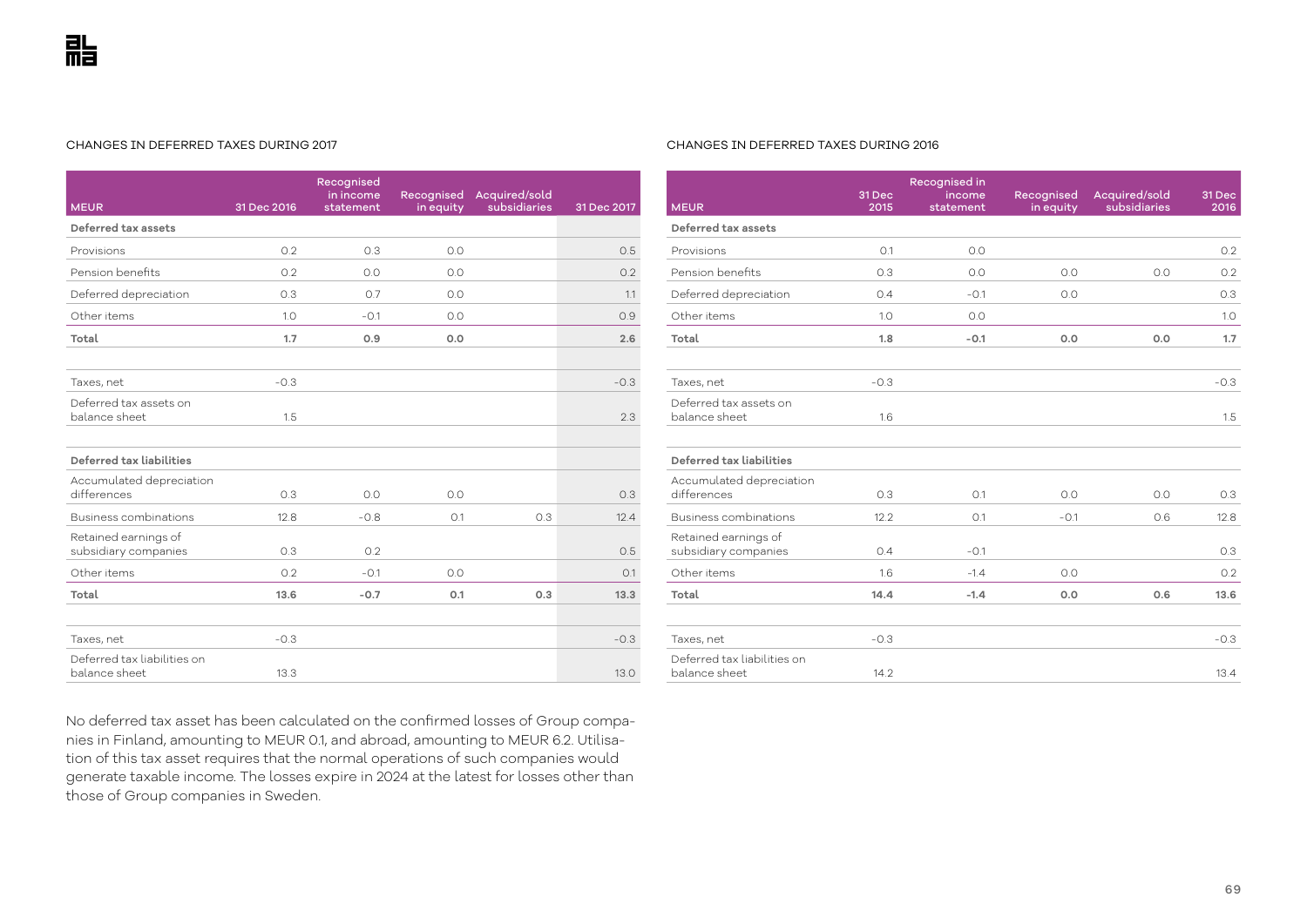The period during which matters affecting the financial statements are taken into account is the period from the closing of the accounts to the release of the statements. The release date is the day on which the Financial Statements Bulletin will be published. Events occurring during the period referred to above are examined to determine whether they do or do not render it necessary to correct the information in the financial statements.

Information in the financial statements is corrected in the case of events that provide additional insight into the situation prevailing on the balance sheet date. Events of this nature include, for example, information received after the closing of the accounts indicating that the value of an asset had already been reduced on the balance sheet date.

|                      | <b>Business</b> | <b>Acquisition date</b> | Holding<br>acquired | Group share |
|----------------------|-----------------|-------------------------|---------------------|-------------|
| Alma Markets segment |                 |                         |                     |             |
| Ahorauta Oy          | Online service  | 03/01/2018              | $100\%$             | 65%         |
| Autojerry Oy         | Online service  | 10/01/2018              | 76%                 | 65%         |
| Käyttösofta Oy       | Online service  | 10/01/2018              | $100\%$             | 65%         |

#### CONSIDERATION

| <b>MEUR</b>                                                               | <b>Fair value</b> |
|---------------------------------------------------------------------------|-------------------|
| Consideration, settled in cash                                            |                   |
| Contingent consideration                                                  | 10.0              |
| Fair value measurement of previous holding at the time of the acquisition | 0.8               |
| Total consideration                                                       | 16.5              |

## 5.3 Events after the balance sheet date THE ASSETS AND LIABILITIES RECORDED AS A RESULT OF THE ACQUISITION

| <b>MEUR</b>                                           | Fair value |
|-------------------------------------------------------|------------|
| Intangible assets                                     | 5.2        |
| Trade and other receivables                           | 0.2        |
| Cash and cash equivalents                             | 0.8        |
| Total assets acquired                                 | 6.2        |
|                                                       |            |
| Deferred tax liabilities                              | 1.0        |
| Trade payables and other payables                     | 0.4        |
| Total liabilities acquired                            | 1.4        |
|                                                       |            |
| Acquired identifiable net assets at fair value, total | 4.8        |
| Group's share of net assets                           | 4.8        |
|                                                       |            |
| Goodwill                                              | 11.7       |

The fair values entered on intangible assets in consolidation relate primarily to acquired customer agreements, the brand and information systems developed inhouse. Factors contributory to goodwill were the synergies related to these businesses expected to be realised.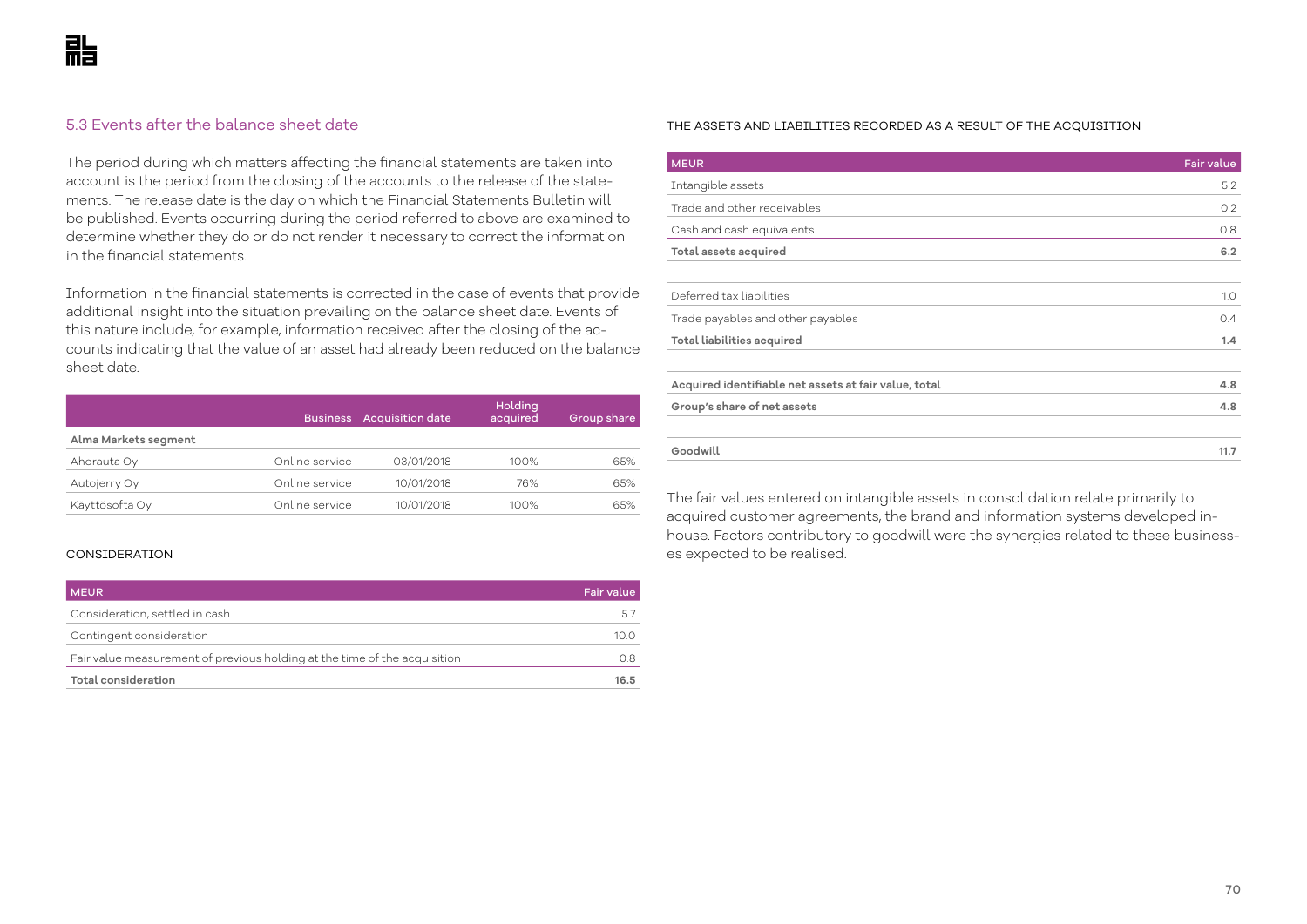## Parent company income statement (FAS)

| <b>MEUR</b>                             | <b>Note</b>   | 1 Jan-31 Dec 2017 | 1 Jan-31 Dec 2016 |
|-----------------------------------------|---------------|-------------------|-------------------|
| Revenue                                 | 6.1           | 31.1              | 27.7              |
| Other operating income                  | 6.2           | 1.4               | O.1               |
| Materials and services                  | 6.3           | O.1               | O.1               |
| Expenses arising from employee benefits | 6.4           | 11.6              | 12.0              |
| Depreciation and write-downs            | 6.5           | 1.8               | 1.4               |
| Other operating expenses                | 6.6, 6.7, 6.8 | 25.5              | 25.9              |
| Operating profit (loss)                 |               | $-6.5$            | $-11.5$           |
| Financial income and expenses           | 6.9           | 7.8               | 10.9              |
| Profit before appropriations and taxes  |               | 1.3               | $-0.6$            |
| Appropriations                          | 6.10          | 26.3              | 16.1              |
| Income tax                              | 6.11          | $-3.7$            | $-0.9$            |
| Profit for the period                   |               | 23.9              | 14.6              |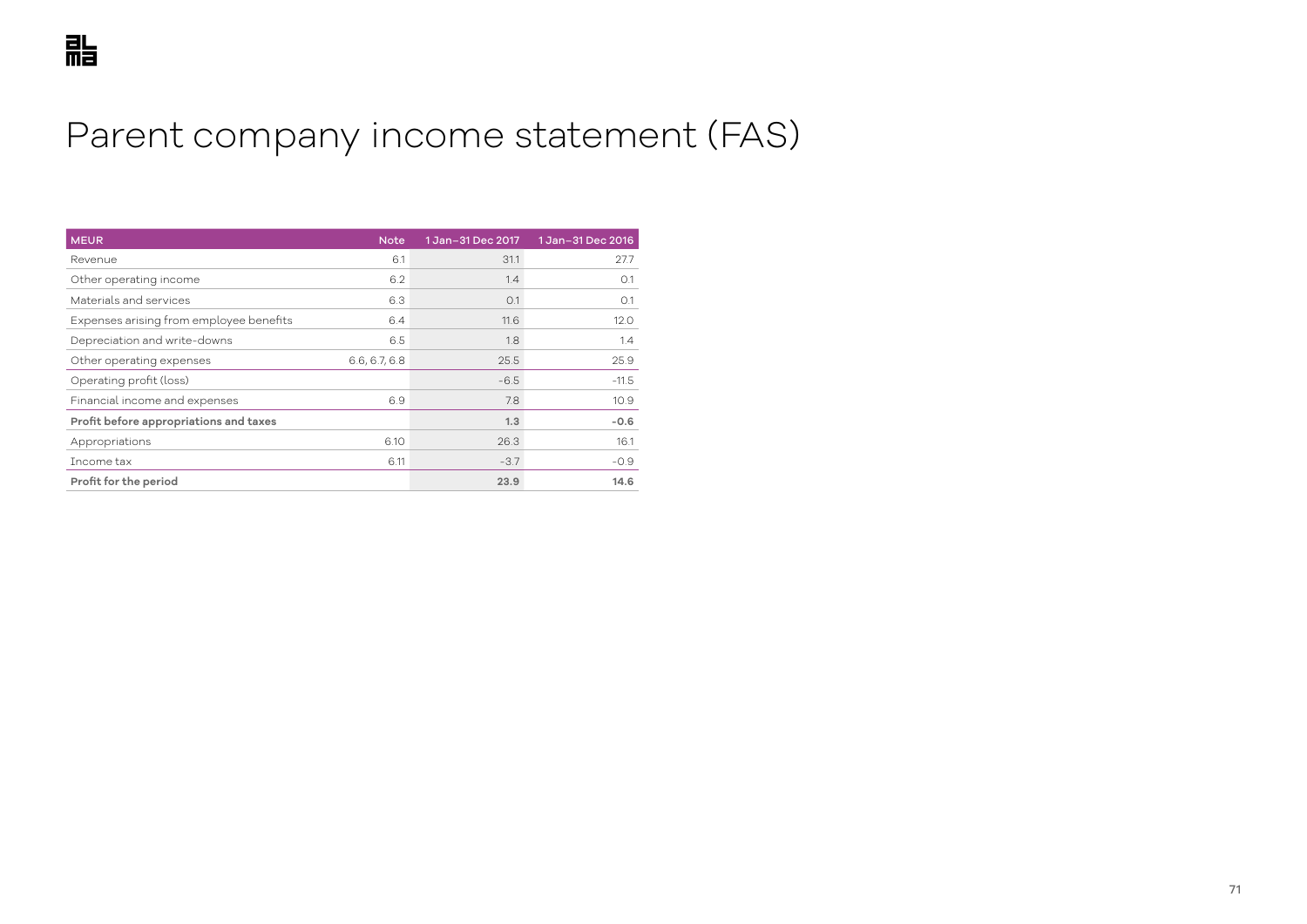# Parent company balance sheet (FAS)

| <b>MEUR</b><br><b>Note</b>          | 31 Dec 2017 | 31 Dec 2016 |
|-------------------------------------|-------------|-------------|
| <b>ASSETS</b>                       |             |             |
| Non-current assets                  |             |             |
| Intangible assets<br>6.12           | 3.5         | 4.0         |
| Tangible assets<br>6.13             | 2.1         | 2.3         |
| Investments                         |             |             |
| Holdings in Group companies<br>6.14 | 333.7       | 334.5       |
| Other investments                   | 15.5        | 5.5         |
| Non-current assets, total           | 354.7       | 346.4       |
|                                     |             |             |
| <b>Current assets</b>               |             |             |
| Current receivables<br>6.15         | 36.7        | 33.0        |
| Cash and cash equivalents           | 10.0        | 13.9        |
| Current assets, total               | 46.7        | 46.9        |
|                                     |             |             |
| Assets, total                       | 401.4       | 393.2       |

| <b>MEUR</b>                                 | <b>Note</b> | 31 Dec 2017 | 31 Dec 2016 |
|---------------------------------------------|-------------|-------------|-------------|
| <b>EQUITY AND LIABILITIES</b>               |             |             |             |
| Equity                                      |             |             |             |
| Share capital                               |             | 45.3        | 45.3        |
| Share premium reserve                       |             | 119.3       | 119.3       |
| Other reserves                              |             | 5.4         | 5.4         |
| Invested non-restricted equity fund         |             | 110.8       | 110.8       |
| Retained earnings (loss)                    |             | 0.0         | $-0.6$      |
| Profit for the period (loss)                |             | 23.9        | 14.6        |
| Total equity                                | 6.16        | 304.6       | 294.7       |
| Accumulated appropriations                  | 6.17        | 0.4         | 0.2         |
| Provisions                                  | 6.18        | 0.0         | 0.2         |
|                                             |             |             |             |
| Liabilities                                 |             |             |             |
| Non-current liabilities                     | 6.19        | 5.7         | 10.7        |
| Current liabilities                         | 6.20        | 90.7        | 87.3        |
| Liabilities, total                          |             | 96.4        | 98.1        |
|                                             |             |             |             |
| Shareholders' equity and liabilities, total |             | 401.4       | 393.2       |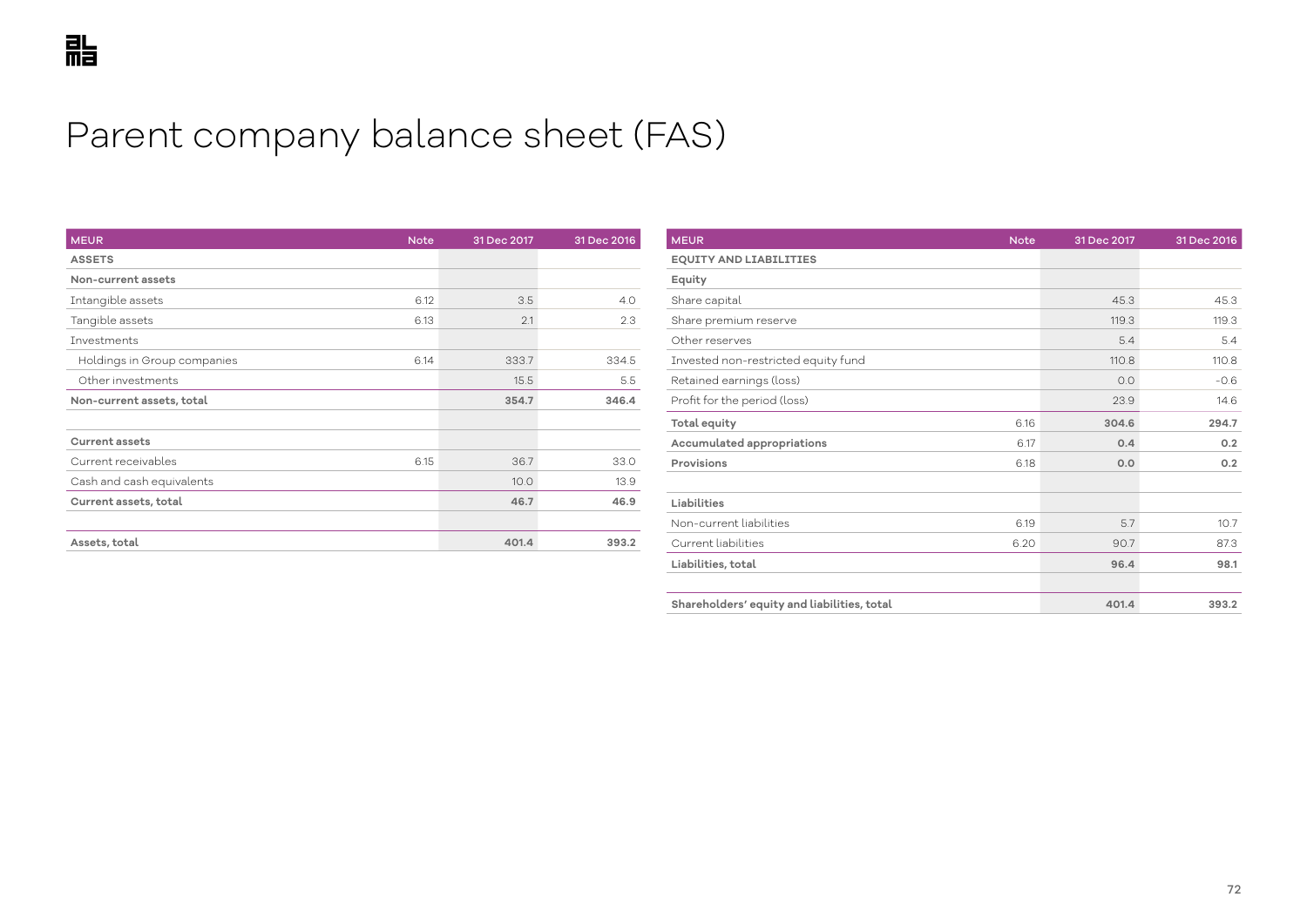# Parent company cash flow statement (FAS)

| <b>MEUR</b>                                                                            | 1 Jan-31 Dec<br>2017 | 1 Jan-31 Dec<br>2016 |
|----------------------------------------------------------------------------------------|----------------------|----------------------|
| Operating activities                                                                   |                      |                      |
| Profit for the period                                                                  | 23.9                 | 14.6                 |
| Depreciation and write-downs                                                           | 1.8                  | 1.4                  |
| Gains on sale of non-current assets                                                    | $-1.0$               | $-0.1$               |
| Net financial expenses (income statement)                                              | $-7.8$               | $-10.9$              |
| Tncome tax                                                                             | 3.7                  | 0.9                  |
| Change in provisions                                                                   | $-0.2$               | 0.2                  |
| Other adjustments                                                                      | $-25.8$              | $-13.7$              |
| Change in working capital:                                                             |                      |                      |
| Change in trade receivables and other receivables                                      | 3.1                  | $-3.8$               |
| Change in trade payables and other payables                                            | 14.8                 | 12.8                 |
| Dividend received                                                                      | 12.4                 | 11.4                 |
| <b>Interest received</b>                                                               | 0.1                  | O.1                  |
| Interest expenses paid and other finance expenses                                      | $-0.9$               | $-0.6$               |
| Taxes paid                                                                             | $-1.0$               | 0.0                  |
| Operating activities                                                                   | 23.1                 | 12.4                 |
| Capital expenditure                                                                    |                      |                      |
| Business acquisitions less cash and cash equivalents at the time of<br>acquisition     | $-0.3$               | $-5.9$               |
| Proceeds from sale of businesses less cash and cash equivalents at the<br>time of sale | 1.1                  | 1.7                  |
| Acquisitions of tangible assets                                                        | $-0.1$               | O.O                  |
| Acquisitions of intangible assets                                                      | $-1.0$               | $-1.6$               |
| Other investments                                                                      | 0.0                  | 0.0                  |
| Change in loan receivables                                                             | $-14.5$              |                      |
| Acquisition and sale of associated companies                                           | 1.6                  | 0.0                  |
| Net cash flows from / (used in) investing activities                                   | $-13.1$              | $-5.8$               |
|                                                                                        |                      |                      |
| Cash flow before financing activities                                                  | 10.0                 | 6.6                  |

| <b>MEUR</b>                                                        | $1$ Jan-31 Dec<br>2017 | 1 Jan-31 Dec<br>2016 |
|--------------------------------------------------------------------|------------------------|----------------------|
| <b>Financing activities</b>                                        |                        |                      |
| Non-current loans taken                                            |                        | 10.0                 |
| Repayment of non-current loans                                     | $-5.0$                 | $-2.5$               |
| Current loans taken                                                | 3.0                    | 86.0                 |
| Repayment of current loans                                         | $-13.0$                | $-95.0$              |
| Acquisition of own shares                                          | $-1.2$                 |                      |
| Change in interest-bearing receivables                             | $-0.6$                 | 0.6                  |
| Group contributions received and paid                              | 16.2                   | 12.7                 |
| Dividends paid                                                     | $-13.2$                | $-9.9$               |
| Net cash flows from/(used in) financing activities                 | $-13.8$                | 1.9                  |
|                                                                    |                        |                      |
| Change in cash and cash equivalent funds (increase + / decrease -) | $-3.8$                 | 8.4                  |
|                                                                    |                        |                      |
| Cash and cash equivalents at beginning of period                   | 13.9                   | 5.4                  |
| Cash and cash equivalents at end of period                         | 10.0                   | 13.9                 |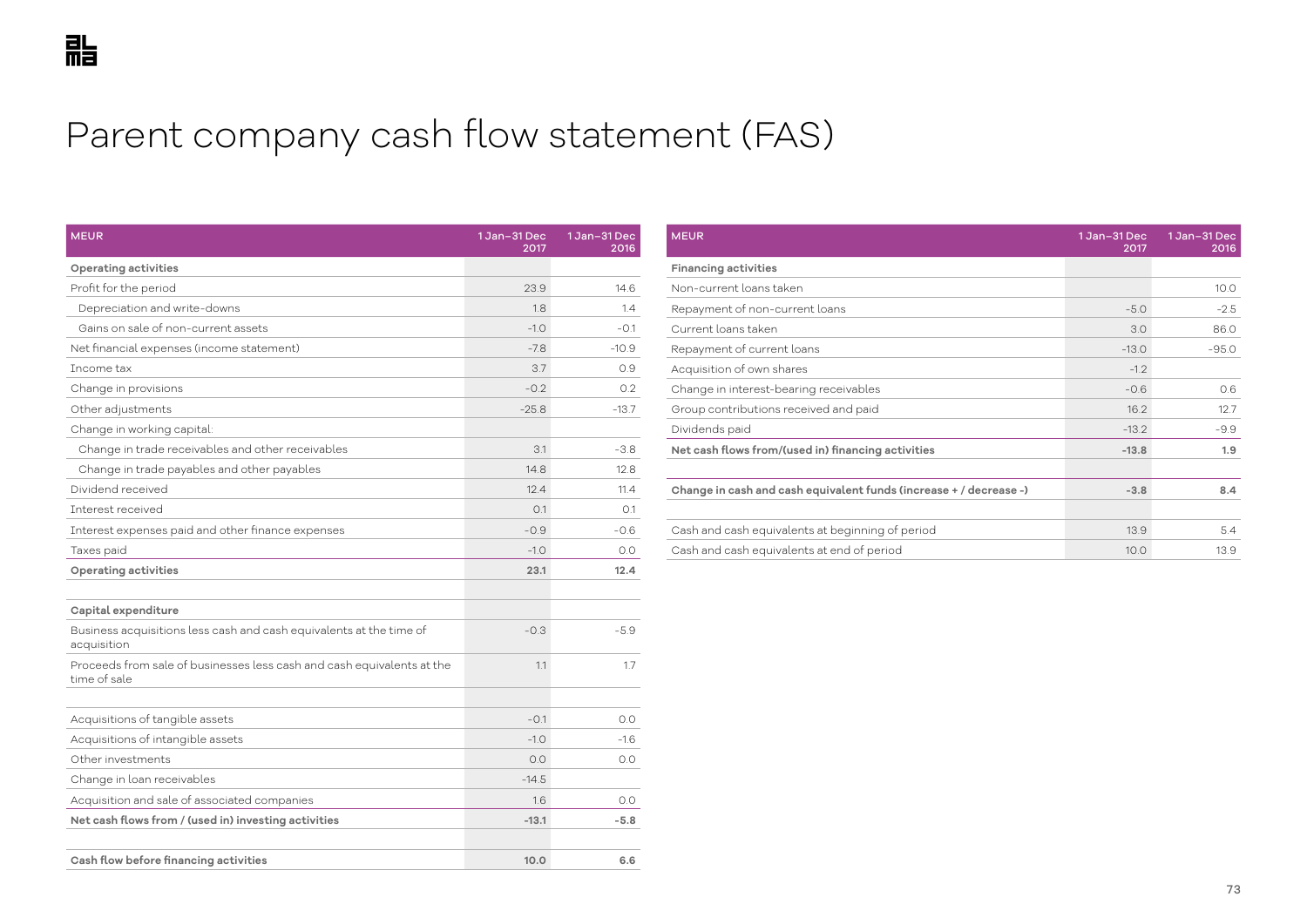# Accounting principles used in the parent company's financial statements

### General information

Alma Media Corporation is a Finnish public limited company incorporated under Finnish law. Its registered office is in Helsinki at the address Alvar Aallon katu 3 C, P.O. Box 140, FI-00101 Helsinki, Finland.

### Parent company's financial statements

The financial statements of the parent company are prepared in accordance with Finnish Accounting Standards (FAS).

The parent company was established on 27 January 2005. On 7 November 2005, the old Alma Media Corporation was merged with Almanova Corporation, which adopted the name Alma Media Corporation after the merger. The merger difference arising in conjunction with the merger has been capitalised to the Group's shares.

### Non-current assets

Tangible and intangible assets are capitalised at direct acquisition cost less planned depreciation and write-downs. Planned depreciation is calculated from the original acquisition cost based on the estimated economic life of the asset. The land areas are not depreciated. The economic lifetimes of the assets are as follows:

| <b>Buildings</b>           | $30-40$ years |
|----------------------------|---------------|
| <b>Structures</b>          | 5 years       |
| Machinery and equipment    | 3-10 years    |
| Other non-current expenses | 5-10 years    |
| Intangible rights          | 5-10 years    |

### Research and development costs

Research costs are recognised as an expense in the financial period during which they are incurred. Development costs are capitalised when it is expected that the intangible asset will generate future economic added value and the costs arising from this can be reliably determined.

### **Inventories**

The balance sheet value of inventories is the lesser of the direct acquisition cost or the net realisable value. The acquisition cost is defined by the FIFO (first-in-first-out) method.

### Taxes

Taxes in the income statement are the taxes corresponding to the results of the Group companies during the financial year as well as adjustments to taxes in previous years. No deferred tax assets are recognised in the parent company's accounts.

### Foreign currency items

Foreign currency items are entered at the rates prevailing on the transaction date. Receivables and payables on the balance sheet are valued at the average rate on the balance sheet date. Exchange rate differences arising from sales and purchases are treated as additions or subtractions, respectively, in the income statement. Realised and unrealised exchange rate differences related to loans and loan receivables are recognised in other financial income and expenses in the income statement. The parent company does not have any significant foreign currency loans.

### Pension commitments

Statutory and voluntary employee pension benefits for the parent company's personnel are arranged mainly through pension insurance companies.

### Other employee benefits

The parent company has a long-term share-based incentive scheme for key management in effect (LTI 2015). In accordance with Finnish Accounting Standards (FAS), the option benefit and the share reward are not measured at fair value, nor is the calculated employee benefit expensed in the income statement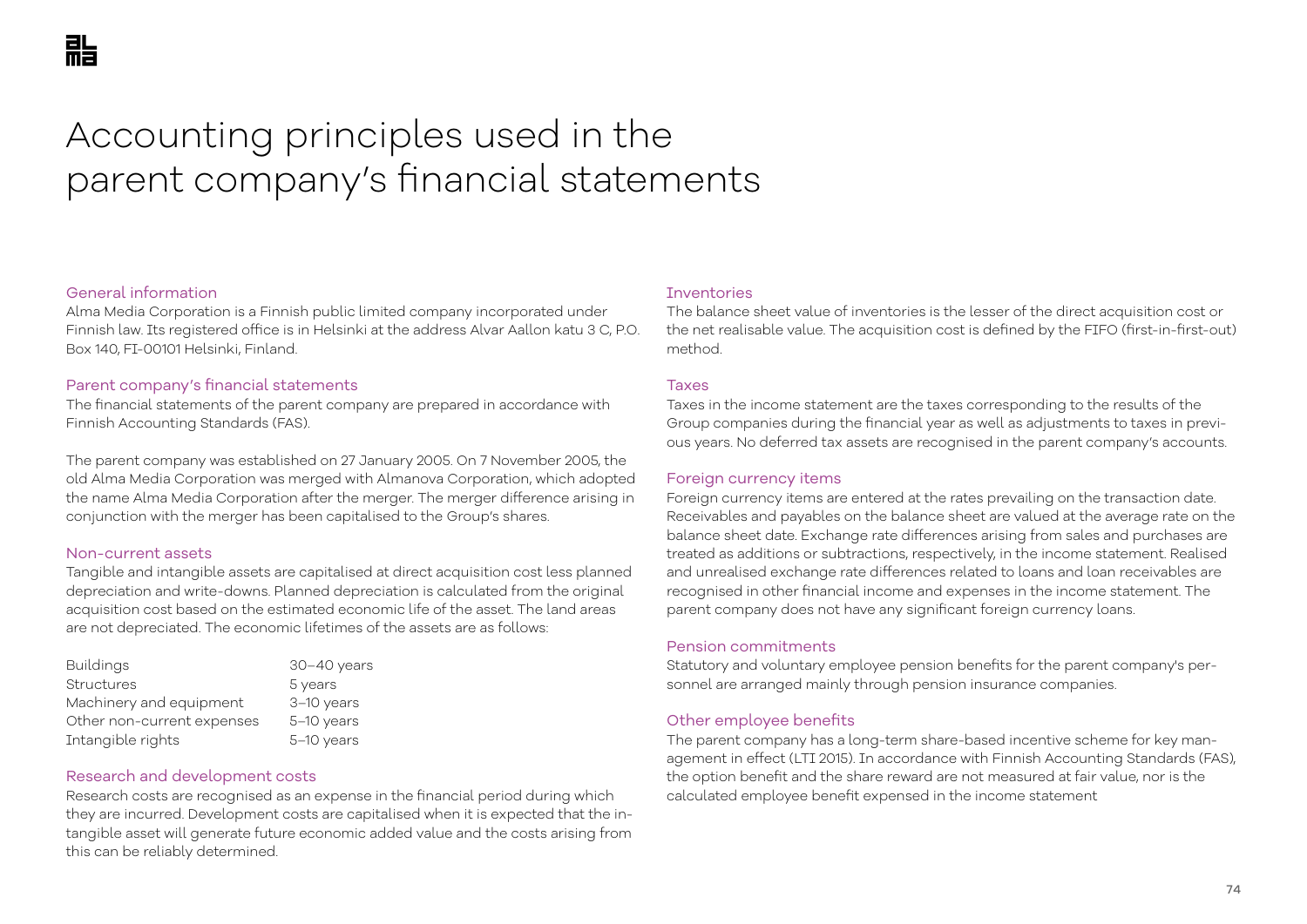# Notes to the parent company's financial statements

## 6.1 Revenue by market area

| <b>MEUR</b> | 2017 | 2016 |
|-------------|------|------|
| Finland     | 31.1 |      |
| Total       | 31.1 | 27.7 |

# 6.2 Other operating income

| <b>MEUR</b>                   | 2017 | 2016 |
|-------------------------------|------|------|
| Gains on sale of fixed assets | 1.4  |      |
| Other income                  | O.O  |      |
| Total                         | 1.4  |      |

## 6.4 Employee expenses

| <b>MEUR</b>                               | 2017 | 2016 |
|-------------------------------------------|------|------|
| Wages, salaries and fees                  | 9.1  | 9.2  |
| Pension expenses                          | 1.6  | 1.8  |
| Other payroll-related expenses            | 1.0  | 1.0  |
| Total                                     | 11.6 | 12.0 |
|                                           |      |      |
| Average number of employees*              | 119  | 118  |
|                                           |      |      |
| Salaries and bonuses paid to management   |      |      |
| President and CFO                         | 0.9  | 0.7  |
| Other members of the Group Executive Team | 2.2  | 1.8  |
| Members of the Board of Directors         | 0.3  | O.3  |
| Total                                     | 3.4  | 2.9  |

# 6.3 Materials and services

| <b>MEUR</b>            | 2017 | 016 |
|------------------------|------|-----|
| Materials and services |      |     |
| Total                  | U.1  |     |

\* The figure for the comparison period has been adjusted to conform to the 2017 presentation.

The benefits to which the President of the parent company is entitled are described in more detail in Note 7 to the consolidated financial statements.

### 6.5 Depreciation and write-downs

| <b>MEUR</b>                                    | 2017 | 2016     |
|------------------------------------------------|------|----------|
| Depreciation on tangible and intangible assets |      | $\Delta$ |
| Total                                          | 1.8  | 1.4      |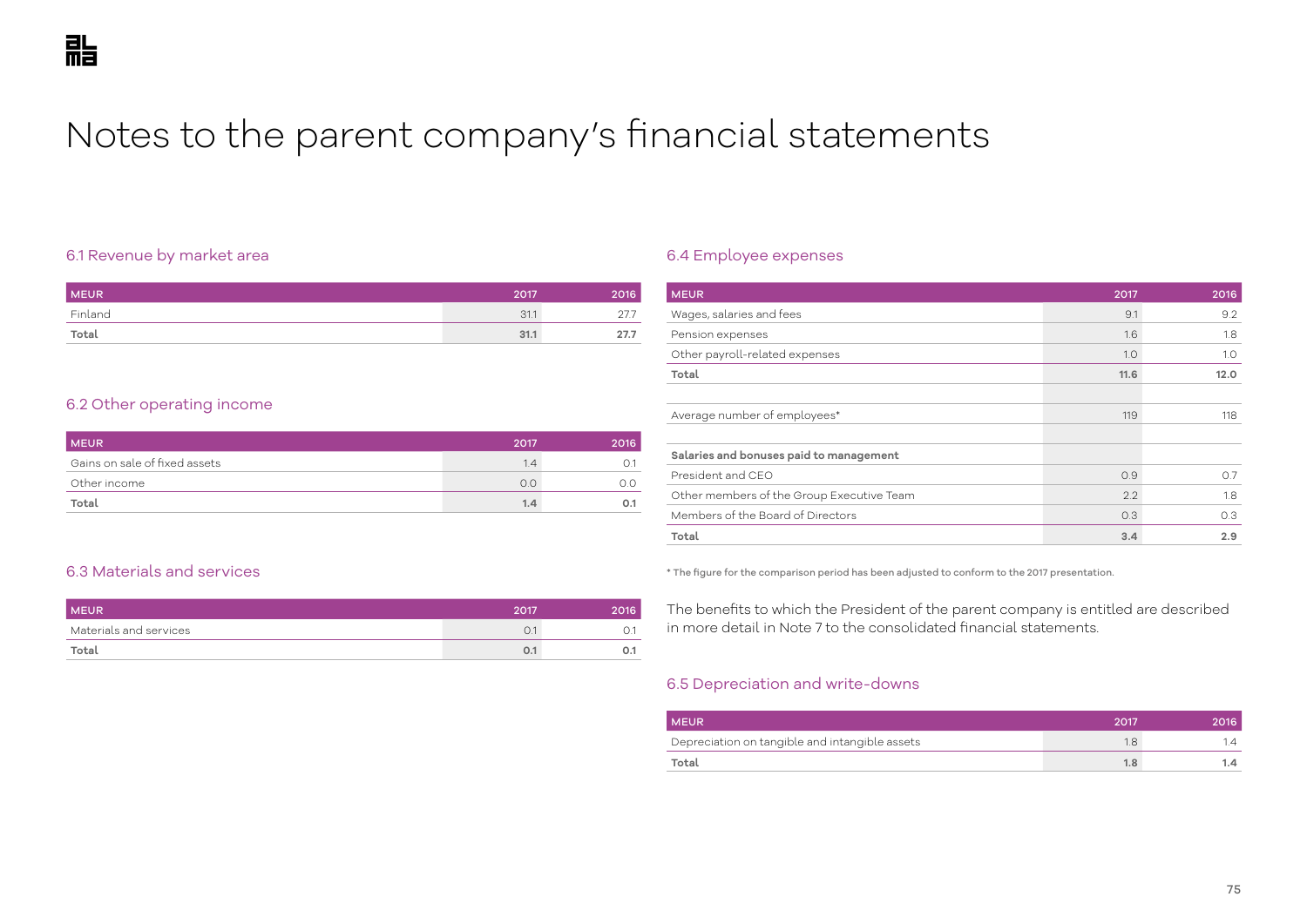# 6.6 Other operating expenses

| <b>MEUR</b>                                  | 2017 | 2016 |
|----------------------------------------------|------|------|
| Information technology and telecommunication | 9.9  | 9.3  |
| <b>Business premises</b>                     | 10.1 | 11.O |
| Other expenses                               | 5.5  | 5.5  |
| Total                                        | 25.5 | 25.9 |

# 6.7 Auditors' fees

| 1000 EUR               | 2017  | 2016  |
|------------------------|-------|-------|
| Audit                  | 281.3 | 270.0 |
| Reporting and opinions | 4.5   | 5.6   |
| Tax consultation       | 6.9   | 9.3   |
| Other                  | 53.5  | 177.3 |
| Total                  | 346.2 | 462.2 |

Parent company audit expenses include audit fees for the whole group.

# 6.8 Research and development costs

In financial year 2017, the company has not capitalised research and development costs (2016: MEUR 0.2).

# 6.9 Financial income and expenses

| <b>MEUR</b>                                                              | 2017   | 2016   |
|--------------------------------------------------------------------------|--------|--------|
| Dividend income                                                          |        |        |
| From Group companies                                                     | 11.8   | 10.5   |
| From associated companies                                                | 0.6    | 0.9    |
| From others                                                              | 0.0    | 0.0    |
| Total                                                                    | 12.4   | 11.4   |
|                                                                          |        |        |
| Other interest and financial income                                      |        |        |
| From Group companies                                                     | O.1    | O.1    |
| Fair value gain on financial assets at fair value through profit or loss | 0.2    | O.O    |
| From others                                                              | 0.0    | 0.0    |
| Total                                                                    | 0.3    | O.1    |
|                                                                          |        |        |
| Impairment for non-current investments                                   |        |        |
| Impairment for non-current investments                                   | $-4.0$ |        |
| Total                                                                    | $-4.0$ |        |
|                                                                          |        |        |
| Interest expenses and other financial expenses                           |        |        |
| To Group companies                                                       | $-0.5$ | 0.0    |
| To others                                                                | $-0.4$ | $-0.6$ |
| Total                                                                    | $-0.9$ | $-0.6$ |
|                                                                          |        |        |
| Foreign exchange rate gains/losses                                       |        |        |
| Foreign exchange rate gains and losses                                   | 0.0    | 0.0    |
|                                                                          |        |        |
| Financial income and expenses, total                                     | 7.8    | 10.9   |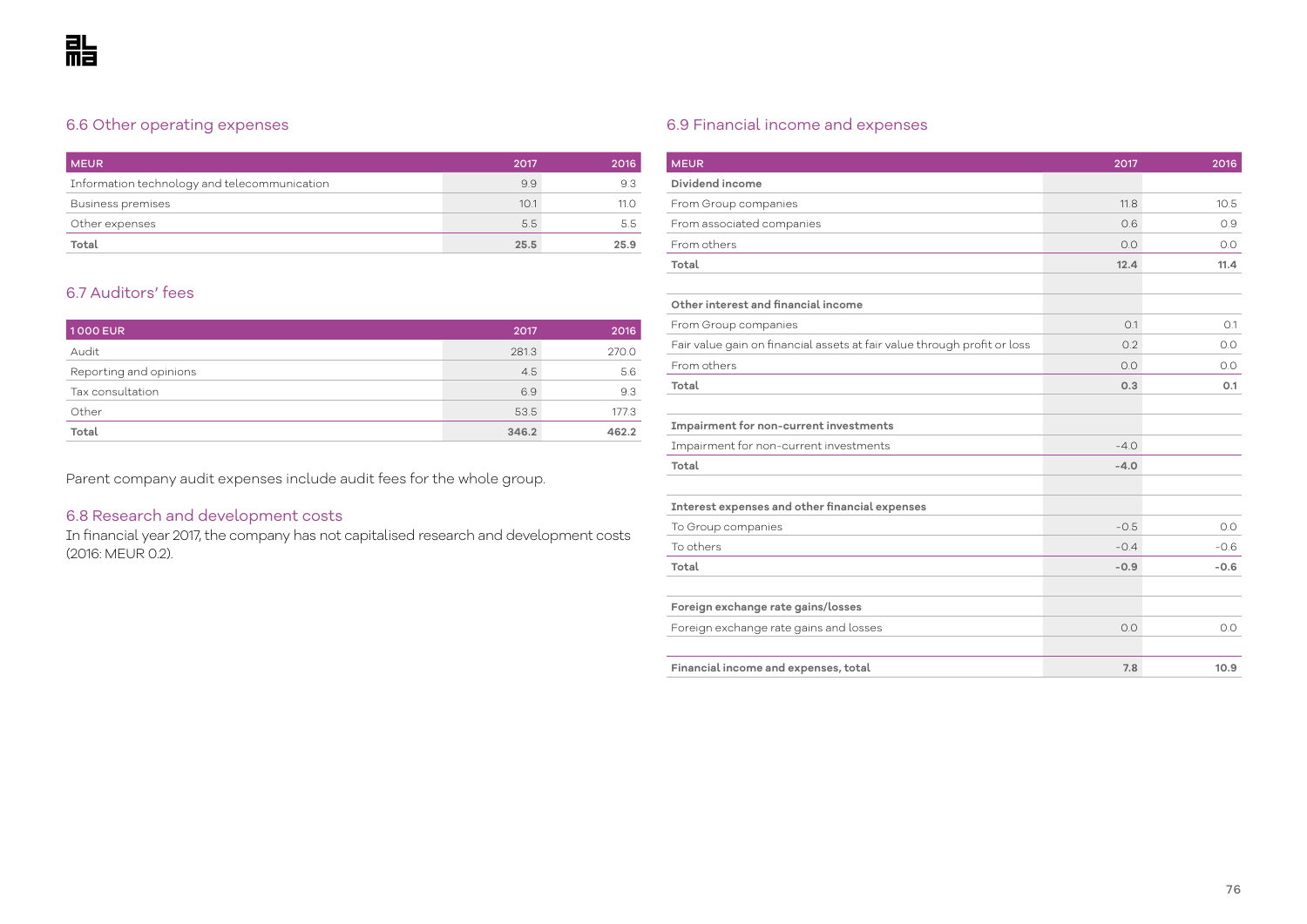# 6.10 Appropriations

| <b>MEUR</b>                                                                       | 2017  | 2016 |
|-----------------------------------------------------------------------------------|-------|------|
| Difference between planned depreciation and depreciation made<br>for tax purposes | $-02$ |      |
| Extraordinary income/Group contribution received                                  | 26.6  | 16.2 |
| Total                                                                             | 26.3  | 16.1 |

# 6.11 Income tax

| <b>MEUR</b>                                 | 2017   | 2016   |
|---------------------------------------------|--------|--------|
| Income tax payable on extraordinary items   |        |        |
| Income tax from regular business operations | $-37$  |        |
| Total                                       | $-3.7$ | $-0.9$ |

# 6.12 Intangible assets

| <b>MEUR</b>                                                     | Intangible<br>rights | Goodwill | Other<br>intangible<br>assets | <b>Advance</b><br>payments | Total |
|-----------------------------------------------------------------|----------------------|----------|-------------------------------|----------------------------|-------|
| Financial year 2017                                             |                      |          |                               |                            |       |
| Acquisition cost 1 Jan                                          | 7.3                  |          | 0.5                           | 0.8                        | 8.6   |
| <b>Increases</b>                                                | 0.8                  |          |                               | 0.2                        | 1.0   |
| Decreases                                                       |                      |          |                               |                            |       |
| Transfers between items                                         | 0.8                  |          |                               | $-0.8$                     |       |
| <b>Acquisition cost 31 Dec</b>                                  | 8.9                  |          | 0.5                           | 0.2                        | 9.6   |
|                                                                 |                      |          |                               |                            |       |
| Accumulated depreciation, amortisation<br>and impairments 1 Jan | 4.1                  |          | 0.5                           |                            | 4.6   |
| Accumulated depreciation in decreases                           |                      |          |                               |                            |       |
| Depreciation for the financial year                             | 1.6                  |          |                               |                            | 1.6   |
| Accumulated depreciation 31 Dec                                 | 5.7                  |          | 0.5                           |                            | 6.2   |
|                                                                 |                      |          |                               |                            |       |
| Book value 31 Dec 2017                                          | 3.2                  |          |                               | 0.2                        | 3.5   |
|                                                                 |                      |          |                               |                            |       |
| Financial year 2016                                             |                      |          |                               |                            |       |
| Acquisition cost 1 Jan                                          | 6.5                  |          | 0.5                           | 0.0                        | 7.0   |
| <b>Tncreases</b>                                                | 0.8                  |          |                               | 0.8                        | 1.6   |
| Decreases                                                       |                      |          |                               |                            |       |
| Transfers between items                                         | 0.0                  |          |                               | 0.0                        |       |
| <b>Acquisition cost 31 Dec</b>                                  | 7.3                  |          | 0.5                           | 0.8                        | 8.6   |
|                                                                 |                      |          |                               |                            |       |
| Accumulated depreciation, amortisation<br>and impairments 1 Jan | 2.9                  |          | 0.5                           |                            | 3.4   |
| Accumulated depreciation in decreases                           |                      |          |                               |                            |       |
| Depreciation for the financial year                             | 1.2                  |          |                               |                            | 1.2   |
| Accumulated depreciation 31 Dec                                 | 4.1                  |          | 0.5                           |                            | 4.6   |
|                                                                 |                      |          |                               |                            |       |
| Book value 31 Dec 2016                                          | 3.2                  |          |                               | 0.8                        | 4.0   |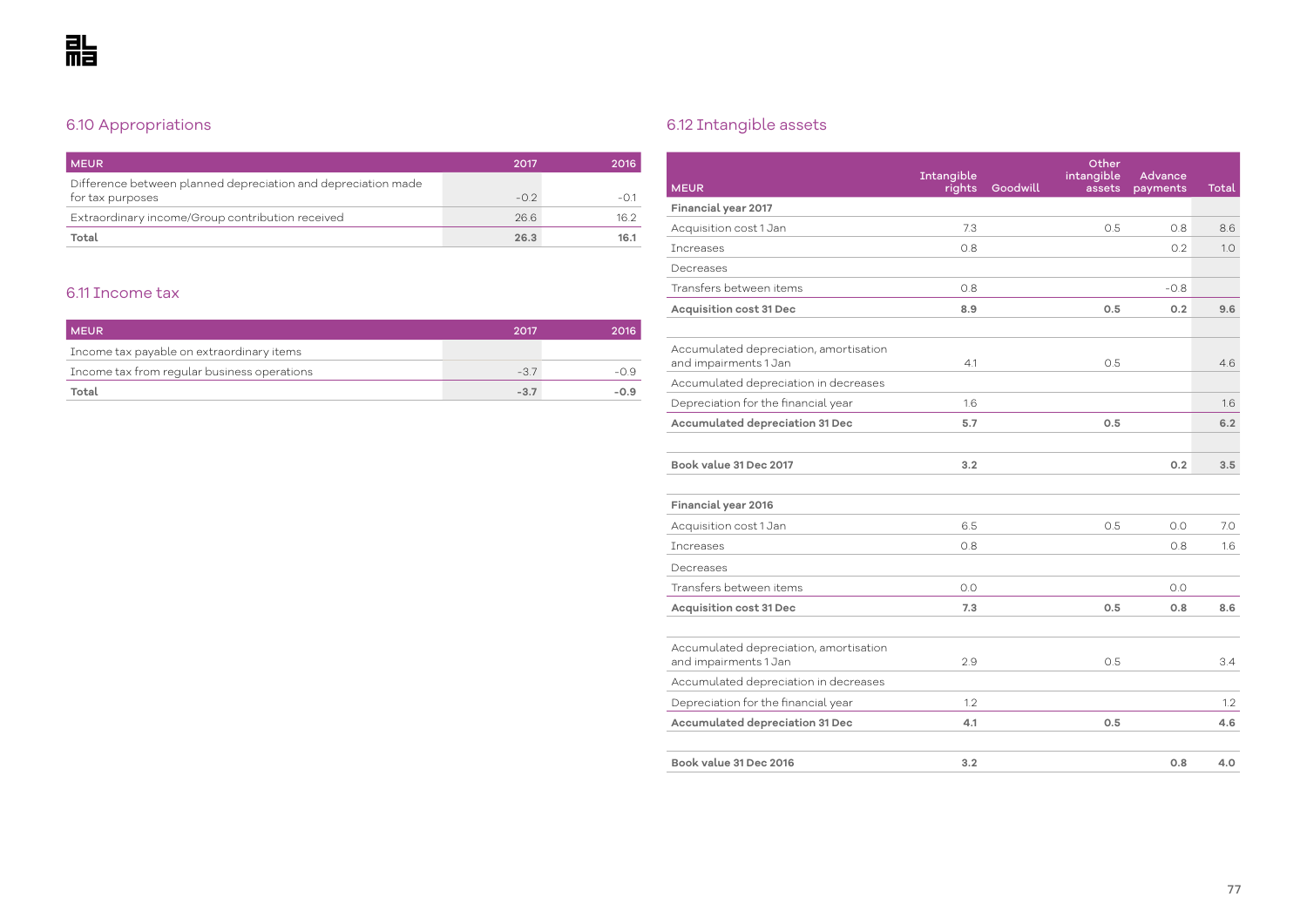# 6.13 Tangible assets

| <b>MEUR</b>                                                   | Land and<br>water areas | <b>Buildings</b> | Machinery and<br>equipment | Other tangible<br>assets | Advance payments and<br>purchases in progress | <b>Total</b> |
|---------------------------------------------------------------|-------------------------|------------------|----------------------------|--------------------------|-----------------------------------------------|--------------|
| Financial year 2017                                           |                         |                  |                            |                          |                                               |              |
| Acquisition cost 1 Jan                                        | 0.5                     | 4.4              | 0.5                        | 1.0                      |                                               | 6.4          |
| Increases                                                     |                         |                  | 0.0                        |                          | O.1                                           | O.1          |
| Decreases                                                     | $-0.1$                  | $-0.5$           |                            |                          |                                               | $-0.6$       |
| <b>Acquisition cost 31 Dec</b>                                | 0.4                     | 3.9              | 0.6                        | 1.0                      | 0.1                                           | 5.9          |
| Accumulated depreciation 1 Jan                                |                         | 3.3              | O.5                        | 0.4                      |                                               | 4.2          |
| Accumulated depreciation in decreases                         |                         | $-0.5$           |                            |                          |                                               | $-0.5$       |
| Depreciation for the financial year                           |                         | O.1              | 0.0                        | O.1                      |                                               | O.2          |
| Accumulated depreciation 31 Dec                               |                         | 2.8              | 0.5                        | 0.5                      |                                               | 3.8          |
| Book value 31 Dec 2017                                        | 0.4                     | 1.1              | 0.0                        | 0.5                      | O.1                                           | 2.1          |
| Balance sheet value of machinery and<br>equipment 31 Dec 2017 |                         |                  | O.O                        |                          |                                               |              |
| Financial year 2016                                           |                         |                  |                            |                          |                                               |              |
| Acquisition cost 1 Jan                                        | 0.5                     | 4.4              | 0.5                        | 1.0                      |                                               | 6.4          |
| <b>Increases</b>                                              |                         |                  |                            |                          |                                               |              |
| Decreases                                                     |                         |                  |                            |                          |                                               |              |
| <b>Acquisition cost 31 Dec</b>                                | 0.5                     | 4.4              | 0.5                        | 1.0                      |                                               | 6.4          |
| Accumulated depreciation 1 Jan                                |                         | 3.2              | 0.5                        | O.3                      |                                               | 4.0          |
| Accumulated depreciation in decreases                         |                         |                  |                            |                          |                                               |              |
| Depreciation for the financial year                           |                         | O.1              | 0.0                        | O.1                      |                                               | 0.2          |
| Accumulated depreciation 31 Dec                               |                         | 3.3              | 0.5                        | 0.4                      |                                               | 4.2          |
| Book value 31 Dec 2016                                        | 0.5                     | 1.1              | 0.0                        | 0.6                      |                                               | 2.3          |
| Balance sheet value of machinery and<br>equipment 31 Dec 2016 |                         |                  | O.O                        |                          |                                               |              |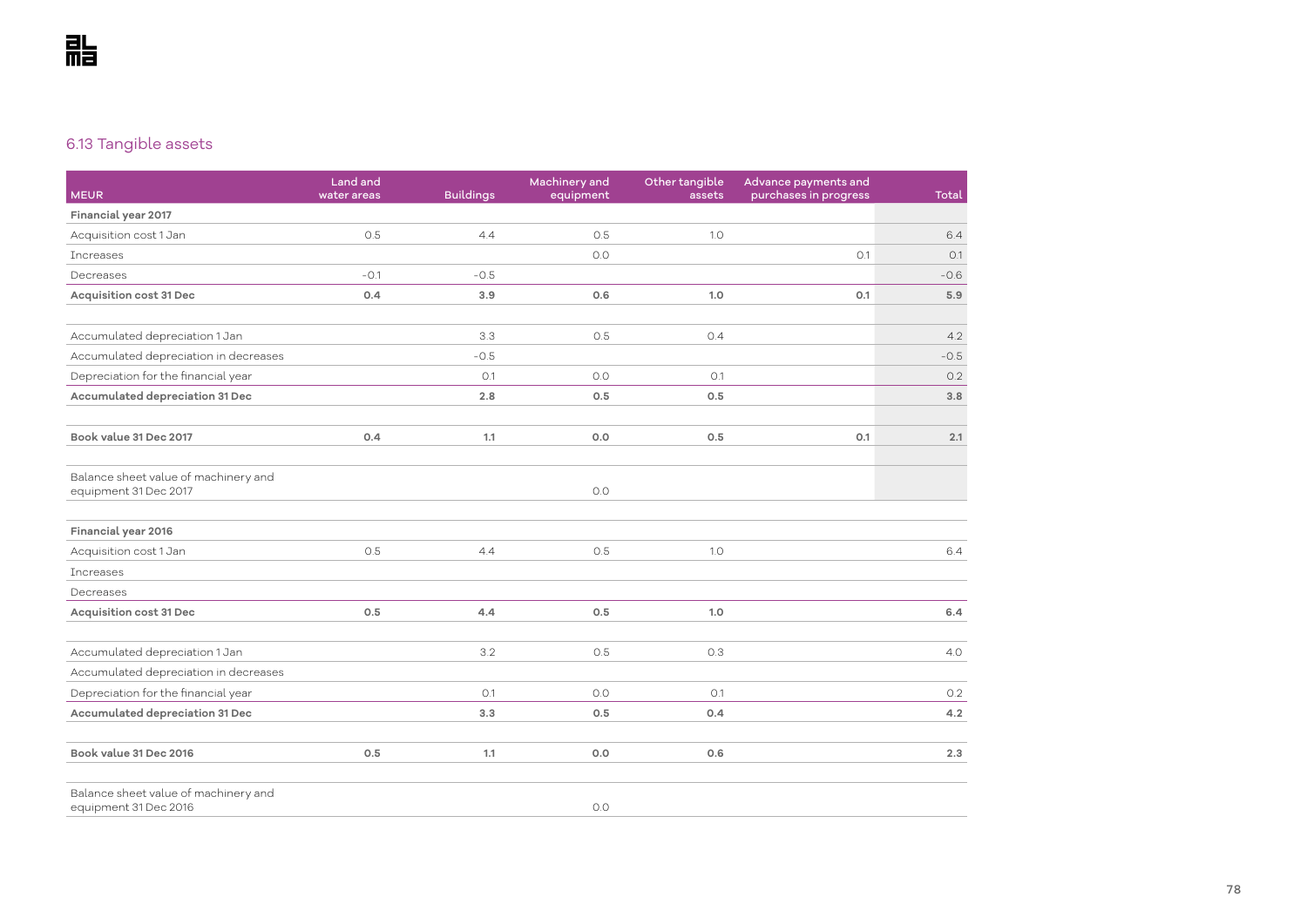# 6.14 Investments

| <b>MEUR</b>                                                   | <b>Shares Group companies</b> | Shares associated companies | Shares other | <b>Total</b> |
|---------------------------------------------------------------|-------------------------------|-----------------------------|--------------|--------------|
| Financial year 2017                                           |                               |                             |              |              |
| Acquisition cost 1 Jan                                        | 583.1                         | 4.2                         | 1.3          | 588.7        |
| <b>Increases</b>                                              | 0.3                           |                             |              | 0.3          |
| Decreases                                                     | $-1.2$                        | $-0.6$                      | 0.0          | $-1.7$       |
| Transfers between items                                       |                               |                             |              |              |
| Acquisition cost 31 Dec                                       | 582.3                         | 3.7                         | 1.3          | 587.3        |
| Accumulated depreciation, amortisation and impairments 1 Jan  | 248.6                         |                             | O.O          | 248.6        |
| Accumulated depreciation in decreases and transfers           |                               |                             |              |              |
| Impairment                                                    |                               |                             |              |              |
| Accumulated depreciation, amortisation and impairments 31 Dec | 248.6                         |                             | 0.0          | 248.6        |
| Book value 31 Dec 2017                                        | 333.7                         | 3.7                         | 1.3          | 338.7        |
| Financial year 2016                                           |                               |                             |              |              |
| Acquisition cost 1 Jan                                        | 581.1                         | 5.0                         | 1.3          | 587.4        |
| <b>Increases</b>                                              | 1.3                           |                             |              | 1.3          |
| Decreases                                                     |                               |                             | 0.0          | 0.0          |
| Transfers between items                                       | 0.8                           | $-0.8$                      |              |              |
| Acquisition cost 31 Dec                                       | 583.1                         | 4.2                         | 1.3          | 588.7        |
| Accumulated depreciation, amortisation and impairments 1 Jan  | 248.6                         |                             | 0.0          | 248.6        |
| Accumulated depreciation in decreases                         |                               |                             |              |              |
| Impairment                                                    |                               |                             |              |              |
| Accumulated depreciation, amortisation and impairments 31 Dec | 248.6                         |                             | 0.0          | 248.6        |
| Book value 31 Dec 2016                                        | 334.5                         | 4.2                         | 1.3          | 340.1        |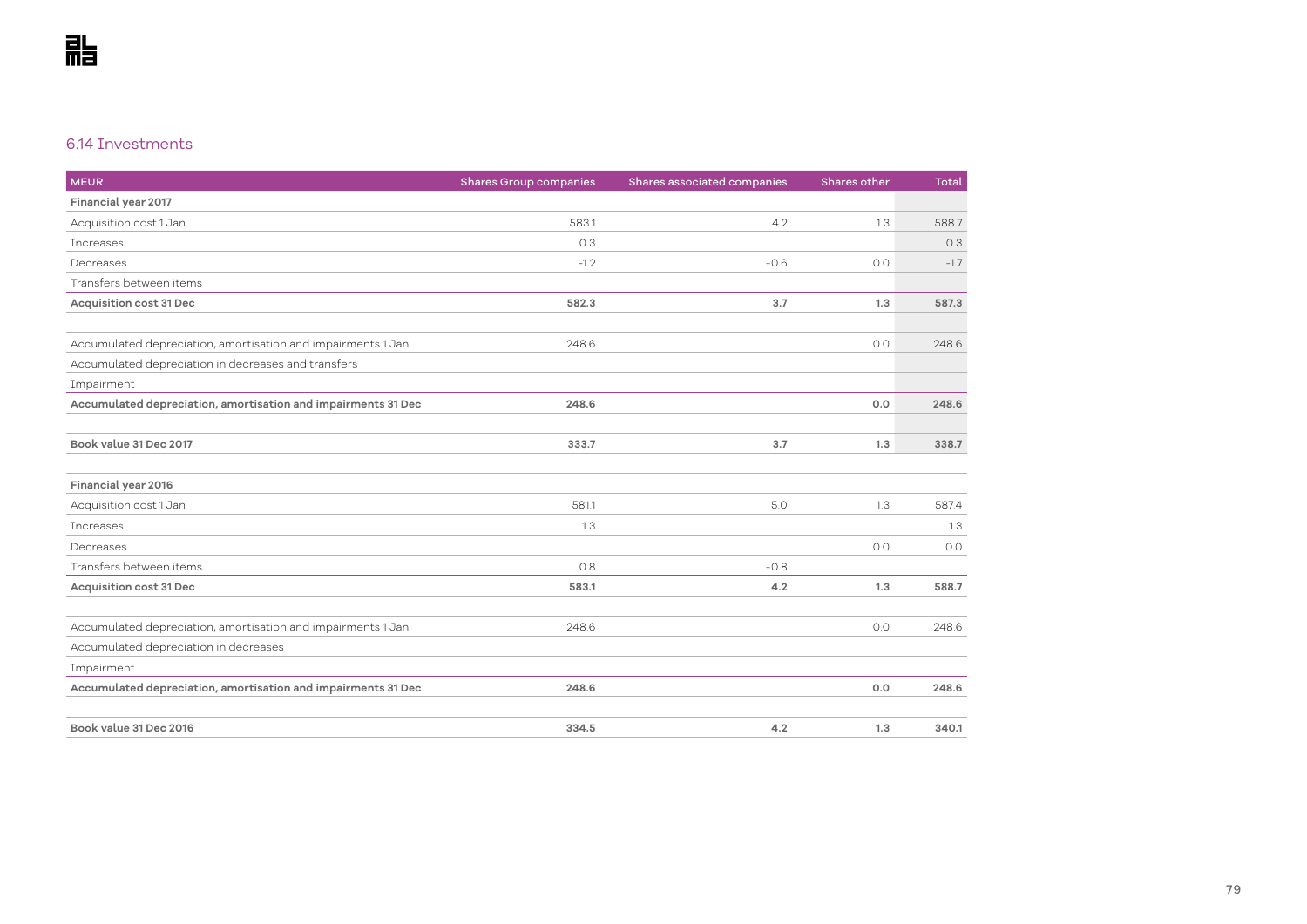#### PARENT COMPANY HOLDINGS IN GROUP COMPANIES AND ASSOCIATED COMPANIES

| Company                                           | Registered<br>office | Holding % | Share of<br>votes, % | Group<br>holding % |
|---------------------------------------------------|----------------------|-----------|----------------------|--------------------|
| Subsidiaries                                      |                      |           |                      |                    |
| Alma Career Oy                                    | Helsinki             | 83.34     | 83.34                | 83.34              |
| Alma Manu Oy                                      | Tampere              | 100.00    | 100.00               | 100.00             |
| Alma Media Kustannus Oy                           | Helsinki             | 100.00    | 100.00               | 100.00             |
| Alma Media Suomi Oy                               | Helsinki             | 100.00    | 100.00               | 100.00             |
| Alma Mediapartners Oy                             | Helsinki             | 65.00     | 65.00                | 65.00              |
| Karenstock Oy                                     | Helsinki             | 100.00    | 100.00               | 100.00             |
| Alma Talent Oy                                    | Helsinki             | 100.00    | 100.00               | 100.00             |
| Kotikokki.net Oy                                  | Helsinki             | 65.00     | 65.00                | 65.00              |
| Objektvision AB                                   | Sweden               | 100.00    | 100.00               | 100.00             |
| Rantapallo Oy                                     | Helsinki             | 79.00     | 79.00                | 79.00              |
| Kiinteistö Oy Tampereen<br>Patamäenkatu 7         | Tampere              | 100.00    | 100.00               | 100.00             |
|                                                   |                      |           |                      |                    |
| Associated companies                              |                      |           |                      |                    |
| Arena Interactive Oy                              | Vaasa                | 35.00     | 35.00                | 35.00              |
| As Oy Lindemaninpiha                              | Jämsä                | 22.56     | 22.56                | 22.56              |
| Kolektiv d.o.o.                                   | <b>Bosnia</b>        | 30.00     | 30.00                | 30.00              |
| Infostud 3 d.o.o.                                 | Serbia               | 25.00     | 25.00                | 25.00              |
| Kiinteistö Oy Keuruun Tervaportti                 | Keuruu               | 28.20     | 28.20                | 28.20              |
| Kiinteistö Oy Kylmäsenkulma                       | Kemijärvi            | 20.26     | 20.26                | 20.26              |
| Kytöpirtti Oy                                     | Seinäjoki            | 43.20     | 43.20                | 43.20              |
| Nokian Uutistalo Oy                               | Nokia                | 36.90     | 36.90                | 36.90              |
| Oy Suomen Tietotoimisto -<br>Finska Notisbyrån Ab | Helsinki             | 24.07     | 24.07                | 24.07              |

# 6.15 Receivables

I

| <b>MEUR</b>                           | 2017 | 2016 |
|---------------------------------------|------|------|
| <b>Current receivables</b>            |      |      |
| Receivables from Group companies      |      |      |
| Trade receivables                     | O.1  | O.1  |
| Loan receivables*                     | 34.2 | 27.4 |
| Loan receivables                      |      | 3.6  |
| Prepaid expenses and accrued income   | 1.1  | 0.9  |
| Total                                 | 35.4 | 31.9 |
|                                       |      |      |
| Receivables from others               |      |      |
| Trade receivables                     | O.1  | O.O  |
| Other receivables                     | 0.2  | 0.2  |
| Prepaid expenses and accrued income** | 1.0  | 0.8  |
| Total                                 | 1.3  | 1.1  |
|                                       |      |      |
| Current receivables, total            | 36.7 | 33.0 |

\* Cash and cash equivalents in Group bank accounts are included in loan receivables.

\*\* Major balances in prepaid expenses and accrued income consist of ICT purchase invoice accruals.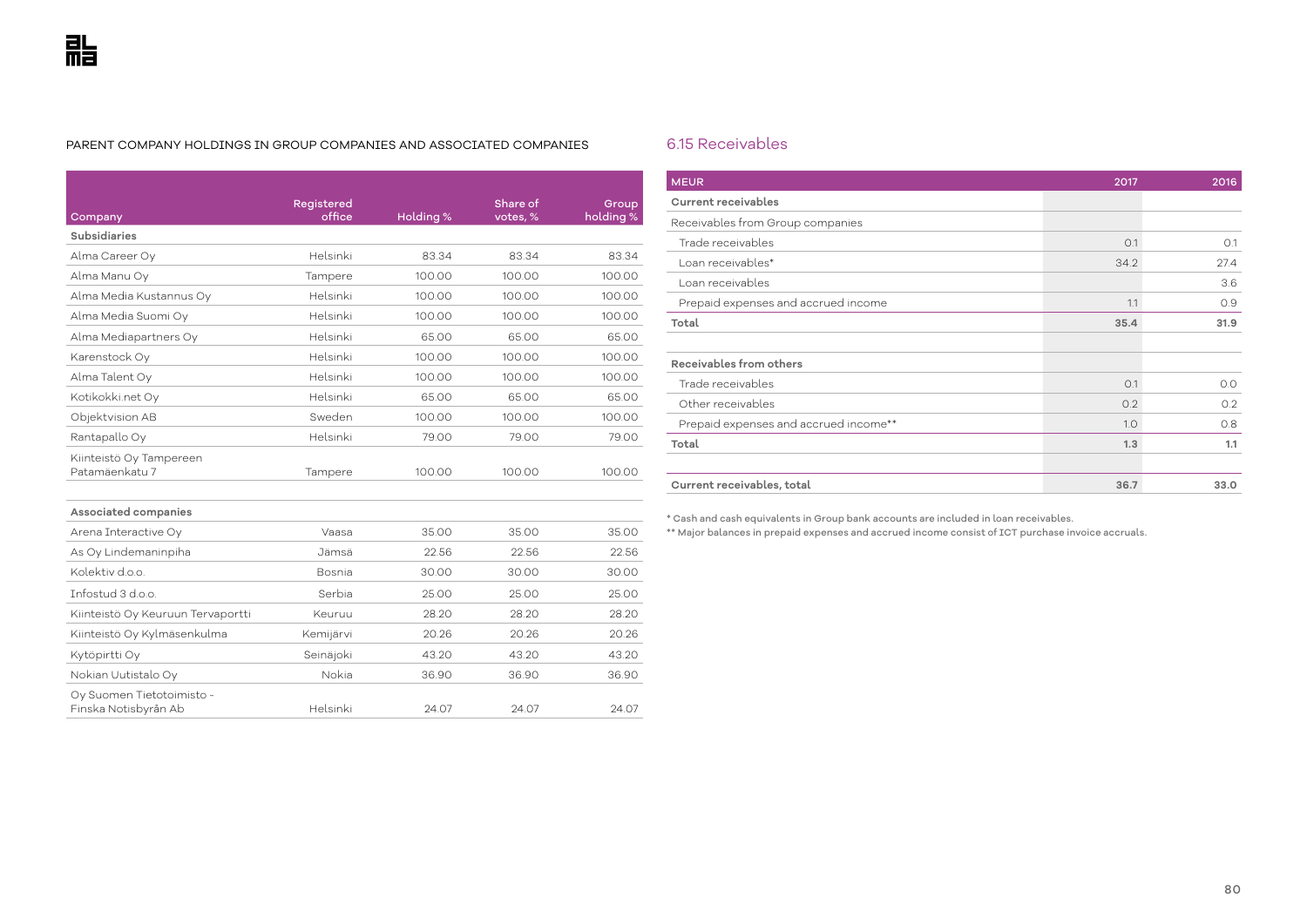# 6.16 Shareholders' equity

| <b>MEUR</b>                                       | 2017    | 2016    |
|---------------------------------------------------|---------|---------|
| Restricted shareholders' equity                   |         |         |
|                                                   |         |         |
| Share capital 1 Jan                               | 45.3    | 45.3    |
| Share capital 31 Dec                              | 45.3    | 45.3    |
|                                                   |         |         |
| Share premium reserve 1 Jan                       | 119.3   | 119.3   |
| Share premium reserve 31 Dec                      | 119.3   | 119.3   |
|                                                   |         |         |
| Other reserves 1 Jan                              | 5.4     | 5.4     |
| Other reserves 31 Dec                             | 5.4     | 5.4     |
|                                                   |         |         |
| Restricted shareholders' equity total             | 169.9   | 169.9   |
|                                                   |         |         |
| Non-restricted shareholders' equity               |         |         |
| Invested non-restricted equity fund 1 Jan         | 110.8   | 190.7   |
| Capital repayment                                 |         | $-9.9$  |
| Transfer to retained earnings                     |         | $-70.1$ |
| Invested non-restricted equity fund 31 Dec        | 110.8   | 110.8   |
|                                                   |         |         |
| Retained earnings 1 Jan                           | 14.0    | $-70.8$ |
| Transfer from invested non-restricted equity fund |         | 70.1    |
| Cancellation of unpaid dividends                  |         | 0.1     |
| Dividends paid                                    | $-13.2$ |         |
| Acquisition of own shares                         | $-1.2$  |         |
| Disposal of own shares                            | 0.4     |         |
| Retained earnings 31 Dec                          | 0.0     | $-0.6$  |
|                                                   |         |         |
| Profit for the period                             | 23.9    | 14.6    |
|                                                   |         |         |
| Non-restricted shareholders' equity total         | 134.6   | 124.8   |
|                                                   |         |         |
| Total equity                                      | 304.6   | 294.7   |

| <b>MEUR</b>                                                            | 2017   | 2016   |
|------------------------------------------------------------------------|--------|--------|
| Calculation of the parent company's distributable funds on 31 December |        |        |
| Invested non-restricted equity fund                                    | 110.8  | 110.8  |
| Capitalised research and development costs                             | $-0.1$ | $-0.2$ |
| Profit from the previous year                                          | 0.0    | $-0.6$ |
| Profit for the period                                                  | 23.9   | 14.6   |
| Total                                                                  | 134.5  | 124.6  |

# 6.17 Appropriations

| <b>MEUR</b>                                                   | 2017 | 2016 |
|---------------------------------------------------------------|------|------|
| Difference between planned depreciation and depreciation made |      |      |
| for tax purposes                                              | Ω4   |      |

# 6.18 Provisions

Provisions in financial year 2017 amounted to EUR 8,088.72 (EUR 208,089.72 in financial year 2016).

# 6.19 Non-current liabilities

| <b>MEUR</b>                    | 2017 | 2016 |
|--------------------------------|------|------|
| Loans from credit institutions | 5.0  | 10.0 |
| Other non-current liabilities  | O.7  | 0.7  |
| Total                          | 5.7  | 10.7 |
|                                |      |      |
| Debt due after five years      |      |      |
| Other non-current liabilities  | 0.2  | 0.3  |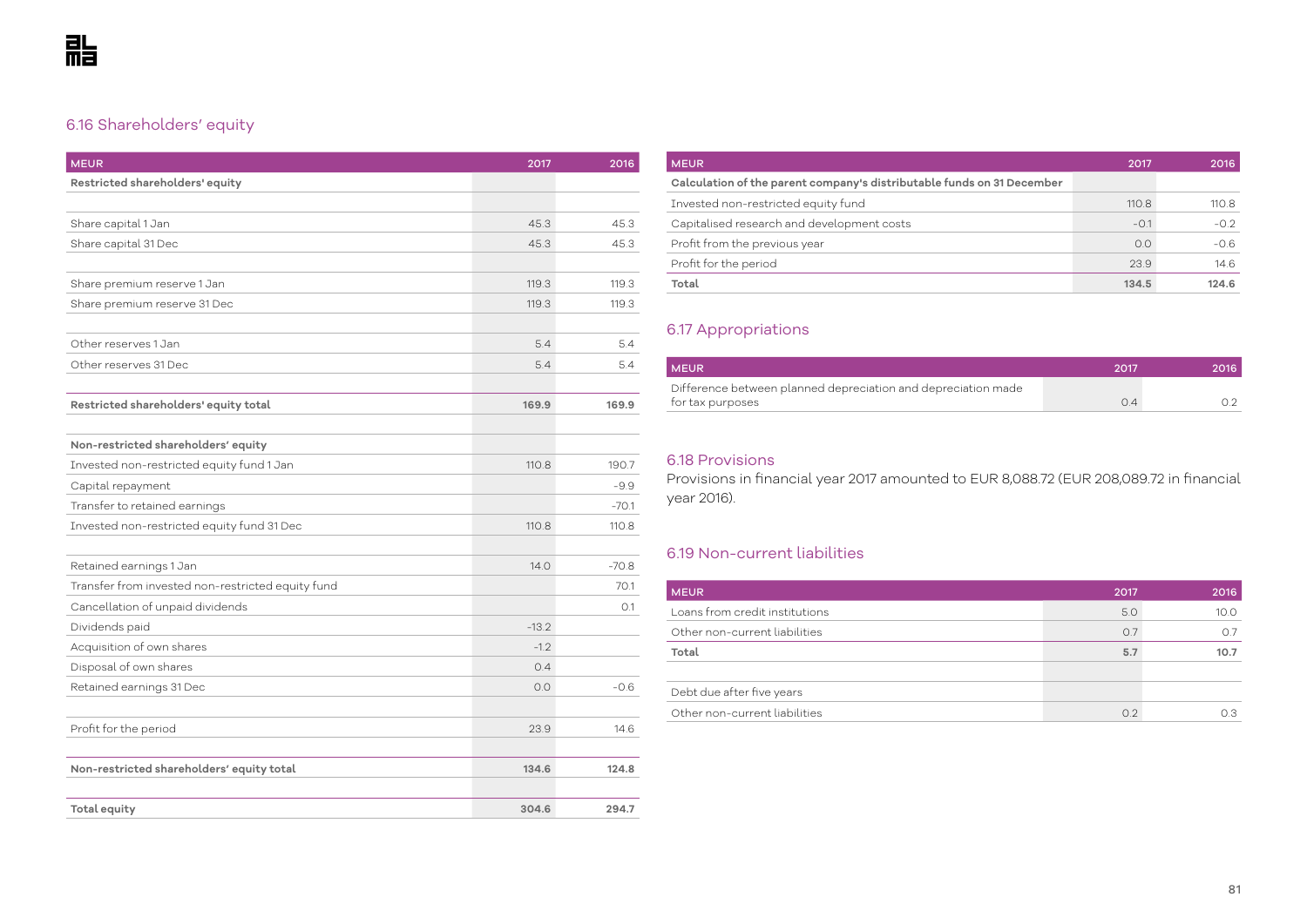# 6.20 Current liabilities

| <b>MEUR</b>                         | 2017 | 2016 |
|-------------------------------------|------|------|
| Loans from credit institutions      |      | 10.0 |
| Trade payables                      | 0.9  | O.7  |
| Total                               | 0.9  | 10.7 |
|                                     |      |      |
| Liabilities to Group companies      |      |      |
| Trade payables                      | 0.6  | 0.0  |
| Other liabilities                   | 81.9 | 70.8 |
| Accrued expenses and prepaid income | O.1  | 0.0  |
| Total                               | 82.6 | 70.9 |
|                                     |      |      |
| Liabilities to associated companies |      |      |
| Other liabilities                   |      | 0.2  |
| Trade payables                      |      | O.7  |
| Total                               |      | 0.9  |
|                                     |      |      |
| To others                           |      |      |
| Provisions                          | 0.0  | 0.2  |
| Other current liabilities           | 1.3  | 1.4  |
| Accrued expenses and prepaid income | 6.0  | 3.4  |
| Total                               | 7.3  | 5.0  |
|                                     |      |      |
| <b>Current liabilities total</b>    | 90.7 | 87.6 |

Most of accrued expenses and prepaid income consist of allocated employee expenses.

## 6.21 Commitments and contingencies

| <b>MEUR</b>                                | 2017 | 2016 |
|--------------------------------------------|------|------|
| Collateral for Group company's commitments |      |      |
| Guarantees                                 | 1.0  | 1.0  |
| Collateral for others                      |      |      |
| Guarantees                                 | 0.9  | 0.9  |
| Other own commitments                      |      |      |
| Rental commitments - within one year       | 8.2  | 8.8  |
| Rental commitments - after one year        | 60.9 | 68.2 |
| Rental commitments total                   | 69.1 | 77.0 |
|                                            |      |      |
| Other commitments                          | 1.0  | 1.6  |
|                                            |      |      |
| Total                                      |      |      |
| Guarantees                                 | 1.9  | 1.9  |
| Other commitments                          | 70.2 | 78.6 |
| Commitments total                          | 72.0 | 80.5 |

On the balance sheet date, the company had a MEUR 100 commercial paper programme in Finland. Within the programme, the company may issue commercial papers to a total value of MEUR 0–100. No commercial papers were in circulation on the balance sheet date 31 December 2017. In addition to the commercial paper programme, the company may use the existing financing limit agreements for financing the need for working capital.

On 24 October 2016 Alma Media gave notice of the interruption option included in the rental agreement for the office and production facility in its use and its intention to redeem the property from DNB Bank ASA on Patamäenkatu 7 in Tampere. The property transaction, which is estimated at EUR 14.8 million, was carried out and recognised on the balance sheet on 30 October 2017. The property is classified as an investment property according to the IAS 40 standard on Investment Property. In 2016, the rental commitment related to the lease agreement was presented in Rental commitments.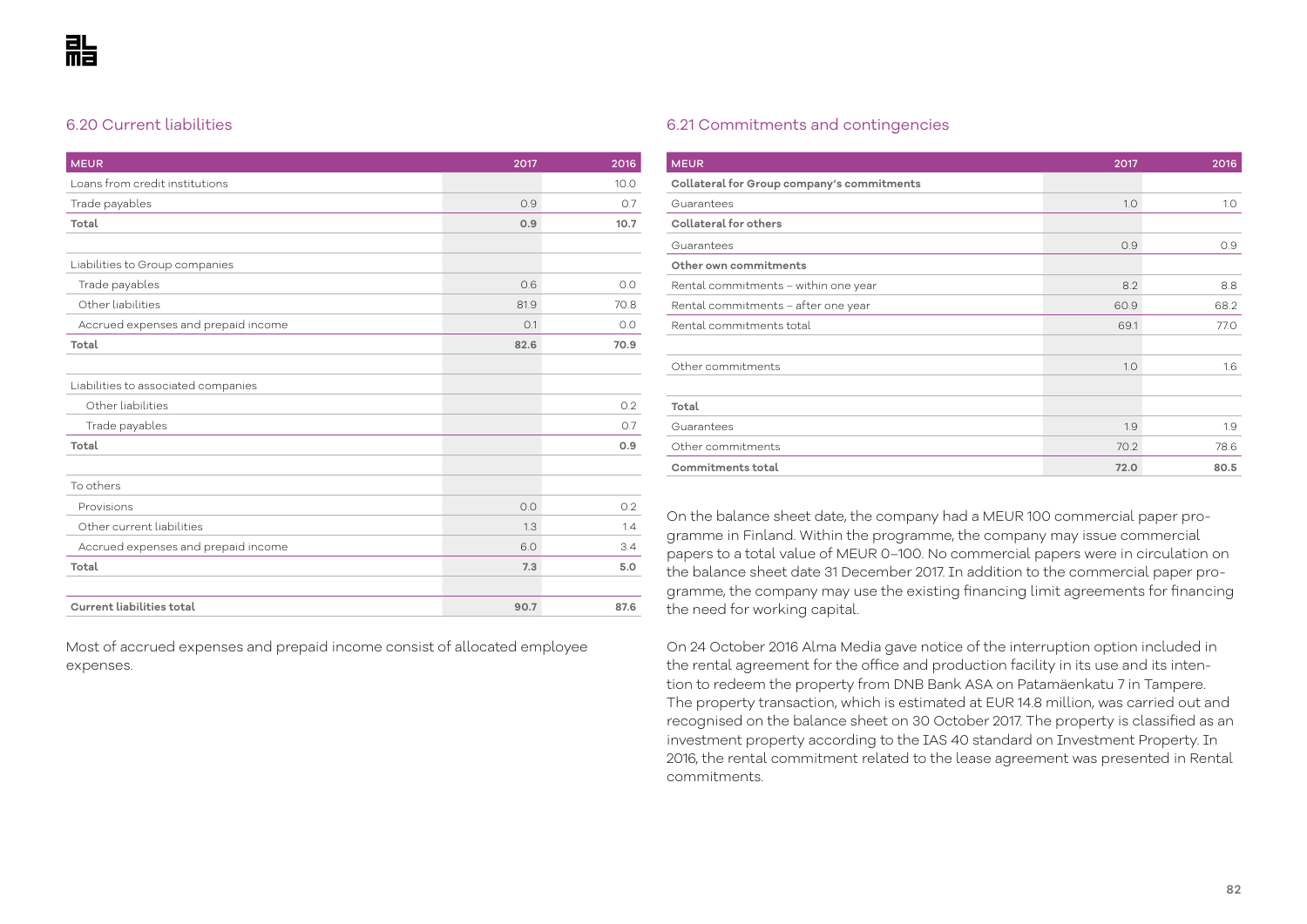# 6.22 Derivative contracts

| <b>MEUR</b>                                  | 2017   | 2016   |
|----------------------------------------------|--------|--------|
| Commodity derivatives (electricity forwards) |        |        |
| Fair value*                                  | O.O    | O.O    |
| Value of underlying instruments              | 0.3    | O.3    |
|                                              |        |        |
| Interest rate derivatives                    |        |        |
| Fair value*                                  | $-0.5$ | $-0.7$ |
| Value of underlying instruments              | 19.4   | 19.4   |

\* The fair value represents the return that would have occurred if the derivative had been cleared on the balance sheet date.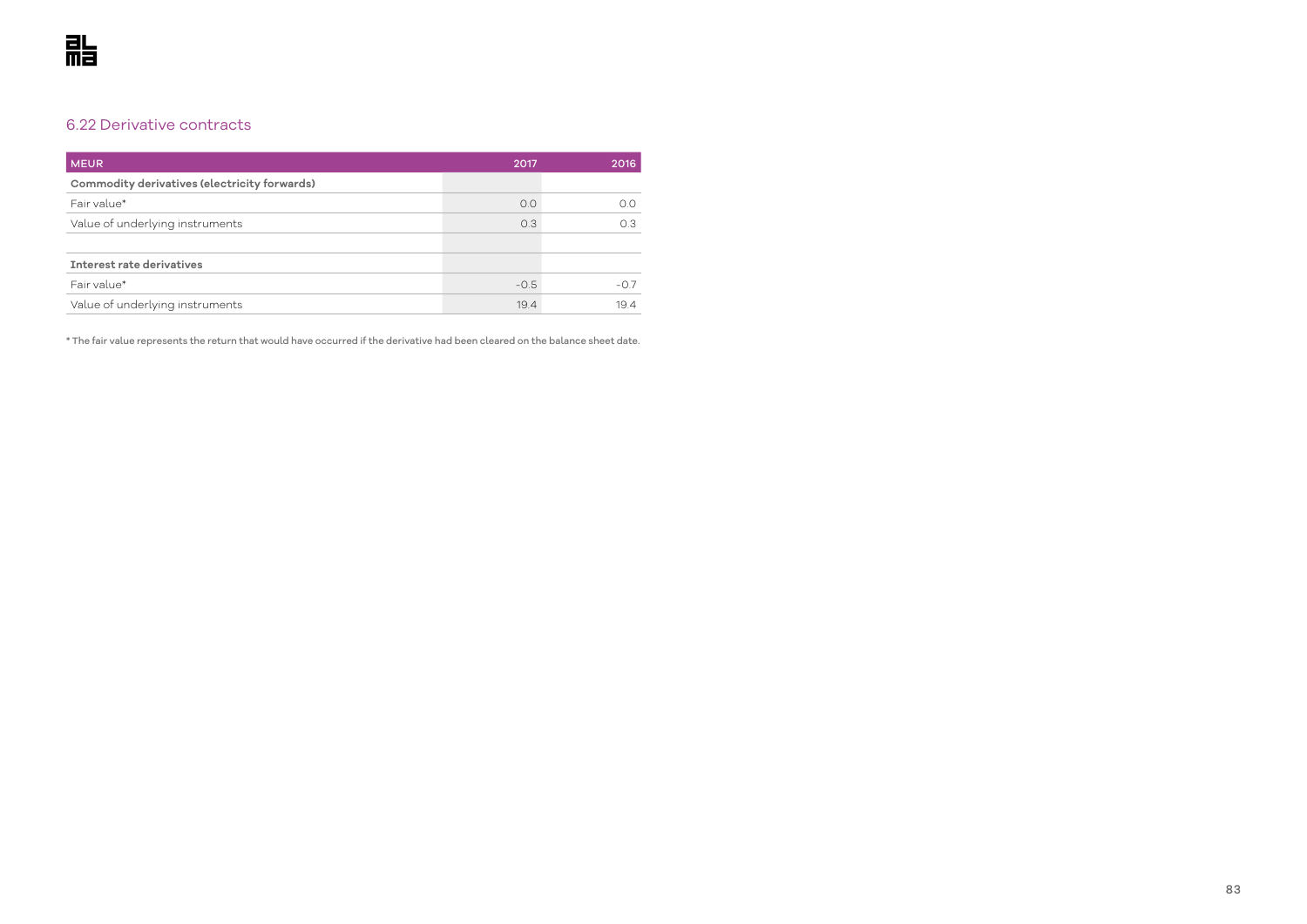# Signatures to the report by the board of directors and the financial statements

The distributable funds of the Group's parent company totalled EUR 134,532,841 on 31 December 2017.

There were 82,383,182 shares carrying dividend rights.

The Board of Directors proposes to the Annual General Meeting that a dividend of EUR 0.24 per share (2016: EUR 0.16 per share) be paid for the financial year 2017. Based on the number of outstanding shares 82,223,182 on the closing date, 31 December 2017, the dividend payment totals EUR 19,733,564 (EUR 13,181,309).

No essential changes have taken place after the end of the financial year with respect to the company's financial standing. The proposed distribution of profit does not, in the view of the Board of Directors, compromise the company's liquidity.

Helsinki 13 February 2018

Harri Suutari Chairman of the Board

Petri Niemisvirta and a controlled a controlled a controlled a controlled a controlled a controlled a controlled a controlled a controlled a controlled a controlled a controlled a controlled a controlled a controlled a con Deputy Chairman of the Board **Board Member** Board member

Mitti Storckovius Matti Korkiatupa Board member Board member

Kai Telanne President and CEO **Board member** Board member

Catharina Stackelberg-Hammarén

### AUDITOR'S NOTE

A report on the audit carried out has been submitted today.

Helsinki 13 February 2018

PricewaterhouseCoopers Oy Authorised Public Accountants

Markku Launis Authorised Public Accountant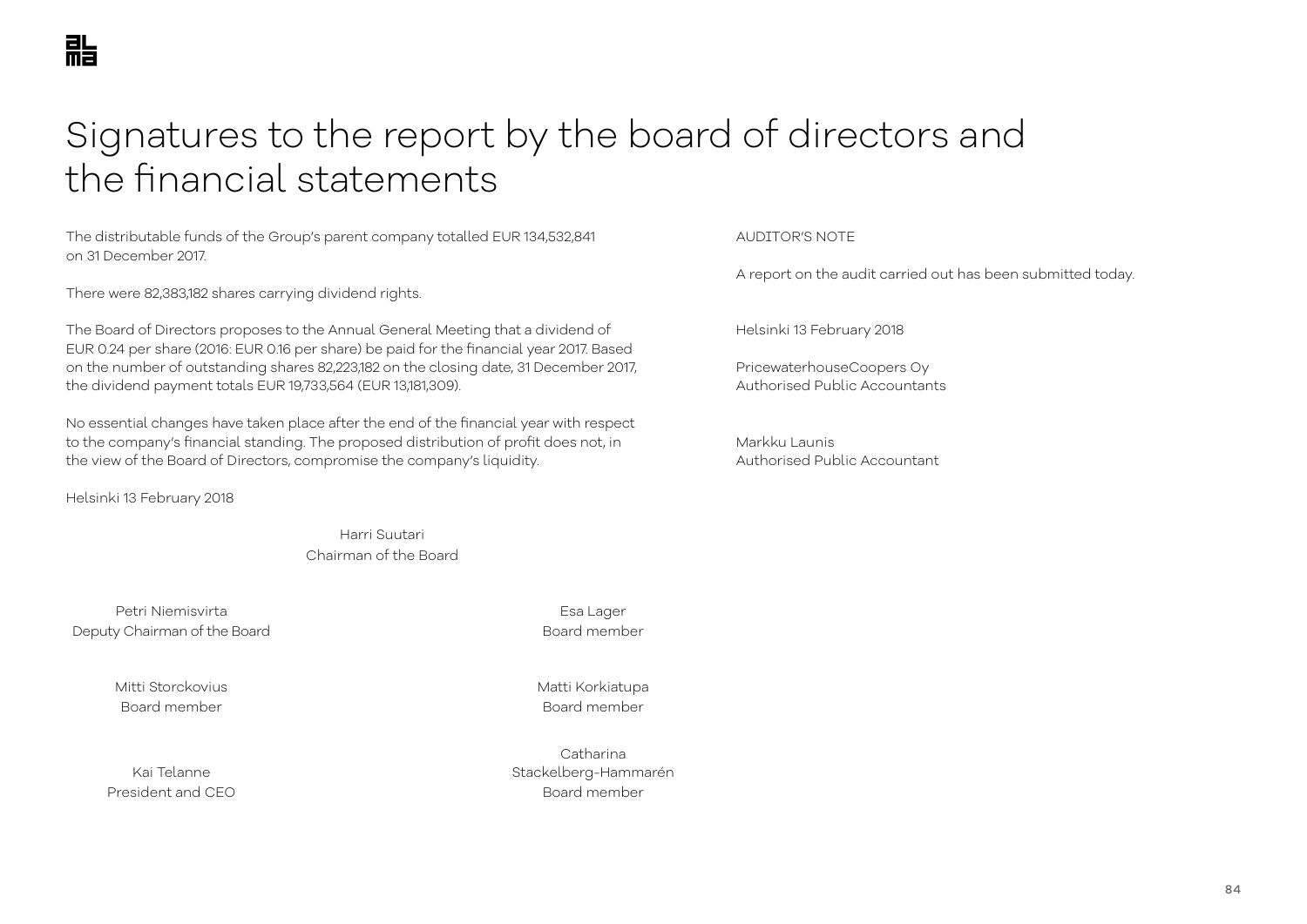# Auditor's Report

To the Annual General Meeting of Alma Media Oyj

## Report on the Audit of the Financial Statements

## Opinion

In our opinion

- the consolidated financial statements give a true and fair view of the group's financial position and financial performance and cash flows in accordance with International Financial Reporting Standards (IFRS) as adopted by the EU
- the financial statements give a true and fair view of the parent company's financial performance and financial position in accordance with the laws and regulations governing the preparation of the financial statements in Finland and comply with statutory requirements.

Our opinion is consistent with the additional report to the Audit Committee.

### **What we have audited**

We have audited the financial statements of Alma Media Oyj (business identity code 1944757-4) for the year ended 31 December 2017. The financial statements comprise:

- the consolidated balance sheet, statement of comprehensive income, statement of changes in equity, statement of cash flows and notes, including a summary of significant accounting policies
- the parent company's balance sheet, income statement, statement of cash flows and notes.

## Basis for Opinion

We conducted our audit in accordance with good auditing practice in Finland. Our responsibilities under good auditing practice are further described in the Auditor's Responsibilities for the Audit of the Financial Statements section of our report.

We believe that the audit evidence we have obtained is sufficient and appropriate to provide a basis for our opinion.

### **Independence**

We are independent of the parent company and of the group companies in accordance with the ethical requirements that are applicable in Finland and are relevant to our audit, and we have fulfilled our other ethical responsibilities in accordance with these requirements.

To the best of our knowledge and belief, the non-audit services that we have provided to the parent company and to the group companies are in accordance with the applicable law and regulations in Finland and we have not provided non-audit services that are prohibited under Article 5(1) of Regulation (EU) No 537/2014. The non-audit services that we have provided are disclosed in note 1.3.5 to the Financial Statements.

# Our Audit Approach

### **Overview**

- Materiality We have applied an overall group materiality of EUR 3.6 million
- Group scoping We have audited parent company and its subsidiaries in Finland, Czech Republic, Slovakia and Sweden
- Key audit matters Timing of revenue recognition
	- Valuation of goodwill and intangibles with indefinite lives
	- Valuation of holdings in group companies (Parent company)

As part of designing our audit, we determined materiality and assessed the risks of material misstatement in the financial statements. In particular, we considered where management made subjective judgements; for example, in respect of significant accounting estimates that involved making assumptions and considering future events that are inherently uncertain.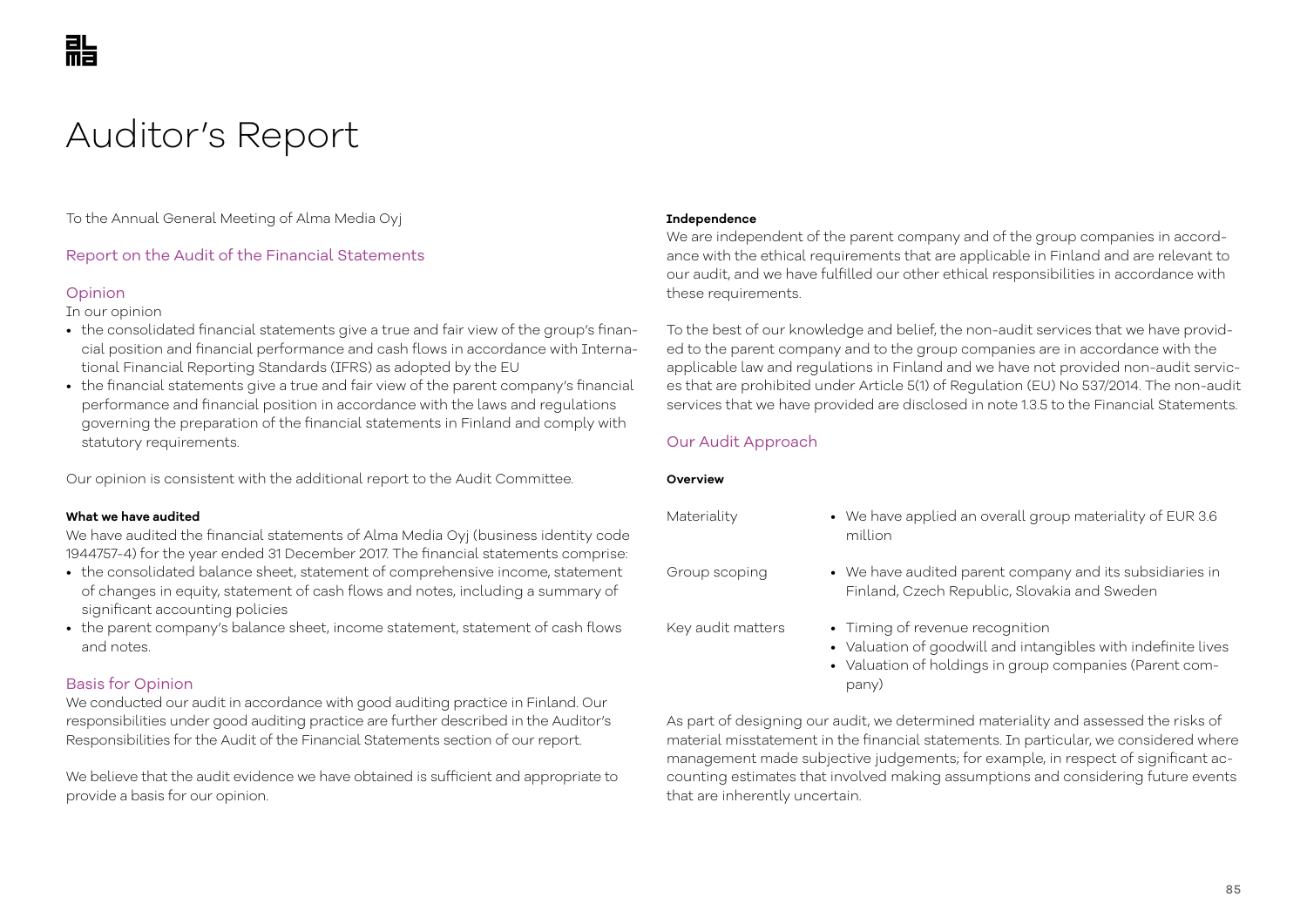### **Materiality**

The scope of our audit was influenced by our application of materiality. An audit is designed to obtain reasonable assurance whether the financial statements are free from material misstatement. Misstatements may arise due to fraud or error. They are considered material if individually or in aggregate, they could reasonably be expected to influence the economic decisions of users taken on the basis of the financial statements.

Based on our professional judgement, we determined certain quantitative thresholds for materiality, including the overall group materiality for the consolidated financial statements as set out in the table below. These, together with qualitative considerations, helped us to determine the scope of our audit and the nature, timing and extent of our audit procedures and to evaluate the effect of misstatements on the financial statements as a whole.

### **Overall group materiality**

EUR 3,6 million

### **How we determined it**

Net sales

### **Rationale for the materiality benchmark applied**

We chose net sales as the benchmark because, in our view, the performance of the Group is most commonly measured by using this criteria, and it is a generally accepted benchmark. We chose net sales as the benchmark as we considered that this provides us with a consistent year-on-year basis for determining materiality.

#### **How we tailored our group audit scope**

We tailored the scope of our audit, taking into account the structure of the group, the accounting processes and controls, and the industry in which the group operates.

We have performed audit procedures in the most significant subsidiaries in Finland, Czech Republic, Slovakia and Sweden. We have considered that the remaining subsidiaries don't present a reasonable risk of material misstatement for consolidated financial statements.

### Key Audit Matters

Key audit matters are those matters that, in our professional judgment, were of most significance in our audit of the financial statements of the current period. These

matters were addressed in the context of our audit of the financial statements as a whole, and in forming our opinion thereon, and we do not provide a separate opinion on these matters.

As in all of our audits, we also addressed the risk of management override of internal controls, including among other matters consideration of whether there was evidence of bias that represented a risk of material misstatement due to fraud.

### **Key audit matter in the audit of the group**

### TIMING OF REVENUE RECOGNITION

Refer to accounting principles of the consolidated financial statements and note 1.2 Operating income. A risk that the revenue is recognized in the wrong financial period (cut-off) is considered to be significant due to the size and nature of sales.

Alma Media Group's revenue consists of content sales, advertising sales and service sales. For digital sales, content revenue is recognized over the contract period. For print publications, content revenue is recognized according to the publication calendar. The timing of revenue recognition from advertising sales is determined by the timing of the advertisement's publication. Service revenue is recognized in the period in which the service is delivered.

### HOW OUR AUDIT ADDRESSED THE KEY AUDIT MATTER

- We assessed the design effectiveness of key controls and tested the operating effectiveness of controls relating to the cut-off of revenue recognition.
- We considered the appropriateness of the Group's revenue recognition accounting policies. We tested by sample, that individual subscriptions and other contracts were recognized as revenue according to the Group's revenue recognition accounting policies.
- In addition, we tested individual transactions, which occurred during the financial year.

### **Key audit matter in the audit of the group**

#### VALUATION OF GOODWILL AND INTANGIBLES WITH INDEFINITE LIVES

Refer to accounting principles of the consolidated financial statements and note 2.1. Intangible assets and goodwill.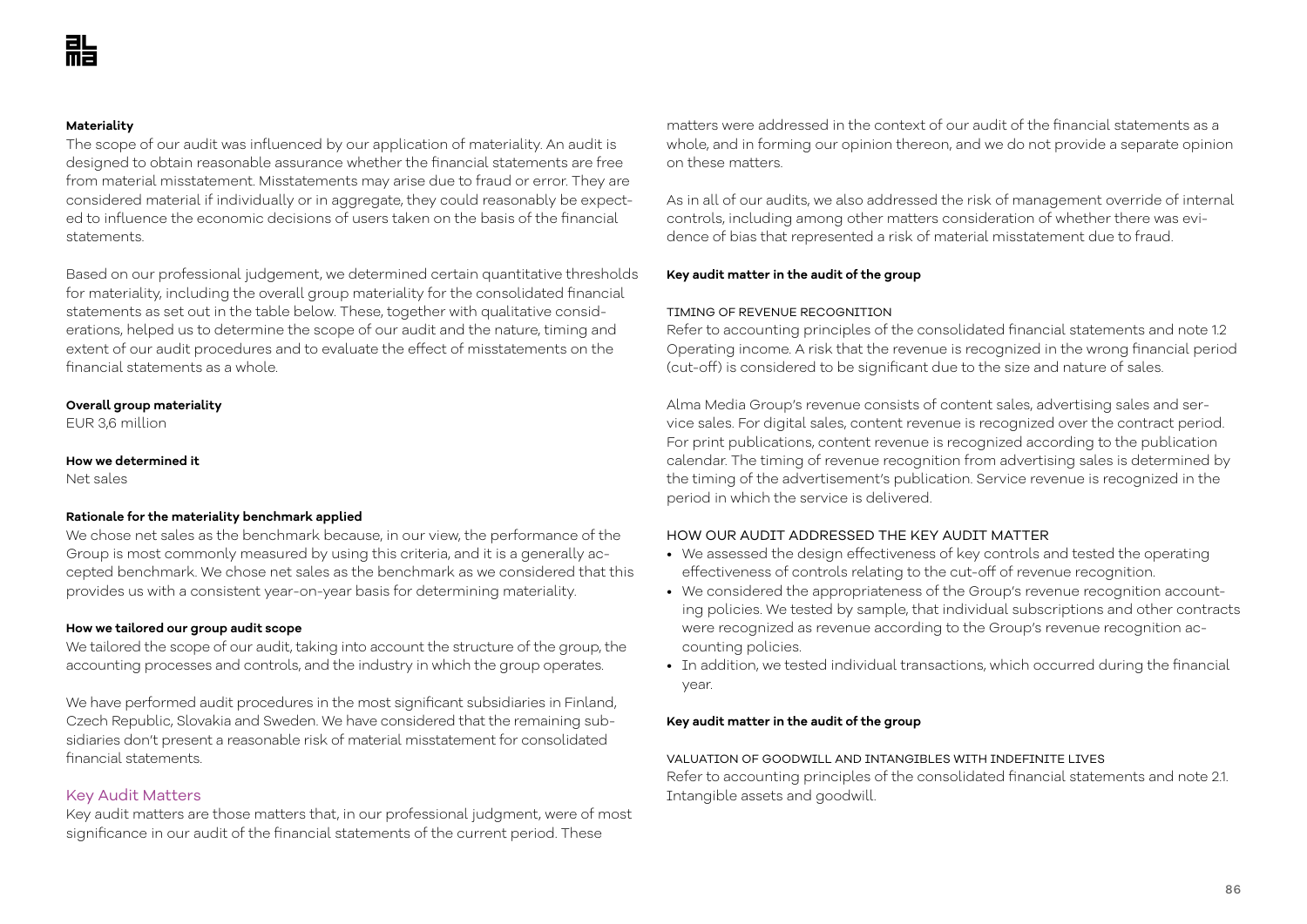At 31 December 2017 the Group's goodwill balance amounted to EUR 121,7 million and intangible rights with indefinite lives EUR 35,1 million. Goodwill and intangible rights with indefinite lives are allocated to the cash-generating units.

The Company tests goodwill for potential impairment annually and whenever there is an indication that the carrying value may be impaired by comparing the recoverable amount against the carrying value of goodwill.

The recoverable amounts are determined using value in use model. Value in use calculations are subject to significant management judgement in form of estimates of future cash flows, such as estimates of future advertising and content sales, and discount rates.

Valuation of goodwill and intangible rights with indefinite lives are a focus area in the audit due to the size of balance and the high level of management judgement involved.

Our audit focused on assessing the appropriateness of management's judgement and estimates used in the impairment analysis through the following procedures:

- We tested the methodology applied in the value in use calculation by comparing it to the requirements of IAS 36, Impairment of Assets, and we tested the mathematical accuracy of calculations;
- We evaluated the process by which the future cash flow forecasts were drawn up, including comparing them to the budgets and strategic plans approved by the Board of Directors;
- We assessed the reasonableness of cash flow forecasts by comparing the accuracy of prior period revenue growth and operating profit forecasts to actual outcomes. We also assessed the reasonableness of advertising and content sales growth rates used in the impairment calculations to our understanding of the business;
- We considered whether the sensitivity analysis performed by the management around key assumptions of the cash flow forecast was appropriate by considering the likelihood of the movements of these key assumptions; and
- The discount rates applied within the model were assessed by PwC business valuation specialist.
- We also considered the appropriateness of the related disclosures provided in note 21 in the financial statements.

#### **Key audit matter in the audit of the parent company**

VALUATION OF HOLDINGS IN GROUP COMPANIES Refer to note 6.14 Investments.

At 31 December 2017 the holdings in group companies are valued at EUR 333,7 million. The holdings in group companies are tested annually for impairment by comparing the recoverable amount against the book value of individual holding. The recoverable amounts are determined using value in use model.

Based on the annual impairment test of holdings in group companies management concluded that no impairment was needed. Valuation of holdings in group companies is a focus area in the audit due to the size of balance and the high level of management judgement involved.

### HOW OUR AUDIT ADDRESSED THE KEY AUDIT MATTER

Our audit focused on assessing the appropriateness of management's judgement and estimates used in the impairment analysis through the following procedures:

- We evaluated the process by which the future cash flow forecasts were drawn up, including comparing them to the budgets and strategic plans approved by the Board of Directors;
- We assessed the reasonableness of cash flow forecasts by comparing the accuracy of prior period revenue growth and operating profit forecasts to actual outcomes. We also assessed the reasonableness of advertising and content sales growth rates used in the impairment calculations to our understanding of the business;
- We considered whether the sensitivity analysis performed by the management around key assumptions of the cash flow forecast was appropriate by considering the likelihood of the movements of these key assumptions; and
- The discount rates applied within the model were assessed by PwC business valuation specialist.

There are no significant risks of material misstatement referred to in Article 10(2c) of Regulation (EU) No 537/2014 with respect to the consolidated financial statements or the parent company financial statements.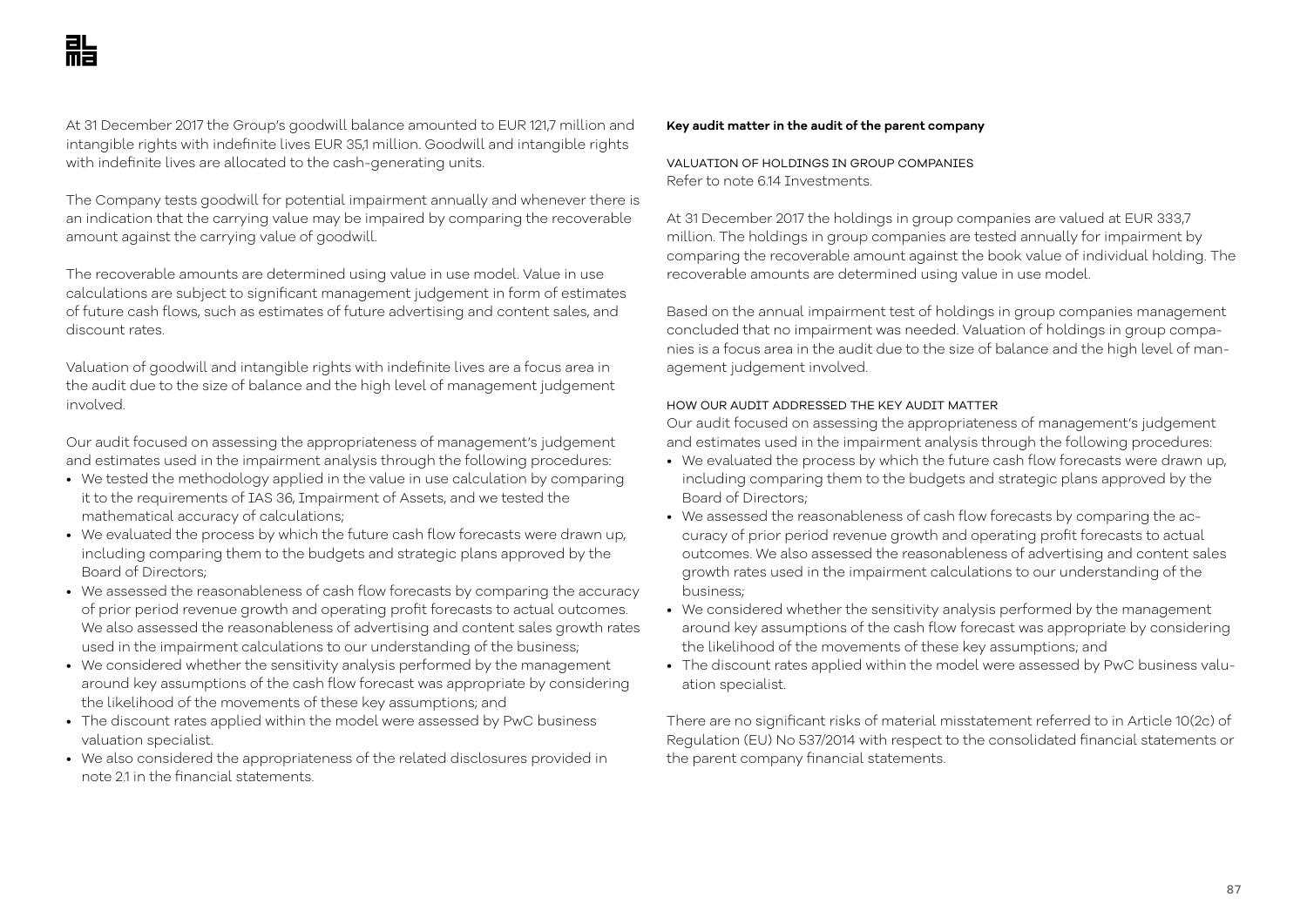# Responsibilities of the Board of Directors and the Managing Director for the Financial Statements

The Board of Directors and the Managing Director are responsible for the preparation of consolidated financial statements that give a true and fair view in accordance with International Financial Reporting Standards (IFRS) as adopted by the EU, and of financial statements that give a true and fair view in accordance with the laws and regulations governing the preparation of financial statements in Finland and comply with statutory requirements. The Board of Directors and the Managing Director are also responsible for such internal control as they determine is necessary to enable the preparation of financial statements that are free from material misstatement, whether due to fraud or error.

In preparing the financial statements, the Board of Directors and the Managing Director are responsible for assessing the parent company's and the group's ability to continue as a going concern, disclosing, as applicable, matters relating to going concern and using the going concern basis of accounting. The financial statements are prepared using the going concern basis of accounting unless there is an intention to liquidate the parent company or the group or to cease operations, or there is no realistic alternative but to do so.

## Auditor's Responsibilities for the Audit of the Financial Statements

Our objectives are to obtain reasonable assurance about whether the financial statements as a whole are free from material misstatement, whether due to fraud or error, and to issue an auditor's report that includes our opinion. Reasonable assurance is a high level of assurance, but is not a guarantee that an audit conducted in accordance with good auditing practice will always detect a material misstatement when it exists. Misstatements can arise from fraud or error and are considered material if, individually or in the aggregate, they could reasonably be expected to influence the economic decisions of users taken on the basis of these financial statements.

As part of an audit in accordance with good auditing practice, we exercise professional judgment and maintain professional skepticism throughout the audit. We also:

• Identify and assess the risks of material misstatement of the financial statements, whether due to fraud or error, design and perform audit procedures responsive to those risks, and obtain audit evidence that is sufficient and appropriate to provide a basis for our opinion. The risk of not detecting a material misstatement resulting from fraud is higher than for one resulting from error, as fraud may involve collusion, forgery, intentional omissions, misrepresentations, or the override of internal control.

- Obtain an understanding of internal control relevant to the audit in order to design audit procedures that are appropriate in the circumstances, but not for the purpose of expressing an opinion on the effectiveness of the parent company's or the group's internal control.
- Evaluate the appropriateness of accounting policies used and the reasonableness of accounting estimates and related disclosures made by management.
- Conclude on the appropriateness of the Board of Directors' and the Managing Director's use of the going concern basis of accounting and based on the audit evidence obtained, whether a material uncertainty exists related to events or conditions that may cast significant doubt on the parent company's or the group's ability to continue as a going concern. If we conclude that a material uncertainty exists, we are required to draw attention in our auditor's report to the related disclosures in the financial statements or, if such disclosures are inadequate, to modify our opinion. Our conclusions are based on the audit evidence obtained up to the date of our auditor's report. However, future events or conditions may cause the parent company or the group to cease to continue as a going concern.
- Evaluate the overall presentation, structure and content of the financial statements, including the disclosures, and whether the financial statements represent the underlying transactions and events so that the financial statements give a true and fair view.
- Obtain sufficient appropriate audit evidence regarding the financial information of the entities or business activities within the group to express an opinion on the consolidated financial statements. We are responsible for the direction, supervision and performance of the group audit. We remain solely responsible for our audit opinion.

We communicate with those charged with governance regarding, among other matters, the planned scope and timing of the audit and significant audit findings, including any significant deficiencies in internal control that we identify during our audit.

We also provide those charged with governance with a statement that we have complied with relevant ethical requirements regarding independence, and to communicate with them all relationships and other matters that may reasonably be thought to bear on our independence, and where applicable, related safeguards.

From the matters communicated with those charged with governance, we determine those matters that were of most significance in the audit of the finan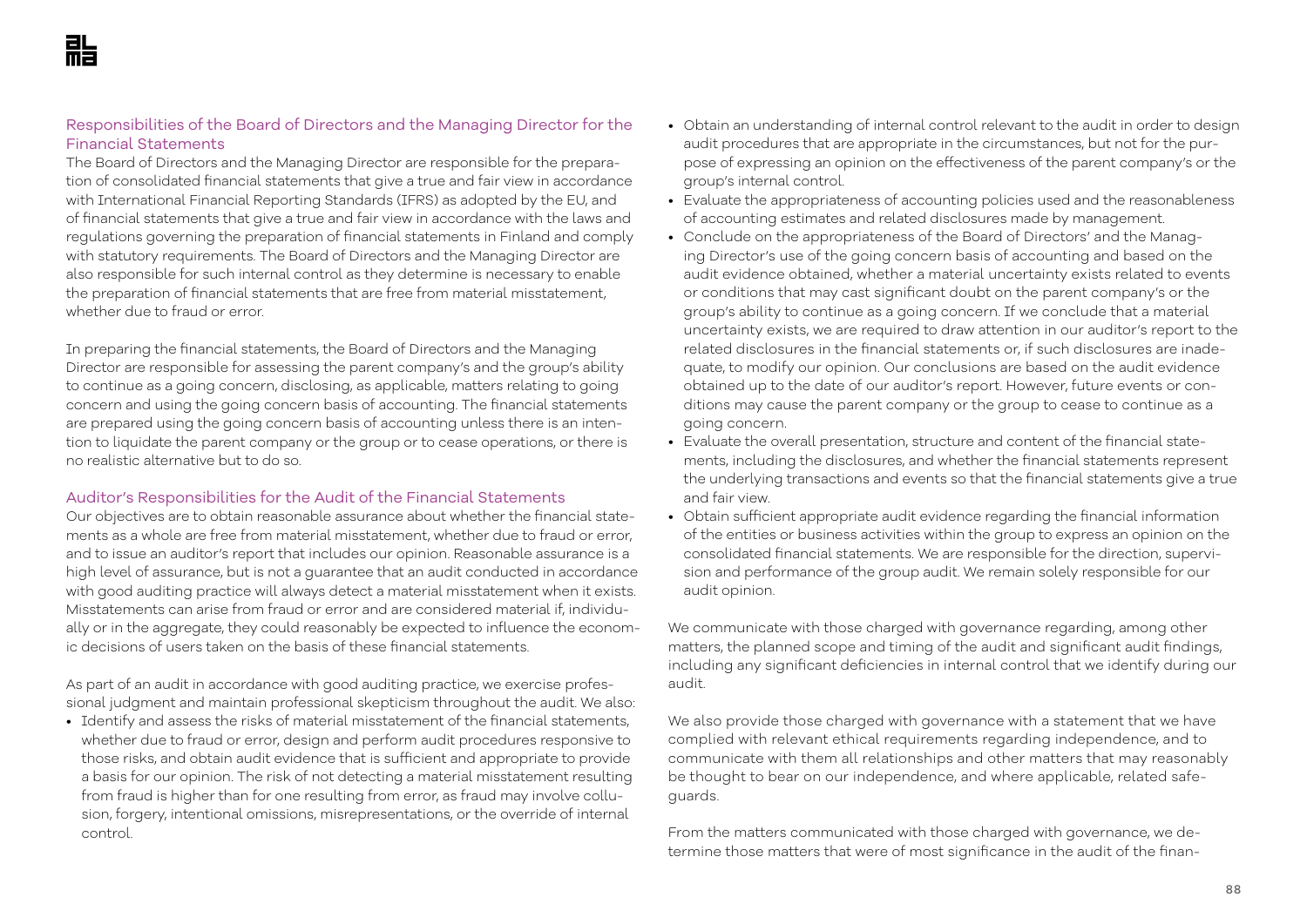cial statements of the current period and are therefore the key audit matters. We describe these matters in our auditor's report unless law or regulation precludes public disclosure about the matter or when, in extremely rare circumstances, we determine that a matter should not be communicated in our report because the adverse consequences of doing so would reasonably be expected to outweigh the public interest benefits of such communication.

## Other Reporting Requirements

### Appointment

We were first appointed as auditors by the annual general meeting on 20 March 2014. Our appointment represents a total period of uninterrupted engagement of 4 years.

### Other Information

The Board of Directors and the Managing Director are responsible for the other information. The other information comprises the report of the Board of Directors and the information included in the Annual Report, but does not include the financial statements and our auditor's report thereon. We have obtained the report of the Board of Directors prior to the date of this auditor's report and the Annual Report is expected to be made available to us after that date.

Our opinion on the financial statements does not cover the other information.

In connection with our audit of the financial statements, our responsibility is to read the other information identified above and, in doing so, consider whether the other information is materially inconsistent with the financial statements or our knowledge obtained in the audit, or otherwise appears to be materially misstated. With respect to the report of the Board of Directors, our responsibility also includes considering whether the report of the Board of Directors has been prepared in accordance with the applicable laws and regulations.

### In our opinion

- the information in the report of the Board of Directors is consistent with the information in the financial statements
- the report of the Board of Directors has been prepared in accordance with the applicable laws and regulations.

If, based on the work we have performed on the other information that we obtained prior to the date of this auditor's report, we conclude that there is a material misstatement of this other information, we are required to report that fact. We have nothing to report in this regard.

Helsinki 13 February 2018 PricewaterhouseCoopers Oy Authorised Public Accountants

Markku Launis Authorised Public Accountant (KHT)